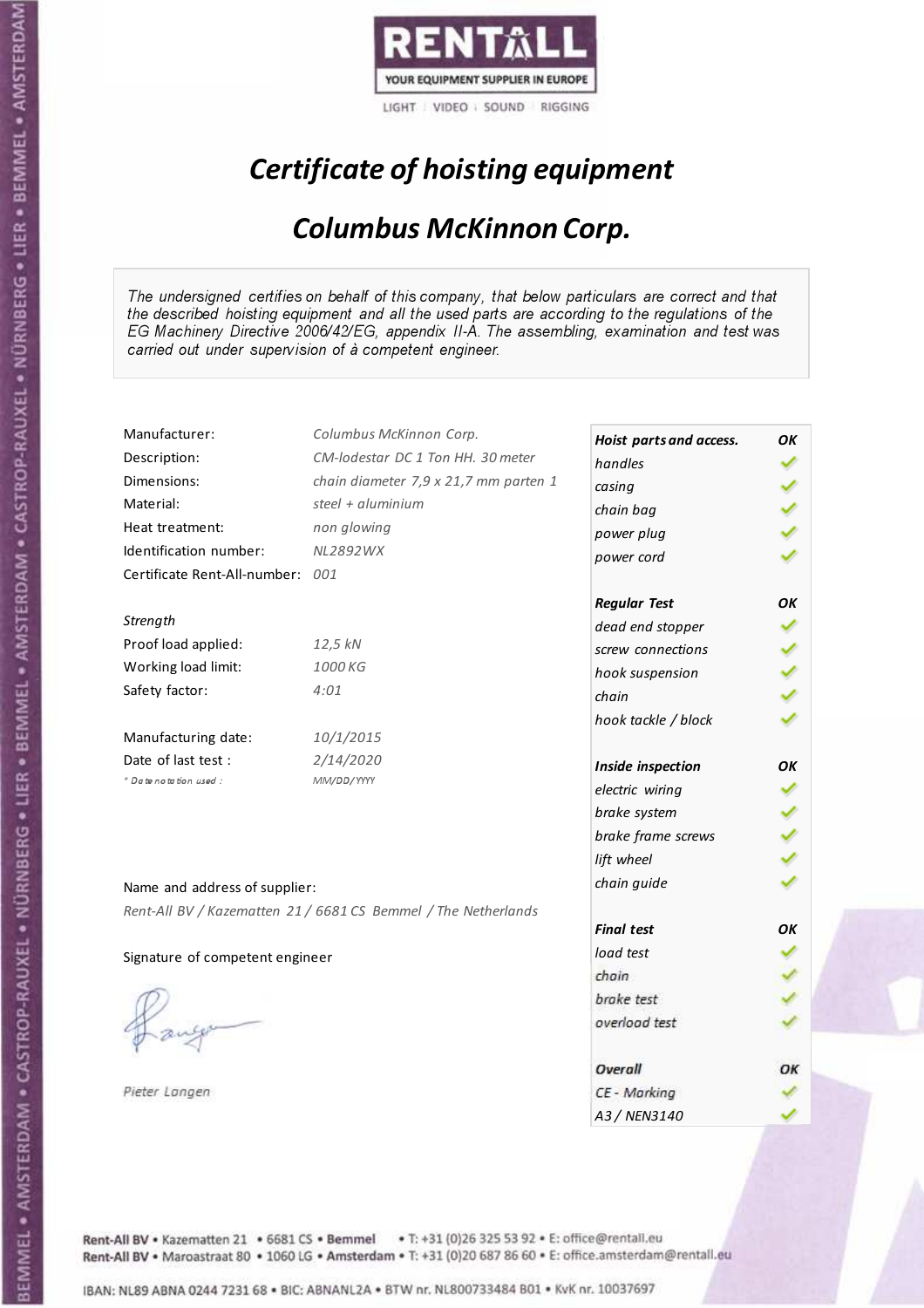

## Certificate of hoisting equipment

#### Columbus McKinnon Corp.

The undersigned certifies on behalf of this company, that below particulars are correct and that the described hoisting equipment and all the used parts are according to the regulations of the EG Machinery Directive 2006/42/EG, appendix II-A. The assembling, examination and test was carried out under supervision of à competent engineer.

| Manufacturer:                    | Columbus McKinnon Corp.                                        | Hoist parts and access. | ΟK |
|----------------------------------|----------------------------------------------------------------|-------------------------|----|
| Description:                     | CM-lodestar DC 1 Ton HH. 30 meter                              | handles                 |    |
| Dimensions:                      | chain diameter 7,9 x 21,7 mm parten 1                          | casing                  |    |
| Material:                        | steel + aluminium                                              | chain bag               |    |
| Heat treatment:                  | non glowing                                                    | power plug              |    |
| Identification number:           | NL2894WX                                                       | power cord              |    |
| Certificate Rent-All-number: 002 |                                                                |                         |    |
|                                  |                                                                | <b>Regular Test</b>     | ΟK |
| Strength                         |                                                                | dead end stopper        |    |
| Proof load applied:              | 12,5 kN                                                        | screw connections       |    |
| Working load limit:              | 1000 KG                                                        | hook suspension         |    |
| Safety factor:                   | 4:01                                                           | chain                   |    |
|                                  |                                                                | hook tackle / block     |    |
| Manufacturing date:              | 10/1/2015                                                      |                         |    |
| Date of last test :              | 5/14/2019                                                      | Inside inspection       | OΚ |
| + Date notation used:            | MM/DD/YYYY                                                     | electric wiring         |    |
|                                  |                                                                | brake system            |    |
|                                  |                                                                | brake frame screws      |    |
|                                  |                                                                | lift wheel              |    |
| Name and address of supplier:    |                                                                | chain guide             |    |
|                                  | Rent-All BV / Kazematten 21 / 6681 CS Bemmel / The Netherlands |                         |    |
|                                  |                                                                | <b>Final test</b>       | OK |
| Signature of competent engineer  |                                                                | load test               |    |
|                                  |                                                                | chain                   |    |
|                                  |                                                                | brake test              |    |
|                                  |                                                                | overload test           |    |
|                                  |                                                                |                         |    |
|                                  |                                                                | Overall                 | ОΚ |
| Pieter Langen                    |                                                                | CE - Marking            |    |
|                                  |                                                                | A3 / NEN3140            |    |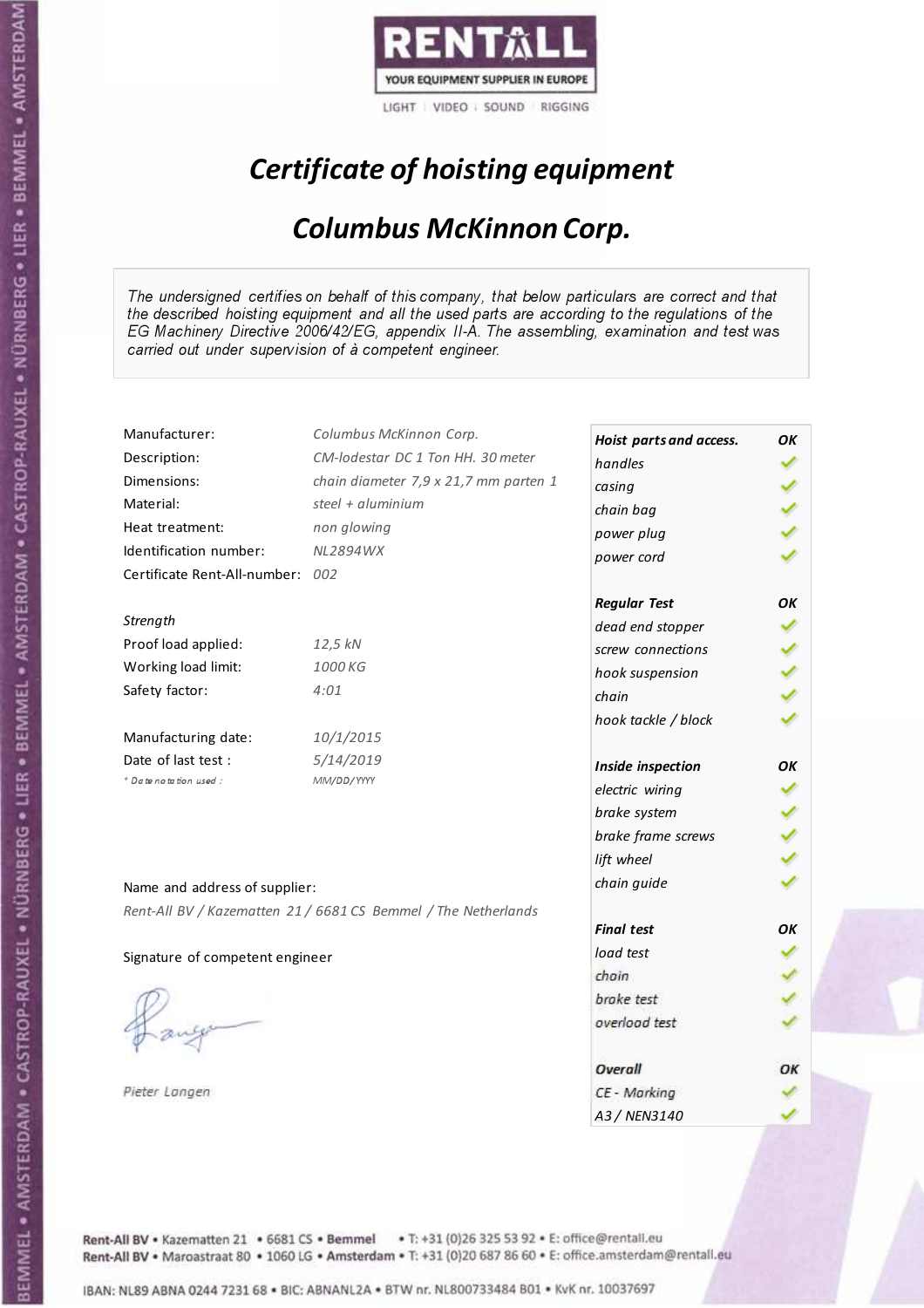

## Certificate of hoisting equipment

#### Columbus McKinnon Corp.

The undersigned certifies on behalf of this company, that below particulars are correct and that the described hoisting equipment and all the used parts are according to the regulations of the EG Machinery Directive 2006/42/EG, appendix II-A. The assembling, examination and test was carried out under supervision of à competent engineer.

| Manufacturer:                    | Columbus McKinnon Corp.                                        | Hoist parts and access. | OK |
|----------------------------------|----------------------------------------------------------------|-------------------------|----|
| Description:                     | CM-lodestar DC 1 Ton HH. 30 meter                              | handles                 |    |
| Dimensions:                      | chain diameter 7,9 x 21,7 mm parten 1                          | casing                  |    |
| Material:                        | steel + $\alpha$ luminium                                      | chain bag               |    |
| Heat treatment:                  | non glowing                                                    | power plug              |    |
| Identification number:           | <b>NL2896WX</b>                                                | power cord              |    |
| Certificate Rent-All-number: 003 |                                                                |                         |    |
|                                  |                                                                | <b>Regular Test</b>     | ΟK |
| Strength                         |                                                                | dead end stopper        |    |
| Proof load applied:              | 12,5 kN                                                        | screw connections       |    |
| Working load limit:              | 1000 KG                                                        | hook suspension         |    |
| Safety factor:                   | 4:01                                                           | chain                   |    |
|                                  |                                                                | hook tackle / block     |    |
| Manufacturing date:              | 10/1/2015                                                      |                         |    |
| Date of last test :              | 5/14/2019                                                      | Inside inspection       | ОΚ |
| + Date notation used:            | MM/DD/YYYY                                                     | electric wiring         |    |
|                                  |                                                                | brake system            |    |
|                                  |                                                                | brake frame screws      |    |
|                                  |                                                                | lift wheel              |    |
| Name and address of supplier:    |                                                                | chain guide             |    |
|                                  |                                                                |                         |    |
|                                  | Rent-All BV / Kazematten 21 / 6681 CS Bemmel / The Netherlands | <b>Final test</b>       | OK |
| Signature of competent engineer  |                                                                | load test               |    |
|                                  |                                                                | chain                   |    |
|                                  |                                                                | brake test              |    |
|                                  |                                                                | overload test           |    |
|                                  |                                                                |                         |    |
|                                  |                                                                | Overall                 | OК |
| Pieter Langen                    |                                                                | CE - Marking            |    |
|                                  |                                                                | A3 / NEN3140            |    |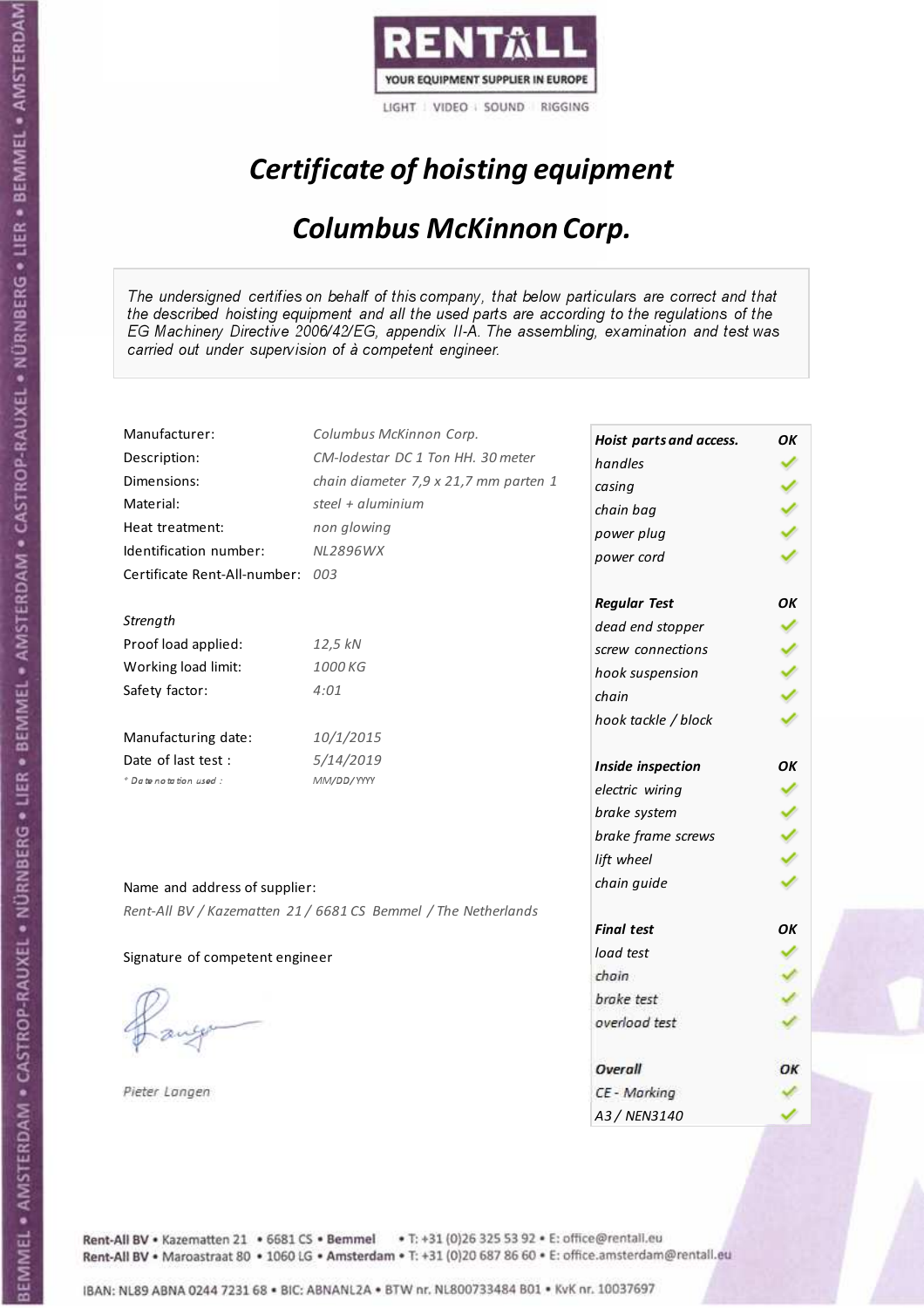

## Certificate of hoisting equipment

#### Columbus McKinnon Corp.

The undersigned certifies on behalf of this company, that below particulars are correct and that the described hoisting equipment and all the used parts are according to the regulations of the EG Machinery Directive 2006/42/EG, appendix II-A. The assembling, examination and test was carried out under supervision of à competent engineer.

| Manufacturer:                   | Columbus McKinnon Corp.                                        | Hoist parts and access. | OK |
|---------------------------------|----------------------------------------------------------------|-------------------------|----|
| Description:                    | CM-lodestar DC 1 Ton HH. 30 meter                              | handles                 |    |
| Dimensions:                     | chain diameter 7,9 x 21,7 mm parten 1                          | casing                  |    |
| Material:                       | steel + aluminium                                              | chain bag               |    |
| Heat treatment:                 | non glowing                                                    | power plug              |    |
| Identification number:          | <b>NL2898WX</b>                                                | power cord              |    |
| Certificate Rent-All-number:    | 004                                                            |                         |    |
|                                 |                                                                | <b>Regular Test</b>     | OK |
| Strength                        |                                                                | dead end stopper        |    |
| Proof load applied:             | 12,5 kN                                                        | screw connections       |    |
| Working load limit:             | 1000 KG                                                        | hook suspension         |    |
| Safety factor:                  | 4:01                                                           | chain                   |    |
|                                 |                                                                | hook tackle / block     |    |
| Manufacturing date:             | 10/1/2015                                                      |                         |    |
| Date of last test :             | 2/19/2020                                                      | Inside inspection       | OK |
| + Date notation used:           | MM/DD/YYYY                                                     | electric wiring         |    |
|                                 |                                                                | brake system            |    |
|                                 |                                                                | brake frame screws      |    |
|                                 |                                                                | lift wheel              |    |
| Name and address of supplier:   |                                                                | chain guide             |    |
|                                 | Rent-All BV / Kazematten 21 / 6681 CS Bemmel / The Netherlands |                         |    |
|                                 |                                                                | <b>Final test</b>       | OK |
| Signature of competent engineer |                                                                | load test               |    |
|                                 |                                                                | chain                   |    |
|                                 |                                                                | brake test              |    |
|                                 |                                                                | overload test           |    |
|                                 |                                                                |                         |    |
|                                 |                                                                | Overall                 | ОΚ |
| Pieter Langen                   |                                                                | CE - Marking            |    |
|                                 |                                                                | A3 / NEN3140            |    |

Rent-All BV . Kazematten 21 . 6681 CS . Bemmel . T: +31 (0)26 325 53 92 . E: office@rentall.eu Rent-All BV · Maroastraat 80 · 1060 LG · Amsterdam · T: +31 (0)20 687 86 60 · E: office.amsterdam@rentall.eu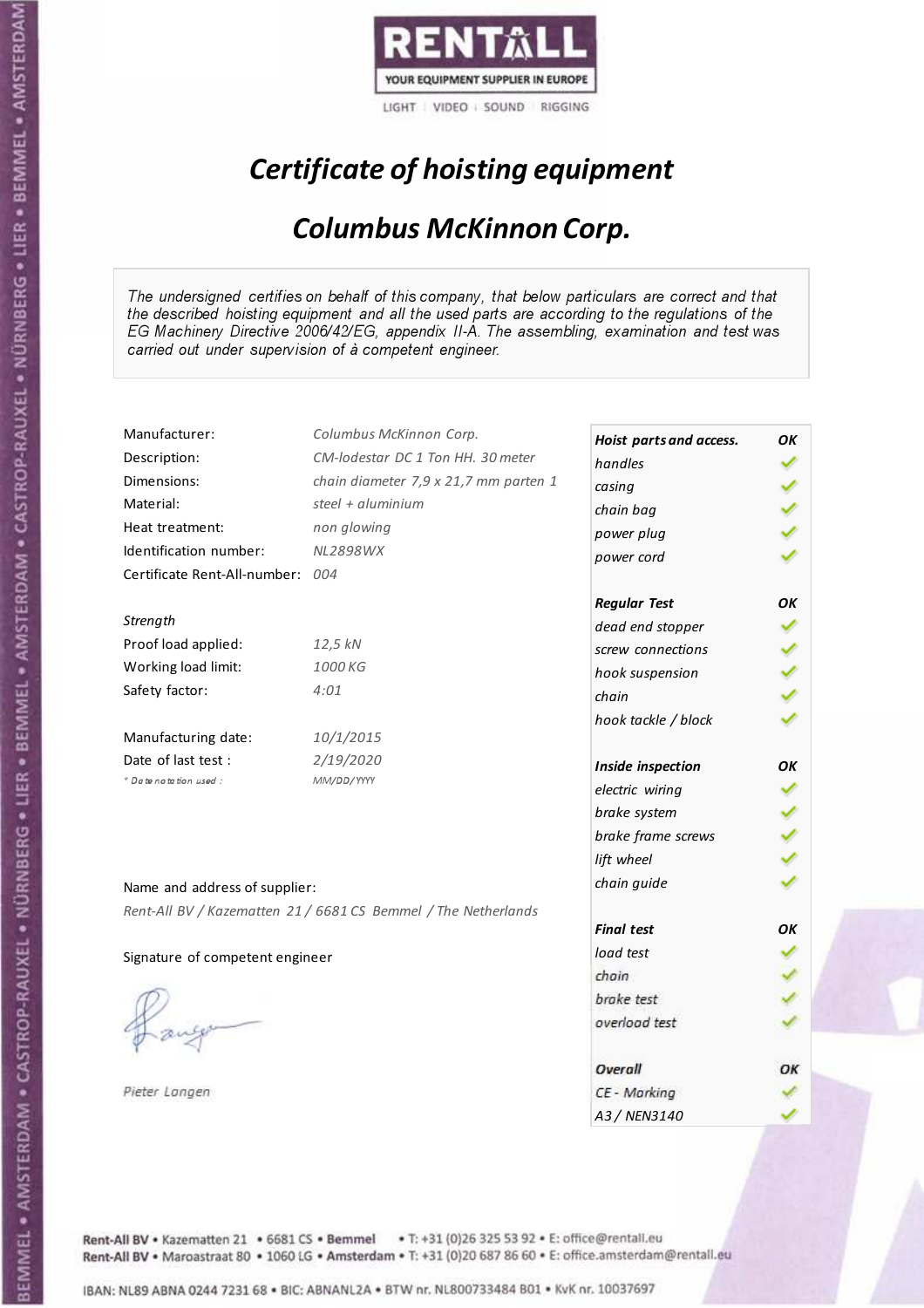

## Certificate of hoisting equipment

#### Columbus McKinnon Corp.

The undersigned certifies on behalf of this company, that below particulars are correct and that the described hoisting equipment and all the used parts are according to the regulations of the EG Machinery Directive 2006/42/EG, appendix II-A. The assembling, examination and test was carried out under supervision of à competent engineer.

| Manufacturer:                    | Columbus McKinnon Corp.                                        | Hoist parts and access. | OK |
|----------------------------------|----------------------------------------------------------------|-------------------------|----|
| Description:                     | CM-lodestar DC 1 Ton HH. 30 meter                              | handles                 |    |
| Dimensions:                      | chain diameter 7,9 x 21,7 mm parten 1                          | casing                  |    |
| Material:                        | steel + $\alpha$ luminium                                      | chain bag               |    |
| Heat treatment:                  | non glowing                                                    | power plug              |    |
| Identification number:           | NL2881WX                                                       | power cord              |    |
| Certificate Rent-All-number: 005 |                                                                |                         |    |
|                                  |                                                                | <b>Regular Test</b>     | ΟK |
| Strength                         |                                                                | dead end stopper        |    |
| Proof load applied:              | 12,5 kN                                                        | screw connections       |    |
| Working load limit:              | 1000 KG                                                        | hook suspension         |    |
| Safety factor:                   | 4:01                                                           | chain                   |    |
|                                  |                                                                | hook tackle / block     |    |
| Manufacturing date:              | 10/1/2015                                                      |                         |    |
| Date of last test :              | 5/14/2019                                                      | Inside inspection       | ОΚ |
| + Date notation used:            | MM/DD/YYYY                                                     | electric wiring         |    |
|                                  |                                                                | brake system            |    |
|                                  |                                                                | brake frame screws      |    |
|                                  |                                                                | lift wheel              |    |
| Name and address of supplier:    |                                                                | chain guide             |    |
|                                  | Rent-All BV / Kazematten 21 / 6681 CS Bemmel / The Netherlands |                         |    |
|                                  |                                                                | <b>Final test</b>       | OK |
| Signature of competent engineer  |                                                                | load test               |    |
|                                  |                                                                | chain                   |    |
|                                  |                                                                | brake test              |    |
|                                  |                                                                | overload test           |    |
|                                  |                                                                |                         |    |
|                                  |                                                                | Overall                 | OК |
| Pieter Langen                    |                                                                | CE - Marking            |    |
|                                  |                                                                | A3 / NEN3140            |    |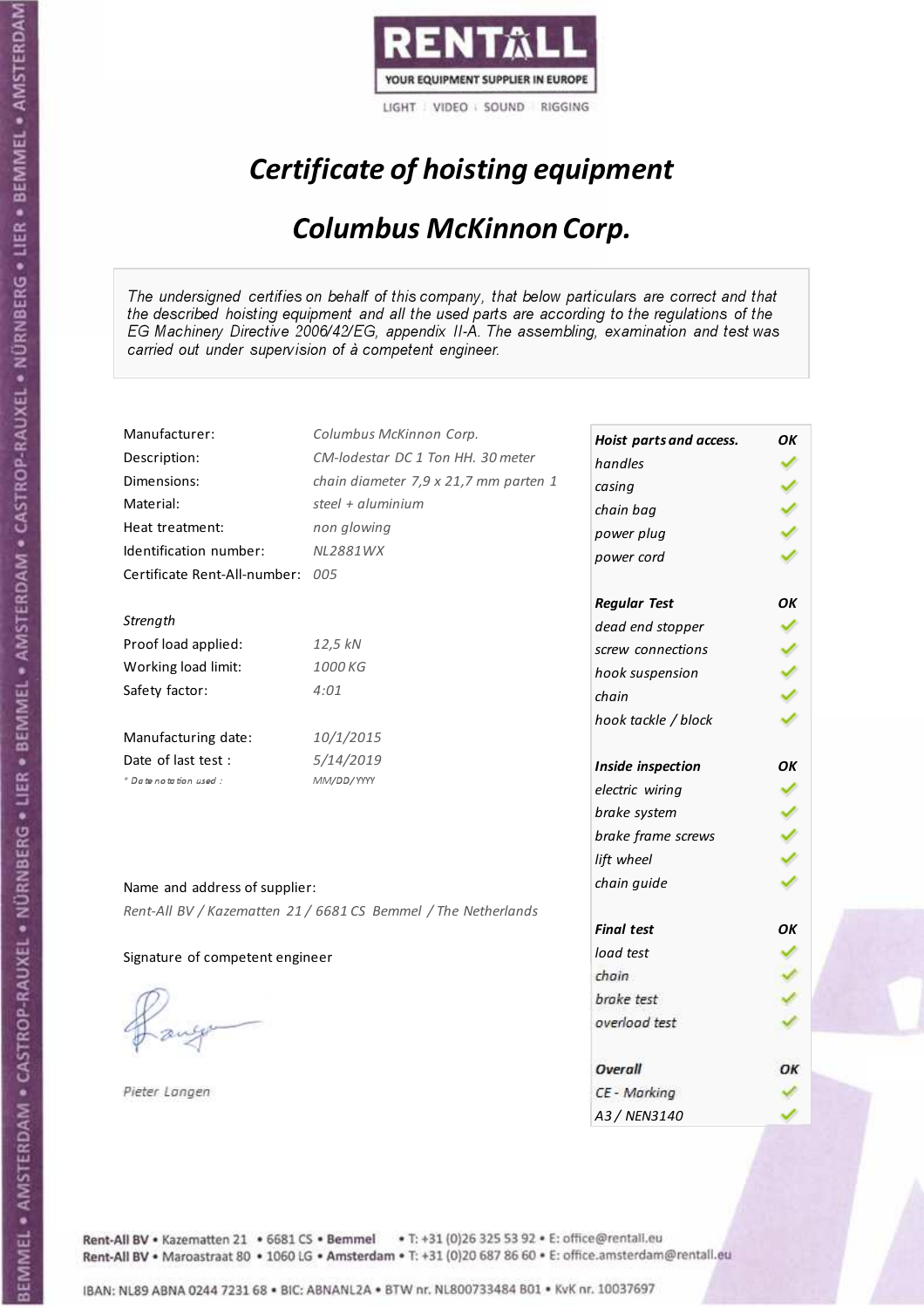

## Certificate of hoisting equipment

#### Columbus McKinnon Corp.

The undersigned certifies on behalf of this company, that below particulars are correct and that the described hoisting equipment and all the used parts are according to the regulations of the EG Machinery Directive 2006/42/EG, appendix II-A. The assembling, examination and test was carried out under supervision of à competent engineer.

| Manufacturer:                    | Columbus McKinnon Corp.                                        | Hoist parts and access. | OK |
|----------------------------------|----------------------------------------------------------------|-------------------------|----|
| Description:                     | CM-lodestar DC 1 Ton HH. 30 meter                              | handles                 |    |
| Dimensions:                      | chain diameter 7,9 x 21,7 mm parten 1                          | casing                  |    |
| Material:                        | steel + $\alpha$ luminium                                      | chain bag               |    |
| Heat treatment:                  | non glowing                                                    | power plug              |    |
| Identification number:           | <b>NL2886WX</b>                                                | power cord              |    |
| Certificate Rent-All-number: 006 |                                                                |                         |    |
|                                  |                                                                | <b>Regular Test</b>     | ΟK |
| Strength                         |                                                                | dead end stopper        |    |
| Proof load applied:              | 12,5 kN                                                        | screw connections       |    |
| Working load limit:              | 1000 KG                                                        | hook suspension         |    |
| Safety factor:                   | 4:01                                                           | chain                   |    |
|                                  |                                                                | hook tackle / block     |    |
| Manufacturing date:              | 10/1/2015                                                      |                         |    |
| Date of last test :              | 5/14/2019                                                      | Inside inspection       | ОΚ |
| + Date notation used:            | MM/DD/YYYY                                                     | electric wiring         |    |
|                                  |                                                                | brake system            |    |
|                                  |                                                                | brake frame screws      |    |
|                                  |                                                                | lift wheel              |    |
| Name and address of supplier:    |                                                                | chain guide             |    |
|                                  | Rent-All BV / Kazematten 21 / 6681 CS Bemmel / The Netherlands |                         |    |
|                                  |                                                                | <b>Final test</b>       | OK |
| Signature of competent engineer  |                                                                | load test               |    |
|                                  |                                                                | chain                   |    |
|                                  |                                                                | brake test              |    |
|                                  |                                                                | overload test           |    |
|                                  |                                                                |                         |    |
|                                  |                                                                | Overall                 | OК |
| Pieter Langen                    |                                                                | CE - Marking            |    |
|                                  |                                                                | A3 / NEN3140            |    |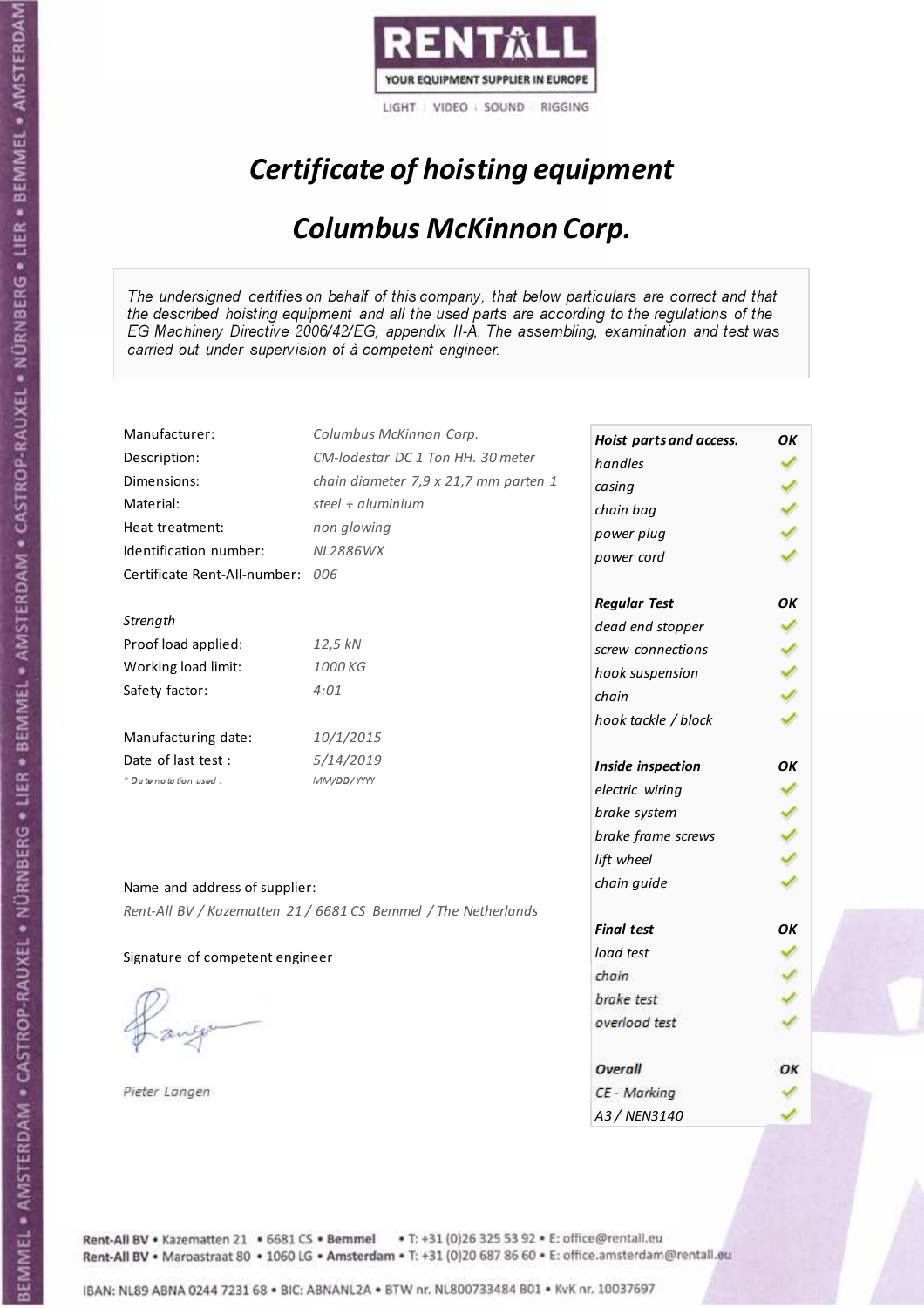

## Certificate of hoisting equipment

#### Columbus McKinnon Corp.

The undersigned certifies on behalf of this company, that below particulars are correct and that the described hoisting equipment and all the used parts are according to the regulations of the EG Machinery Directive 2006/42/EG, appendix II-A. The assembling, examination and test was carried out under supervision of à competent engineer.

| Manufacturer:                    | Columbus McKinnon Corp.                                        | Hoist parts and access. | OK |
|----------------------------------|----------------------------------------------------------------|-------------------------|----|
| Description:                     | CM-lodestar DC 1 Ton HH. 30 meter                              | handles                 |    |
| Dimensions:                      | chain diameter 7,9 x 21,7 mm parten 1                          | casing                  |    |
| Material:                        | steel + aluminium                                              | chain bag               |    |
| Heat treatment:                  | non glowing                                                    | power plug              |    |
| Identification number:           | <b>NL2893WX</b>                                                | power cord              |    |
| Certificate Rent-All-number: 007 |                                                                |                         |    |
|                                  |                                                                | <b>Regular Test</b>     | OK |
| Strength                         |                                                                | dead end stopper        |    |
| Proof load applied:              | 12,5 kN                                                        | screw connections       |    |
| Working load limit:              | 1000 KG                                                        | hook suspension         |    |
| Safety factor:                   | 4:01                                                           | chain                   |    |
|                                  |                                                                | hook tackle / block     |    |
| Manufacturing date:              | 10/1/2015                                                      |                         |    |
| Date of last test :              | 2/13/2020                                                      | Inside inspection       | OK |
| + Date notation used:            | MM/DD/YYYY                                                     | electric wiring         |    |
|                                  |                                                                | brake system            |    |
|                                  |                                                                | brake frame screws      |    |
|                                  |                                                                | lift wheel              |    |
| Name and address of supplier:    |                                                                | chain guide             |    |
|                                  | Rent-All BV / Kazematten 21 / 6681 CS Bemmel / The Netherlands |                         |    |
|                                  |                                                                | <b>Final test</b>       | OK |
| Signature of competent engineer  |                                                                | load test               |    |
|                                  |                                                                | chain                   |    |
|                                  |                                                                | brake test              |    |
|                                  |                                                                | overload test           |    |
|                                  |                                                                |                         |    |
|                                  |                                                                | Overall                 | ОΚ |
| Pieter Langen                    |                                                                | CE - Marking            |    |
|                                  |                                                                | A3 / NEN3140            |    |

Rent-All BV . Kazematten 21 . 6681 CS . Bemmel . T: +31 (0)26 325 53 92 . E: office@rentall.eu Rent-All BV · Maroastraat 80 · 1060 LG · Amsterdam · T: +31 (0)20 687 86 60 · E: office.amsterdam@rentall.eu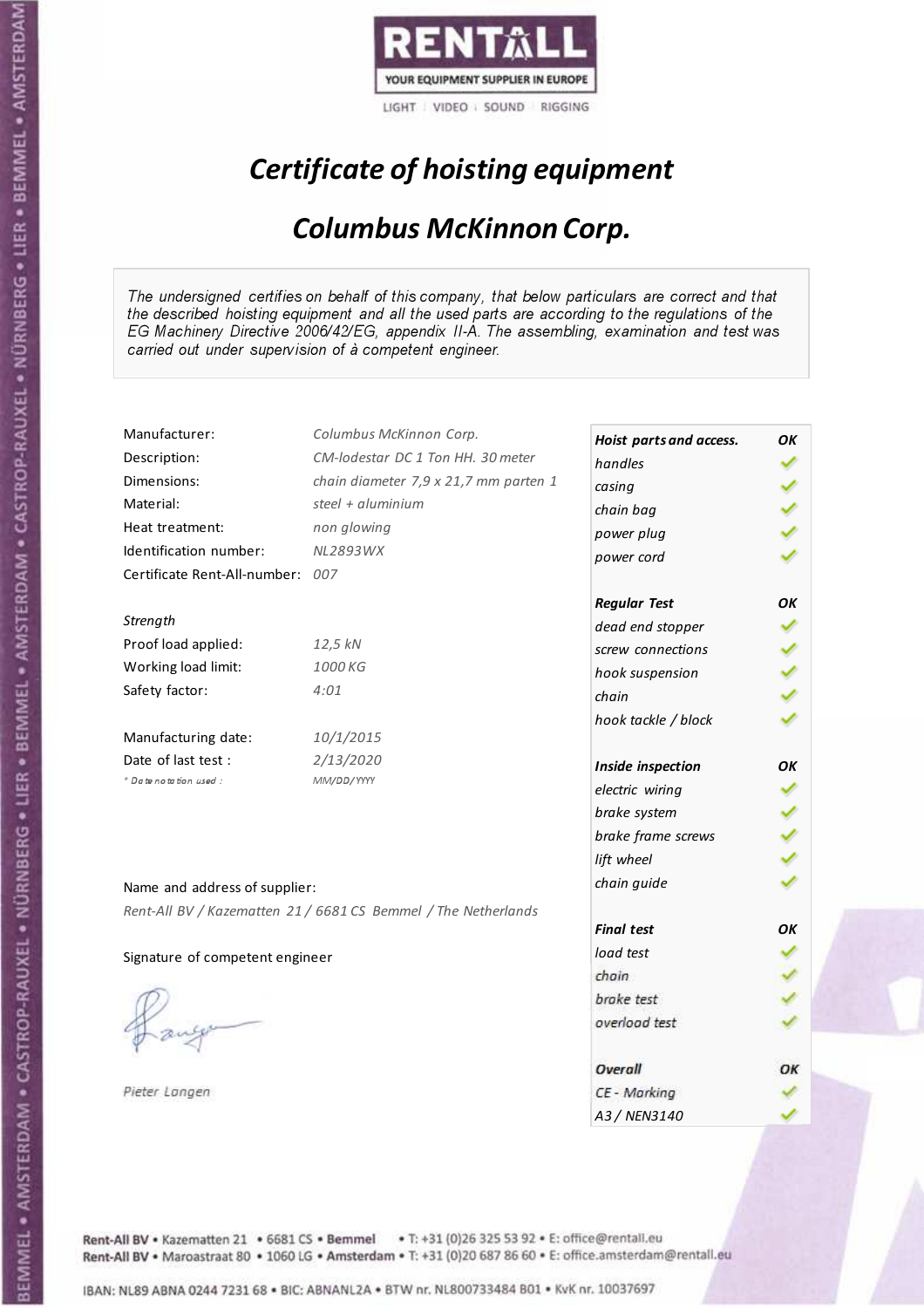

## Certificate of hoisting equipment

#### Columbus McKinnon Corp.

The undersigned certifies on behalf of this company, that below particulars are correct and that the described hoisting equipment and all the used parts are according to the regulations of the EG Machinery Directive 2006/42/EG, appendix II-A. The assembling, examination and test was carried out under supervision of à competent engineer.

| Manufacturer:                   | Columbus McKinnon Corp.                                        | Hoist parts and access. | OK |
|---------------------------------|----------------------------------------------------------------|-------------------------|----|
| Description:                    | CM-lodestar DC 1 Ton HH. 30 meter                              | handles                 |    |
| Dimensions:                     | chain diameter 7,9 x 21,7 mm parten 1                          | casing                  |    |
| Material:                       | steel + $\alpha$ luminium                                      | chain bag               |    |
| Heat treatment:                 | non glowing                                                    | power plug              |    |
| Identification number:          | NL2891WX                                                       | power cord              |    |
| Certificate Rent-All-number:    | 008                                                            |                         |    |
|                                 |                                                                | <b>Regular Test</b>     | ΟK |
| Strength                        |                                                                | dead end stopper        |    |
| Proof load applied:             | 12,5 kN                                                        | screw connections       |    |
| Working load limit:             | 1000 KG                                                        | hook suspension         |    |
| Safety factor:                  | 4:01                                                           | chain                   |    |
|                                 |                                                                | hook tackle / block     |    |
| Manufacturing date:             | 10/1/2015                                                      |                         |    |
| Date of last test :             | 5/14/2019                                                      | Inside inspection       | ОΚ |
| + Date notation used:           | MM/DD/YYYY                                                     | electric wiring         |    |
|                                 |                                                                | brake system            |    |
|                                 |                                                                | brake frame screws      |    |
|                                 |                                                                | lift wheel              |    |
| Name and address of supplier:   |                                                                | chain guide             |    |
|                                 |                                                                |                         |    |
|                                 | Rent-All BV / Kazematten 21 / 6681 CS Bemmel / The Netherlands | <b>Final test</b>       | OK |
| Signature of competent engineer |                                                                | load test               |    |
|                                 |                                                                | chain                   |    |
|                                 |                                                                | brake test              |    |
|                                 |                                                                | overload test           |    |
|                                 |                                                                |                         |    |
|                                 |                                                                | Overall                 | OК |
| Pieter Langen                   |                                                                | CE - Marking            |    |
|                                 |                                                                | A3 / NEN3140            |    |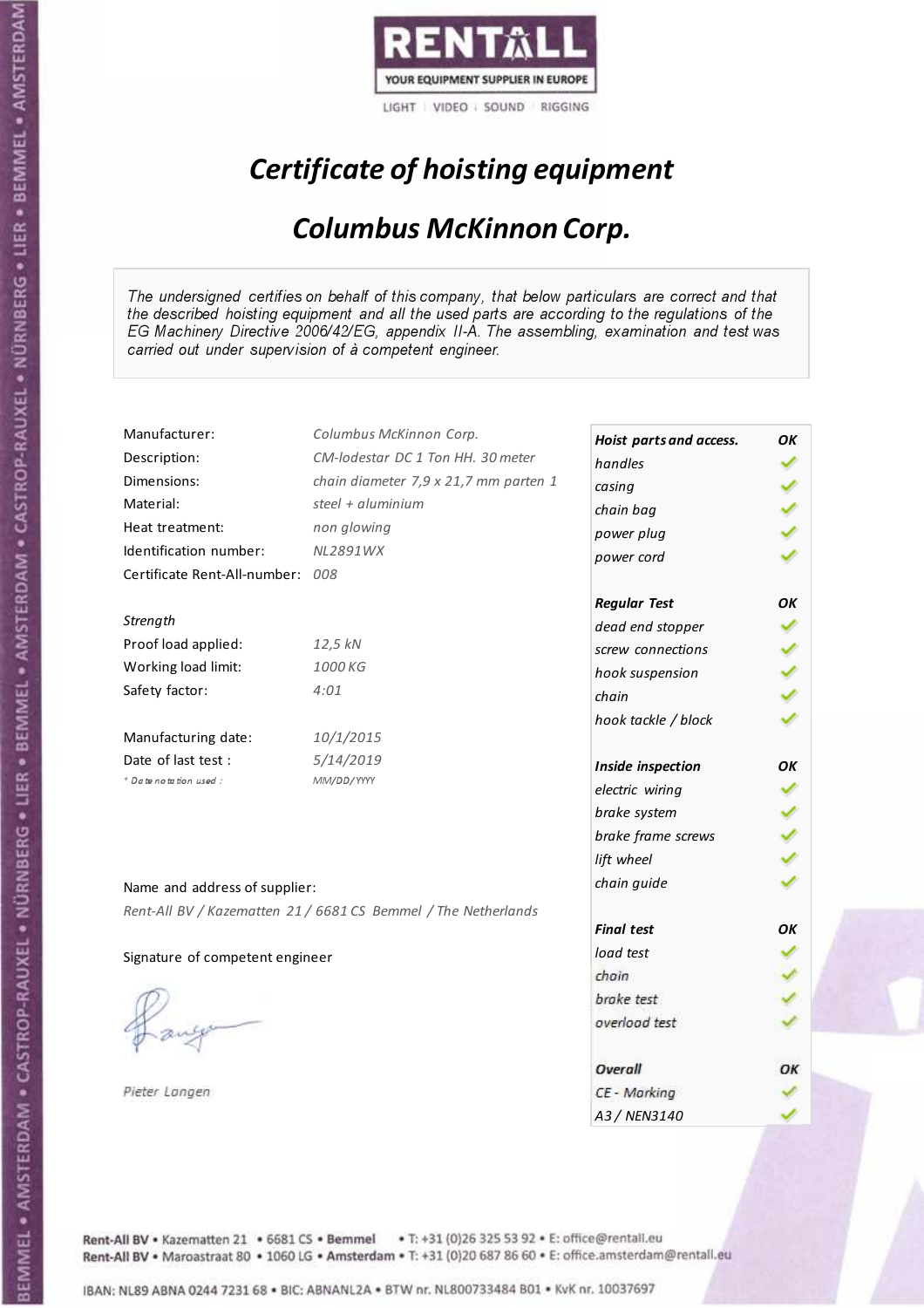

## Certificate of hoisting equipment

#### Columbus McKinnon Corp.

The undersigned certifies on behalf of this company, that below particulars are correct and that the described hoisting equipment and all the used parts are according to the regulations of the EG Machinery Directive 2006/42/EG, appendix II-A. The assembling, examination and test was carried out under supervision of à competent engineer.

| Manufacturer:                   | Columbus McKinnon Corp.                                        | Hoist parts and access. | OK |
|---------------------------------|----------------------------------------------------------------|-------------------------|----|
| Description:                    | CM-lodestar DC 1 Ton HH. 30 meter                              | handles                 |    |
| Dimensions:                     | chain diameter 7,9 x 21,7 mm parten 1                          | casing                  |    |
| Material:                       | steel + $\alpha$ luminium                                      | chain bag               |    |
| Heat treatment:                 | non glowing                                                    | power plug              |    |
| Identification number:          | NL2893WX                                                       | power cord              |    |
| Certificate Rent-All-number:    | 009                                                            |                         |    |
|                                 |                                                                | <b>Regular Test</b>     | ΟK |
| Strength                        |                                                                | dead end stopper        |    |
| Proof load applied:             | 12,5 kN                                                        | screw connections       |    |
| Working load limit:             | 1000 KG                                                        | hook suspension         |    |
| Safety factor:                  | 4:01                                                           | chain                   |    |
|                                 |                                                                | hook tackle / block     |    |
| Manufacturing date:             | 10/1/2015                                                      |                         |    |
| Date of last test :             | 5/14/2019                                                      | Inside inspection       | ОΚ |
| + Date notation used:           | MM/DD/YYYY                                                     | electric wiring         |    |
|                                 |                                                                | brake system            |    |
|                                 |                                                                | brake frame screws      |    |
|                                 |                                                                | lift wheel              |    |
| Name and address of supplier:   |                                                                | chain guide             |    |
|                                 |                                                                |                         |    |
|                                 | Rent-All BV / Kazematten 21 / 6681 CS Bemmel / The Netherlands | <b>Final test</b>       | OK |
| Signature of competent engineer |                                                                | load test               |    |
|                                 |                                                                | chain                   |    |
|                                 |                                                                | brake test              |    |
|                                 |                                                                | overload test           |    |
|                                 |                                                                |                         |    |
|                                 |                                                                | Overall                 | OК |
| Pieter Langen                   |                                                                | CE - Marking            |    |
|                                 |                                                                | A3 / NEN3140            |    |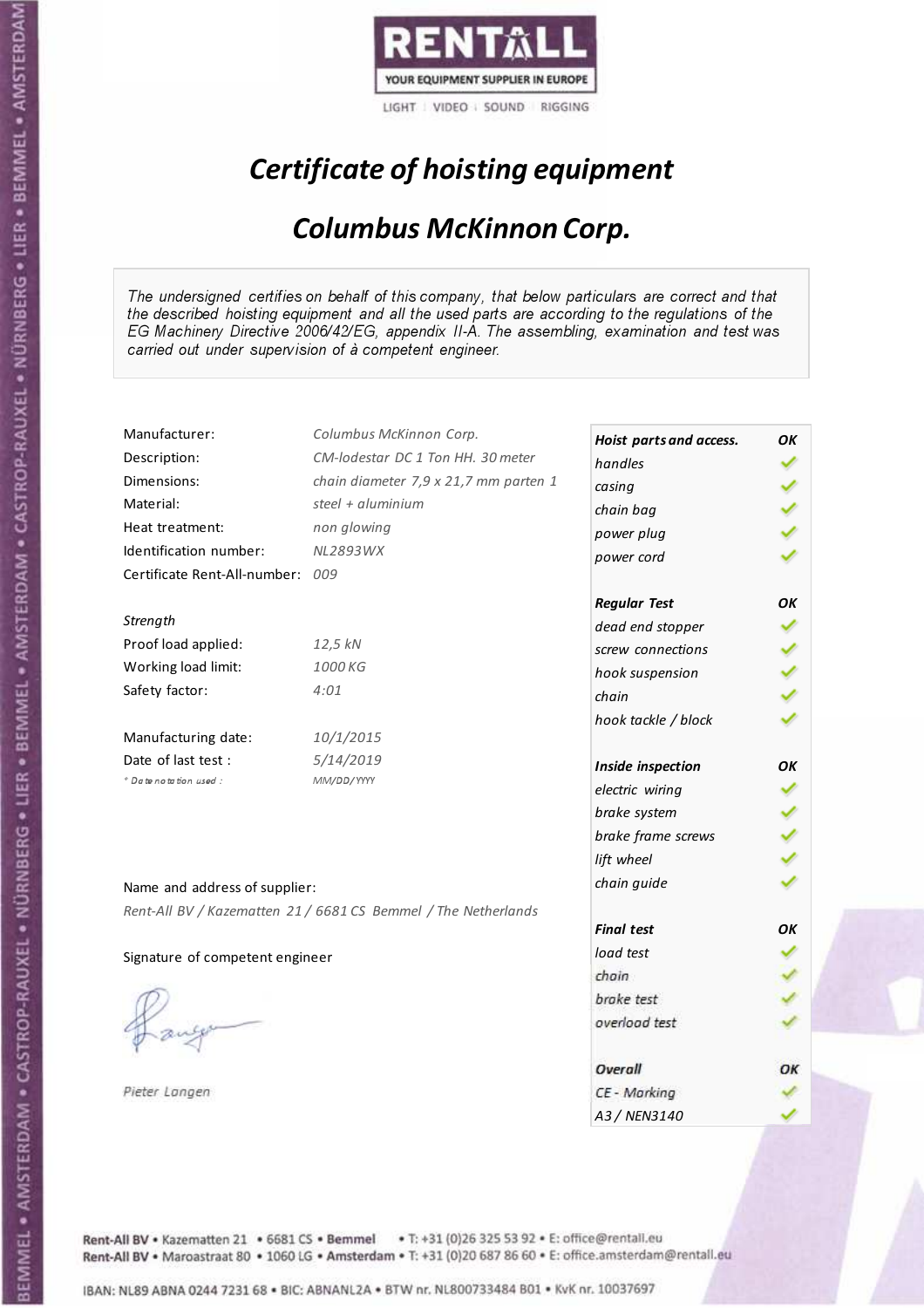

## Certificate of hoisting equipment

#### Columbus McKinnon Corp.

The undersigned certifies on behalf of this company, that below particulars are correct and that the described hoisting equipment and all the used parts are according to the regulations of the EG Machinery Directive 2006/42/EG, appendix II-A. The assembling, examination and test was carried out under supervision of à competent engineer.

| Manufacturer:                    | Columbus McKinnon Corp.                                        | Hoist parts and access. | OK  |
|----------------------------------|----------------------------------------------------------------|-------------------------|-----|
| Description:                     | CM-lodestar DC 1 Ton HH. 30 meter                              | handles                 |     |
| Dimensions:                      | chain diameter 7,9 x 21,7 mm parten 1                          | casing                  |     |
| Material:                        | steel + aluminium                                              | chain bag               |     |
| Heat treatment:                  | non glowing                                                    | power plug              |     |
| Identification number:           | <b>NL4255WZ</b>                                                | power cord              |     |
| Certificate Rent-All-number: 010 |                                                                |                         |     |
|                                  |                                                                | <b>Regular Test</b>     | OK  |
| Strength                         |                                                                | dead end stopper        |     |
| Proof load applied:              | 12,5 kN                                                        | screw connections       |     |
| Working load limit:              | 1000 KG                                                        | hook suspension         | くりょ |
| Safety factor:                   | 4:01                                                           | chain                   |     |
|                                  |                                                                | hook tackle / block     |     |
| Manufacturing date:              | 12/1/2015                                                      |                         |     |
| Date of last test :              | 5/14/2019                                                      | Inside inspection       | OK  |
| + Date notation used:            | MM/DD/YYYY                                                     | electric wiring         |     |
|                                  |                                                                | brake system            |     |
|                                  |                                                                | brake frame screws      |     |
|                                  |                                                                | lift wheel              |     |
| Name and address of supplier:    |                                                                | chain guide             |     |
|                                  | Rent-All BV / Kazematten 21 / 6681 CS Bemmel / The Netherlands |                         |     |
|                                  |                                                                | <b>Final test</b>       | OК  |
| Signature of competent engineer  |                                                                | load test               |     |
|                                  |                                                                | chain                   |     |
|                                  |                                                                | brake test              |     |
|                                  |                                                                | overload test           |     |
|                                  |                                                                |                         |     |
|                                  |                                                                | Overall                 | ОΚ  |
| Pieter Langen                    |                                                                | CE - Marking            |     |
|                                  |                                                                | A3 / NEN3140            |     |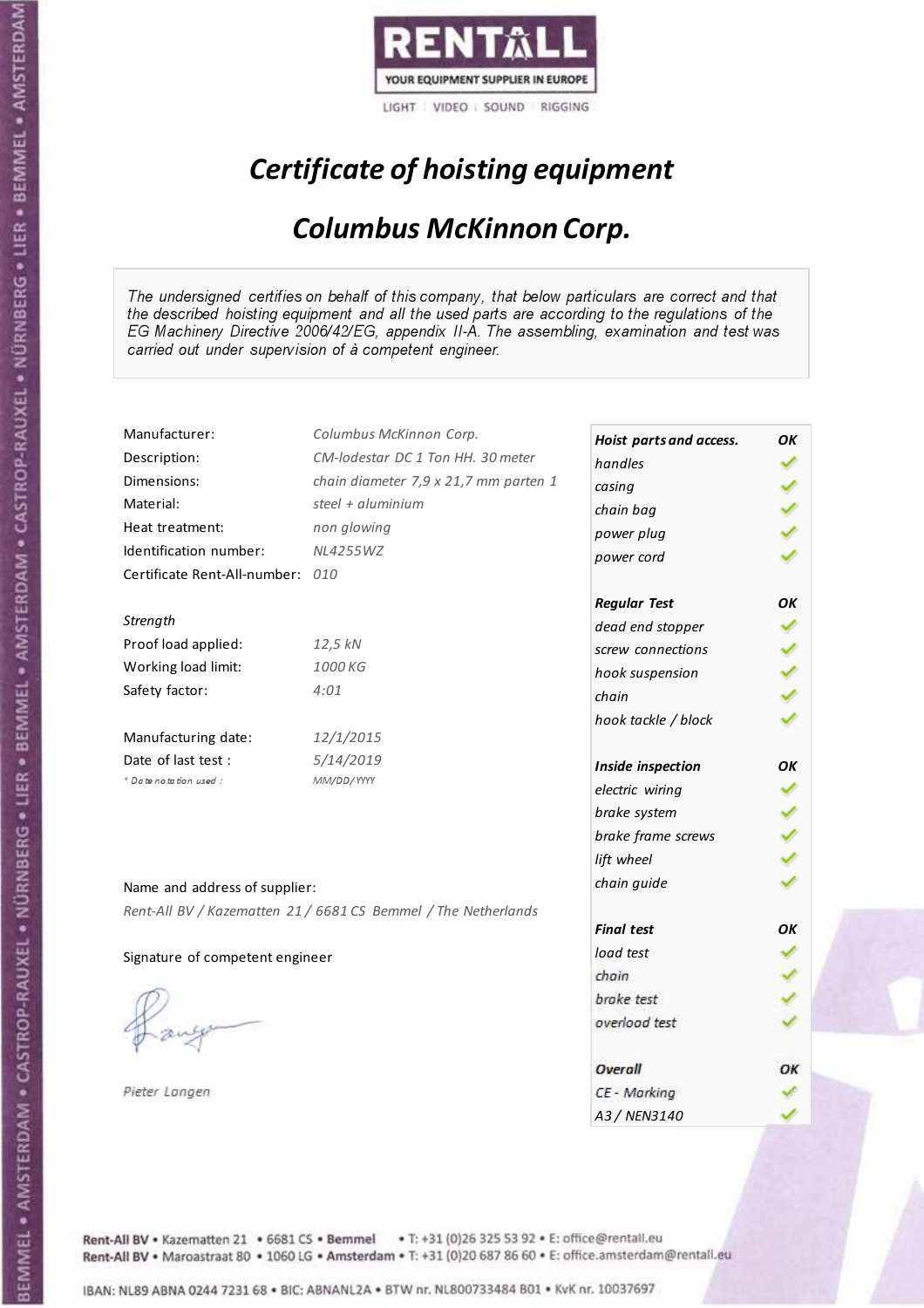

## Certificate of hoisting equipment

#### Columbus McKinnon Corp.

The undersigned certifies on behalf of this company, that below particulars are correct and that the described hoisting equipment and all the used parts are according to the regulations of the EG Machinery Directive 2006/42/EG, appendix II-A. The assembling, examination and test was carried out under supervision of à competent engineer.

| Manufacturer:                    | Columbus McKinnon Corp.                                        | Hoist parts and access. | ΟK |
|----------------------------------|----------------------------------------------------------------|-------------------------|----|
| Description:                     | CM-lodestar DC 1 Ton HH. 30 meter                              | handles                 |    |
| Dimensions:                      | chain diameter 7,9 x 21,7 mm parten 1                          | casing                  |    |
| Material:                        | steel + $aluminim$                                             | chain bag               |    |
| Heat treatment:                  | non glowing                                                    | power plug              |    |
| Identification number:           | <b>NL4258WZ</b>                                                | power cord              |    |
| Certificate Rent-All-number: 011 |                                                                |                         |    |
|                                  |                                                                | <b>Regular Test</b>     | ΟK |
| Strength                         |                                                                | dead end stopper        |    |
| Proof load applied:              | 12,5 kN                                                        | screw connections       |    |
| Working load limit:              | 1000 KG                                                        | hook suspension         |    |
| Safety factor:                   | 4:01                                                           | chain                   |    |
|                                  |                                                                | hook tackle / block     |    |
| Manufacturing date:              | 12/1/2015                                                      |                         |    |
| Date of last test :              | 5/14/2019                                                      | Inside inspection       | ОΚ |
| + Date notation used:            | MM/DD/YYYY                                                     | electric wiring         |    |
|                                  |                                                                | brake system            |    |
|                                  |                                                                | brake frame screws      |    |
|                                  |                                                                | lift wheel              |    |
| Name and address of supplier:    |                                                                | chain guide             |    |
|                                  | Rent-All BV / Kazematten 21 / 6681 CS Bemmel / The Netherlands |                         |    |
|                                  |                                                                | <b>Final test</b>       | OК |
| Signature of competent engineer  |                                                                | load test               |    |
|                                  |                                                                | chain                   |    |
|                                  |                                                                | brake test              |    |
|                                  |                                                                | overload test           |    |
|                                  |                                                                |                         |    |
|                                  |                                                                | Overall                 | ОК |
| Pieter Langen                    |                                                                | CE - Marking            |    |
|                                  |                                                                | A3 / NEN3140            |    |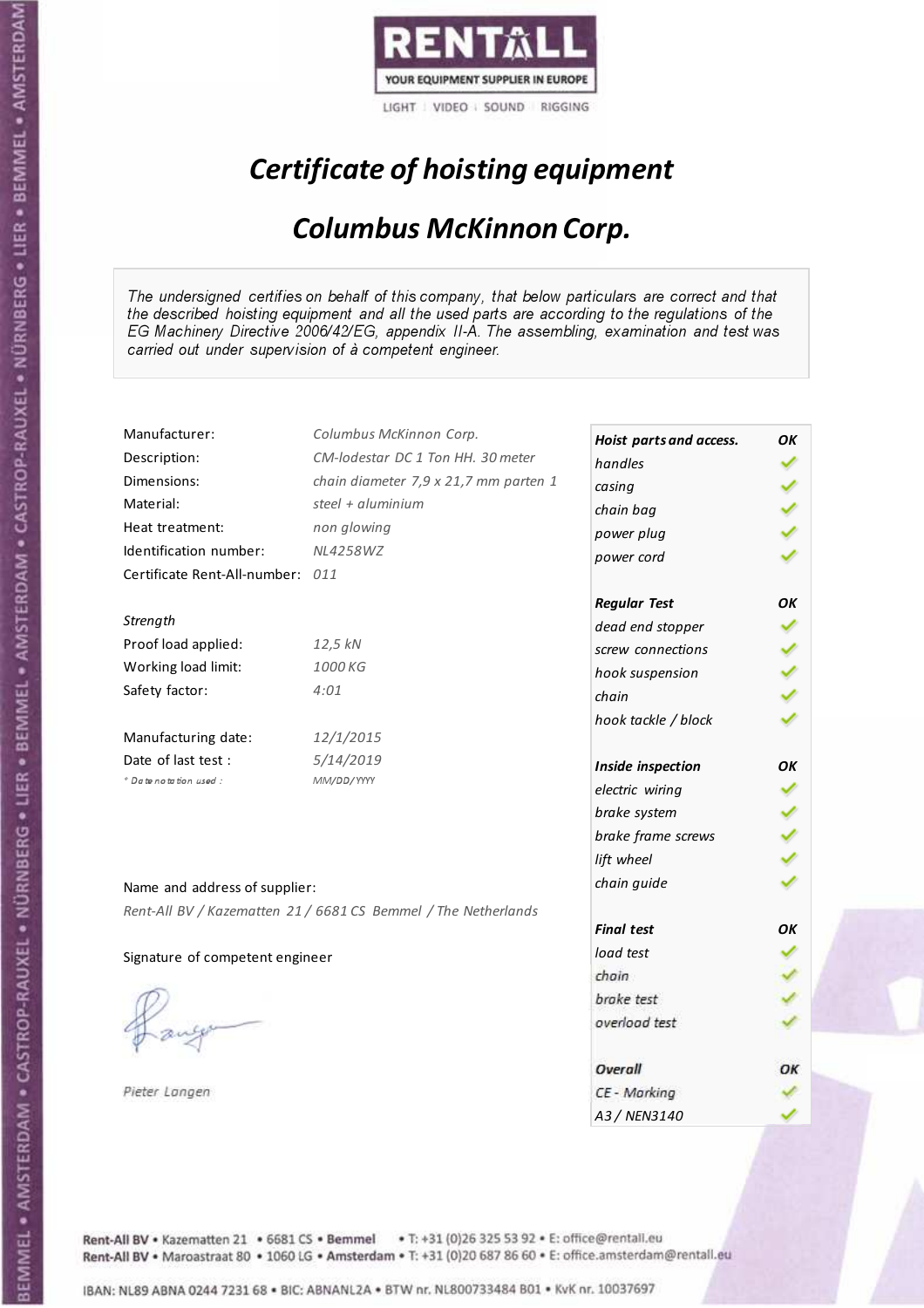

## Certificate of hoisting equipment

#### Columbus McKinnon Corp.

The undersigned certifies on behalf of this company, that below particulars are correct and that the described hoisting equipment and all the used parts are according to the regulations of the EG Machinery Directive 2006/42/EG, appendix II-A. The assembling, examination and test was carried out under supervision of à competent engineer.

| Manufacturer:                    | Columbus McKinnon Corp.                                        | Hoist parts and access. | ΟK |
|----------------------------------|----------------------------------------------------------------|-------------------------|----|
| Description:                     | CM-lodestar DC 1 Ton HH. 30 meter                              | handles                 |    |
| Dimensions:                      | chain diameter 7,9 x 21,7 mm parten 1                          | casing                  |    |
| Material:                        | steel + $aluminim$                                             | chain bag               |    |
| Heat treatment:                  | non glowing                                                    | power plug              |    |
| Identification number:           | NL4260WZ                                                       | power cord              |    |
| Certificate Rent-All-number: 012 |                                                                |                         |    |
|                                  |                                                                | <b>Regular Test</b>     | ОΚ |
| Strength                         |                                                                | dead end stopper        |    |
| Proof load applied:              | 12,5 kN                                                        | screw connections       |    |
| Working load limit:              | 1000 KG                                                        | hook suspension         |    |
| Safety factor:                   | 4:01                                                           | chain                   |    |
|                                  |                                                                | hook tackle / block     |    |
| Manufacturing date:              | 12/1/2015                                                      |                         |    |
| Date of last test :              | 5/14/2019                                                      | Inside inspection       | ОΚ |
| + Date notation used:            | MM/DD/YYYY                                                     | electric wiring         |    |
|                                  |                                                                | brake system            |    |
|                                  |                                                                | brake frame screws      |    |
|                                  |                                                                | lift wheel              |    |
|                                  |                                                                | chain guide             |    |
| Name and address of supplier:    |                                                                |                         |    |
|                                  | Rent-All BV / Kazematten 21 / 6681 CS Bemmel / The Netherlands | <b>Final test</b>       | OК |
| Signature of competent engineer  |                                                                | load test               |    |
|                                  |                                                                | chain                   |    |
|                                  |                                                                | brake test              |    |
|                                  |                                                                | overload test           |    |
|                                  |                                                                |                         |    |
|                                  |                                                                | Overall                 | ОК |
| Pieter Langen                    |                                                                | CE - Marking            |    |
|                                  |                                                                | A3 / NEN3140            |    |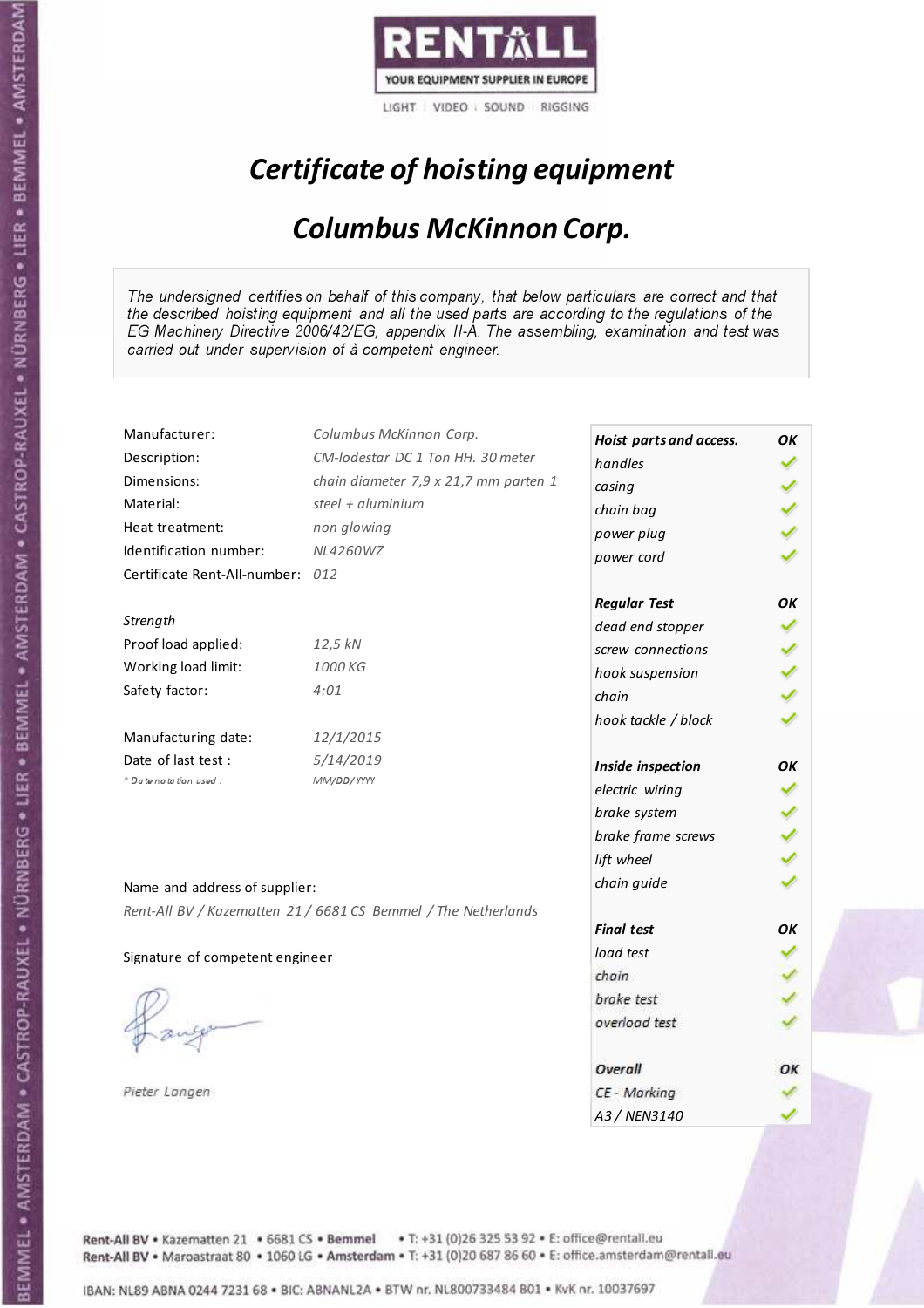

## Certificate of hoisting equipment

#### Columbus McKinnon Corp.

The undersigned certifies on behalf of this company, that below particulars are correct and that the described hoisting equipment and all the used parts are according to the regulations of the EG Machinery Directive 2006/42/EG, appendix II-A. The assembling, examination and test was carried out under supervision of à competent engineer.

| Manufacturer:                    | Columbus McKinnon Corp.                                        | Hoist parts and access. | ΟK |
|----------------------------------|----------------------------------------------------------------|-------------------------|----|
| Description:                     | CM-lodestar DC 1 Ton HH. 30 meter                              | handles                 |    |
| Dimensions:                      | chain diameter 7,9 x 21,7 mm parten 1                          | casing                  |    |
| Material:                        | steel + $aluminim$                                             | chain bag               |    |
| Heat treatment:                  | non glowing                                                    | power plug              |    |
| Identification number:           | NL4261WZ                                                       | power cord              |    |
| Certificate Rent-All-number: 013 |                                                                |                         |    |
|                                  |                                                                | <b>Regular Test</b>     | ΟK |
| Strength                         |                                                                | dead end stopper        |    |
| Proof load applied:              | 12,5 kN                                                        | screw connections       |    |
| Working load limit:              | 1000 KG                                                        | hook suspension         |    |
| Safety factor:                   | 4:01                                                           | chain                   |    |
|                                  |                                                                | hook tackle / block     |    |
| Manufacturing date:              | 12/1/2015                                                      |                         |    |
| Date of last test :              | 5/14/2019                                                      | Inside inspection       | ОΚ |
| + Date notation used:            | MM/DD/YYYY                                                     | electric wiring         |    |
|                                  |                                                                | brake system            |    |
|                                  |                                                                | brake frame screws      |    |
|                                  |                                                                | lift wheel              |    |
| Name and address of supplier:    |                                                                | chain guide             |    |
|                                  | Rent-All BV / Kazematten 21 / 6681 CS Bemmel / The Netherlands |                         |    |
|                                  |                                                                | <b>Final test</b>       | OК |
| Signature of competent engineer  |                                                                | load test               |    |
|                                  |                                                                | chain                   |    |
|                                  |                                                                | brake test              |    |
|                                  |                                                                | overload test           |    |
|                                  |                                                                |                         |    |
|                                  |                                                                | Overall                 | ОК |
| Pieter Langen                    |                                                                | CE - Marking            |    |
|                                  |                                                                | A3 / NEN3140            |    |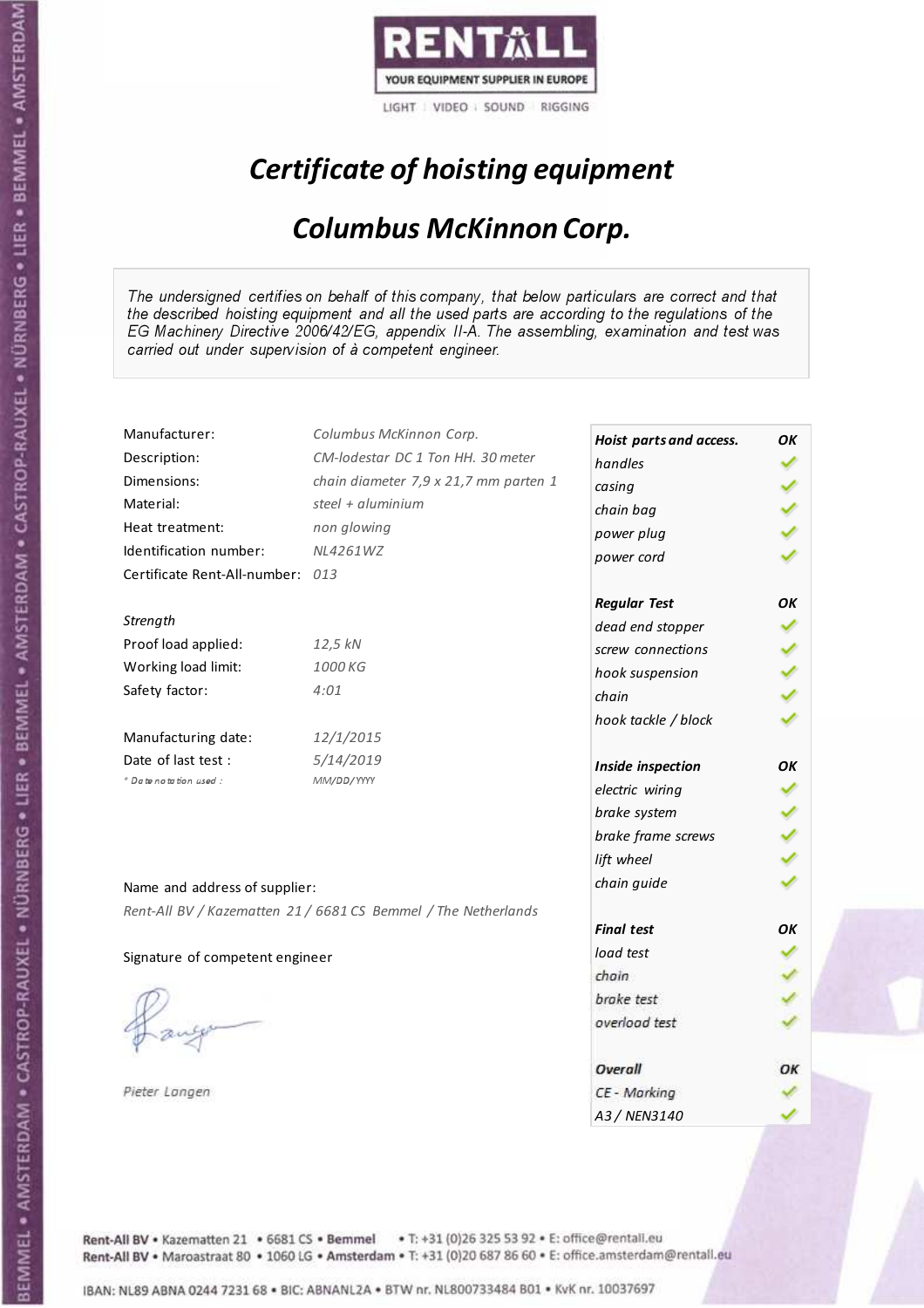

## Certificate of hoisting equipment

#### Columbus McKinnon Corp.

The undersigned certifies on behalf of this company, that below particulars are correct and that the described hoisting equipment and all the used parts are according to the regulations of the EG Machinery Directive 2006/42/EG, appendix II-A. The assembling, examination and test was carried out under supervision of à competent engineer.

| Manufacturer:                    | Columbus McKinnon Corp.                                        | Hoist parts and access. | ΟK |
|----------------------------------|----------------------------------------------------------------|-------------------------|----|
| Description:                     | CM-lodestar DC 1 Ton HH. 30 meter                              | handles                 |    |
| Dimensions:                      | chain diameter 7,9 x 21,7 mm parten 1                          | casing                  |    |
| Material:                        | steel + $aluminim$                                             | chain bag               |    |
| Heat treatment:                  | non glowing                                                    | power plug              |    |
| Identification number:           | NL4265WZ                                                       | power cord              |    |
| Certificate Rent-All-number: 014 |                                                                |                         |    |
|                                  |                                                                | <b>Regular Test</b>     | ОΚ |
| Strength                         |                                                                | dead end stopper        |    |
| Proof load applied:              | 12,5 kN                                                        | screw connections       |    |
| Working load limit:              | 1000 KG                                                        | hook suspension         |    |
| Safety factor:                   | 4:01                                                           | chain                   |    |
|                                  |                                                                | hook tackle / block     |    |
| Manufacturing date:              | 12/1/2015                                                      |                         |    |
| Date of last test :              | 5/14/2019                                                      | Inside inspection       | ОΚ |
| + Date notation used:            | MM/DD/YYYY                                                     | electric wiring         |    |
|                                  |                                                                | brake system            |    |
|                                  |                                                                | brake frame screws      |    |
|                                  |                                                                | lift wheel              |    |
| Name and address of supplier:    |                                                                | chain guide             |    |
|                                  | Rent-All BV / Kazematten 21 / 6681 CS Bemmel / The Netherlands |                         |    |
|                                  |                                                                | <b>Final test</b>       | OК |
| Signature of competent engineer  |                                                                | load test               |    |
|                                  |                                                                | chain                   |    |
|                                  |                                                                | brake test              |    |
|                                  |                                                                | overload test           |    |
|                                  |                                                                |                         |    |
|                                  |                                                                | Overall                 | ОК |
| Pieter Langen                    |                                                                | CE - Marking            |    |
|                                  |                                                                | A3 / NEN3140            |    |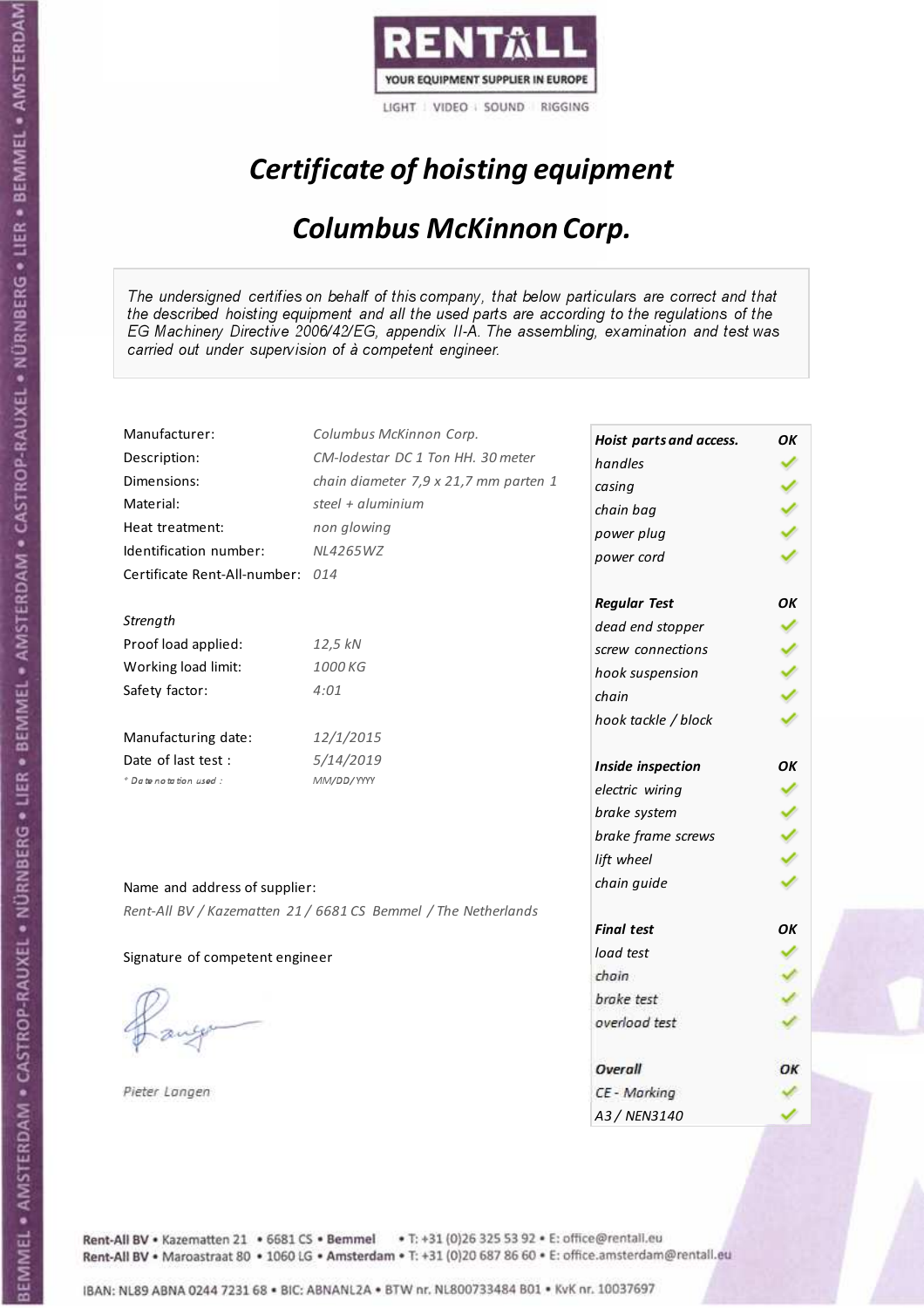

## Certificate of hoisting equipment

#### Columbus McKinnon Corp.

The undersigned certifies on behalf of this company, that below particulars are correct and that the described hoisting equipment and all the used parts are according to the regulations of the EG Machinery Directive 2006/42/EG, appendix II-A. The assembling, examination and test was carried out under supervision of à competent engineer.

| Manufacturer:                    | Columbus McKinnon Corp.                                        | Hoist parts and access. | OK |
|----------------------------------|----------------------------------------------------------------|-------------------------|----|
| Description:                     | CM-lodestar DC 1 Ton HH. 30 meter                              | handles                 |    |
| Dimensions:                      | chain diameter 7,9 x 21,7 mm parten 1                          | casing                  |    |
| Material:                        | steel + aluminium                                              | chain bag               |    |
| Heat treatment:                  | non glowing                                                    | power plug              |    |
| Identification number:           | NL4266WZ                                                       | power cord              |    |
| Certificate Rent-All-number: 015 |                                                                |                         |    |
|                                  |                                                                | <b>Regular Test</b>     | OK |
| Strength                         |                                                                | dead end stopper        |    |
| Proof load applied:              | 12,5 kN                                                        | screw connections       |    |
| Working load limit:              | 1000 KG                                                        | hook suspension         |    |
| Safety factor:                   | 4:01                                                           | chain                   |    |
|                                  |                                                                | hook tackle / block     |    |
| Manufacturing date:              | 12/1/2015                                                      |                         |    |
| Date of last test:               | 5/14/2019                                                      | Inside inspection       | OK |
| + Date notation used:            | MM/DD/YYYY                                                     | electric wiring         |    |
|                                  |                                                                | brake system            |    |
|                                  |                                                                | brake frame screws      |    |
|                                  |                                                                | lift wheel              |    |
| Name and address of supplier:    |                                                                | chain guide             |    |
|                                  | Rent-All BV / Kazematten 21 / 6681 CS Bemmel / The Netherlands |                         |    |
|                                  |                                                                | <b>Final test</b>       | OΚ |
| Signature of competent engineer  |                                                                | load test               |    |
|                                  |                                                                | chain                   |    |
|                                  |                                                                | brake test              |    |
|                                  |                                                                | overload test           |    |
|                                  |                                                                |                         |    |
|                                  |                                                                | Overall                 | ОΚ |
| Pieter Langen                    |                                                                | CE - Marking            |    |
|                                  |                                                                | A3 / NEN3140            |    |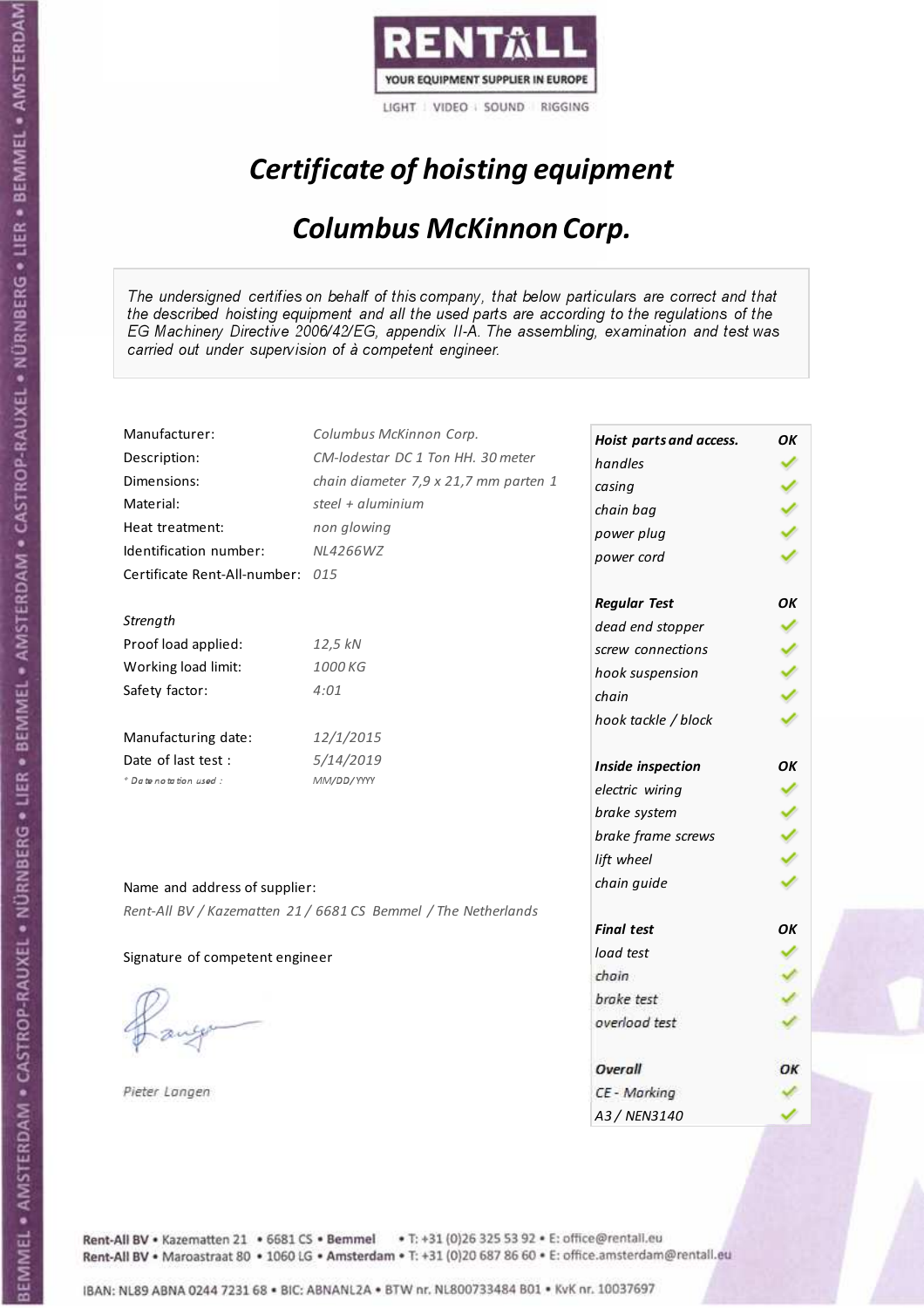

## Certificate of hoisting equipment

#### Columbus McKinnon Corp.

The undersigned certifies on behalf of this company, that below particulars are correct and that the described hoisting equipment and all the used parts are according to the regulations of the EG Machinery Directive 2006/42/EG, appendix II-A. The assembling, examination and test was carried out under supervision of à competent engineer.

| Manufacturer:                    | Columbus McKinnon Corp.                                        | Hoist parts and access. | OK |
|----------------------------------|----------------------------------------------------------------|-------------------------|----|
| Description:                     | CM-lodestar DC 1 Ton HH. 30 meter                              | handles                 |    |
| Dimensions:                      | chain diameter 7,9 x 21,7 mm parten 1                          | casing                  |    |
| Material:                        | steel + aluminium                                              | chain bag               |    |
| Heat treatment:                  | non glowing                                                    | power plug              |    |
| Identification number:           | <b>NL4267WZ</b>                                                | power cord              |    |
| Certificate Rent-All-number: 016 |                                                                |                         |    |
|                                  |                                                                | <b>Regular Test</b>     | OK |
| Strength                         |                                                                | dead end stopper        |    |
| Proof load applied:              | 12,5 kN                                                        | screw connections       |    |
| Working load limit:              | 1000 KG                                                        | hook suspension         |    |
| Safety factor:                   | 4:01                                                           | chain                   |    |
|                                  |                                                                | hook tackle / block     |    |
| Manufacturing date:              | 12/1/2015                                                      |                         |    |
| Date of last test :              | 5/14/2019                                                      | Inside inspection       | OK |
| + Date notation used:            | MM/DD/YYYY                                                     | electric wiring         |    |
|                                  |                                                                | brake system            |    |
|                                  |                                                                | brake frame screws      |    |
|                                  |                                                                | lift wheel              |    |
| Name and address of supplier:    |                                                                | chain guide             |    |
|                                  | Rent-All BV / Kazematten 21 / 6681 CS Bemmel / The Netherlands |                         |    |
|                                  |                                                                | <b>Final test</b>       | OK |
| Signature of competent engineer  |                                                                | load test               |    |
|                                  |                                                                | chain                   |    |
|                                  |                                                                | brake test              |    |
|                                  |                                                                | overload test           |    |
|                                  |                                                                |                         |    |
|                                  |                                                                | Overall                 | ОΚ |
| Pieter Langen                    |                                                                | CE - Marking            |    |
|                                  |                                                                | A3 / NEN3140            |    |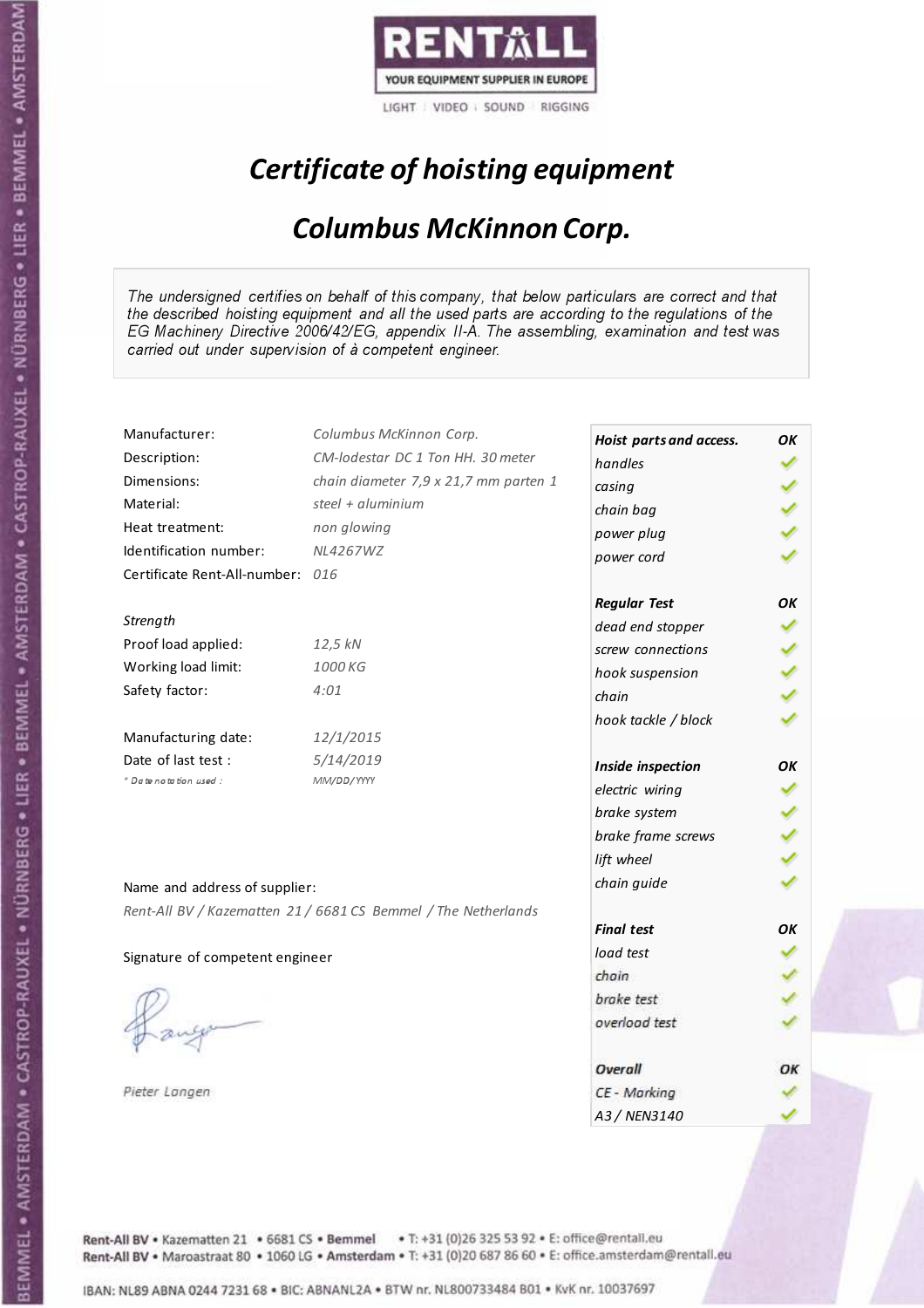

## Certificate of hoisting equipment

#### Columbus McKinnon Corp.

The undersigned certifies on behalf of this company, that below particulars are correct and that the described hoisting equipment and all the used parts are according to the regulations of the EG Machinery Directive 2006/42/EG, appendix II-A. The assembling, examination and test was carried out under supervision of à competent engineer.

| Manufacturer:                    | Columbus McKinnon Corp.                                        | Hoist parts and access. | ΟK  |
|----------------------------------|----------------------------------------------------------------|-------------------------|-----|
| Description:                     | CM-lodestar DC 1 Ton HH. 30 meter                              | handles                 |     |
| Dimensions:                      | chain diameter 7,9 x 21,7 mm parten 1                          | casing                  |     |
| Material:                        | steel + aluminium                                              | chain bag               |     |
| Heat treatment:                  | non glowing                                                    | power plug              |     |
| Identification number:           | NL4268WZ                                                       | power cord              |     |
| Certificate Rent-All-number: 017 |                                                                |                         |     |
|                                  |                                                                | <b>Regular Test</b>     | ОΚ  |
| Strength                         |                                                                | dead end stopper        |     |
| Proof load applied:              | 12,5 kN                                                        | screw connections       |     |
| Working load limit:              | 1000 KG                                                        | hook suspension         | くりょ |
| Safety factor:                   | 4:01                                                           | chain                   |     |
|                                  |                                                                | hook tackle / block     |     |
| Manufacturing date:              | 12/1/2015                                                      |                         |     |
| Date of last test :              | 11/20/2019                                                     | Inside inspection       | ОΚ  |
| + Date notation used:            | MM/DD/YYYY                                                     | electric wiring         |     |
|                                  |                                                                | brake system            |     |
|                                  |                                                                | brake frame screws      |     |
|                                  |                                                                | lift wheel              |     |
| Name and address of supplier:    |                                                                | chain guide             |     |
|                                  | Rent-All BV / Kazematten 21 / 6681 CS Bemmel / The Netherlands |                         |     |
|                                  |                                                                | <b>Final test</b>       | OK  |
| Signature of competent engineer  |                                                                | load test               |     |
|                                  |                                                                | chain                   |     |
|                                  |                                                                | brake test              |     |
|                                  |                                                                | overload test           |     |
|                                  |                                                                |                         |     |
|                                  |                                                                | Overall                 | ОК  |
| Pieter Langen                    |                                                                | CE - Marking            |     |
|                                  |                                                                | A3 / NEN3140            |     |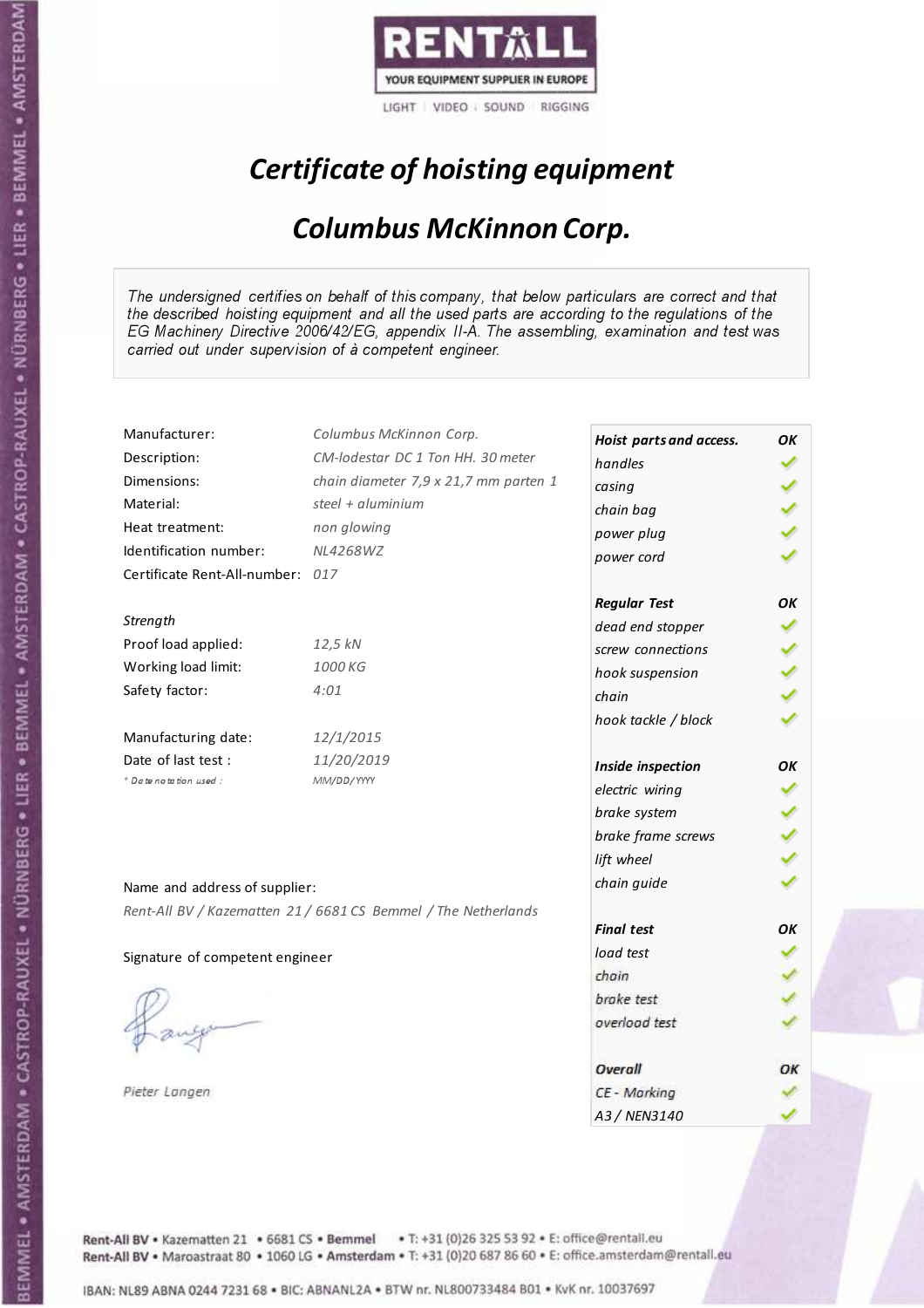

## Certificate of hoisting equipment

#### Columbus McKinnon Corp.

The undersigned certifies on behalf of this company, that below particulars are correct and that the described hoisting equipment and all the used parts are according to the regulations of the EG Machinery Directive 2006/42/EG, appendix II-A. The assembling, examination and test was carried out under supervision of à competent engineer.

| Manufacturer:                    | Columbus McKinnon Corp.                                        | Hoist parts and access. | OK |
|----------------------------------|----------------------------------------------------------------|-------------------------|----|
| Description:                     | CM-lodestar DC 1 Ton HH. 30 meter                              | handles                 |    |
| Dimensions:                      | chain diameter 7,9 x 21,7 mm parten 1                          | casing                  |    |
| Material:                        | steel + aluminium                                              | chain bag               |    |
| Heat treatment:                  | non glowing                                                    | power plug              |    |
| Identification number:           | NL4269WZ                                                       | power cord              |    |
| Certificate Rent-All-number: 018 |                                                                |                         |    |
|                                  |                                                                | <b>Regular Test</b>     | OK |
| Strength                         |                                                                | dead end stopper        |    |
| Proof load applied:              | 12,5 kN                                                        | screw connections       |    |
| Working load limit:              | 1000 KG                                                        | hook suspension         |    |
| Safety factor:                   | 4:01                                                           | chain                   |    |
|                                  |                                                                | hook tackle / block     |    |
| Manufacturing date:              | 12/1/2015                                                      |                         |    |
| Date of last test :              | 1/16/2020                                                      | Inside inspection       | OK |
| + Date notation used:            | MM/DD/YYYY                                                     | electric wiring         |    |
|                                  |                                                                | brake system            |    |
|                                  |                                                                | brake frame screws      |    |
|                                  |                                                                | lift wheel              |    |
| Name and address of supplier:    |                                                                | chain guide             |    |
|                                  | Rent-All BV / Kazematten 21 / 6681 CS Bemmel / The Netherlands |                         |    |
|                                  |                                                                | <b>Final test</b>       | OK |
| Signature of competent engineer  |                                                                | load test               |    |
|                                  |                                                                | chain                   |    |
|                                  |                                                                | brake test              |    |
|                                  |                                                                | overload test           |    |
|                                  |                                                                |                         |    |
|                                  |                                                                | Overall                 | ОΚ |
| Pieter Langen                    |                                                                | CE - Marking            |    |
|                                  |                                                                | A3 / NEN3140            |    |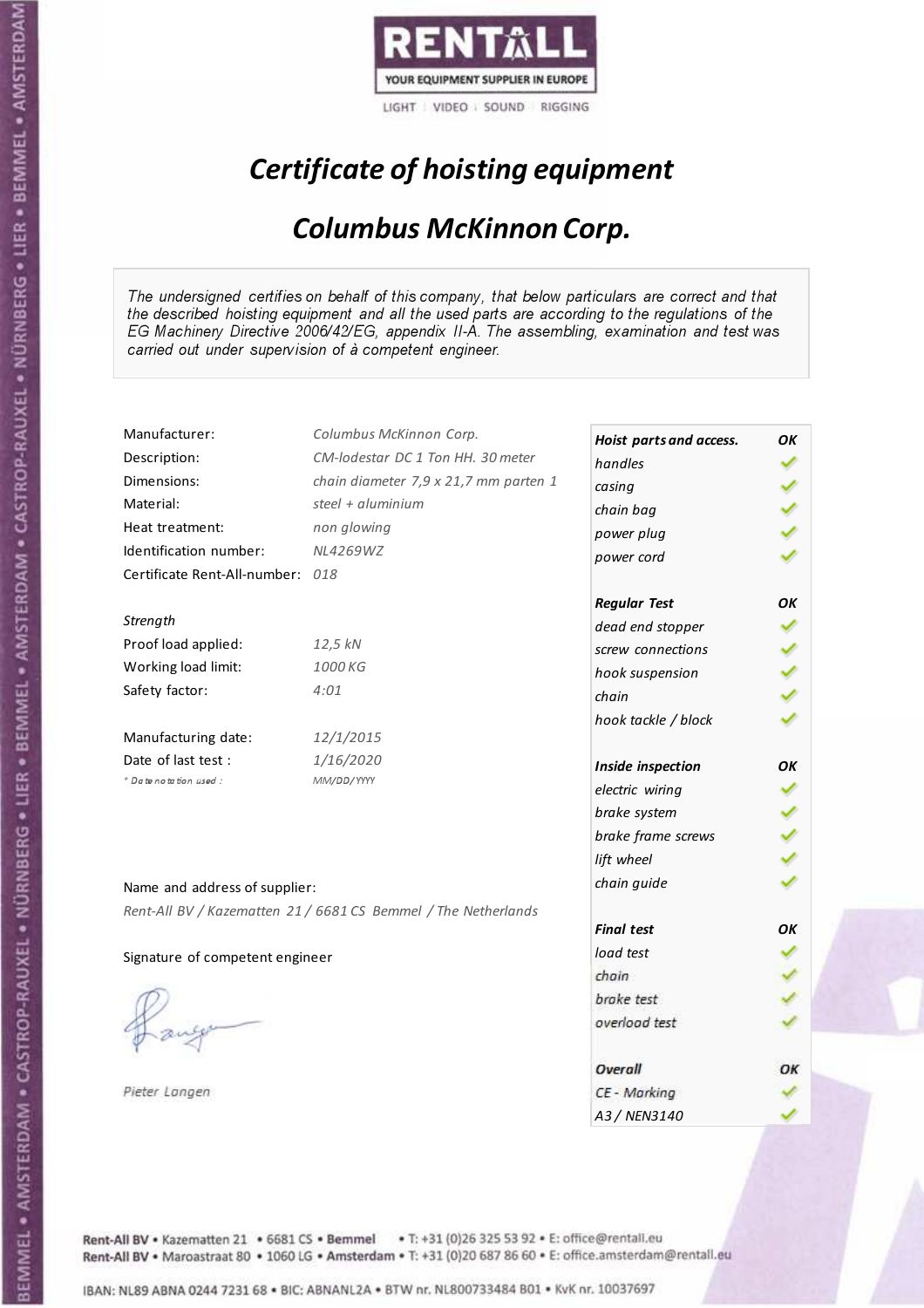

## Certificate of hoisting equipment

#### Columbus McKinnon Corp.

The undersigned certifies on behalf of this company, that below particulars are correct and that the described hoisting equipment and all the used parts are according to the regulations of the EG Machinery Directive 2006/42/EG, appendix II-A. The assembling, examination and test was carried out under supervision of à competent engineer.

| Manufacturer:                    | Columbus McKinnon Corp.                                        | Hoist parts and access. | OK |
|----------------------------------|----------------------------------------------------------------|-------------------------|----|
| Description:                     | CM-lodestar DC 1 Ton HH. 30 meter                              | handles                 |    |
| Dimensions:                      | chain diameter 7,9 x 21,7 mm parten 1                          | casing                  |    |
| Material:                        | steel + aluminium                                              | chain bag               |    |
| Heat treatment:                  | non glowing                                                    | power plug              |    |
| Identification number:           | <b>NL4270WZ</b>                                                | power cord              |    |
| Certificate Rent-All-number: 019 |                                                                |                         |    |
|                                  |                                                                | <b>Regular Test</b>     | OK |
| Strength                         |                                                                | dead end stopper        |    |
| Proof load applied:              | 12,5 kN                                                        | screw connections       |    |
| Working load limit:              | 1000 KG                                                        | hook suspension         |    |
| Safety factor:                   | 4:01                                                           | chain                   |    |
|                                  |                                                                | hook tackle / block     |    |
| Manufacturing date:              | 12/1/2015                                                      |                         |    |
| Date of last test:               | 5/14/2019                                                      | Inside inspection       | OK |
| + Date notation used:            | MM/DD/YYYY                                                     | electric wiring         |    |
|                                  |                                                                | brake system            |    |
|                                  |                                                                | brake frame screws      |    |
|                                  |                                                                | lift wheel              |    |
| Name and address of supplier:    |                                                                | chain guide             |    |
|                                  | Rent-All BV / Kazematten 21 / 6681 CS Bemmel / The Netherlands |                         |    |
|                                  |                                                                | <b>Final test</b>       | OΚ |
| Signature of competent engineer  |                                                                | load test               |    |
|                                  |                                                                | chain                   |    |
|                                  |                                                                | brake test              |    |
|                                  |                                                                | overload test           |    |
|                                  |                                                                |                         |    |
|                                  |                                                                | Overall                 | ОΚ |
| Pieter Langen                    |                                                                | CE - Marking            |    |
|                                  |                                                                | A3 / NEN3140            |    |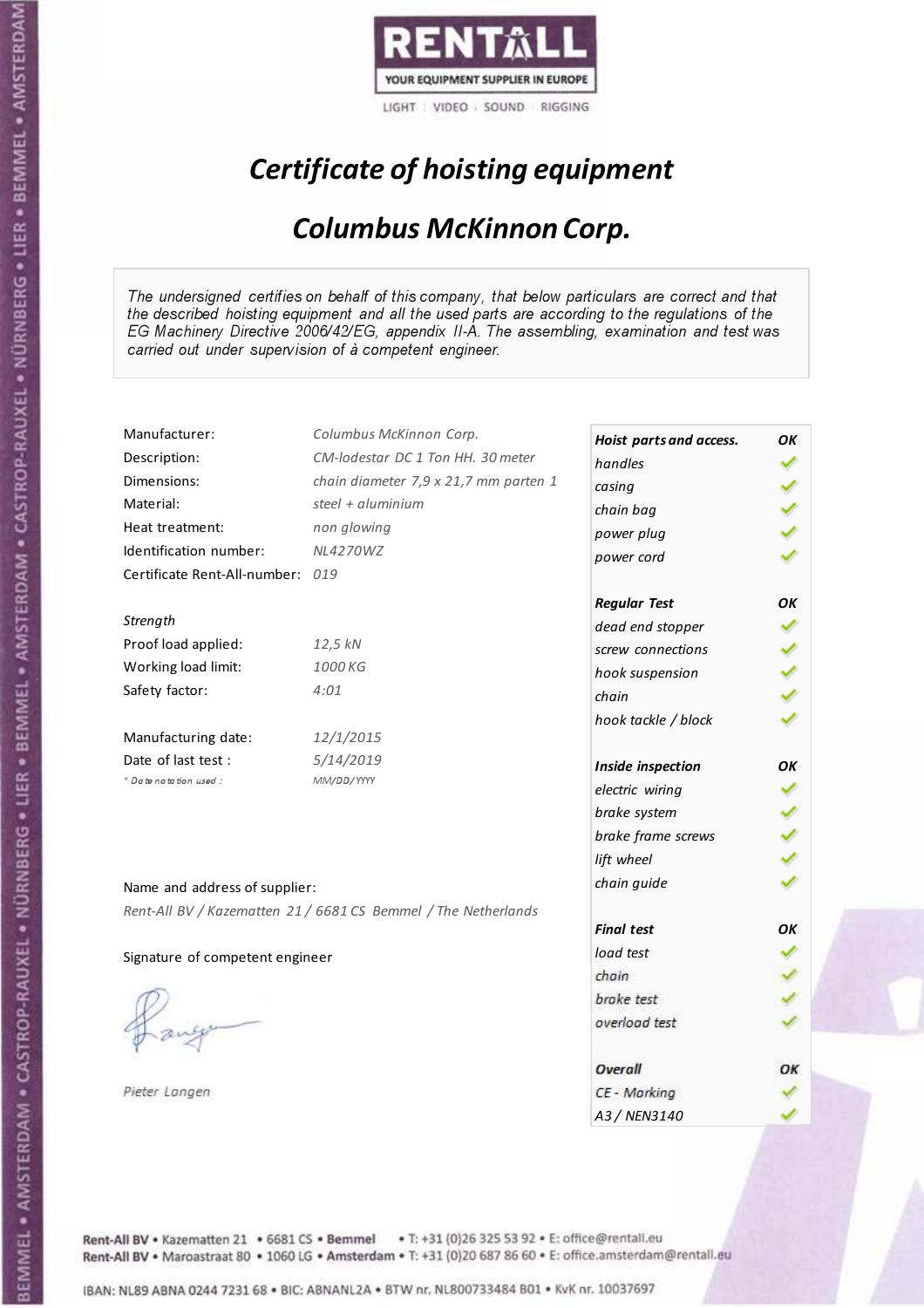

## Certificate of hoisting equipment

#### Columbus McKinnon Corp.

The undersigned certifies on behalf of this company, that below particulars are correct and that the described hoisting equipment and all the used parts are according to the regulations of the EG Machinery Directive 2006/42/EG, appendix II-A. The assembling, examination and test was carried out under supervision of à competent engineer.

| Manufacturer:                    | Columbus McKinnon Corp.                                        | Hoist parts and access. | OK |
|----------------------------------|----------------------------------------------------------------|-------------------------|----|
| Description:                     | CM-lodestar DC 1 Ton HH. 30 meter                              | handles                 |    |
| Dimensions:                      | chain diameter 7,9 x 21,7 mm parten 1                          | casing                  |    |
| Material:                        | steel + aluminium                                              | chain bag               |    |
| Heat treatment:                  | non glowing                                                    | power plug              |    |
| Identification number:           | NL4271WZ                                                       | power cord              |    |
| Certificate Rent-All-number: 020 |                                                                |                         |    |
|                                  |                                                                | <b>Regular Test</b>     | OK |
| Strength                         |                                                                | dead end stopper        |    |
| Proof load applied:              | 12,5 kN                                                        | screw connections       |    |
| Working load limit:              | 1000 KG                                                        | hook suspension         |    |
| Safety factor:                   | 4:01                                                           | chain                   |    |
|                                  |                                                                | hook tackle / block     |    |
| Manufacturing date:              | 12/1/2015                                                      |                         |    |
| Date of last test :              | 1/16/2020                                                      | Inside inspection       | OK |
| + Date notation used:            | MM/DD/YYYY                                                     | electric wiring         |    |
|                                  |                                                                | brake system            |    |
|                                  |                                                                | brake frame screws      |    |
|                                  |                                                                | lift wheel              |    |
| Name and address of supplier:    |                                                                | chain guide             |    |
|                                  | Rent-All BV / Kazematten 21 / 6681 CS Bemmel / The Netherlands |                         |    |
|                                  |                                                                | <b>Final test</b>       | OK |
| Signature of competent engineer  |                                                                | load test               |    |
|                                  |                                                                | chain                   |    |
|                                  |                                                                | brake test              |    |
|                                  |                                                                | overload test           |    |
|                                  |                                                                |                         |    |
|                                  |                                                                | Overall                 | ОΚ |
| Pieter Langen                    |                                                                | CE - Marking            |    |
|                                  |                                                                | A3 / NEN3140            |    |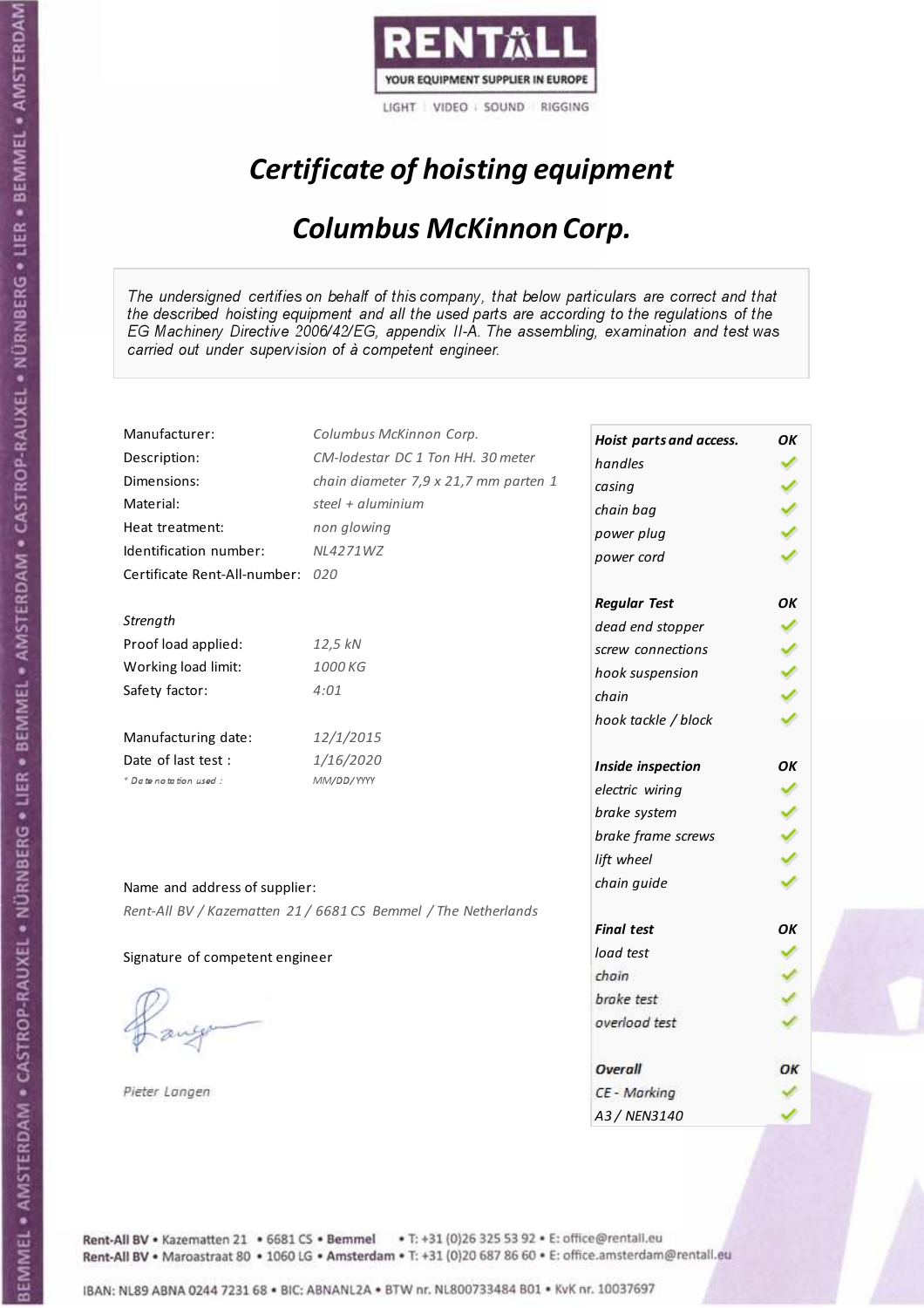

## Certificate of hoisting equipment

#### Columbus McKinnon Corp.

The undersigned certifies on behalf of this company, that below particulars are correct and that the described hoisting equipment and all the used parts are according to the regulations of the EG Machinery Directive 2006/42/EG, appendix II-A. The assembling, examination and test was carried out under supervision of à competent engineer.

| Manufacturer:                    | Columbus McKinnon Corp.                                        | Hoist parts and access. | OK |
|----------------------------------|----------------------------------------------------------------|-------------------------|----|
| Description:                     | CM-lodestar DC 1 Ton HH. 30 meter                              | handles                 |    |
| Dimensions:                      | chain diameter 7,9 x 21,7 mm parten 1                          | casing                  |    |
| Material:                        | steel + aluminium                                              | chain bag               |    |
| Heat treatment:                  | non glowing                                                    | power plug              |    |
| Identification number:           | <b>NL4272WZ</b>                                                | power cord              |    |
| Certificate Rent-All-number: 021 |                                                                |                         |    |
|                                  |                                                                | <b>Regular Test</b>     | OK |
| Strength                         |                                                                | dead end stopper        |    |
| Proof load applied:              | 12,5 kN                                                        | screw connections       |    |
| Working load limit:              | 1000 KG                                                        | hook suspension         |    |
| Safety factor:                   | 4:01                                                           | chain                   |    |
|                                  |                                                                | hook tackle / block     |    |
| Manufacturing date:              | 12/1/2015                                                      |                         |    |
| Date of last test :              | 2/13/2020                                                      | Inside inspection       | OK |
| + Date notation used:            | MM/DD/YYYY                                                     | electric wiring         |    |
|                                  |                                                                | brake system            |    |
|                                  |                                                                | brake frame screws      |    |
|                                  |                                                                | lift wheel              |    |
| Name and address of supplier:    |                                                                | chain guide             |    |
|                                  | Rent-All BV / Kazematten 21 / 6681 CS Bemmel / The Netherlands |                         |    |
|                                  |                                                                | <b>Final test</b>       | OK |
| Signature of competent engineer  |                                                                | load test               |    |
|                                  |                                                                | chain                   |    |
|                                  |                                                                | brake test              |    |
|                                  |                                                                | overload test           |    |
|                                  |                                                                |                         |    |
|                                  |                                                                | Overall                 | ОΚ |
| Pieter Langen                    |                                                                | CE - Marking            |    |
|                                  |                                                                | A3 / NEN3140            |    |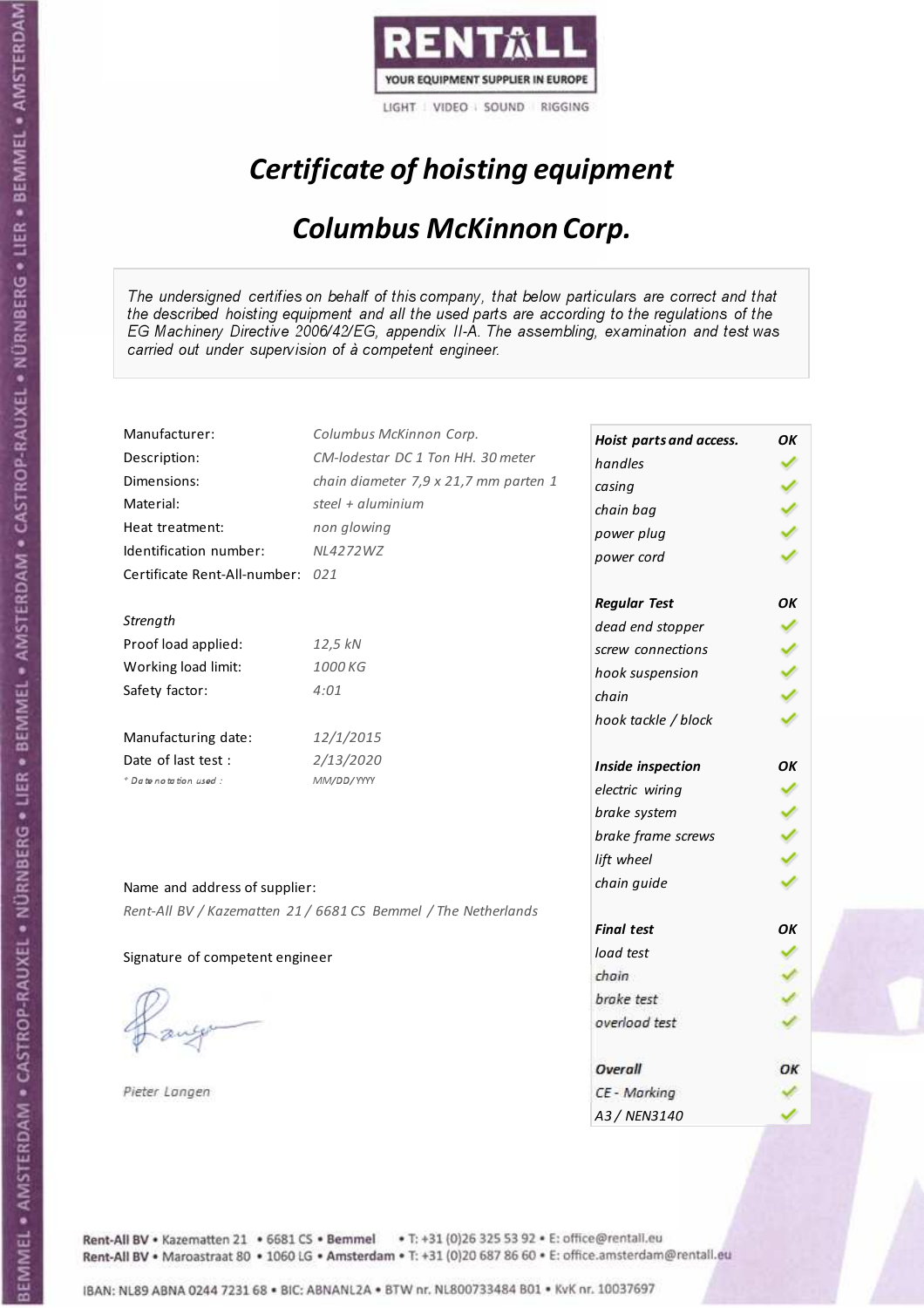

## Certificate of hoisting equipment

#### Columbus McKinnon Corp.

The undersigned certifies on behalf of this company, that below particulars are correct and that the described hoisting equipment and all the used parts are according to the regulations of the EG Machinery Directive 2006/42/EG, appendix II-A. The assembling, examination and test was carried out under supervision of à competent engineer.

| Manufacturer:                    | Columbus McKinnon Corp.                                        | Hoist parts and access. | OK |
|----------------------------------|----------------------------------------------------------------|-------------------------|----|
| Description:                     | CM-lodestar DC 1 Ton HH. 30 meter                              | handles                 |    |
| Dimensions:                      | chain diameter 7,9 x 21,7 mm parten 1                          | casing                  |    |
| Material:                        | steel + aluminium                                              | chain bag               |    |
| Heat treatment:                  | non glowing                                                    | power plug              |    |
| Identification number:           | NL7062WZ                                                       | power cord              |    |
| Certificate Rent-All-number: 022 |                                                                |                         |    |
|                                  |                                                                | <b>Regular Test</b>     | OK |
| Strength                         |                                                                | dead end stopper        |    |
| Proof load applied:              | 12,5 kN                                                        | screw connections       |    |
| Working load limit:              | 1000 KG                                                        | hook suspension         |    |
| Safety factor:                   | 4:01                                                           | chain                   |    |
|                                  |                                                                | hook tackle / block     |    |
| Manufacturing date:              | 12/1/2015                                                      |                         |    |
| Date of last test :              | 5/14/2019                                                      | Inside inspection       | OK |
| + Date notation used:            | MM/DD/YYYY                                                     | electric wiring         |    |
|                                  |                                                                | brake system            |    |
|                                  |                                                                | brake frame screws      |    |
|                                  |                                                                | lift wheel              |    |
| Name and address of supplier:    |                                                                | chain guide             |    |
|                                  | Rent-All BV / Kazematten 21 / 6681 CS Bemmel / The Netherlands |                         |    |
|                                  |                                                                | <b>Final test</b>       | OK |
| Signature of competent engineer  |                                                                | load test               |    |
|                                  |                                                                | chain                   |    |
|                                  |                                                                | brake test              |    |
|                                  |                                                                | overload test           |    |
|                                  |                                                                |                         |    |
|                                  |                                                                | Overall                 | ОΚ |
| Pieter Langen                    |                                                                | CE - Marking            |    |
|                                  |                                                                | A3 / NEN3140            |    |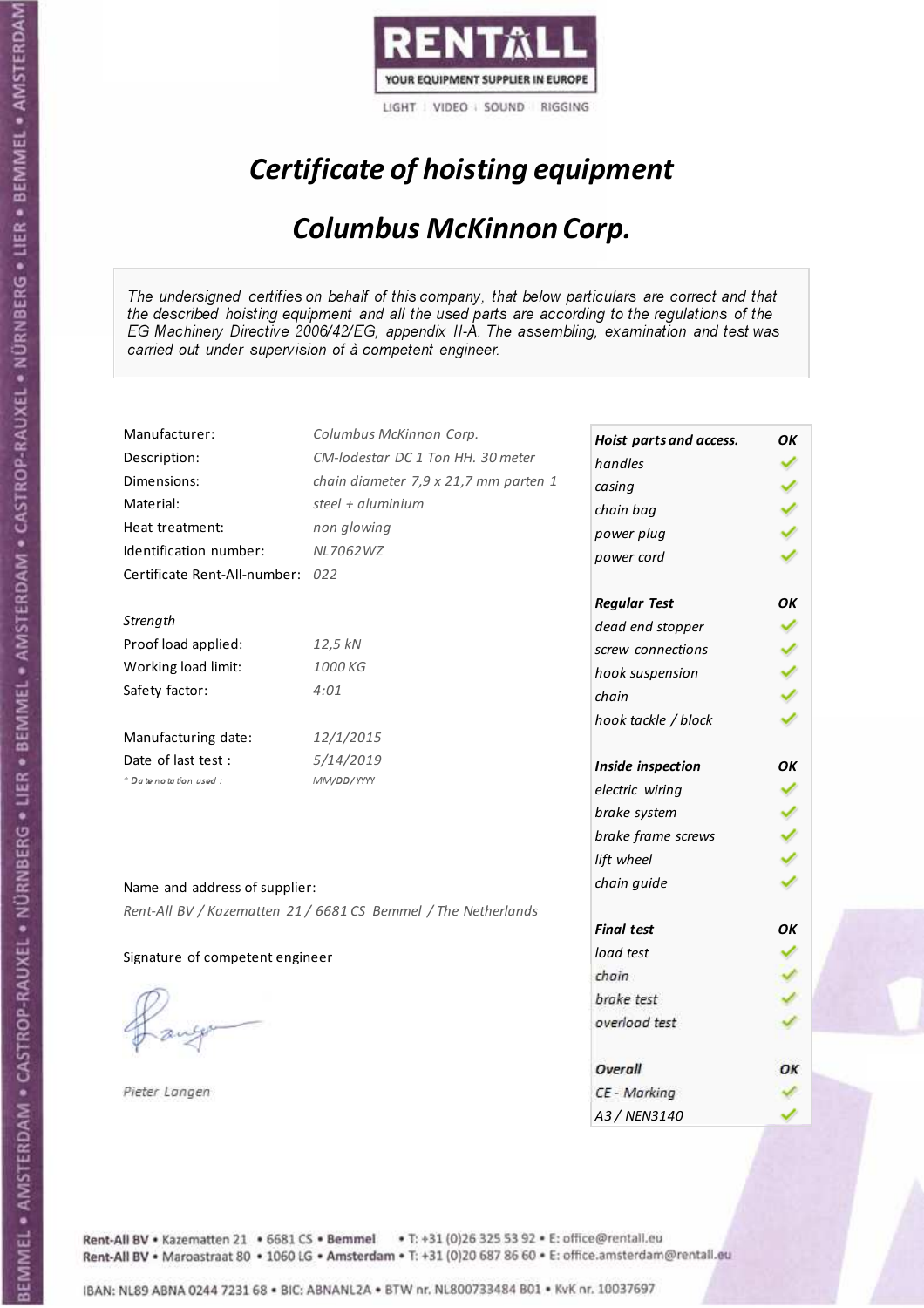

## Certificate of hoisting equipment

#### Columbus McKinnon Corp.

The undersigned certifies on behalf of this company, that below particulars are correct and that the described hoisting equipment and all the used parts are according to the regulations of the EG Machinery Directive 2006/42/EG, appendix II-A. The assembling, examination and test was carried out under supervision of à competent engineer.

| Manufacturer:                    | Columbus McKinnon Corp.                                        | Hoist parts and access. | OK |
|----------------------------------|----------------------------------------------------------------|-------------------------|----|
| Description:                     | CM-lodestar DC 1 Ton HH. 30 meter                              | handles                 |    |
| Dimensions:                      | chain diameter 7,9 x 21,7 mm parten 1                          | casing                  |    |
| Material:                        | steel + $\alpha$ luminium                                      | chain bag               |    |
| Heat treatment:                  | non glowing                                                    | power plug              |    |
| Identification number:           | NL7067WZ                                                       | power cord              |    |
| Certificate Rent-All-number: 023 |                                                                |                         |    |
|                                  |                                                                | <b>Regular Test</b>     | ОΚ |
| Strength                         |                                                                | dead end stopper        |    |
| Proof load applied:              | 12,5 kN                                                        | screw connections       |    |
| Working load limit:              | 1000 KG                                                        | hook suspension         |    |
| Safety factor:                   | 4:01                                                           | chain                   |    |
|                                  |                                                                | hook tackle / block     |    |
| Manufacturing date:              | 12/1/2015                                                      |                         |    |
| Date of last test :              | 5/14/2019                                                      | Inside inspection       | ОΚ |
| + Date notation used:            | MM/DD/YYYY                                                     | electric wiring         |    |
|                                  |                                                                | brake system            |    |
|                                  |                                                                | brake frame screws      |    |
|                                  |                                                                | lift wheel              |    |
| Name and address of supplier:    |                                                                | chain guide             |    |
|                                  | Rent-All BV / Kazematten 21 / 6681 CS Bemmel / The Netherlands |                         |    |
|                                  |                                                                | <b>Final test</b>       | OK |
| Signature of competent engineer  |                                                                | load test               |    |
|                                  |                                                                | chain                   |    |
|                                  |                                                                | brake test              |    |
|                                  |                                                                | overload test           |    |
|                                  |                                                                |                         |    |
|                                  |                                                                | Overall                 | OК |
| Pieter Langen                    |                                                                | CE - Marking            |    |
|                                  |                                                                | A3 / NEN3140            |    |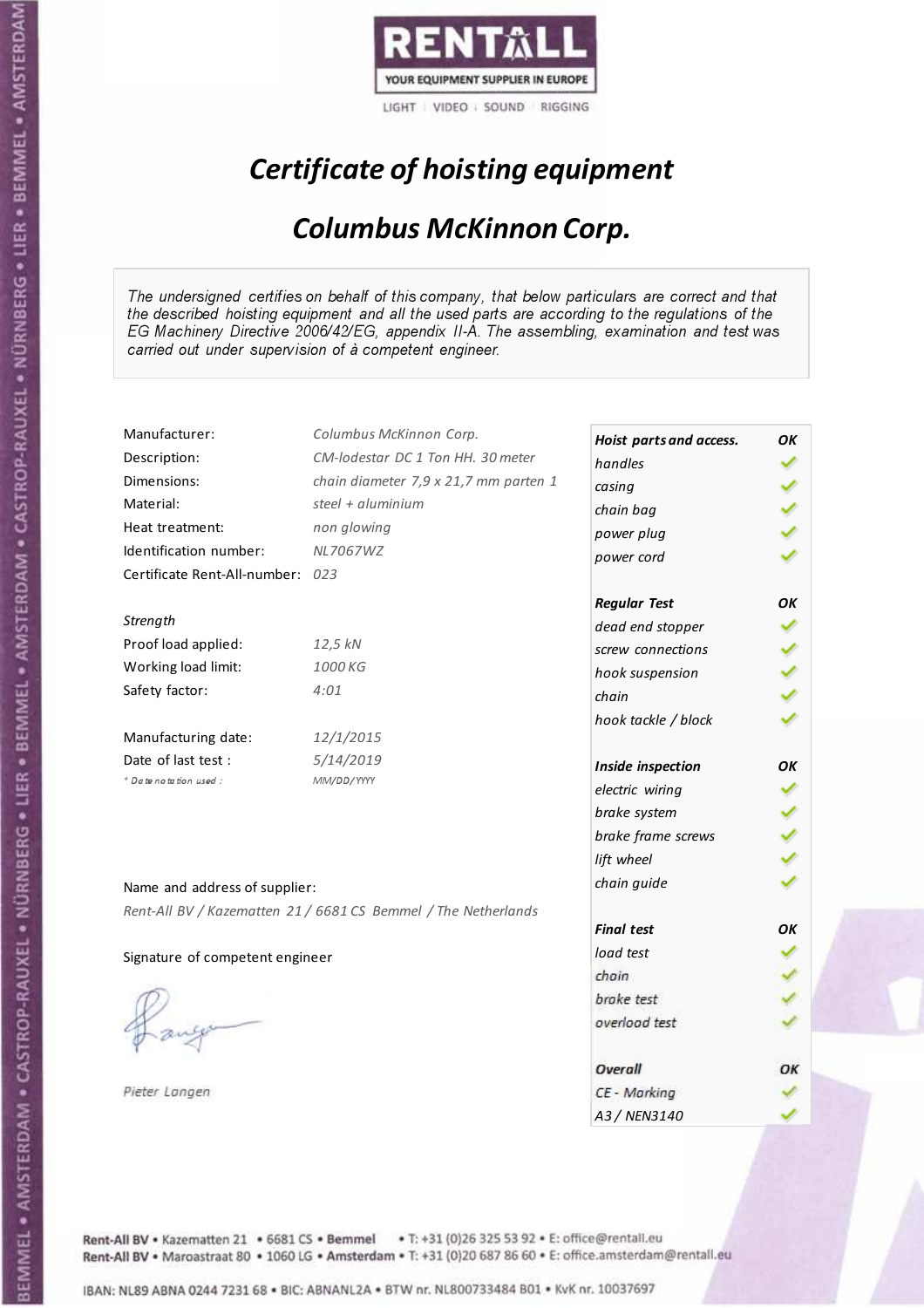

## Certificate of hoisting equipment

#### Columbus McKinnon Corp.

The undersigned certifies on behalf of this company, that below particulars are correct and that the described hoisting equipment and all the used parts are according to the regulations of the EG Machinery Directive 2006/42/EG, appendix II-A. The assembling, examination and test was carried out under supervision of à competent engineer.

| Manufacturer:                    | Columbus McKinnon Corp.                                        | Hoist parts and access. | OK |
|----------------------------------|----------------------------------------------------------------|-------------------------|----|
| Description:                     | CM-lodestar DC 1 Ton HH. 30 meter                              | handles                 |    |
| Dimensions:                      | chain diameter 7,9 x 21,7 mm parten 1                          | casing                  |    |
| Material:                        | steel + aluminium                                              | chain bag               |    |
| Heat treatment:                  | non glowing                                                    | power plug              |    |
| Identification number:           | NL7069WZ                                                       | power cord              |    |
| Certificate Rent-All-number: 024 |                                                                |                         |    |
|                                  |                                                                | <b>Regular Test</b>     | OK |
| Strength                         |                                                                | dead end stopper        |    |
| Proof load applied:              | 12,5 kN                                                        | screw connections       |    |
| Working load limit:              | 1000 KG                                                        | hook suspension         |    |
| Safety factor:                   | 4:01                                                           | chain                   |    |
|                                  |                                                                | hook tackle / block     |    |
| Manufacturing date:              | 12/1/2015                                                      |                         |    |
| Date of last test :              | 5/14/2019                                                      | Inside inspection       | OK |
| + Date notation used:            | MM/DD/YYYY                                                     | electric wiring         |    |
|                                  |                                                                | brake system            |    |
|                                  |                                                                | brake frame screws      |    |
|                                  |                                                                | lift wheel              |    |
| Name and address of supplier:    |                                                                | chain guide             |    |
|                                  | Rent-All BV / Kazematten 21 / 6681 CS Bemmel / The Netherlands |                         |    |
|                                  |                                                                | <b>Final test</b>       | OK |
| Signature of competent engineer  |                                                                | load test               |    |
|                                  |                                                                | chain                   |    |
|                                  |                                                                | brake test              |    |
|                                  |                                                                | overload test           |    |
|                                  |                                                                |                         |    |
|                                  |                                                                | Overall                 | ОΚ |
| Pieter Langen                    |                                                                | CE - Marking            |    |
|                                  |                                                                | A3 / NEN3140            |    |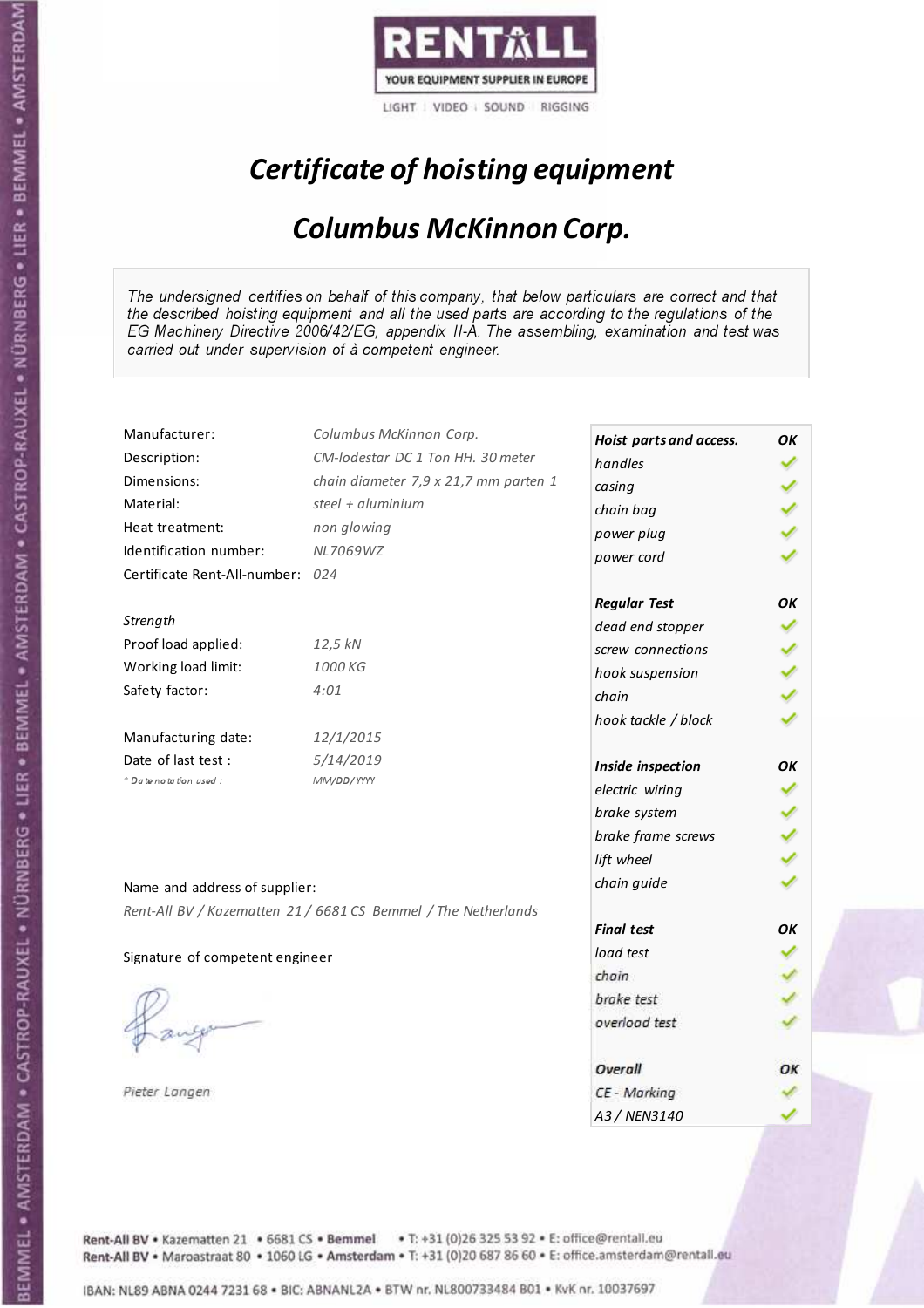

## Certificate of hoisting equipment

#### Columbus McKinnon Corp.

The undersigned certifies on behalf of this company, that below particulars are correct and that the described hoisting equipment and all the used parts are according to the regulations of the EG Machinery Directive 2006/42/EG, appendix II-A. The assembling, examination and test was carried out under supervision of à competent engineer.

| Manufacturer:                    | Columbus McKinnon Corp.                                        | Hoist parts and access. | OK |
|----------------------------------|----------------------------------------------------------------|-------------------------|----|
| Description:                     | CM-lodestar DC 1 Ton HH. 30 meter                              | handles                 |    |
| Dimensions:                      | chain diameter 7,9 x 21,7 mm parten 1                          | casing                  |    |
| Material:                        | steel + aluminium                                              | chain bag               |    |
| Heat treatment:                  | non glowing                                                    | power plug              |    |
| Identification number:           | <b>NL7070WZ</b>                                                | power cord              |    |
| Certificate Rent-All-number: 025 |                                                                |                         |    |
|                                  |                                                                | <b>Regular Test</b>     | OK |
| Strength                         |                                                                | dead end stopper        |    |
| Proof load applied:              | 12,5 kN                                                        | screw connections       |    |
| Working load limit:              | 1000 KG                                                        | hook suspension         |    |
| Safety factor:                   | 4:01                                                           | chain                   |    |
|                                  |                                                                | hook tackle / block     |    |
| Manufacturing date:              | 12/1/2015                                                      |                         |    |
| Date of last test :              | 2/13/2020                                                      | Inside inspection       | OK |
| + Date notation used:            | MM/DD/YYYY                                                     | electric wiring         |    |
|                                  |                                                                | brake system            |    |
|                                  |                                                                | brake frame screws      |    |
|                                  |                                                                | lift wheel              |    |
| Name and address of supplier:    |                                                                | chain guide             |    |
|                                  | Rent-All BV / Kazematten 21 / 6681 CS Bemmel / The Netherlands |                         |    |
|                                  |                                                                | <b>Final test</b>       | OK |
| Signature of competent engineer  |                                                                | load test               |    |
|                                  |                                                                | chain                   |    |
|                                  |                                                                | brake test              |    |
|                                  |                                                                | overload test           |    |
|                                  |                                                                |                         |    |
|                                  |                                                                | Overall                 | ОΚ |
| Pieter Langen                    |                                                                | CE - Marking            |    |
|                                  |                                                                | A3 / NEN3140            |    |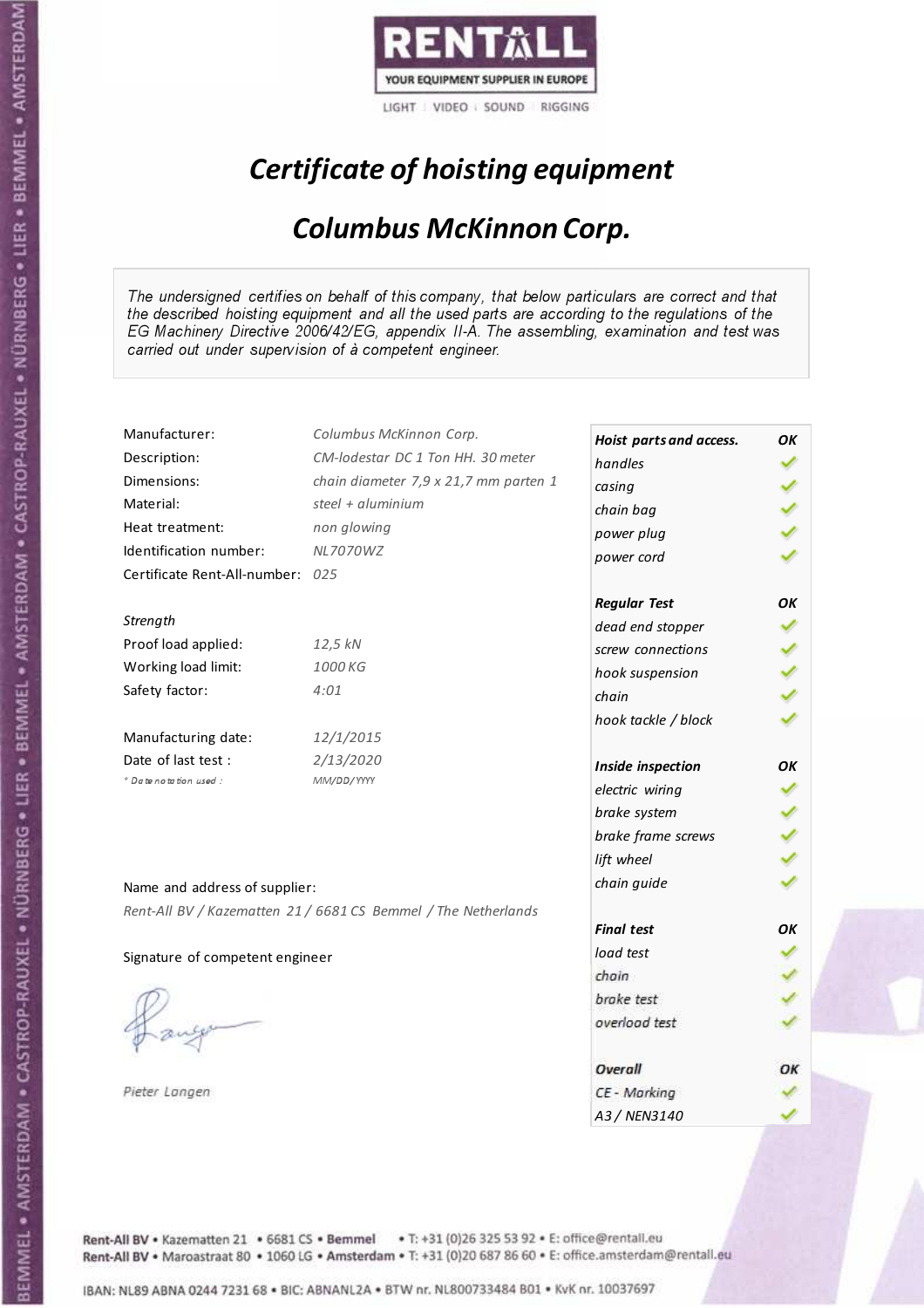

## Certificate of hoisting equipment

#### Columbus McKinnon Corp.

The undersigned certifies on behalf of this company, that below particulars are correct and that the described hoisting equipment and all the used parts are according to the regulations of the EG Machinery Directive 2006/42/EG, appendix II-A. The assembling, examination and test was carried out under supervision of à competent engineer.

| Manufacturer:                    | Columbus McKinnon Corp.                                        | Hoist parts and access. | OK |
|----------------------------------|----------------------------------------------------------------|-------------------------|----|
| Description:                     | CM-lodestar DC 1 Ton HH. 30 meter                              | handles                 |    |
| Dimensions:                      | chain diameter 7,9 x 21,7 mm parten 1                          | casing                  |    |
| Material:                        | steel + aluminium                                              | chain bag               |    |
| Heat treatment:                  | non glowing                                                    | power plug              |    |
| Identification number:           | NL7072WZ                                                       | power cord              |    |
| Certificate Rent-All-number: 026 |                                                                |                         |    |
|                                  |                                                                | <b>Regular Test</b>     | OK |
| Strength                         |                                                                | dead end stopper        |    |
| Proof load applied:              | 12,5 kN                                                        | screw connections       |    |
| Working load limit:              | 1000 KG                                                        | hook suspension         |    |
| Safety factor:                   | 4:01                                                           | chain                   |    |
|                                  |                                                                | hook tackle / block     |    |
| Manufacturing date:              | 12/1/2015                                                      |                         |    |
| Date of last test :              | 5/14/2019                                                      | Inside inspection       | OK |
| + Date notation used:            | MM/DD/YYYY                                                     | electric wiring         |    |
|                                  |                                                                | brake system            |    |
|                                  |                                                                | brake frame screws      |    |
|                                  |                                                                | lift wheel              |    |
| Name and address of supplier:    |                                                                | chain guide             |    |
|                                  | Rent-All BV / Kazematten 21 / 6681 CS Bemmel / The Netherlands |                         |    |
|                                  |                                                                | <b>Final test</b>       | OK |
| Signature of competent engineer  |                                                                | load test               |    |
|                                  |                                                                | chain                   |    |
|                                  |                                                                | brake test              |    |
|                                  |                                                                | overload test           |    |
|                                  |                                                                |                         |    |
|                                  |                                                                | Overall                 | ОΚ |
| Pieter Langen                    |                                                                | CE - Marking            |    |
|                                  |                                                                | A3 / NEN3140            |    |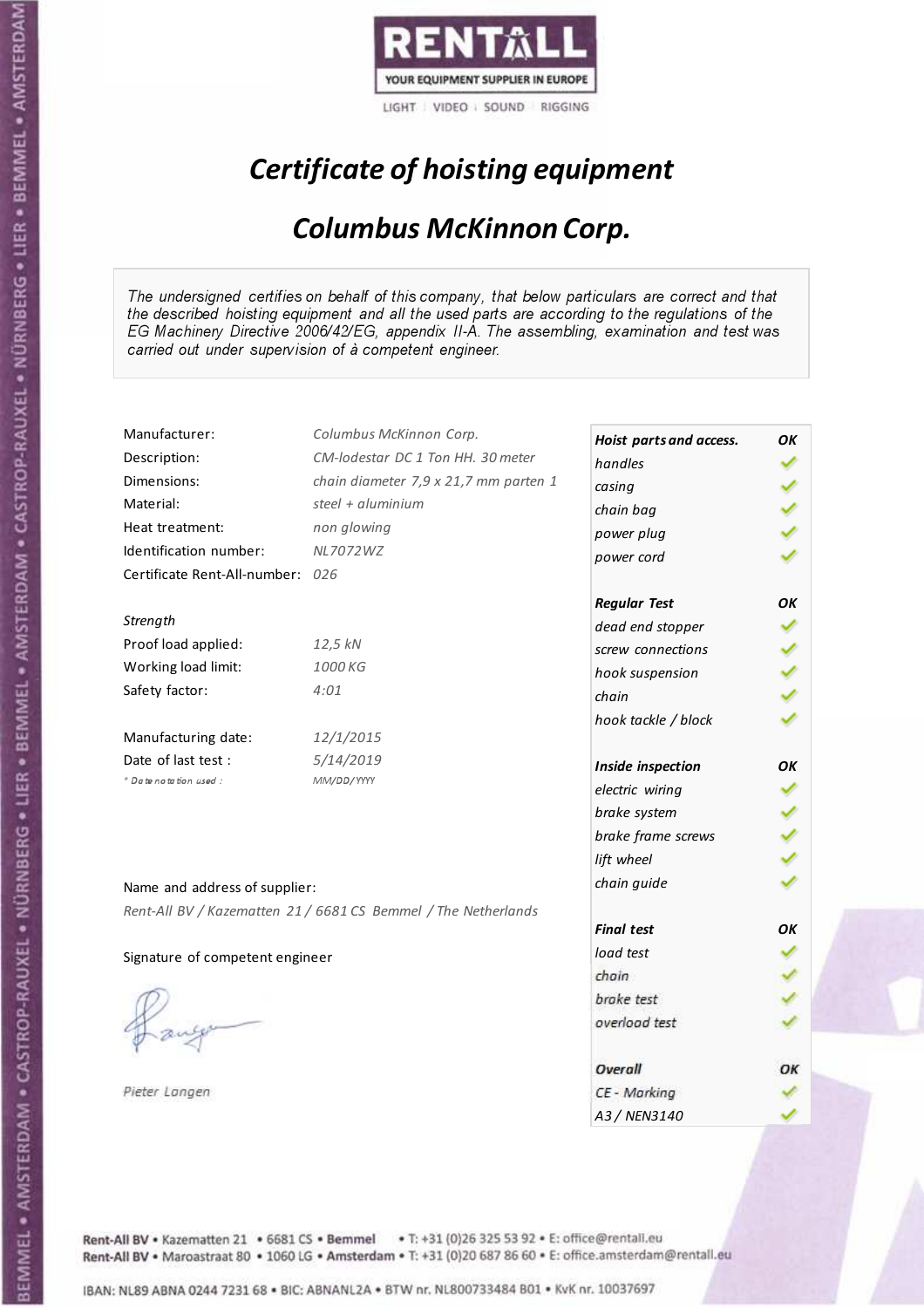

## Certificate of hoisting equipment

#### Columbus McKinnon Corp.

The undersigned certifies on behalf of this company, that below particulars are correct and that the described hoisting equipment and all the used parts are according to the regulations of the EG Machinery Directive 2006/42/EG, appendix II-A. The assembling, examination and test was carried out under supervision of à competent engineer.

| Manufacturer:                    | Columbus McKinnon Corp.                                        | Hoist parts and access. | OK |
|----------------------------------|----------------------------------------------------------------|-------------------------|----|
| Description:                     | CM-lodestar DC 1 Ton HH. 30 meter                              | handles                 |    |
| Dimensions:                      | chain diameter 7,9 x 21,7 mm parten 1                          | casing                  |    |
| Material:                        | steel + aluminium                                              | chain bag               |    |
| Heat treatment:                  | non glowing                                                    | power plug              |    |
| Identification number:           | NL7073WZ                                                       | power cord              |    |
| Certificate Rent-All-number: 027 |                                                                |                         |    |
|                                  |                                                                | <b>Regular Test</b>     | OK |
| Strength                         |                                                                | dead end stopper        |    |
| Proof load applied:              | 12,5 kN                                                        | screw connections       |    |
| Working load limit:              | 1000 KG                                                        | hook suspension         |    |
| Safety factor:                   | 4:01                                                           | chain                   |    |
|                                  |                                                                | hook tackle / block     |    |
| Manufacturing date:              | 12/1/2015                                                      |                         |    |
| Date of last test:               | 2/13/2020                                                      | Inside inspection       | OΚ |
| * Date notation used :           | MM/DD/YYYY                                                     | electric wiring         |    |
|                                  |                                                                | brake system            |    |
|                                  |                                                                | brake frame screws      |    |
|                                  |                                                                | lift wheel              |    |
| Name and address of supplier:    |                                                                | chain guide             |    |
|                                  | Rent-All BV / Kazematten 21 / 6681 CS Bemmel / The Netherlands |                         |    |
|                                  |                                                                | <b>Final test</b>       | OK |
| Signature of competent engineer  |                                                                | load test               |    |
|                                  |                                                                | chain                   |    |
|                                  |                                                                | brake test              |    |
|                                  |                                                                | overload test           |    |
|                                  |                                                                |                         |    |
|                                  |                                                                | Overall                 | ОΚ |
| Pieter Langen                    |                                                                | CE - Marking            |    |
|                                  |                                                                | A3/NFN3140              |    |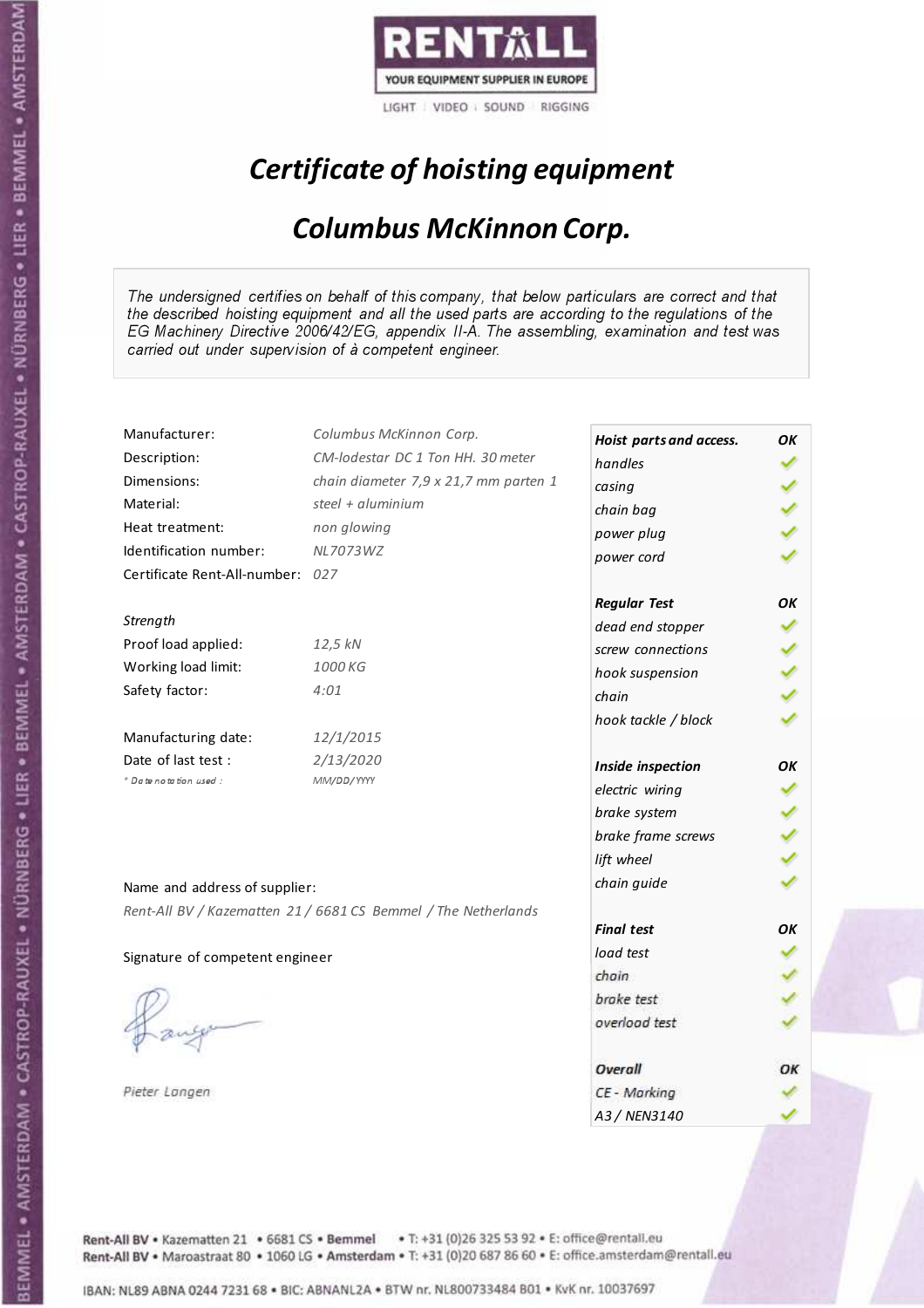

## Certificate of hoisting equipment

#### Columbus McKinnon Corp.

The undersigned certifies on behalf of this company, that below particulars are correct and that the described hoisting equipment and all the used parts are according to the regulations of the EG Machinery Directive 2006/42/EG, appendix II-A. The assembling, examination and test was carried out under supervision of à competent engineer.

| Manufacturer:                    | Columbus McKinnon Corp.                                        | Hoist parts and access. | OK |
|----------------------------------|----------------------------------------------------------------|-------------------------|----|
| Description:                     | CM-lodestar DC 1 Ton HH. 30 meter                              | handles                 |    |
| Dimensions:                      | chain diameter 7,9 x 21,7 mm parten 1                          | casing                  |    |
| Material:                        | steel + aluminium                                              | chain bag               |    |
| Heat treatment:                  | non glowing                                                    | power plug              |    |
| Identification number:           | NL7071WZ                                                       | power cord              |    |
| Certificate Rent-All-number: 028 |                                                                |                         |    |
|                                  |                                                                | <b>Regular Test</b>     | OK |
| Strength                         |                                                                | dead end stopper        |    |
| Proof load applied:              | 12,5 kN                                                        | screw connections       |    |
| Working load limit:              | 1000 KG                                                        | hook suspension         |    |
| Safety factor:                   | 4:01                                                           | chain                   |    |
|                                  |                                                                | hook tackle / block     |    |
| Manufacturing date:              | 12/1/2015                                                      |                         |    |
| Date of last test :              | 5/14/2019                                                      | Inside inspection       | OK |
| + Date notation used:            | MM/DD/YYYY                                                     | electric wiring         |    |
|                                  |                                                                | brake system            |    |
|                                  |                                                                | brake frame screws      |    |
|                                  |                                                                | lift wheel              |    |
| Name and address of supplier:    |                                                                | chain guide             |    |
|                                  | Rent-All BV / Kazematten 21 / 6681 CS Bemmel / The Netherlands |                         |    |
|                                  |                                                                | <b>Final test</b>       | OK |
| Signature of competent engineer  |                                                                | load test               |    |
|                                  |                                                                | chain                   |    |
|                                  |                                                                | brake test              |    |
|                                  |                                                                | overload test           |    |
|                                  |                                                                |                         |    |
|                                  |                                                                | Overall                 | ОΚ |
| Pieter Langen                    |                                                                | CE - Marking            |    |
|                                  |                                                                | A3 / NEN3140            |    |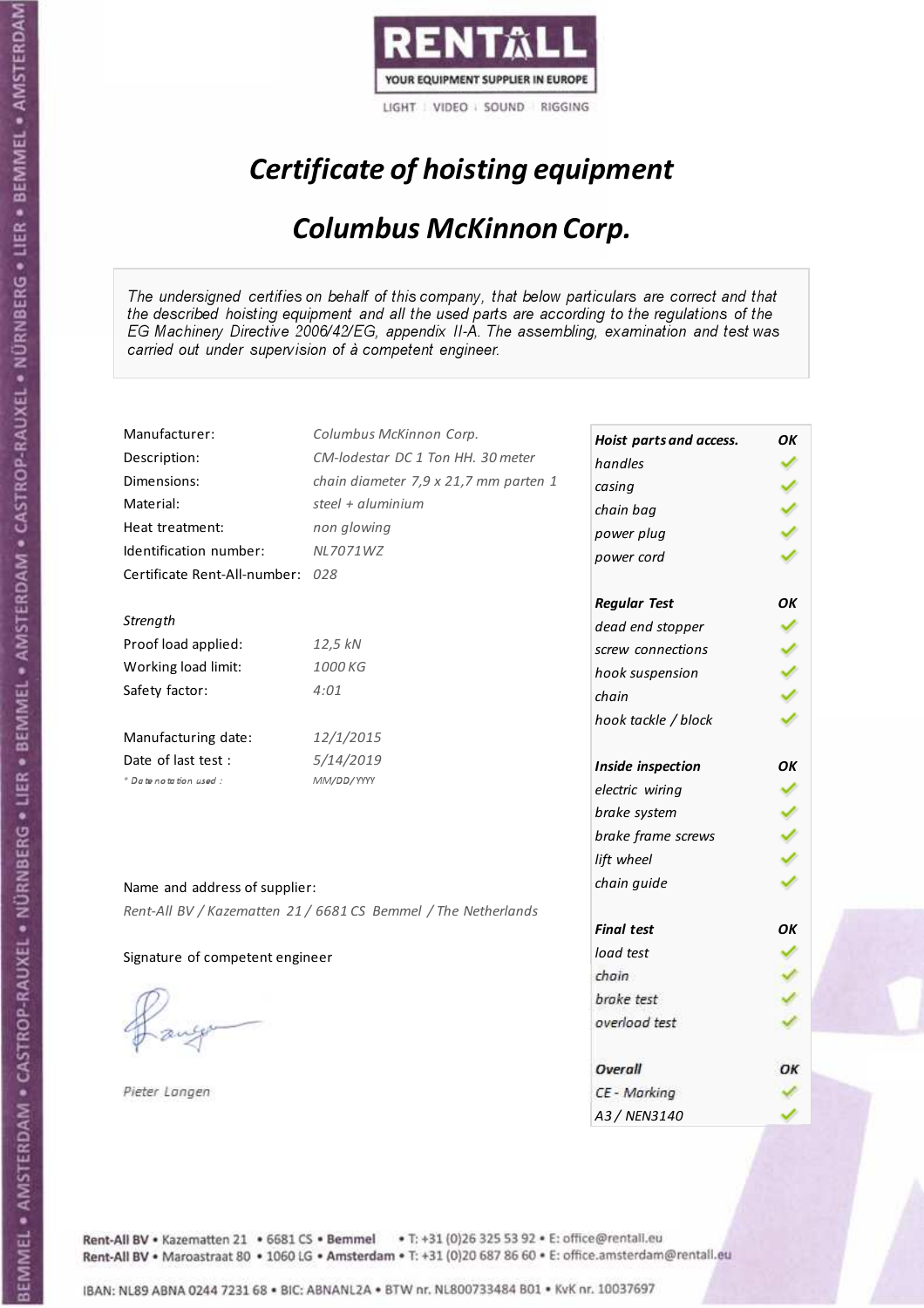

## Certificate of hoisting equipment

#### Columbus McKinnon Corp.

The undersigned certifies on behalf of this company, that below particulars are correct and that the described hoisting equipment and all the used parts are according to the regulations of the EG Machinery Directive 2006/42/EG, appendix II-A. The assembling, examination and test was carried out under supervision of à competent engineer.

| Manufacturer:                    | Columbus McKinnon Corp.                                        | Hoist parts and access. | OK |
|----------------------------------|----------------------------------------------------------------|-------------------------|----|
| Description:                     | CM-lodestar DC 1 Ton HH. 30 meter                              | handles                 |    |
| Dimensions:                      | chain diameter 7,9 x 21,7 mm parten 1                          | casing                  |    |
| Material:                        | steel + $\alpha$ luminium                                      | chain bag               |    |
| Heat treatment:                  | non glowing                                                    | power plug              |    |
| Identification number:           | <b>NL7090WZ</b>                                                | power cord              |    |
| Certificate Rent-All-number: 029 |                                                                |                         |    |
|                                  |                                                                | <b>Regular Test</b>     | ОΚ |
| Strength                         |                                                                | dead end stopper        |    |
| Proof load applied:              | 12,5 kN                                                        | screw connections       |    |
| Working load limit:              | 1000 KG                                                        | hook suspension         |    |
| Safety factor:                   | 4:01                                                           | chain                   |    |
|                                  |                                                                | hook tackle / block     |    |
| Manufacturing date:              | 12/1/2015                                                      |                         |    |
| Date of last test :              | 5/14/2019                                                      | Inside inspection       | ОΚ |
| + Date notation used:            | MM/DD/YYYY                                                     | electric wiring         |    |
|                                  |                                                                | brake system            |    |
|                                  |                                                                | brake frame screws      |    |
|                                  |                                                                | lift wheel              |    |
| Name and address of supplier:    |                                                                | chain guide             |    |
|                                  | Rent-All BV / Kazematten 21 / 6681 CS Bemmel / The Netherlands |                         |    |
|                                  |                                                                | <b>Final test</b>       | OK |
| Signature of competent engineer  |                                                                | load test               |    |
|                                  |                                                                | chain                   |    |
|                                  |                                                                | brake test              |    |
|                                  |                                                                | overload test           |    |
|                                  |                                                                |                         |    |
|                                  |                                                                | Overall                 | OК |
| Pieter Langen                    |                                                                | CE - Marking            |    |
|                                  |                                                                | A3 / NEN3140            |    |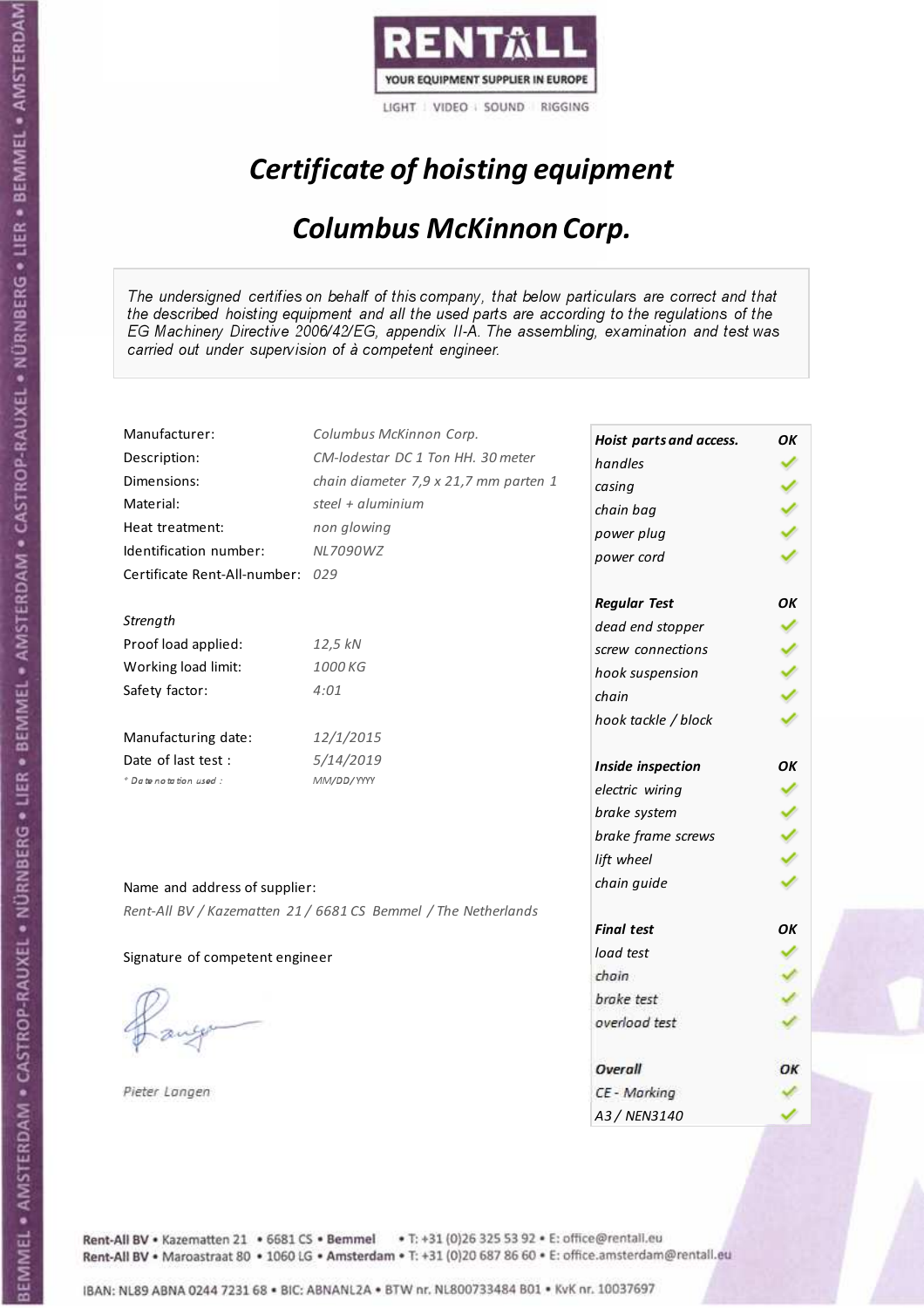

## Certificate of hoisting equipment

#### Columbus McKinnon Corp.

The undersigned certifies on behalf of this company, that below particulars are correct and that the described hoisting equipment and all the used parts are according to the regulations of the EG Machinery Directive 2006/42/EG, appendix II-A. The assembling, examination and test was carried out under supervision of à competent engineer.

| Manufacturer:                    | Columbus McKinnon Corp.                                        | Hoist parts and access. | OK |
|----------------------------------|----------------------------------------------------------------|-------------------------|----|
| Description:                     | CM-lodestar DC 1 Ton HH. 30 meter                              | handles                 |    |
| Dimensions:                      | chain diameter 7,9 x 21,7 mm parten 1                          | casing                  |    |
| Material:                        | steel + aluminium                                              | chain bag               |    |
| Heat treatment:                  | non glowing                                                    | power plug              |    |
| Identification number:           | NL7091WZ                                                       | power cord              |    |
| Certificate Rent-All-number: 030 |                                                                |                         |    |
|                                  |                                                                | <b>Regular Test</b>     | OK |
| Strength                         |                                                                | dead end stopper        |    |
| Proof load applied:              | 12,5 kN                                                        | screw connections       |    |
| Working load limit:              | 1000 KG                                                        | hook suspension         |    |
| Safety factor:                   | 4:01                                                           | chain                   |    |
|                                  |                                                                | hook tackle / block     |    |
| Manufacturing date:              | 12/1/2015                                                      |                         |    |
| Date of last test :              | 5/14/2019                                                      | Inside inspection       | OK |
| + Date notation used:            | MM/DD/YYYY                                                     | electric wiring         |    |
|                                  |                                                                | brake system            |    |
|                                  |                                                                | brake frame screws      |    |
|                                  |                                                                | lift wheel              |    |
| Name and address of supplier:    |                                                                | chain guide             |    |
|                                  | Rent-All BV / Kazematten 21 / 6681 CS Bemmel / The Netherlands |                         |    |
|                                  |                                                                | <b>Final test</b>       | OK |
| Signature of competent engineer  |                                                                | load test               |    |
|                                  |                                                                | chain                   |    |
|                                  |                                                                | brake test              |    |
|                                  |                                                                | overload test           |    |
|                                  |                                                                |                         |    |
|                                  |                                                                | Overall                 | ОΚ |
| Pieter Langen                    |                                                                | CE - Marking            |    |
|                                  |                                                                | A3 / NEN3140            |    |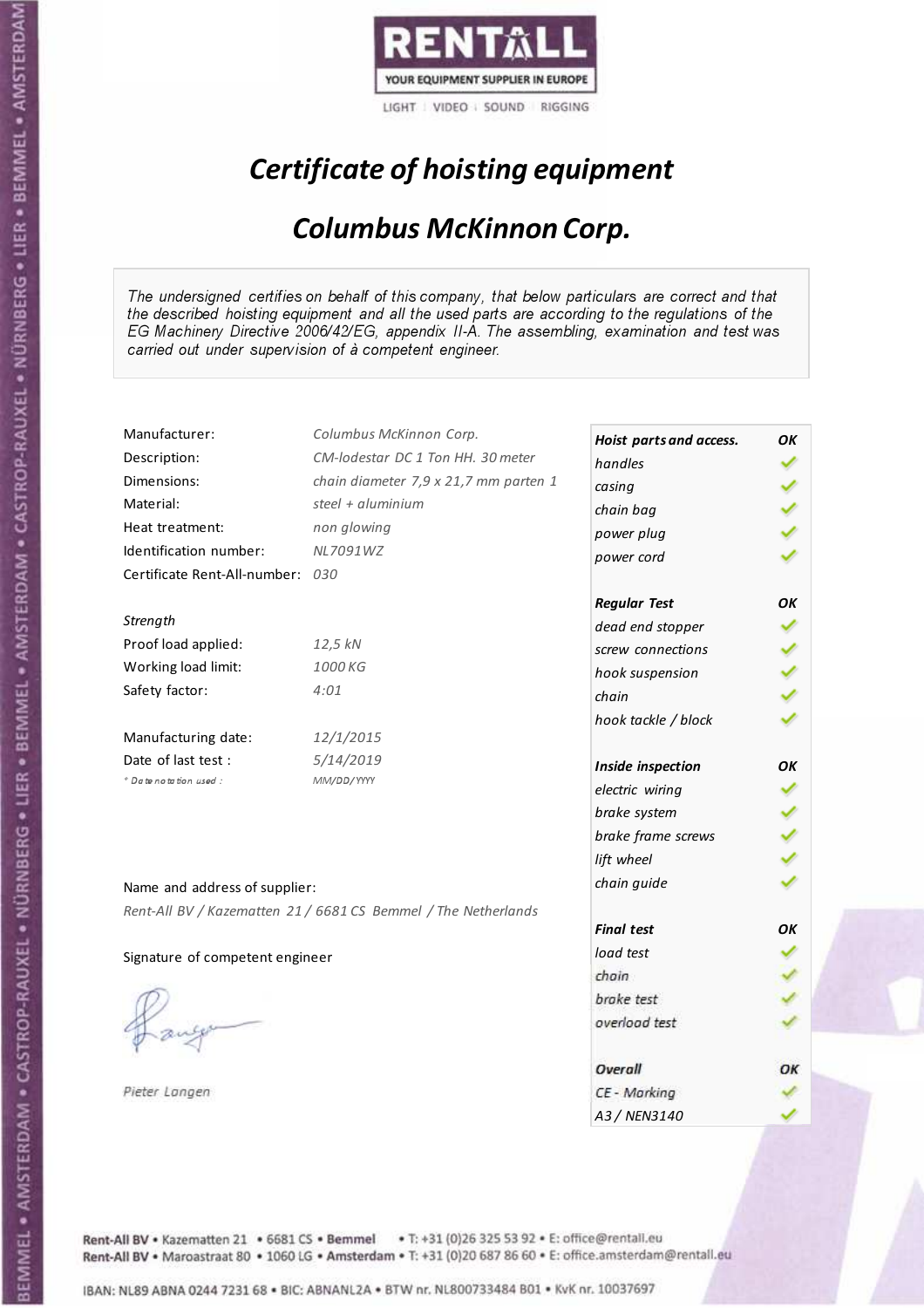

## Certificate of hoisting equipment

#### Columbus McKinnon Corp.

The undersigned certifies on behalf of this company, that below particulars are correct and that the described hoisting equipment and all the used parts are according to the regulations of the EG Machinery Directive 2006/42/EG, appendix II-A. The assembling, examination and test was carried out under supervision of à competent engineer.

| Manufacturer:                    | Columbus McKinnon Corp.                                        | Hoist parts and access. | OK |
|----------------------------------|----------------------------------------------------------------|-------------------------|----|
| Description:                     | CM-lodestar DC 1 Ton HH. 30 meter                              | handles                 |    |
| Dimensions:                      | chain diameter 7,9 x 21,7 mm parten 1                          | casing                  |    |
| Material:                        | steel + $\alpha$ luminium                                      | chain bag               |    |
| Heat treatment:                  | non glowing                                                    | power plug              |    |
| Identification number:           | NL7099WZ                                                       | power cord              |    |
| Certificate Rent-All-number: 031 |                                                                |                         |    |
|                                  |                                                                | <b>Regular Test</b>     | ОΚ |
| Strength                         |                                                                | dead end stopper        |    |
| Proof load applied:              | 12,5 kN                                                        | screw connections       |    |
| Working load limit:              | 1000 KG                                                        | hook suspension         |    |
| Safety factor:                   | 4:01                                                           | chain                   |    |
|                                  |                                                                | hook tackle / block     |    |
| Manufacturing date:              | 12/1/2015                                                      |                         |    |
| Date of last test :              | 2/14/2020                                                      | Inside inspection       | ОΚ |
| + Date notation used:            | MM/DD/YYYY                                                     | electric wiring         |    |
|                                  |                                                                | brake system            |    |
|                                  |                                                                | brake frame screws      |    |
|                                  |                                                                | lift wheel              |    |
| Name and address of supplier:    |                                                                | chain guide             |    |
|                                  | Rent-All BV / Kazematten 21 / 6681 CS Bemmel / The Netherlands |                         |    |
|                                  |                                                                | <b>Final test</b>       | OK |
| Signature of competent engineer  |                                                                | load test               |    |
|                                  |                                                                | chain                   |    |
|                                  |                                                                | brake test              |    |
|                                  |                                                                | overload test           |    |
|                                  |                                                                |                         |    |
|                                  |                                                                | Overall                 | OК |
| Pieter Langen                    |                                                                | CE - Marking            |    |
|                                  |                                                                | A3 / NEN3140            |    |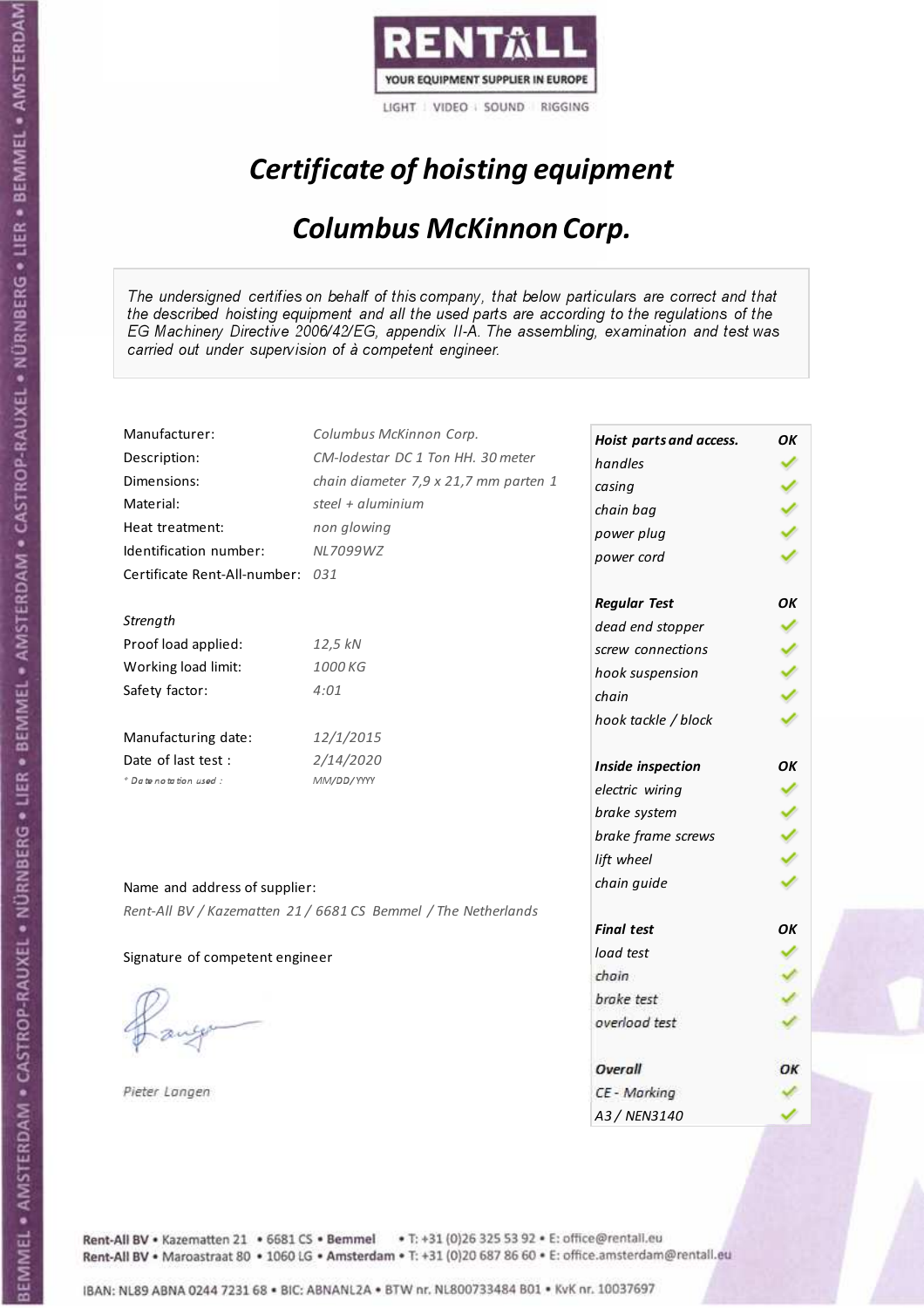

## Certificate of hoisting equipment

#### Columbus McKinnon Corp.

The undersigned certifies on behalf of this company, that below particulars are correct and that the described hoisting equipment and all the used parts are according to the regulations of the EG Machinery Directive 2006/42/EG, appendix II-A. The assembling, examination and test was carried out under supervision of à competent engineer.

| Manufacturer:                    | Columbus McKinnon Corp.                                        | Hoist parts and access. | OK |
|----------------------------------|----------------------------------------------------------------|-------------------------|----|
| Description:                     | CM-lodestar DC 1 Ton HH. 30 meter                              | handles                 |    |
| Dimensions:                      | chain diameter 7,9 x 21,7 mm parten 1                          | casing                  |    |
| Material:                        | steel + $\alpha$ luminium                                      | chain bag               |    |
| Heat treatment:                  | non glowing                                                    | power plug              |    |
| Identification number:           | <b>NL1340XF</b>                                                | power cord              |    |
| Certificate Rent-All-number: 032 |                                                                |                         |    |
|                                  |                                                                | <b>Regular Test</b>     | ОΚ |
| Strength                         |                                                                | dead end stopper        |    |
| Proof load applied:              | 12,5 kN                                                        | screw connections       |    |
| Working load limit:              | 1000 KG                                                        | hook suspension         |    |
| Safety factor:                   | 4:01                                                           | chain                   |    |
|                                  |                                                                | hook tackle / block     |    |
| Manufacturing date:              | 6/1/2016                                                       |                         |    |
| Date of last test :              | 2/14/2020                                                      | Inside inspection       | ОΚ |
| + Date notation used:            | MM/DD/YYYY                                                     | electric wiring         |    |
|                                  |                                                                | brake system            |    |
|                                  |                                                                | brake frame screws      |    |
|                                  |                                                                | lift wheel              |    |
| Name and address of supplier:    |                                                                | chain guide             |    |
|                                  |                                                                |                         |    |
|                                  | Rent-All BV / Kazematten 21 / 6681 CS Bemmel / The Netherlands | <b>Final test</b>       | OK |
| Signature of competent engineer  |                                                                | load test               |    |
|                                  |                                                                | chain                   |    |
|                                  |                                                                | brake test              |    |
|                                  |                                                                | overload test           |    |
|                                  |                                                                |                         |    |
|                                  |                                                                | Overall                 | OК |
| Pieter Langen                    |                                                                | CE - Marking            |    |
|                                  |                                                                | A3 / NEN3140            |    |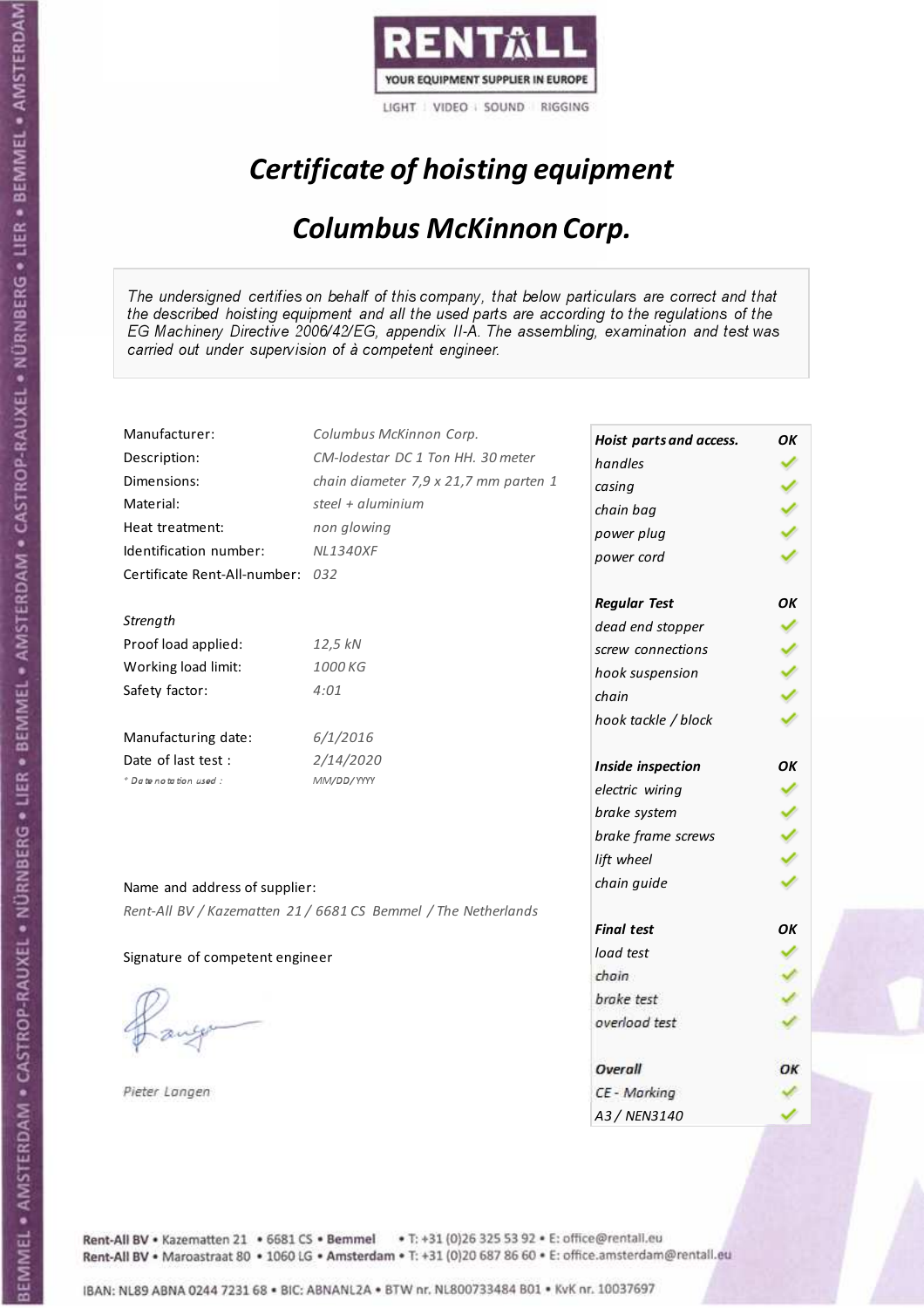

## Certificate of hoisting equipment

#### Columbus McKinnon Corp.

The undersigned certifies on behalf of this company, that below particulars are correct and that the described hoisting equipment and all the used parts are according to the regulations of the EG Machinery Directive 2006/42/EG, appendix II-A. The assembling, examination and test was carried out under supervision of à competent engineer.

| Manufacturer:                    | Columbus McKinnon Corp.                                        | Hoist parts and access. | OK |
|----------------------------------|----------------------------------------------------------------|-------------------------|----|
| Description:                     | CM-lodestar DC 1 Ton HH. 30 meter                              | handles                 |    |
| Dimensions:                      | chain diameter 7,9 x 21,7 mm parten 1                          | casing                  |    |
| Material:                        | steel + aluminium                                              | chain bag               |    |
| Heat treatment:                  | non glowing                                                    | power plug              |    |
| Identification number:           | <b>NL1342XF</b>                                                | power cord              |    |
| Certificate Rent-All-number: 033 |                                                                |                         |    |
|                                  |                                                                | <b>Regular Test</b>     | OK |
| Strength                         |                                                                | dead end stopper        |    |
| Proof load applied:              | 12,5 kN                                                        | screw connections       |    |
| Working load limit:              | 1000 KG                                                        | hook suspension         |    |
| Safety factor:                   | 4:01                                                           | chain                   |    |
|                                  |                                                                | hook tackle / block     |    |
| Manufacturing date:              | 6/1/2016                                                       |                         |    |
| Date of last test :              | 11/19/2019                                                     | Inside inspection       | OΚ |
| * Date notation used :           | MM/DD/YYYY                                                     | electric wiring         |    |
|                                  |                                                                | brake system            |    |
|                                  |                                                                | brake frame screws      |    |
|                                  |                                                                | lift wheel              |    |
|                                  |                                                                | chain guide             |    |
| Name and address of supplier:    |                                                                |                         |    |
|                                  | Rent-All BV / Kazematten 21 / 6681 CS Bemmel / The Netherlands | <b>Final test</b>       | OK |
|                                  |                                                                | load test               |    |
| Signature of competent engineer  |                                                                | chain                   |    |
|                                  |                                                                | brake test              |    |
|                                  |                                                                | overload test           |    |
|                                  |                                                                |                         |    |
|                                  |                                                                | Overall                 | ОК |
| Pieter Langen                    |                                                                | CE - Marking            |    |
|                                  |                                                                | A3 / NEN3140            |    |

Rent-All BV . Kazematten 21 . 6681 CS . Bemmel . T: +31 (0)26 325 53 92 . E: office@rentall.eu Rent-All BV · Maroastraat 80 · 1060 LG · Amsterdam · T: +31 (0)20 687 86 60 · E: office.amsterdam@rentall.eu

IBAN: NL89 ABNA 0244 7231 68 . BIC: ABNANL2A . BTW nr. NL800733484 B01 . KvK nr. 10037697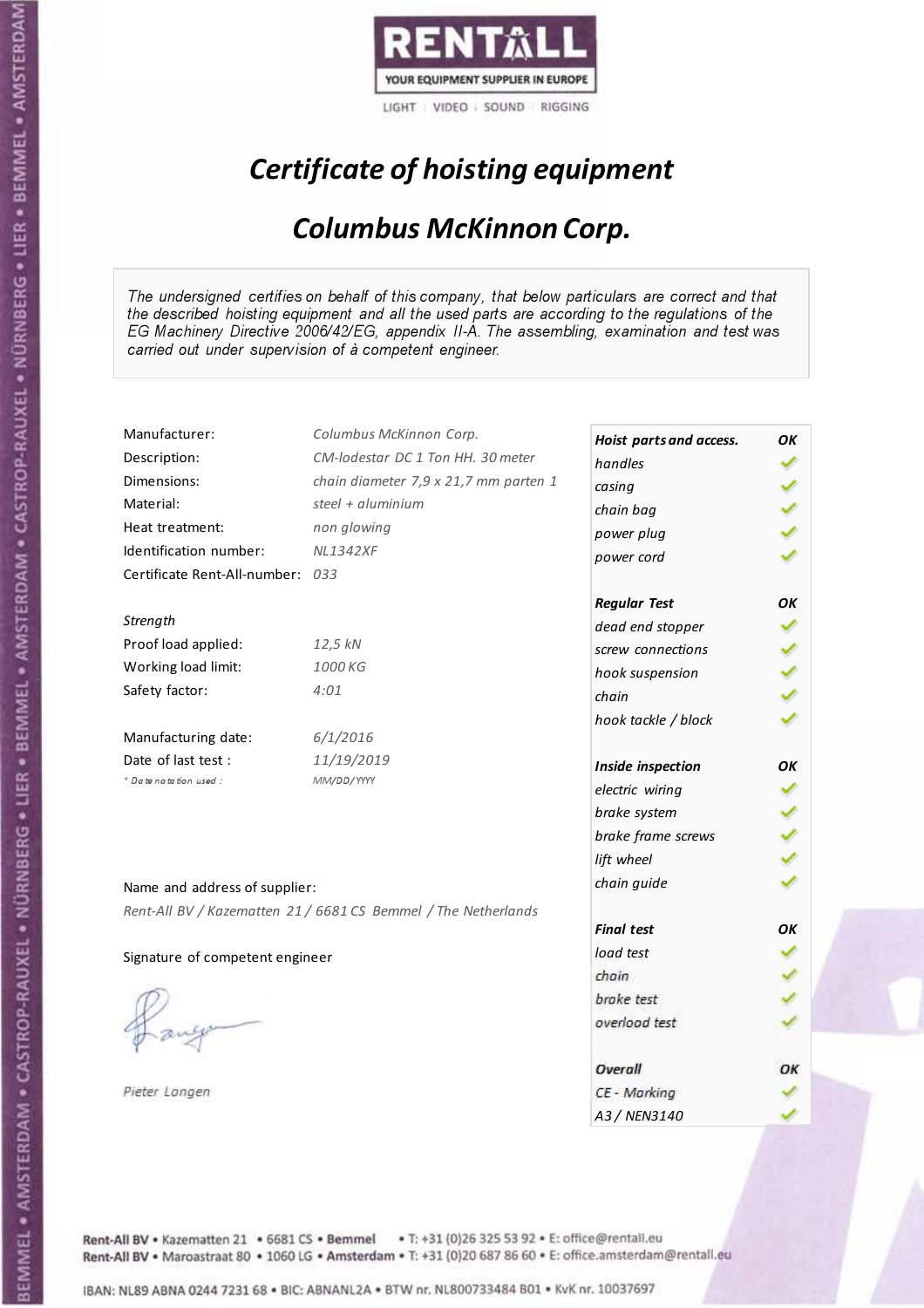

## Certificate of hoisting equipment

#### Columbus McKinnon Corp.

The undersigned certifies on behalf of this company, that below particulars are correct and that the described hoisting equipment and all the used parts are according to the regulations of the EG Machinery Directive 2006/42/EG, appendix II-A. The assembling, examination and test was carried out under supervision of à competent engineer.

| Manufacturer:                    | Columbus McKinnon Corp.                                        | Hoist parts and access. | ΟK |
|----------------------------------|----------------------------------------------------------------|-------------------------|----|
| Description:                     | CM-lodestar DC 1 Ton HH. 30 meter                              | handles                 |    |
| Dimensions:                      | chain diameter 7,9 x 21,7 mm parten 1                          | casing                  |    |
| Material:                        | steel + aluminium                                              | chain bag               |    |
| Heat treatment:                  | non glowing                                                    | power plug              |    |
| Identification number:           | <b>NL3289XE</b>                                                | power cord              |    |
| Certificate Rent-All-number: 034 |                                                                |                         |    |
|                                  |                                                                | <b>Regular Test</b>     | OK |
| Strength                         |                                                                | dead end stopper        |    |
| Proof load applied:              | 12,5 kN                                                        | screw connections       |    |
| Working load limit:              | 1000 KG                                                        | hook suspension         |    |
| Safety factor:                   | 4:01                                                           | chain                   |    |
|                                  |                                                                | hook tackle / block     |    |
| Manufacturing date:              | 6/1/2016                                                       |                         |    |
| Date of last test:               | 5/14/2019                                                      | Inside inspection       | OК |
| * Date notation used :           | MM/DD/YYYY                                                     | electric wiring         |    |
|                                  |                                                                | brake system            |    |
|                                  |                                                                | brake frame screws      |    |
|                                  |                                                                | lift wheel              |    |
| Name and address of supplier:    |                                                                | chain guide             |    |
|                                  | Rent-All BV / Kazematten 21 / 6681 CS Bemmel / The Netherlands |                         |    |
|                                  |                                                                | <b>Final test</b>       | OK |
| Signature of competent engineer  |                                                                | load test               |    |
|                                  |                                                                | chain                   |    |
|                                  |                                                                | brake test              |    |
|                                  |                                                                | overload test           |    |
|                                  |                                                                |                         |    |
|                                  |                                                                | Overall                 | OК |
| Pieter Langen                    |                                                                | CE - Marking            |    |
|                                  |                                                                | A3 / NEN3140            |    |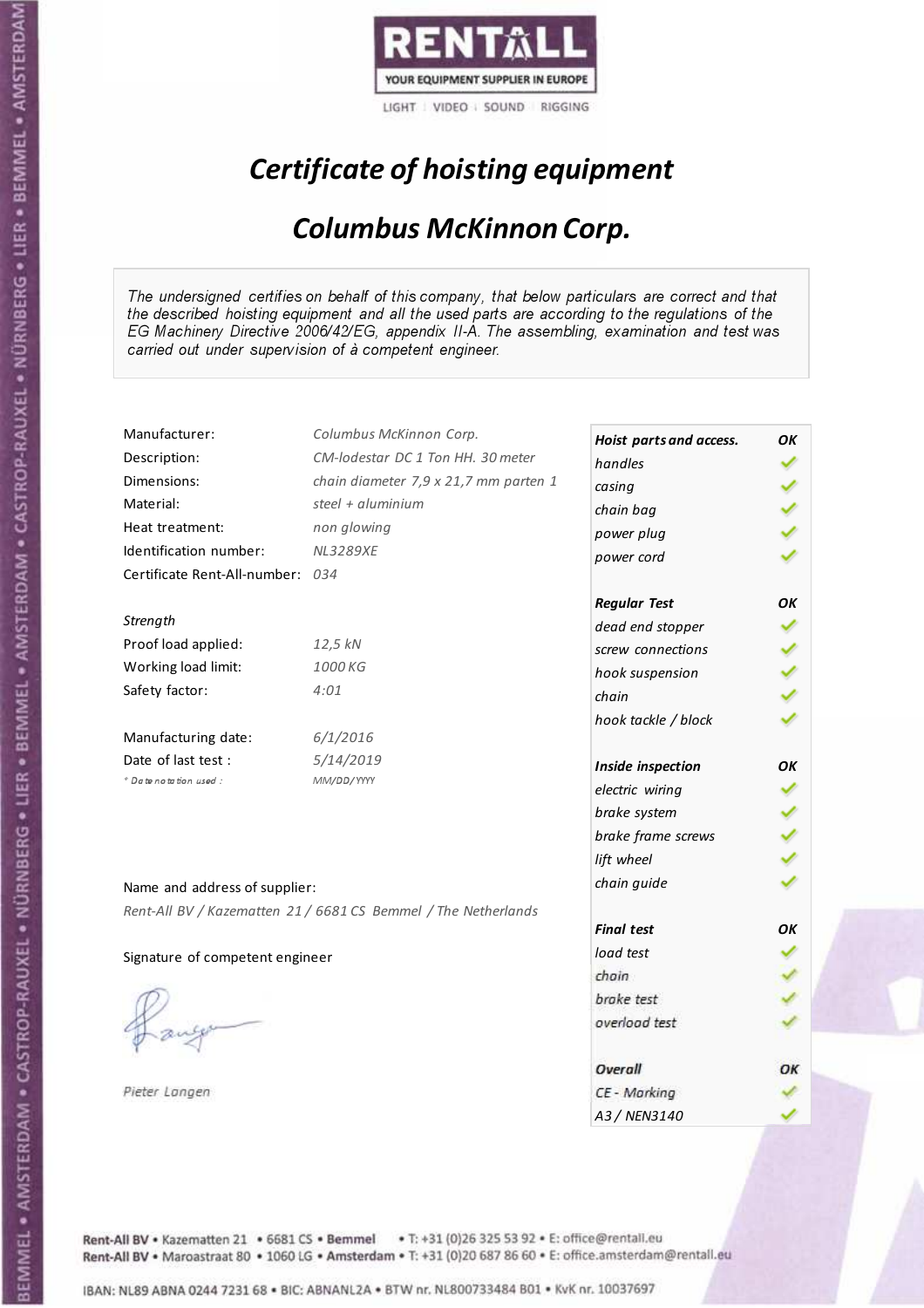

# Certificate of hoisting equipment

#### Columbus McKinnon Corp.

The undersigned certifies on behalf of this company, that below particulars are correct and that the described hoisting equipment and all the used parts are according to the regulations of the EG Machinery Directive 2006/42/EG, appendix II-A. The assembling, examination and test was carried out under supervision of à competent engineer.

| Manufacturer:                    | Columbus McKinnon Corp.                                        | Hoist parts and access. | ΟK |
|----------------------------------|----------------------------------------------------------------|-------------------------|----|
| Description:                     | CM-lodestar DC 1 Ton HH. 30 meter                              | handles                 |    |
| Dimensions:                      | chain diameter 7,9 x 21,7 mm parten 1                          | casing                  |    |
| Material:                        | steel + aluminium                                              | chain bag               |    |
| Heat treatment:                  | non glowing                                                    | power plug              |    |
| Identification number:           | <b>NL6018XE</b>                                                | power cord              |    |
| Certificate Rent-All-number: 035 |                                                                |                         |    |
|                                  |                                                                | <b>Regular Test</b>     | ΟK |
| Strength                         |                                                                | dead end stopper        |    |
| Proof load applied:              | 12,5 kN                                                        | screw connections       |    |
| Working load limit:              | 1000 KG                                                        | hook suspension         |    |
| Safety factor:                   | 4:01                                                           | chain                   |    |
|                                  |                                                                | hook tackle / block     |    |
| Manufacturing date:              | 6/1/2016                                                       |                         |    |
| Date of last test :              | 11/20/2019                                                     | Inside inspection       | ОΚ |
| + Date notation used:            | MM/DD/YYYY                                                     | electric wiring         |    |
|                                  |                                                                | brake system            |    |
|                                  |                                                                | brake frame screws      |    |
|                                  |                                                                | lift wheel              |    |
| Name and address of supplier:    |                                                                | chain guide             |    |
|                                  | Rent-All BV / Kazematten 21 / 6681 CS Bemmel / The Netherlands |                         |    |
|                                  |                                                                | <b>Final test</b>       | OK |
| Signature of competent engineer  |                                                                | load test               |    |
|                                  |                                                                | chain                   |    |
|                                  |                                                                | brake test              |    |
|                                  |                                                                | overload test           |    |
|                                  |                                                                |                         |    |
|                                  |                                                                | Overall                 | ОК |
| Pieter Langen                    |                                                                | CE - Marking            |    |
|                                  |                                                                | A3 / NEN3140            |    |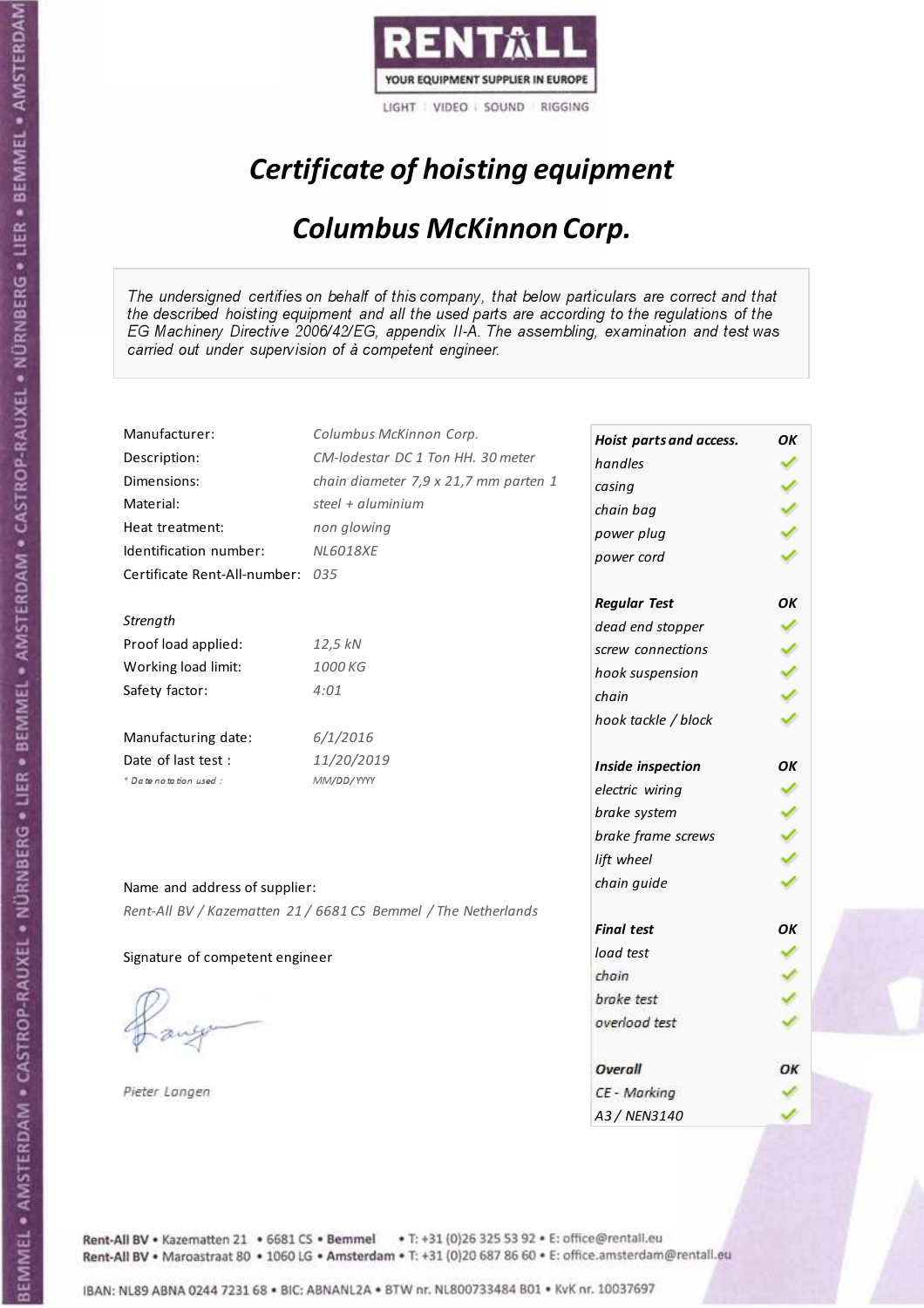

## Certificate of hoisting equipment

#### Columbus McKinnon Corp.

The undersigned certifies on behalf of this company, that below particulars are correct and that the described hoisting equipment and all the used parts are according to the regulations of the EG Machinery Directive 2006/42/EG, appendix II-A. The assembling, examination and test was carried out under supervision of à competent engineer.

| Manufacturer:                    | Columbus McKinnon Corp.                                        | Hoist parts and access. | OK |
|----------------------------------|----------------------------------------------------------------|-------------------------|----|
| Description:                     | CM-lodestar DC 1 Ton HH, 30 meter                              | handles                 |    |
| Dimensions:                      | chain diameter 7,9 x 21,7 mm parten 1                          | casing                  |    |
| Material:                        | steel + $aluminim$                                             | chain bag               |    |
| Heat treatment:                  | non glowing                                                    | power plug              |    |
| Identification number:           | <b>NL6019XE</b>                                                | power cord              |    |
| Certificate Rent-All-number: 036 |                                                                |                         |    |
|                                  |                                                                | <b>Regular Test</b>     | OK |
| Strength                         |                                                                | dead end stopper        |    |
| Proof load applied:              | 12,5 kN                                                        | screw connections       |    |
| Working load limit:              | 1000 KG                                                        | hook suspension         |    |
| Safety factor:                   | 4:01                                                           | chain                   |    |
|                                  |                                                                | hook tackle / block     |    |
| Manufacturing date:              | 6/1/2016                                                       |                         |    |
| Date of last test:               | 5/14/2019                                                      | Inside inspection       | ОК |
| * Date notation used :           | MM/DD/YYYY                                                     | electric wiring         |    |
|                                  |                                                                | brake system            |    |
|                                  |                                                                | brake frame screws      |    |
|                                  |                                                                | lift wheel              |    |
|                                  |                                                                | chain guide             |    |
| Name and address of supplier:    |                                                                |                         |    |
|                                  | Rent-All BV / Kazematten 21 / 6681 CS Bemmel / The Netherlands | <b>Final test</b>       | OK |
|                                  |                                                                | load test               |    |
| Signature of competent engineer  |                                                                | chain                   |    |
|                                  |                                                                | brake test              |    |
|                                  |                                                                | overload test           |    |
|                                  |                                                                |                         |    |
|                                  |                                                                | Overall                 | ОΚ |
| Pieter Langen                    |                                                                | CE - Marking            |    |
|                                  |                                                                | A3 / NEN3140            |    |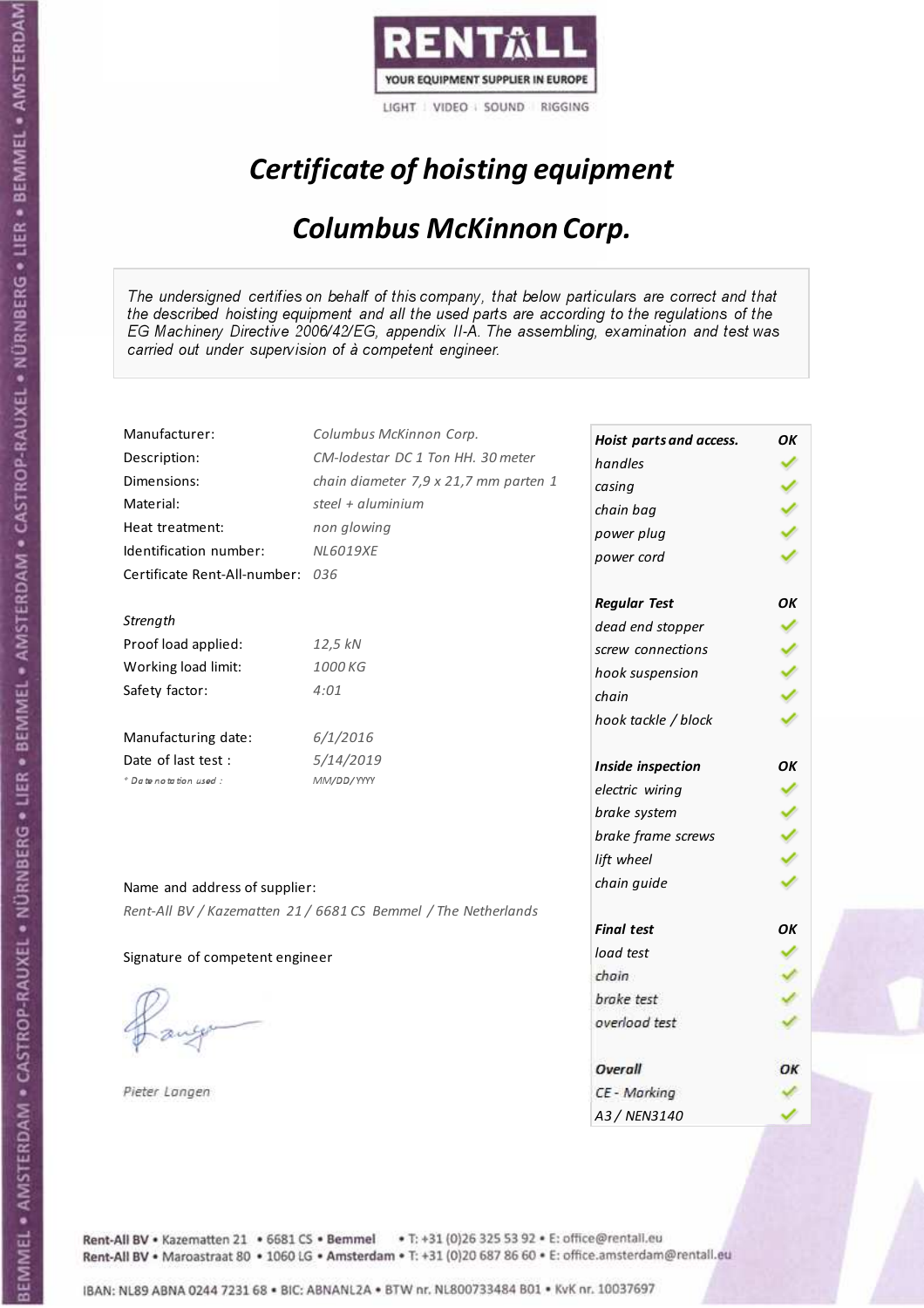

## Certificate of hoisting equipment

### Columbus McKinnon Corp.

The undersigned certifies on behalf of this company, that below particulars are correct and that the described hoisting equipment and all the used parts are according to the regulations of the EG Machinery Directive 2006/42/EG, appendix II-A. The assembling, examination and test was carried out under supervision of à competent engineer.

| Manufacturer:                    | Columbus McKinnon Corp.                                        | Hoist parts and access. | ΟK |
|----------------------------------|----------------------------------------------------------------|-------------------------|----|
| Description:                     | CM-lodestar DC 1 Ton HH, 30 meter                              | handles                 |    |
| Dimensions:                      | chain diameter 7,9 x 21,7 mm parten 1                          | casing                  |    |
| Material:                        | steel + $\alpha$ luminium                                      | chain bag               |    |
| Heat treatment:                  | non glowing                                                    | power plug              |    |
| Identification number:           | <b>NL6020XE</b>                                                | power cord              |    |
| Certificate Rent-All-number: 037 |                                                                |                         |    |
|                                  |                                                                | <b>Regular Test</b>     | OK |
| Strength                         |                                                                | dead end stopper        |    |
| Proof load applied:              | 12,5 kN                                                        | screw connections       |    |
| Working load limit:              | 1000 KG                                                        | hook suspension         |    |
| Safety factor:                   | 4:01                                                           | chain                   |    |
|                                  |                                                                | hook tackle / block     |    |
| Manufacturing date:              | 6/1/2016                                                       |                         |    |
| Date of last test :              | 5/14/2019                                                      | Inside inspection       | OK |
| + Date notation used:            | MM/DD/YYYY                                                     | electric wiring         |    |
|                                  |                                                                | brake system            |    |
|                                  |                                                                | brake frame screws      |    |
|                                  |                                                                | lift wheel              |    |
| Name and address of supplier:    |                                                                | chain guide             |    |
|                                  | Rent-All BV / Kazematten 21 / 6681 CS Bemmel / The Netherlands |                         |    |
|                                  |                                                                | <b>Final test</b>       | OK |
| Signature of competent engineer  |                                                                | load test               |    |
|                                  |                                                                | chain                   |    |
|                                  |                                                                | brake test              |    |
|                                  |                                                                | overload test           |    |
|                                  |                                                                |                         |    |
|                                  |                                                                | Overall                 | ОΚ |
| Pieter Langen                    |                                                                | CE - Marking            |    |
|                                  |                                                                | A3 / NEN3140            |    |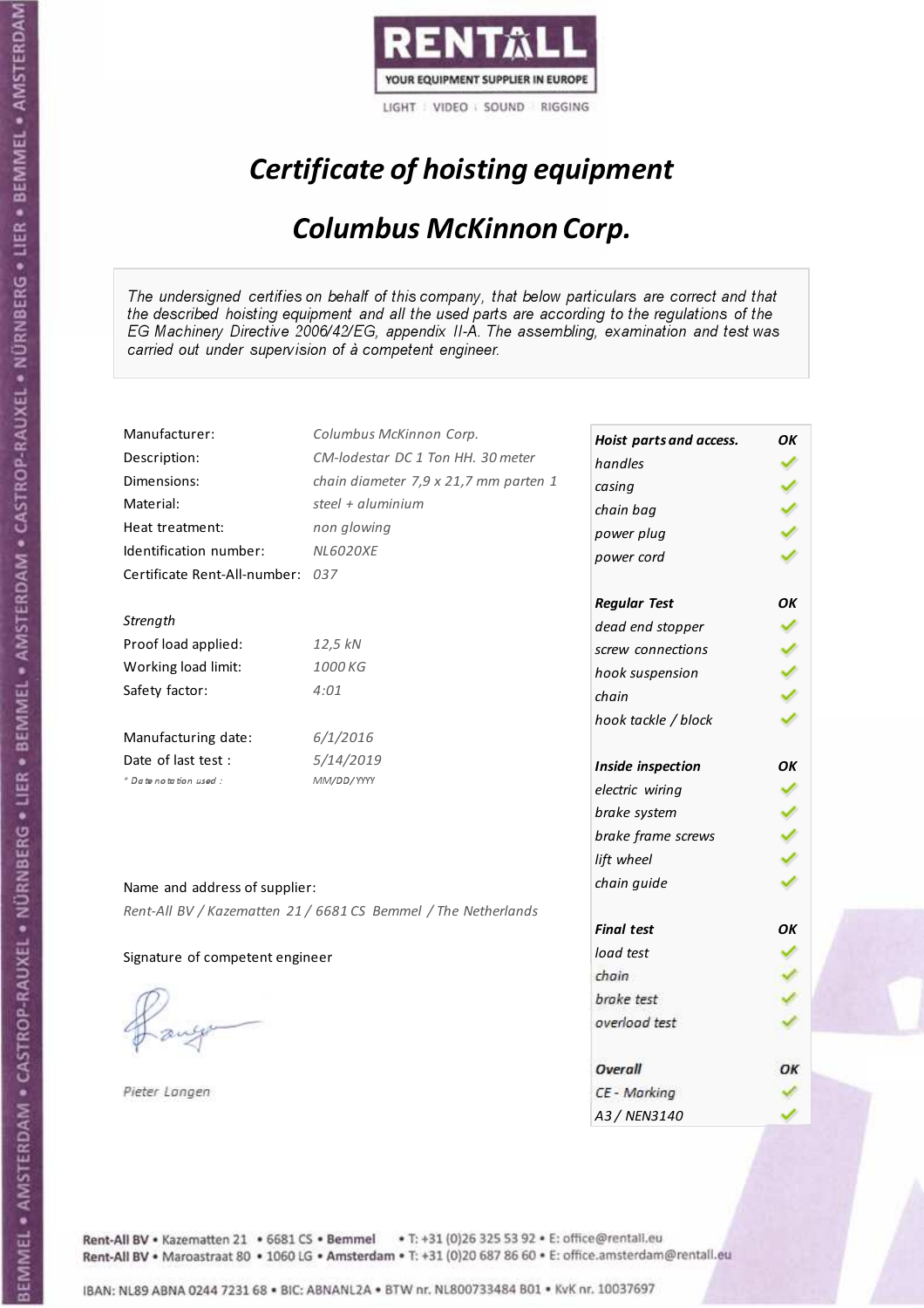

## Certificate of hoisting equipment

### Columbus McKinnon Corp.

The undersigned certifies on behalf of this company, that below particulars are correct and that the described hoisting equipment and all the used parts are according to the regulations of the EG Machinery Directive 2006/42/EG, appendix II-A. The assembling, examination and test was carried out under supervision of à competent engineer.

| Manufacturer:                    | Columbus McKinnon Corp.                                        | Hoist parts and access. | OK |
|----------------------------------|----------------------------------------------------------------|-------------------------|----|
| Description:                     | CM-lodestar DC 1 Ton HH. 30 meter                              | handles                 |    |
| Dimensions:                      | chain diameter 7,9 x 21,7 mm parten 1                          | casing                  |    |
| Material:                        | steel + $\alpha$ luminium                                      | chain bag               |    |
| Heat treatment:                  | non glowing                                                    | power plug              |    |
| Identification number:           | <b>NL6026XE</b>                                                | power cord              |    |
| Certificate Rent-All-number: 038 |                                                                |                         |    |
|                                  |                                                                | <b>Regular Test</b>     | OK |
| Strength                         |                                                                | dead end stopper        |    |
| Proof load applied:              | 12,5 kN                                                        | screw connections       |    |
| Working load limit:              | 1000 KG                                                        | hook suspension         |    |
| Safety factor:                   | 4:01                                                           | chain                   |    |
|                                  |                                                                | hook tackle / block     |    |
| Manufacturing date:              | 6/1/2016                                                       |                         |    |
| Date of last test:               | 2/13/2020                                                      | Inside inspection       | OK |
| * Date notation used :           | MM/DD/YYYY                                                     | electric wiring         |    |
|                                  |                                                                | brake system            |    |
|                                  |                                                                | brake frame screws      |    |
|                                  |                                                                | lift wheel              |    |
|                                  |                                                                | chain guide             |    |
| Name and address of supplier:    |                                                                |                         |    |
|                                  | Rent-All BV / Kazematten 21 / 6681 CS Bemmel / The Netherlands | <b>Final test</b>       | OK |
|                                  |                                                                | load test               |    |
| Signature of competent engineer  |                                                                | chain                   |    |
|                                  |                                                                | brake test              |    |
|                                  |                                                                | overload test           |    |
|                                  |                                                                |                         |    |
|                                  |                                                                | Overall                 | ОΚ |
| Pieter Langen                    |                                                                | CE - Marking            |    |
|                                  |                                                                | A3 / NEN3140            |    |

Rent-All BV . Kazematten 21 . 6681 CS . Bemmel . T: +31 (0)26 325 53 92 . E: office@rentall.eu Rent-All BV · Maroastraat 80 · 1060 LG · Amsterdam · T: +31 (0)20 687 86 60 · E: office.amsterdam@rentall.eu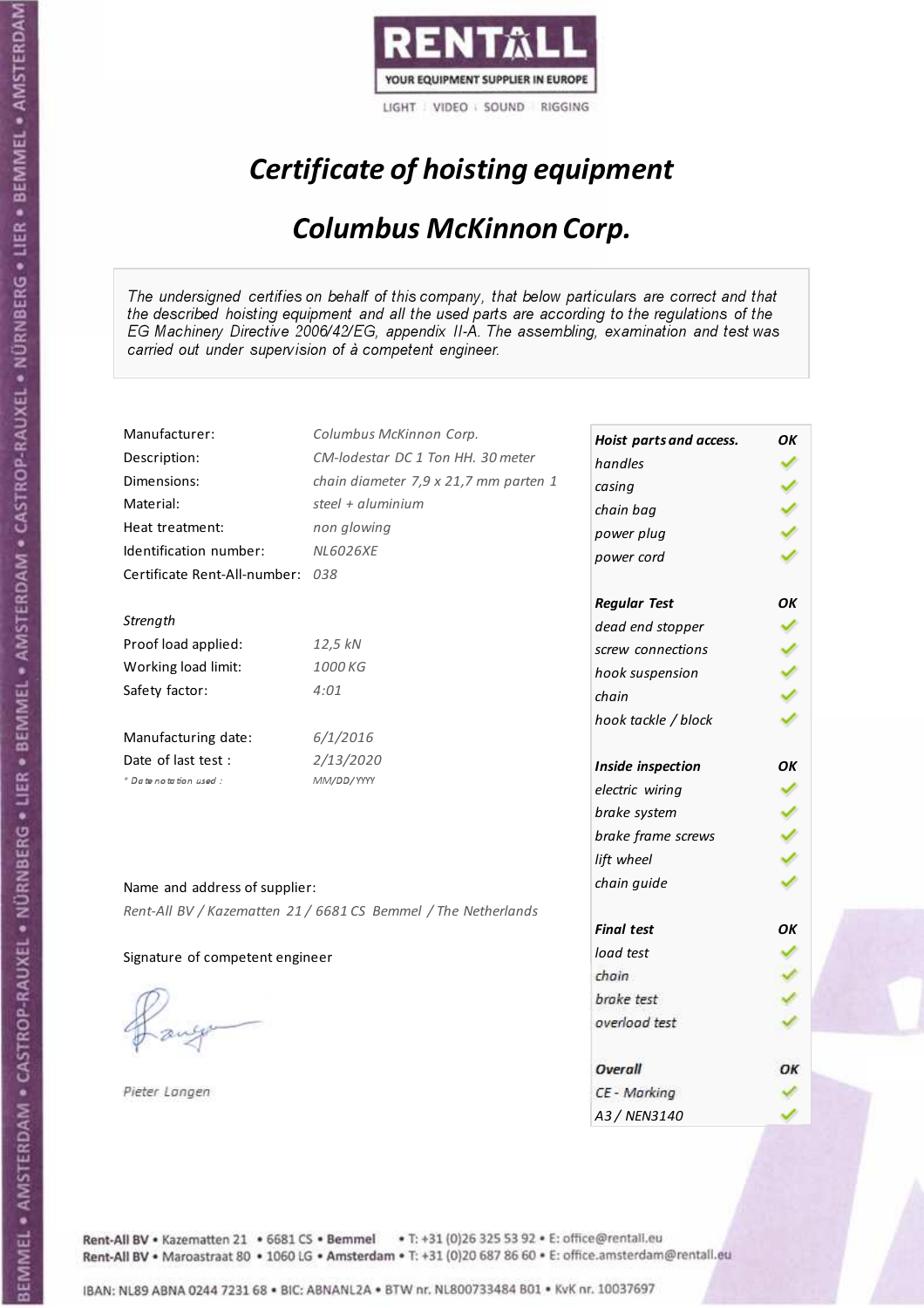

## Certificate of hoisting equipment

### Columbus McKinnon Corp.

The undersigned certifies on behalf of this company, that below particulars are correct and that the described hoisting equipment and all the used parts are according to the regulations of the EG Machinery Directive 2006/42/EG, appendix II-A. The assembling, examination and test was carried out under supervision of à competent engineer.

| Manufacturer:                    | Columbus McKinnon Corp.                                        | Hoist parts and access. | OK |
|----------------------------------|----------------------------------------------------------------|-------------------------|----|
| Description:                     | CM-lodestar DC 1 Ton HH. 30 meter                              | handles                 |    |
| Dimensions:                      | chain diameter 7,9 x 21,7 mm parten 1                          | casing                  |    |
| Material:                        | steel + aluminium                                              | chain bag               |    |
| Heat treatment:                  | non glowing                                                    | power plug              |    |
| Identification number:           | <b>NL6027XE</b>                                                | power cord              |    |
| Certificate Rent-All-number: 039 |                                                                |                         |    |
|                                  |                                                                | <b>Regular Test</b>     | OK |
| Strength                         |                                                                | dead end stopper        |    |
| Proof load applied:              | 12,5 kN                                                        | screw connections       |    |
| Working load limit:              | 1000 KG                                                        | hook suspension         |    |
| Safety factor:                   | 4:01                                                           | chain                   |    |
|                                  |                                                                | hook tackle / block     |    |
| Manufacturing date:              | 6/1/2016                                                       |                         |    |
| Date of last test :              | 2/13/2020                                                      | Inside inspection       | OK |
| + Date notation used:            | MM/DD/YYYY                                                     | electric wiring         |    |
|                                  |                                                                | brake system            |    |
|                                  |                                                                | brake frame screws      |    |
|                                  |                                                                | lift wheel              |    |
| Name and address of supplier:    |                                                                | chain guide             |    |
|                                  | Rent-All BV / Kazematten 21 / 6681 CS Bemmel / The Netherlands |                         |    |
|                                  |                                                                | <b>Final test</b>       | OΚ |
| Signature of competent engineer  |                                                                | load test               |    |
|                                  |                                                                | chain                   |    |
|                                  |                                                                | brake test              |    |
|                                  |                                                                | overload test           |    |
|                                  |                                                                |                         |    |
|                                  |                                                                | Overall                 | ОΚ |
| Pieter Langen                    |                                                                | CE - Marking            |    |
|                                  |                                                                | A3 / NEN3140            |    |

Rent-All BV . Kazematten 21 . 6681 CS . Bemmel . T: +31 (0)26 325 53 92 . E: office@rentall.eu Rent-All BV · Maroastraat 80 · 1060 LG · Amsterdam · T: +31 (0)20 687 86 60 · E: office.amsterdam@rentall.eu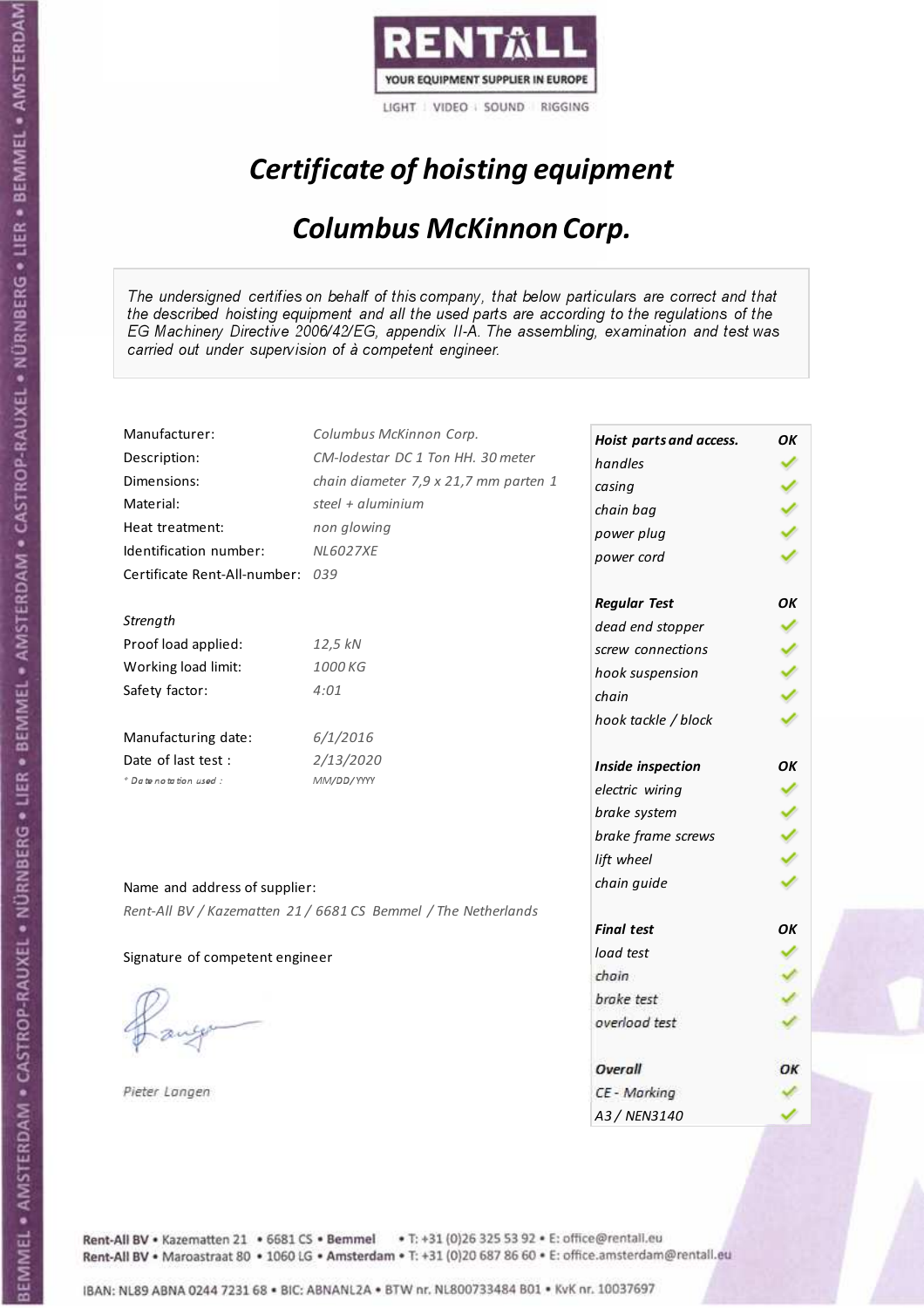

## Certificate of hoisting equipment

### Columbus McKinnon Corp.

The undersigned certifies on behalf of this company, that below particulars are correct and that the described hoisting equipment and all the used parts are according to the regulations of the EG Machinery Directive 2006/42/EG, appendix II-A. The assembling, examination and test was carried out under supervision of à competent engineer.

| Manufacturer:                   | Columbus McKinnon Corp.                                        | Hoist parts and access. | ΟK |
|---------------------------------|----------------------------------------------------------------|-------------------------|----|
| Description:                    | CM-lodestar DC 1 Ton HH. 30 meter                              | handles                 |    |
| Dimensions:                     | chain diameter 7,9 x 21,7 mm parten 1                          | casing                  |    |
| Material:                       | steel + $aluminim$                                             | chain bag               |    |
| Heat treatment:                 | non glowing                                                    | power plug              |    |
| Identification number:          | <b>NL6031XE</b>                                                | power cord              |    |
| Certificate Rent-All-number:    | 040                                                            |                         |    |
|                                 |                                                                | <b>Regular Test</b>     | ОΚ |
| Strength                        |                                                                | dead end stopper        |    |
| Proof load applied:             | 12,5 kN                                                        | screw connections       |    |
| Working load limit:             | 1000 KG                                                        | hook suspension         |    |
| Safety factor:                  | 4:01                                                           | chain                   |    |
|                                 |                                                                | hook tackle / block     |    |
| Manufacturing date:             | 6/1/2016                                                       |                         |    |
| Date of last test :             | 2/14/2020                                                      | Inside inspection       | ОΚ |
| + Date notation used:           | MM/DD/YYYY                                                     | electric wiring         |    |
|                                 |                                                                | brake system            |    |
|                                 |                                                                | brake frame screws      |    |
|                                 |                                                                | lift wheel              |    |
| Name and address of supplier:   |                                                                | chain guide             |    |
|                                 | Rent-All BV / Kazematten 21 / 6681 CS Bemmel / The Netherlands |                         |    |
|                                 |                                                                | <b>Final test</b>       | OK |
| Signature of competent engineer |                                                                | load test               |    |
|                                 |                                                                | chain                   |    |
|                                 |                                                                | brake test              |    |
|                                 |                                                                | overload test           |    |
|                                 |                                                                |                         |    |
|                                 |                                                                | Overall                 | OК |
| Pieter Langen                   |                                                                | CE - Marking            |    |
|                                 |                                                                | A3 / NEN3140            |    |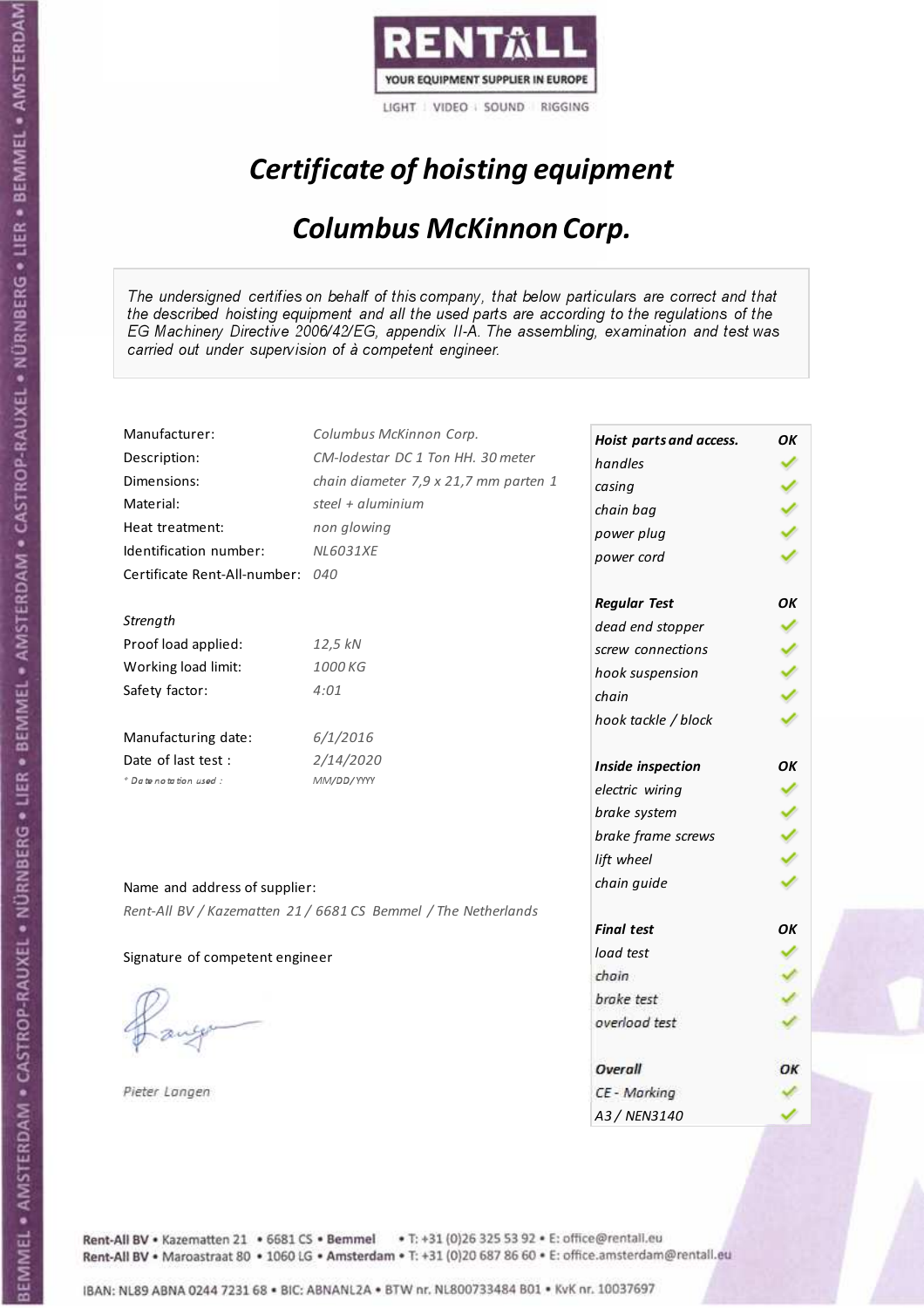

## Certificate of hoisting equipment

### Columbus McKinnon Corp.

The undersigned certifies on behalf of this company, that below particulars are correct and that the described hoisting equipment and all the used parts are according to the regulations of the EG Machinery Directive 2006/42/EG, appendix II-A. The assembling, examination and test was carried out under supervision of à competent engineer.

| Manufacturer:                    | Columbus McKinnon Corp.                                        | Hoist parts and access. | ΟK |
|----------------------------------|----------------------------------------------------------------|-------------------------|----|
| Description:                     | CM-lodestar DC 1 Ton HH, 30 meter                              | handles                 |    |
| Dimensions:                      | chain diameter 7,9 x 21,7 mm parten 1                          | casing                  |    |
| Material:                        | steel + $\alpha$ luminium                                      | chain bag               |    |
| Heat treatment:                  | non glowing                                                    | power plug              |    |
| Identification number:           | <b>NL6032XE</b>                                                | power cord              |    |
| Certificate Rent-All-number: 041 |                                                                |                         |    |
|                                  |                                                                | <b>Regular Test</b>     | OK |
| Strength                         |                                                                | dead end stopper        |    |
| Proof load applied:              | 12,5 kN                                                        | screw connections       |    |
| Working load limit:              | 1000 KG                                                        | hook suspension         |    |
| Safety factor:                   | 4:01                                                           | chain                   |    |
|                                  |                                                                | hook tackle / block     |    |
| Manufacturing date:              | 6/1/2016                                                       |                         |    |
| Date of last test :              | 2/14/2020                                                      | Inside inspection       | OK |
| + Date notation used:            | MM/DD/YYYY                                                     | electric wiring         |    |
|                                  |                                                                | brake system            |    |
|                                  |                                                                | brake frame screws      |    |
|                                  |                                                                | lift wheel              |    |
| Name and address of supplier:    |                                                                | chain guide             |    |
|                                  | Rent-All BV / Kazematten 21 / 6681 CS Bemmel / The Netherlands |                         |    |
|                                  |                                                                | <b>Final test</b>       | OK |
| Signature of competent engineer  |                                                                | load test               |    |
|                                  |                                                                | chain                   |    |
|                                  |                                                                | brake test              |    |
|                                  |                                                                | overload test           |    |
|                                  |                                                                |                         |    |
|                                  |                                                                | Overall                 | ОΚ |
| Pieter Langen                    |                                                                | CE - Marking            |    |
|                                  |                                                                | A3 / NEN3140            |    |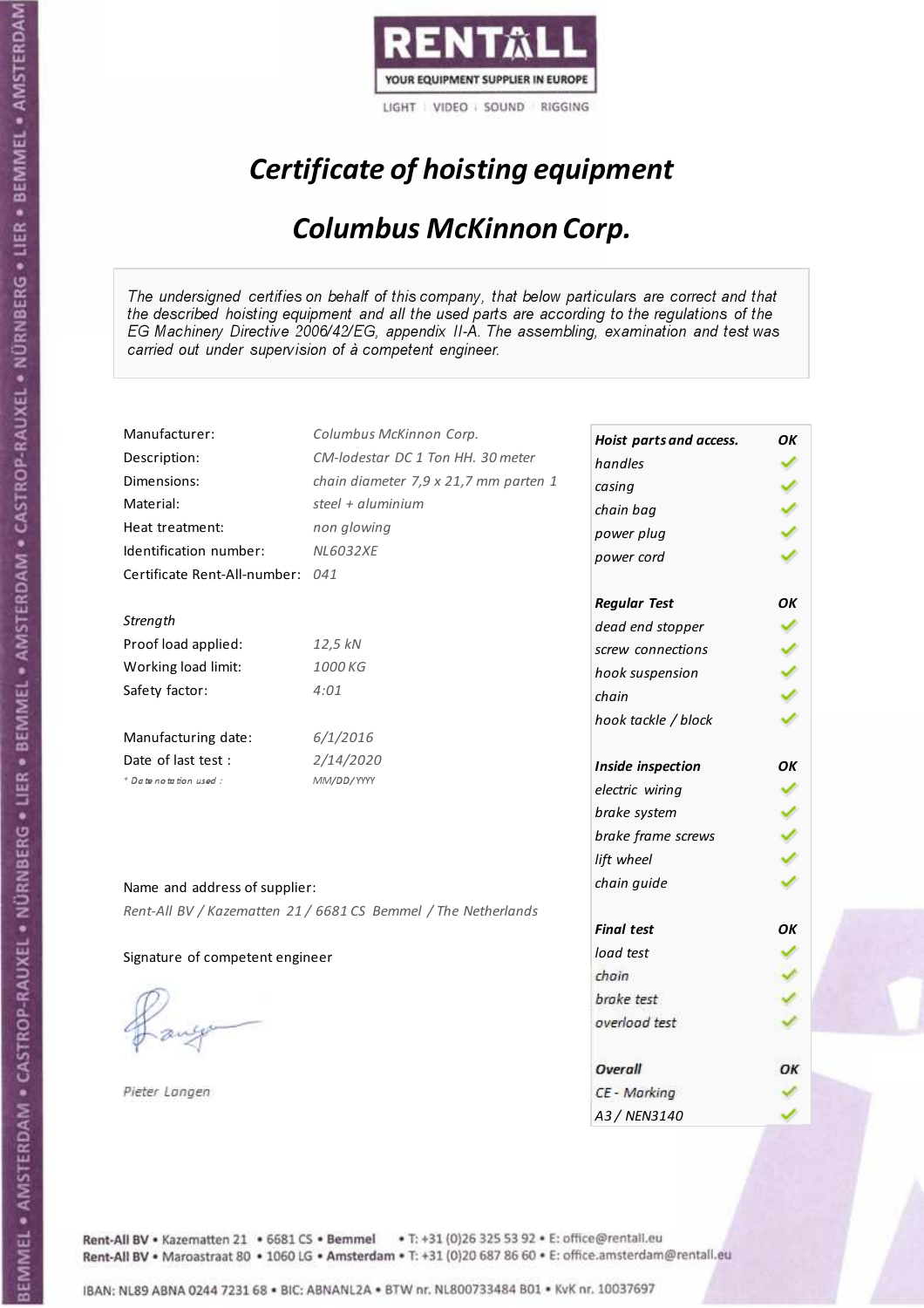

## Certificate of hoisting equipment

### Columbus McKinnon Corp.

The undersigned certifies on behalf of this company, that below particulars are correct and that the described hoisting equipment and all the used parts are according to the regulations of the EG Machinery Directive 2006/42/EG, appendix II-A. The assembling, examination and test was carried out under supervision of à competent engineer.

| Manufacturer:                    | Columbus McKinnon Corp.                                        | Hoist parts and access. | OK |
|----------------------------------|----------------------------------------------------------------|-------------------------|----|
| Description:                     | CM-lodestar DC 1 Ton HH, 30 meter                              | handles                 |    |
| Dimensions:                      | chain diameter 7,9 x 21,7 mm parten 1                          | casing                  |    |
| Material:                        | steel + $\alpha$ luminium                                      | chain bag               |    |
| Heat treatment:                  | non glowing                                                    | power plug              |    |
| Identification number:           | <b>NL6033XE</b>                                                | power cord              |    |
| Certificate Rent-All-number: 042 |                                                                |                         |    |
|                                  |                                                                | <b>Regular Test</b>     | OK |
| Strength                         |                                                                | dead end stopper        |    |
| Proof load applied:              | 12,5 kN                                                        | screw connections       |    |
| Working load limit:              | 1000 KG                                                        | hook suspension         |    |
| Safety factor:                   | 4:01                                                           | chain                   |    |
|                                  |                                                                | hook tackle / block     |    |
| Manufacturing date:              | 6/1/2016                                                       |                         |    |
| Date of last test:               | 5/14/2019                                                      | Inside inspection       | ΟK |
| * Date notation used :           | MM/DD/YYYY                                                     | electric wiring         |    |
|                                  |                                                                | brake system            |    |
|                                  |                                                                | brake frame screws      |    |
|                                  |                                                                | lift wheel              |    |
| Name and address of supplier:    |                                                                | chain guide             |    |
|                                  | Rent-All BV / Kazematten 21 / 6681 CS Bemmel / The Netherlands |                         |    |
|                                  |                                                                | <b>Final test</b>       | OK |
| Signature of competent engineer  |                                                                | load test               |    |
|                                  |                                                                | chain                   |    |
|                                  |                                                                | brake test              |    |
|                                  |                                                                | overload test           |    |
|                                  |                                                                |                         |    |
|                                  |                                                                | Overall                 | ОΚ |
| Pieter Langen                    |                                                                | CE - Marking            |    |
|                                  |                                                                | A3 / NEN3140            |    |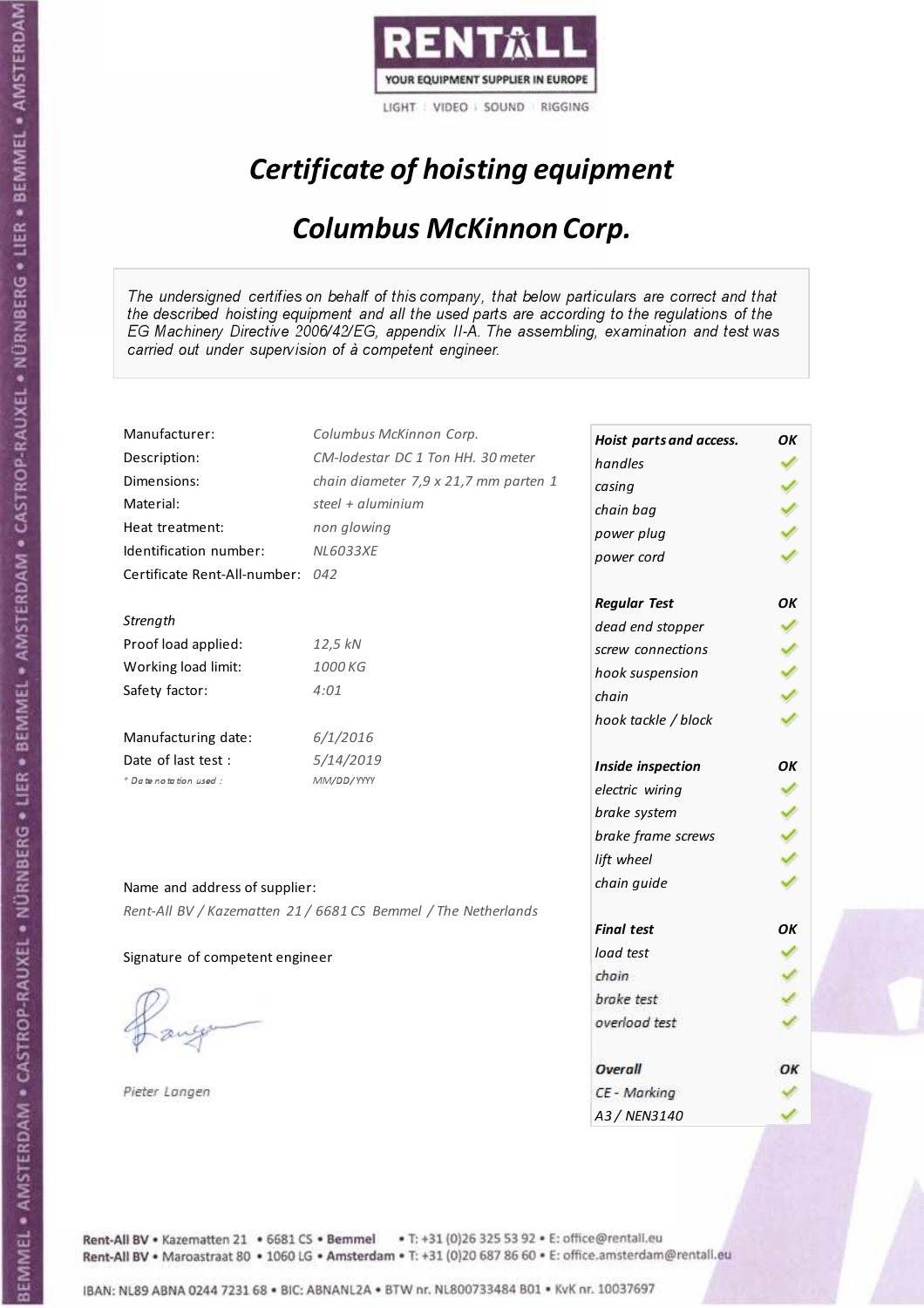

## Certificate of hoisting equipment

### Columbus McKinnon Corp.

The undersigned certifies on behalf of this company, that below particulars are correct and that the described hoisting equipment and all the used parts are according to the regulations of the EG Machinery Directive 2006/42/EG, appendix II-A. The assembling, examination and test was carried out under supervision of à competent engineer.

| Manufacturer:                    | Columbus McKinnon Corp.                                        | Hoist parts and access. | OK |
|----------------------------------|----------------------------------------------------------------|-------------------------|----|
| Description:                     | CM-lodestar DC 1 Ton HH. 30 meter                              | handles                 |    |
| Dimensions:                      | chain diameter 7,9 x 21,7 mm parten 1                          | casing                  |    |
| Material:                        | steel + aluminium                                              | chain bag               |    |
| Heat treatment:                  | non glowing                                                    | power plug              |    |
| Identification number:           | <b>NL3255XG</b>                                                | power cord              |    |
| Certificate Rent-All-number: 043 |                                                                |                         |    |
|                                  |                                                                | <b>Regular Test</b>     | OK |
| Strength                         |                                                                | dead end stopper        |    |
| Proof load applied:              | 12,5 kN                                                        | screw connections       |    |
| Working load limit:              | 1000 KG                                                        | hook suspension         |    |
| Safety factor:                   | 4:01                                                           | chain                   |    |
|                                  |                                                                | hook tackle / block     |    |
| Manufacturing date:              | 7/1/2016                                                       |                         |    |
| Date of last test :              | 2/13/2020                                                      | Inside inspection       | OK |
| + Date notation used:            | MM/DD/YYYY                                                     | electric wiring         |    |
|                                  |                                                                | brake system            |    |
|                                  |                                                                | brake frame screws      |    |
|                                  |                                                                | lift wheel              |    |
| Name and address of supplier:    |                                                                | chain guide             |    |
|                                  | Rent-All BV / Kazematten 21 / 6681 CS Bemmel / The Netherlands |                         |    |
|                                  |                                                                | <b>Final test</b>       | OK |
| Signature of competent engineer  |                                                                | load test               |    |
|                                  |                                                                | chain                   |    |
|                                  |                                                                | brake test              |    |
|                                  |                                                                | overload test           |    |
|                                  |                                                                |                         |    |
|                                  |                                                                | Overall                 | ОΚ |
| Pieter Langen                    |                                                                | CE - Marking            |    |
|                                  |                                                                | A3 / NEN3140            |    |

Rent-All BV . Kazematten 21 . 6681 CS . Bemmel . T: +31 (0)26 325 53 92 . E: office@rentall.eu Rent-All BV · Maroastraat 80 · 1060 LG · Amsterdam · T: +31 (0)20 687 86 60 · E: office.amsterdam@rentall.eu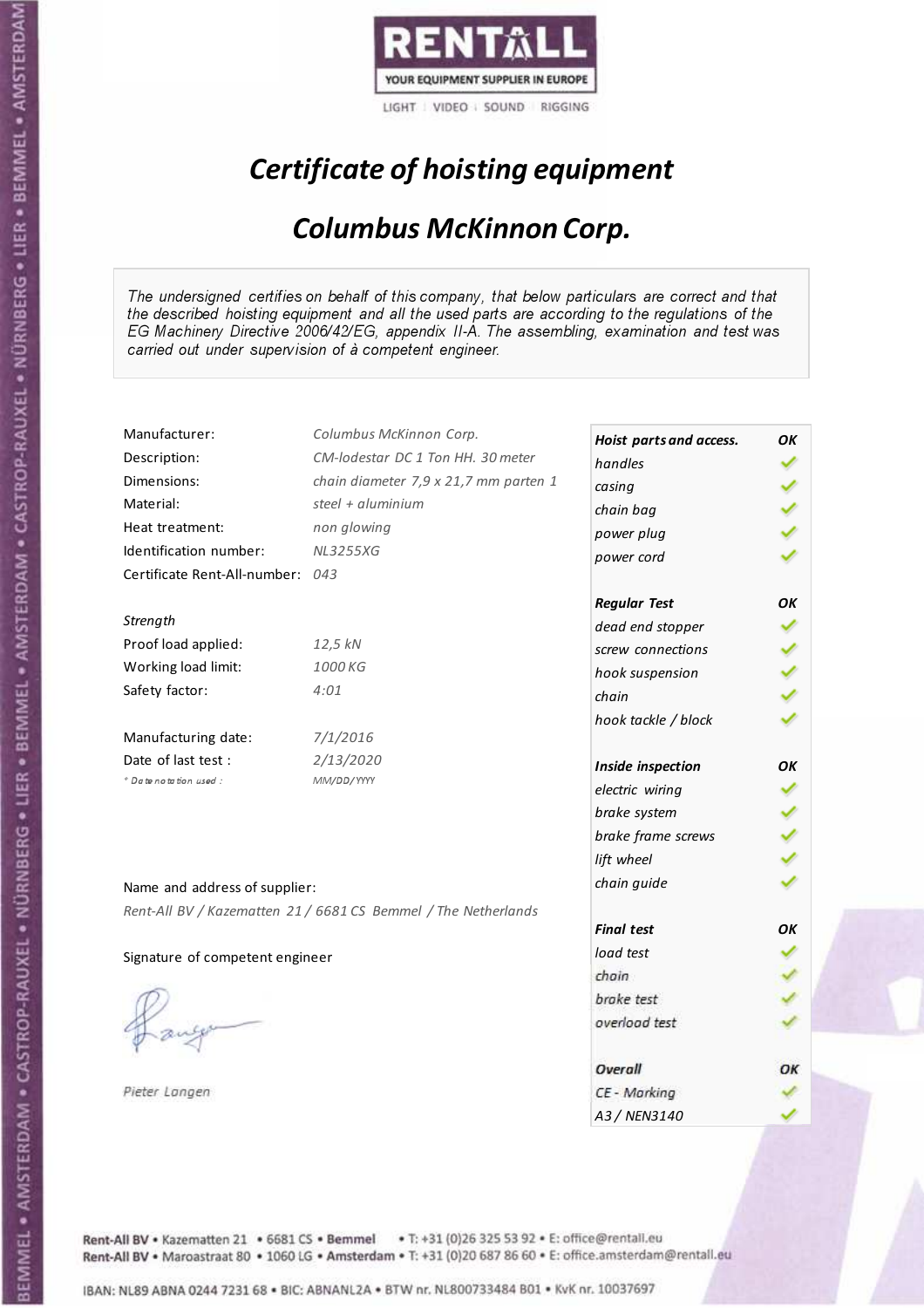

## Certificate of hoisting equipment

### Columbus McKinnon Corp.

The undersigned certifies on behalf of this company, that below particulars are correct and that the described hoisting equipment and all the used parts are according to the regulations of the EG Machinery Directive 2006/42/EG, appendix II-A. The assembling, examination and test was carried out under supervision of à competent engineer.

| Manufacturer:                   | Columbus McKinnon Corp.                                        | Hoist parts and access. | OK |
|---------------------------------|----------------------------------------------------------------|-------------------------|----|
| Description:                    | CM-lodestar DC 1 Ton HH. 30 meter                              | handles                 |    |
| Dimensions:                     | chain diameter 7,9 x 21,7 mm parten 1                          | casing                  |    |
| Material:                       | steel + $\alpha$ luminium                                      | chain bag               |    |
| Heat treatment:                 | non glowing                                                    | power plug              |    |
| Identification number:          | <b>NL3261XG</b>                                                | power cord              |    |
| Certificate Rent-All-number:    | 044                                                            |                         |    |
|                                 |                                                                | <b>Regular Test</b>     | ΟK |
| Strength                        |                                                                | dead end stopper        |    |
| Proof load applied:             | 12,5 kN                                                        | screw connections       |    |
| Working load limit:             | 1000 KG                                                        | hook suspension         |    |
| Safety factor:                  | 4:01                                                           | chain                   |    |
|                                 |                                                                | hook tackle / block     |    |
| Manufacturing date:             | 7/1/2016                                                       |                         |    |
| Date of last test :             | 5/14/2019                                                      | Inside inspection       | ОΚ |
| + Date notation used:           | MM/DD/YYYY                                                     | electric wiring         |    |
|                                 |                                                                | brake system            |    |
|                                 |                                                                | brake frame screws      |    |
|                                 |                                                                | lift wheel              |    |
| Name and address of supplier:   |                                                                | chain guide             |    |
|                                 | Rent-All BV / Kazematten 21 / 6681 CS Bemmel / The Netherlands |                         |    |
|                                 |                                                                | <b>Final test</b>       | OK |
| Signature of competent engineer |                                                                | load test               |    |
|                                 |                                                                | chain                   |    |
|                                 |                                                                | brake test              |    |
|                                 |                                                                | overload test           |    |
|                                 |                                                                |                         |    |
|                                 |                                                                | Overall                 | OК |
| Pieter Langen                   |                                                                | CE - Marking            |    |
|                                 |                                                                | A3 / NEN3140            |    |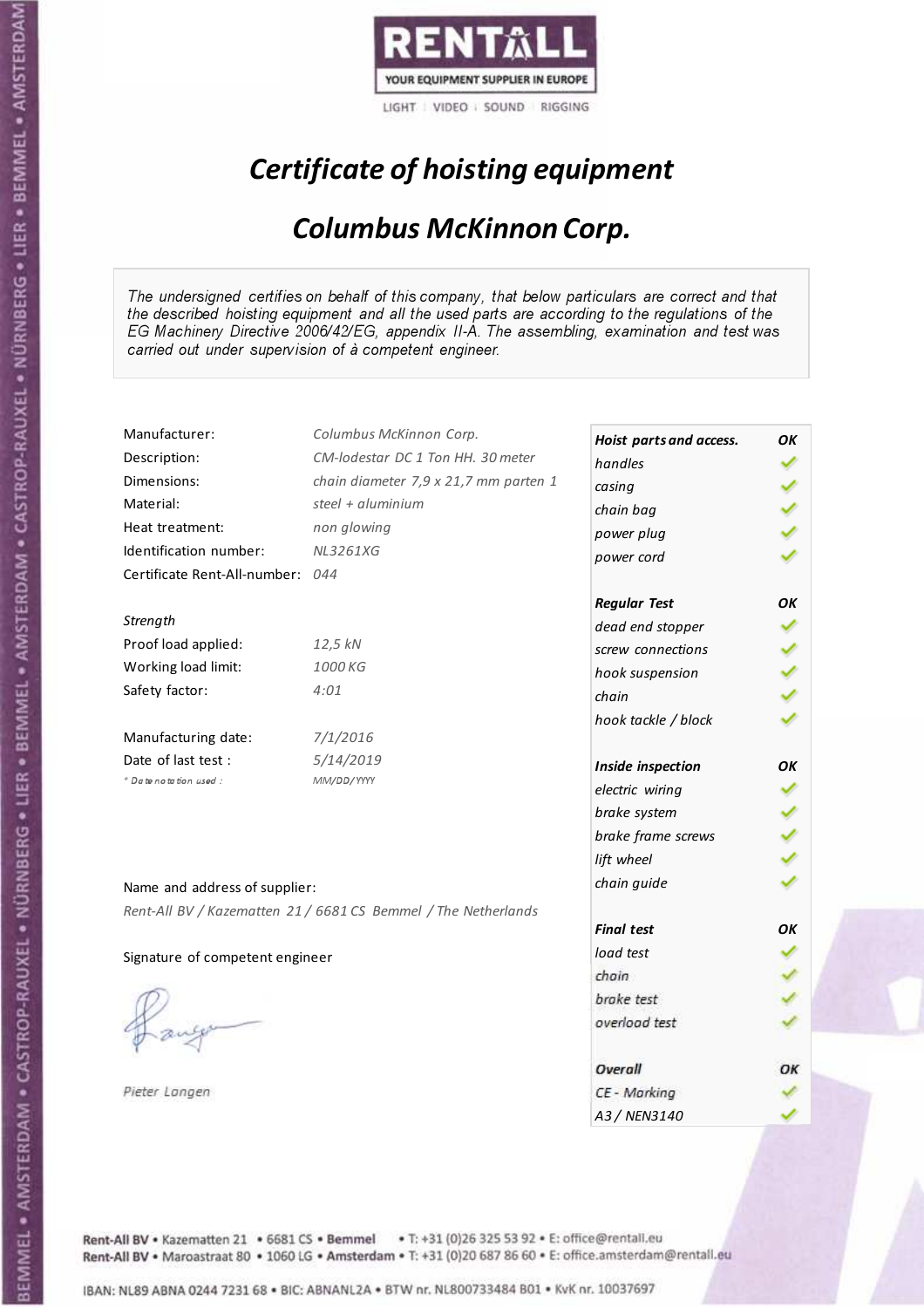

## Certificate of hoisting equipment

### Columbus McKinnon Corp.

The undersigned certifies on behalf of this company, that below particulars are correct and that the described hoisting equipment and all the used parts are according to the regulations of the EG Machinery Directive 2006/42/EG, appendix II-A. The assembling, examination and test was carried out under supervision of à competent engineer.

| Manufacturer:                    | Columbus McKinnon Corp.                                        | Hoist parts and access. | ΟK |
|----------------------------------|----------------------------------------------------------------|-------------------------|----|
| Description:                     | CM-lodestar DC 1 Ton HH. 30 meter                              | handles                 |    |
| Dimensions:                      | chain diameter 7,9 x 21,7 mm parten 1                          | casing                  |    |
| Material:                        | steel + aluminium                                              | chain bag               |    |
| Heat treatment:                  | non glowing                                                    | power plug              |    |
| Identification number:           | <b>NL3263XG</b>                                                | power cord              |    |
| Certificate Rent-All-number: 045 |                                                                |                         |    |
|                                  |                                                                | <b>Regular Test</b>     | OK |
| Strength                         |                                                                | dead end stopper        |    |
| Proof load applied:              | 12,5 kN                                                        | screw connections       |    |
| Working load limit:              | 1000 KG                                                        | hook suspension         |    |
| Safety factor:                   | 4:01                                                           | chain                   |    |
|                                  |                                                                | hook tackle / block     |    |
| Manufacturing date:              | 7/1/2016                                                       |                         |    |
| Date of last test:               | 5/14/2019                                                      | Inside inspection       | OК |
| * Date notation used :           | MM/DD/YYYY                                                     | electric wiring         |    |
|                                  |                                                                | brake system            |    |
|                                  |                                                                | brake frame screws      |    |
|                                  |                                                                | lift wheel              |    |
| Name and address of supplier:    |                                                                | chain guide             |    |
|                                  | Rent-All BV / Kazematten 21 / 6681 CS Bemmel / The Netherlands |                         |    |
|                                  |                                                                | <b>Final test</b>       | OK |
| Signature of competent engineer  |                                                                | load test               |    |
|                                  |                                                                | chain                   |    |
|                                  |                                                                | brake test              |    |
|                                  |                                                                | overload test           |    |
|                                  |                                                                |                         |    |
|                                  |                                                                | Overall                 | OК |
| Pieter Langen                    |                                                                | CE - Marking            |    |
|                                  |                                                                | A3 / NEN3140            |    |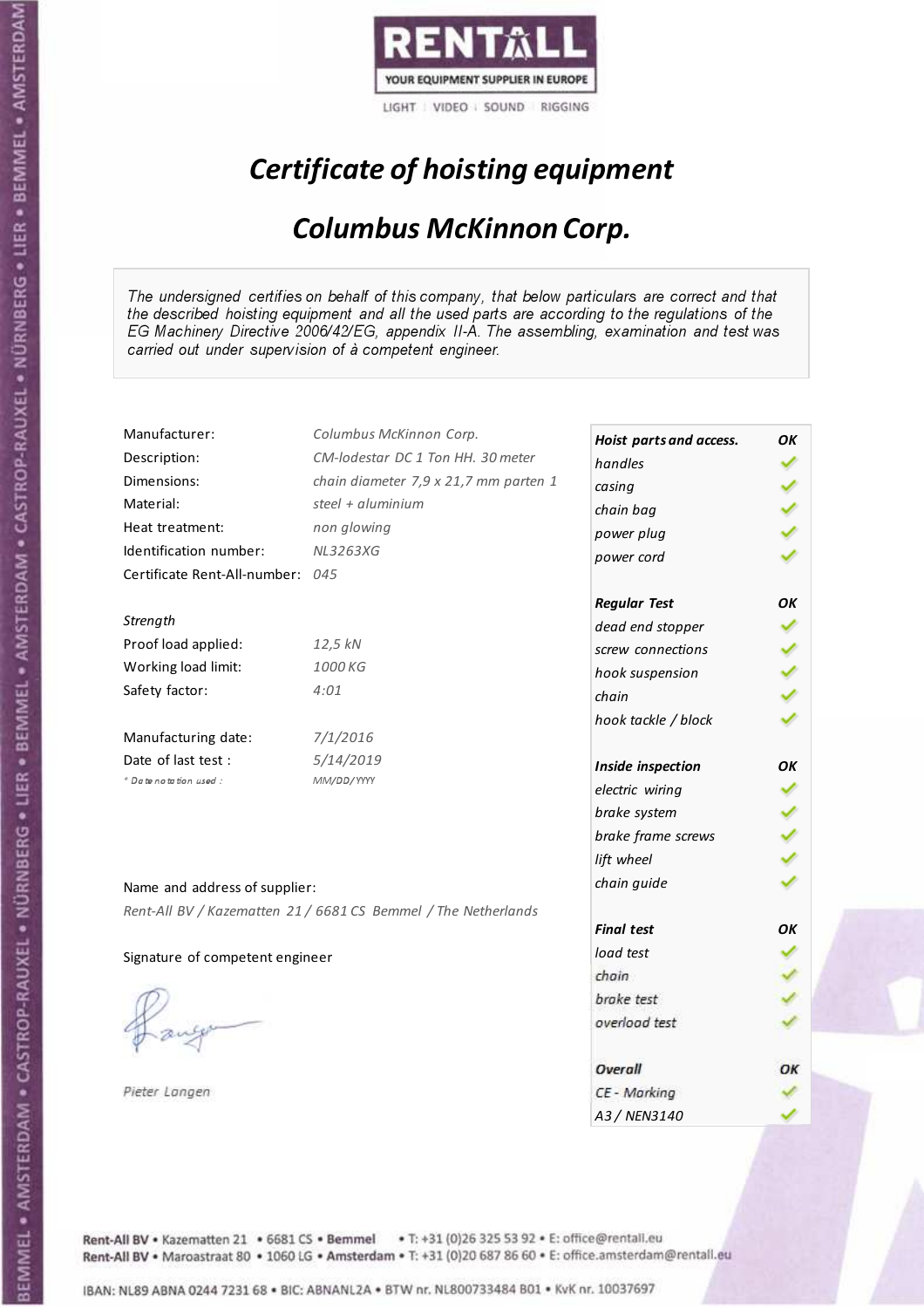

## Certificate of hoisting equipment

### Columbus McKinnon Corp.

The undersigned certifies on behalf of this company, that below particulars are correct and that the described hoisting equipment and all the used parts are according to the regulations of the EG Machinery Directive 2006/42/EG, appendix II-A. The assembling, examination and test was carried out under supervision of à competent engineer.

| Manufacturer:                    | Columbus McKinnon Corp.                                        | Hoist parts and access. | OK |
|----------------------------------|----------------------------------------------------------------|-------------------------|----|
| Description:                     | CM-lodestar DC 1 Ton HH. 30 meter                              | handles                 |    |
| Dimensions:                      | chain diameter 7,9 x 21,7 mm parten 1                          | casing                  |    |
| Material:                        | steel + aluminium                                              | chain bag               |    |
| Heat treatment:                  | non glowing                                                    | power plug              |    |
| Identification number:           | <b>NL3265XG</b>                                                | power cord              |    |
| Certificate Rent-All-number: 046 |                                                                |                         |    |
|                                  |                                                                | <b>Regular Test</b>     | OK |
| Strength                         |                                                                | dead end stopper        |    |
| Proof load applied:              | 12,5 kN                                                        | screw connections       |    |
| Working load limit:              | 1000 KG                                                        | hook suspension         |    |
| Safety factor:                   | 4:01                                                           | chain                   |    |
|                                  |                                                                | hook tackle / block     |    |
| Manufacturing date:              | 7/1/2016                                                       |                         |    |
| Date of last test:               | 2/13/2020                                                      | Inside inspection       | OK |
| + Date notation used:            | MM/DD/YYYY                                                     | electric wiring         |    |
|                                  |                                                                | brake system            |    |
|                                  |                                                                | brake frame screws      |    |
|                                  |                                                                | lift wheel              |    |
| Name and address of supplier:    |                                                                | chain guide             |    |
|                                  | Rent-All BV / Kazematten 21 / 6681 CS Bemmel / The Netherlands |                         |    |
|                                  |                                                                | <b>Final test</b>       | OK |
| Signature of competent engineer  |                                                                | load test               |    |
|                                  |                                                                | chain                   |    |
|                                  |                                                                | brake test              |    |
|                                  |                                                                | overload test           |    |
|                                  |                                                                |                         |    |
|                                  |                                                                | Overall                 | ОΚ |
| Pieter Langen                    |                                                                | CE - Marking            |    |
|                                  |                                                                | A3/NFN3140              |    |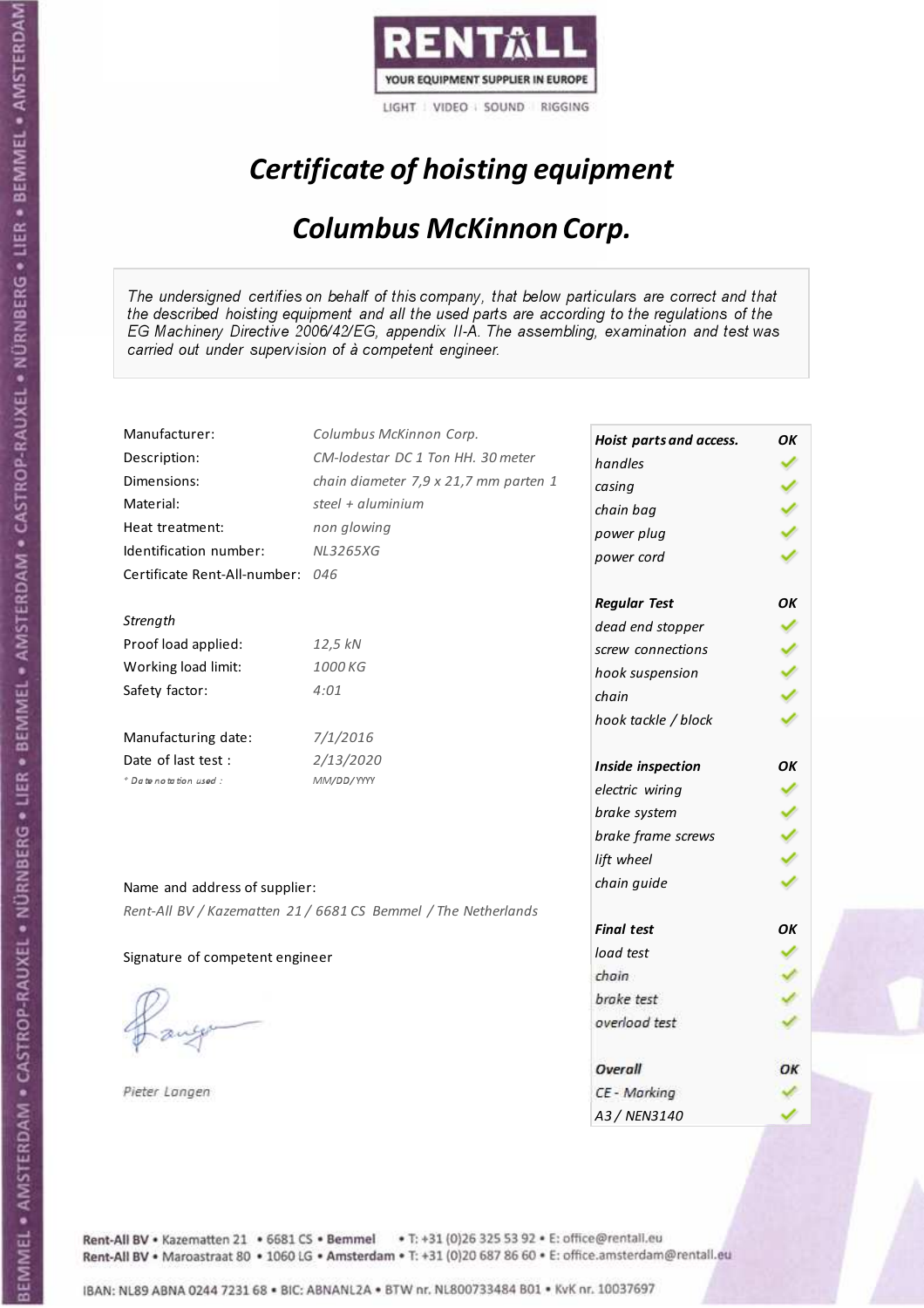

## Certificate of hoisting equipment

### Columbus McKinnon Corp.

The undersigned certifies on behalf of this company, that below particulars are correct and that the described hoisting equipment and all the used parts are according to the regulations of the EG Machinery Directive 2006/42/EG, appendix II-A. The assembling, examination and test was carried out under supervision of à competent engineer.

| Manufacturer:                    | Columbus McKinnon Corp.                                        | Hoist parts and access. | OK |
|----------------------------------|----------------------------------------------------------------|-------------------------|----|
| Description:                     | CM-lodestar DC 1 Ton HH. 30 meter                              | handles                 |    |
| Dimensions:                      | chain diameter 7,9 x 21,7 mm parten 1                          | casing                  |    |
| Material:                        | steel + $\alpha$ luminium                                      | chain bag               |    |
| Heat treatment:                  | non glowing                                                    | power plug              |    |
| Identification number:           | <b>NL3266XG</b>                                                | power cord              |    |
| Certificate Rent-All-number: 047 |                                                                |                         |    |
|                                  |                                                                | <b>Regular Test</b>     | ΟK |
| Strength                         |                                                                | dead end stopper        |    |
| Proof load applied:              | 12,5 kN                                                        | screw connections       |    |
| Working load limit:              | 1000 KG                                                        | hook suspension         |    |
| Safety factor:                   | 4:01                                                           | chain                   |    |
|                                  |                                                                | hook tackle / block     |    |
| Manufacturing date:              | 7/1/2016                                                       |                         |    |
| Date of last test :              | 5/14/2019                                                      | Inside inspection       | ОΚ |
| + Date notation used:            | MM/DD/YYYY                                                     | electric wiring         |    |
|                                  |                                                                | brake system            |    |
|                                  |                                                                | brake frame screws      |    |
|                                  |                                                                | lift wheel              |    |
| Name and address of supplier:    |                                                                | chain guide             |    |
|                                  | Rent-All BV / Kazematten 21 / 6681 CS Bemmel / The Netherlands |                         |    |
|                                  |                                                                | <b>Final test</b>       | OK |
| Signature of competent engineer  |                                                                | load test               |    |
|                                  |                                                                | chain                   |    |
|                                  |                                                                | brake test              |    |
|                                  |                                                                | overload test           |    |
|                                  |                                                                |                         |    |
|                                  |                                                                | Overall                 | OК |
| Pieter Langen                    |                                                                | CE - Marking            |    |
|                                  |                                                                | A3 / NEN3140            |    |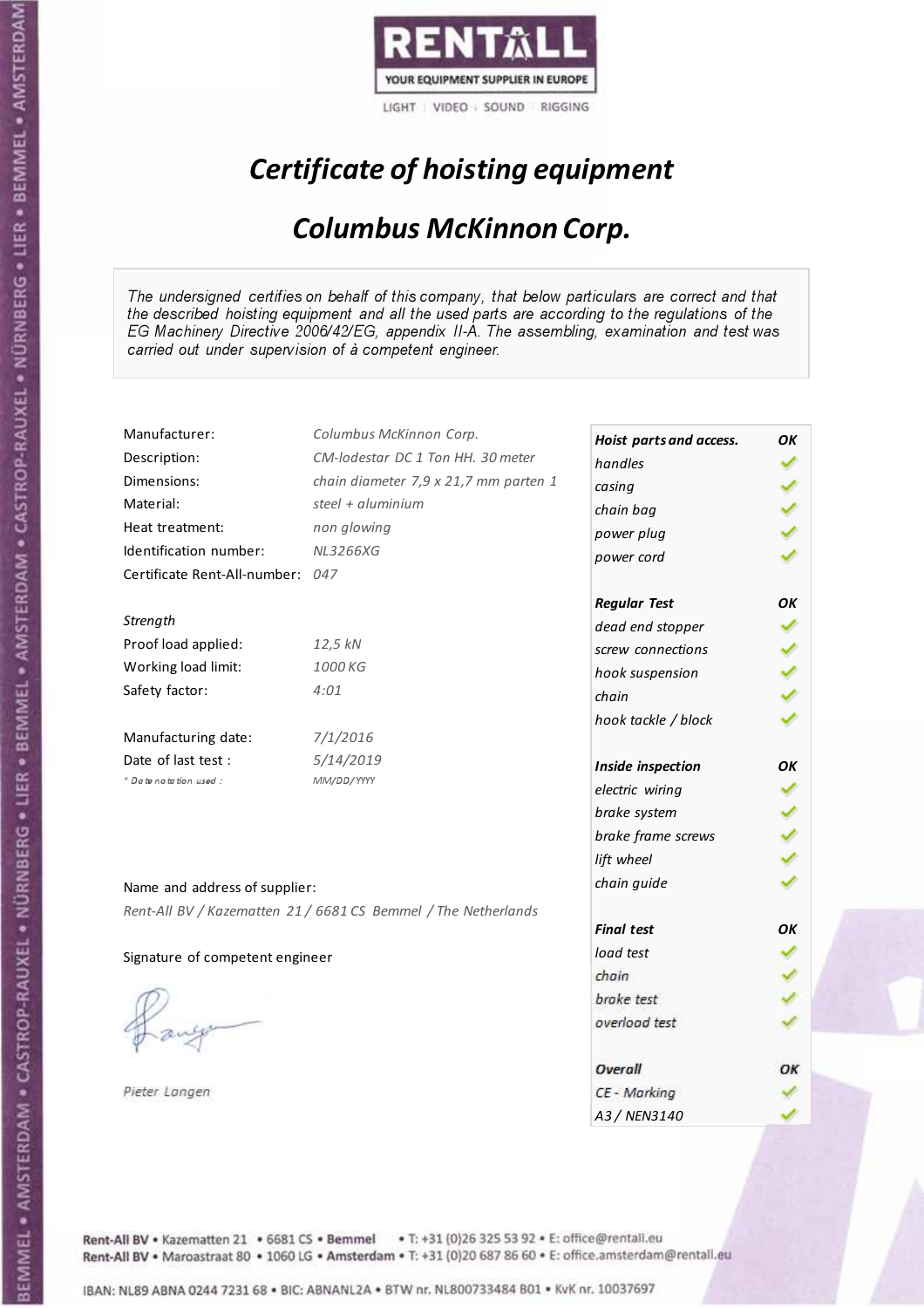

## Certificate of hoisting equipment

### Columbus McKinnon Corp.

The undersigned certifies on behalf of this company, that below particulars are correct and that the described hoisting equipment and all the used parts are according to the regulations of the EG Machinery Directive 2006/42/EG, appendix II-A. The assembling, examination and test was carried out under supervision of à competent engineer.

| Manufacturer:                    | Columbus McKinnon Corp.                                        | Hoist parts and access. | ΟK |
|----------------------------------|----------------------------------------------------------------|-------------------------|----|
| Description:                     | CM-lodestar DC 1 Ton HH. 30 meter                              | handles                 |    |
| Dimensions:                      | chain diameter 7,9 x 21,7 mm parten 1                          | casing                  |    |
| Material:                        | steel + $\alpha$ luminium                                      | chain bag               |    |
| Heat treatment:                  | non glowing                                                    | power plug              |    |
| Identification number:           | <b>NL3287XG</b>                                                | power cord              |    |
| Certificate Rent-All-number: 048 |                                                                |                         |    |
|                                  |                                                                | <b>Regular Test</b>     | ОΚ |
| Strength                         |                                                                | dead end stopper        |    |
| Proof load applied:              | 12,5 kN                                                        | screw connections       |    |
| Working load limit:              | 1000 KG                                                        | hook suspension         |    |
| Safety factor:                   | 4:01                                                           | chain                   |    |
|                                  |                                                                | hook tackle / block     |    |
| Manufacturing date:              | 7/1/2016                                                       |                         |    |
| Date of last test :              | 5/14/2019                                                      | Inside inspection       | ОΚ |
| + Date notation used:            | MM/DD/YYYY                                                     | electric wiring         |    |
|                                  |                                                                | brake system            |    |
|                                  |                                                                | brake frame screws      |    |
|                                  |                                                                | lift wheel              |    |
| Name and address of supplier:    |                                                                | chain guide             |    |
|                                  | Rent-All BV / Kazematten 21 / 6681 CS Bemmel / The Netherlands |                         |    |
|                                  |                                                                | <b>Final test</b>       | OK |
| Signature of competent engineer  |                                                                | load test               |    |
|                                  |                                                                | chain                   |    |
|                                  |                                                                | brake test              |    |
|                                  |                                                                | overload test           |    |
|                                  |                                                                |                         |    |
|                                  |                                                                | Overall                 | OК |
| Pieter Langen                    |                                                                | CE - Marking            |    |
|                                  |                                                                | A3 / NEN3140            |    |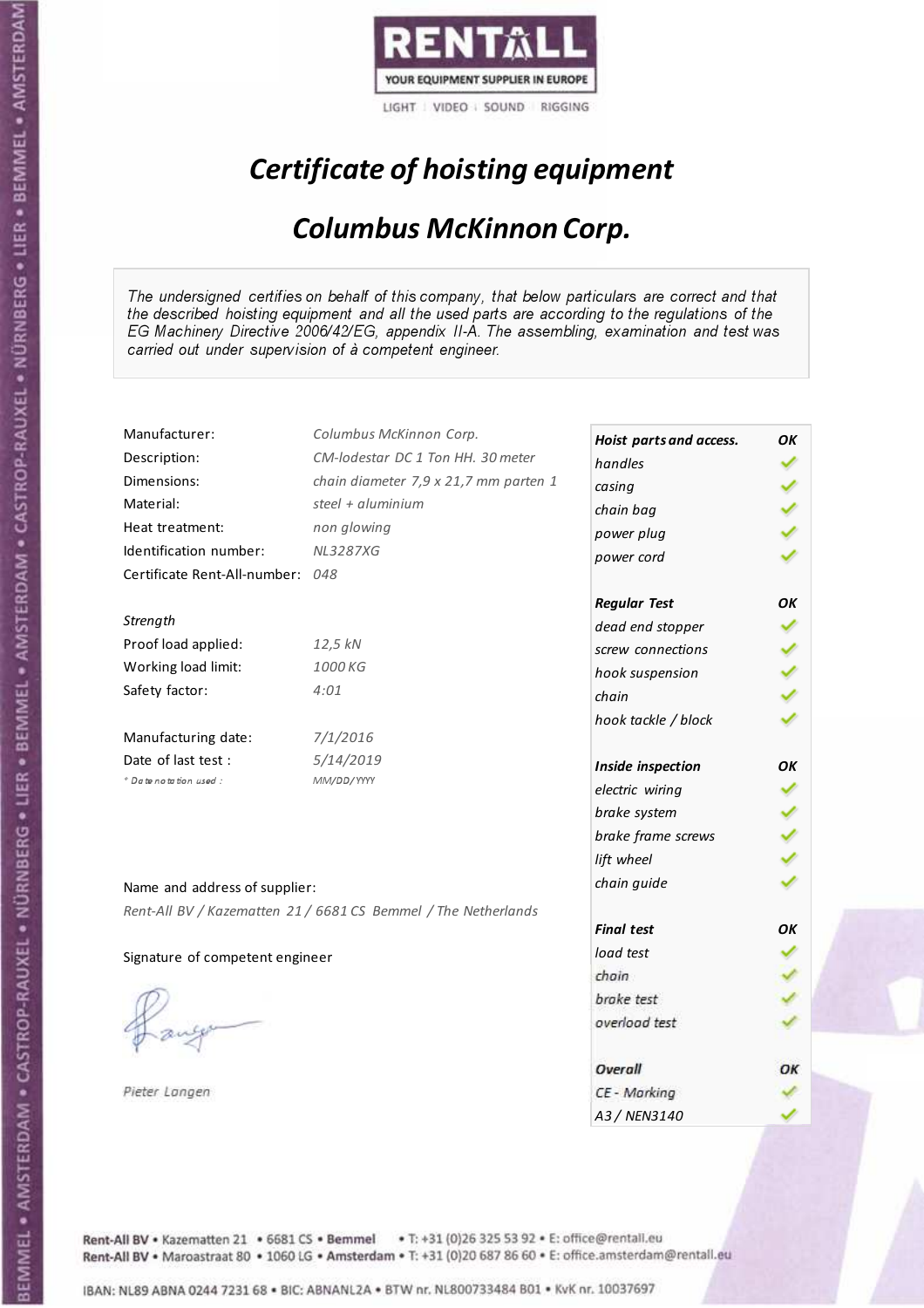

## Certificate of hoisting equipment

### Columbus McKinnon Corp.

The undersigned certifies on behalf of this company, that below particulars are correct and that the described hoisting equipment and all the used parts are according to the regulations of the EG Machinery Directive 2006/42/EG, appendix II-A. The assembling, examination and test was carried out under supervision of à competent engineer.

| Manufacturer:                   | Columbus McKinnon Corp.                                        | Hoist parts and access. | ΟK |
|---------------------------------|----------------------------------------------------------------|-------------------------|----|
| Description:                    | CM-lodestar DC 1 Ton HH. 30 meter                              | handles                 |    |
| Dimensions:                     | chain diameter 7,9 x 21,7 mm parten 1                          |                         |    |
| Material:                       | steel + aluminium                                              | casing                  |    |
| Heat treatment:                 | non glowing                                                    | chain bag               |    |
| Identification number:          | <b>NL3288XG</b>                                                | power plug              |    |
| Certificate Rent-All-number:    | 049                                                            | power cord              |    |
|                                 |                                                                |                         |    |
|                                 |                                                                | <b>Regular Test</b>     | ОΚ |
| Strength                        |                                                                | dead end stopper        |    |
| Proof load applied:             | 12,5 kN                                                        | screw connections       |    |
| Working load limit:             | 1000 KG                                                        | hook suspension         |    |
| Safety factor:                  | 4:01                                                           | chain                   |    |
|                                 |                                                                | hook tackle / block     |    |
| Manufacturing date:             | 7/1/2016                                                       |                         |    |
| Date of last test:              | 2/14/2020                                                      | Inside inspection       | OK |
| + Date notation used:           | MM/DD/YYYY                                                     | electric wiring         |    |
|                                 |                                                                | brake system            |    |
|                                 |                                                                | brake frame screws      |    |
|                                 |                                                                | lift wheel              |    |
|                                 |                                                                | chain guide             |    |
| Name and address of supplier:   |                                                                |                         |    |
|                                 | Rent-All BV / Kazematten 21 / 6681 CS Bemmel / The Netherlands | <b>Final test</b>       | OK |
| Signature of competent engineer |                                                                | load test               |    |
|                                 |                                                                | chain                   |    |
|                                 |                                                                | brake test              |    |
|                                 |                                                                | overload test           |    |
|                                 |                                                                |                         |    |
|                                 |                                                                | Overall                 | OК |
| Pieter Langen                   |                                                                | CE - Marking            |    |
|                                 |                                                                | A3 / NEN3140            |    |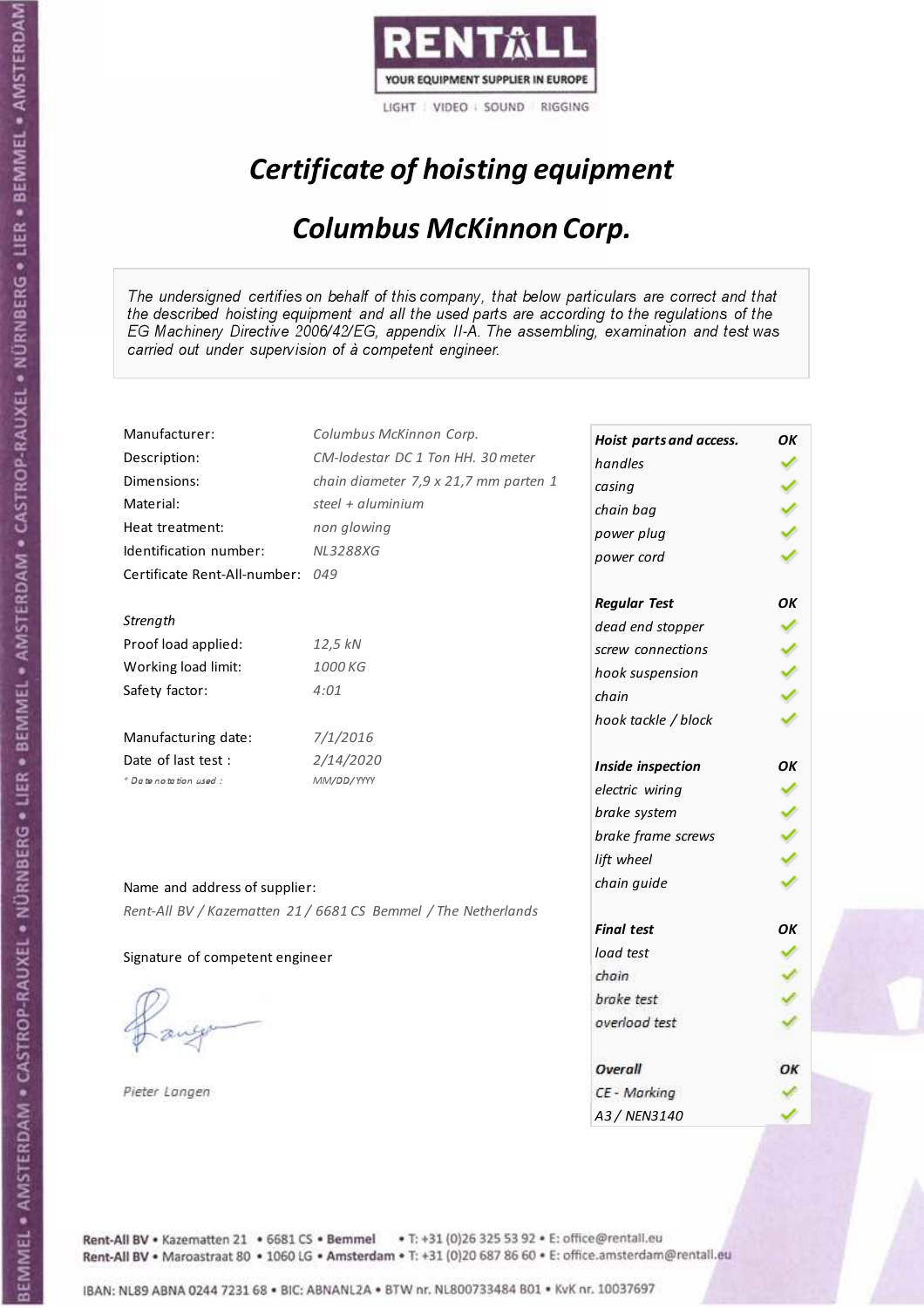

## Certificate of hoisting equipment

### Columbus McKinnon Corp.

The undersigned certifies on behalf of this company, that below particulars are correct and that the described hoisting equipment and all the used parts are according to the regulations of the EG Machinery Directive 2006/42/EG, appendix II-A. The assembling, examination and test was carried out under supervision of à competent engineer.

| Manufacturer:                    | Columbus McKinnon Corp.                                        | Hoist parts and access. | OK |
|----------------------------------|----------------------------------------------------------------|-------------------------|----|
| Description:                     | CM-lodestar DC 1 Ton HH. 30 meter                              | handles                 |    |
| Dimensions:                      | chain diameter 7,9 x 21,7 mm parten 1                          | casing                  |    |
| Material:                        | steel + $\alpha$ luminium                                      | chain bag               |    |
| Heat treatment:                  | non glowing                                                    | power plug              |    |
| Identification number:           | <b>NL3398XD</b>                                                | power cord              |    |
| Certificate Rent-All-number: 050 |                                                                |                         |    |
|                                  |                                                                | <b>Regular Test</b>     | ΟK |
| Strength                         |                                                                | dead end stopper        |    |
| Proof load applied:              | 12,5 kN                                                        | screw connections       |    |
| Working load limit:              | 1000 KG                                                        | hook suspension         |    |
| Safety factor:                   | 4:01                                                           | chain                   |    |
|                                  |                                                                | hook tackle / block     |    |
| Manufacturing date:              | 4/1/2016                                                       |                         |    |
| Date of last test :              | 5/14/2019                                                      | Inside inspection       | ОΚ |
| + Date notation used:            | MM/DD/YYYY                                                     | electric wiring         |    |
|                                  |                                                                | brake system            |    |
|                                  |                                                                | brake frame screws      |    |
|                                  |                                                                | lift wheel              |    |
| Name and address of supplier:    |                                                                | chain guide             |    |
|                                  | Rent-All BV / Kazematten 21 / 6681 CS Bemmel / The Netherlands |                         |    |
|                                  |                                                                | <b>Final test</b>       | OK |
| Signature of competent engineer  |                                                                | load test               |    |
|                                  |                                                                | chain                   |    |
|                                  |                                                                | brake test              |    |
|                                  |                                                                | overload test           |    |
|                                  |                                                                |                         |    |
|                                  |                                                                | Overall                 | OК |
| Pieter Langen                    |                                                                | CE - Marking            |    |
|                                  |                                                                | A3 / NEN3140            |    |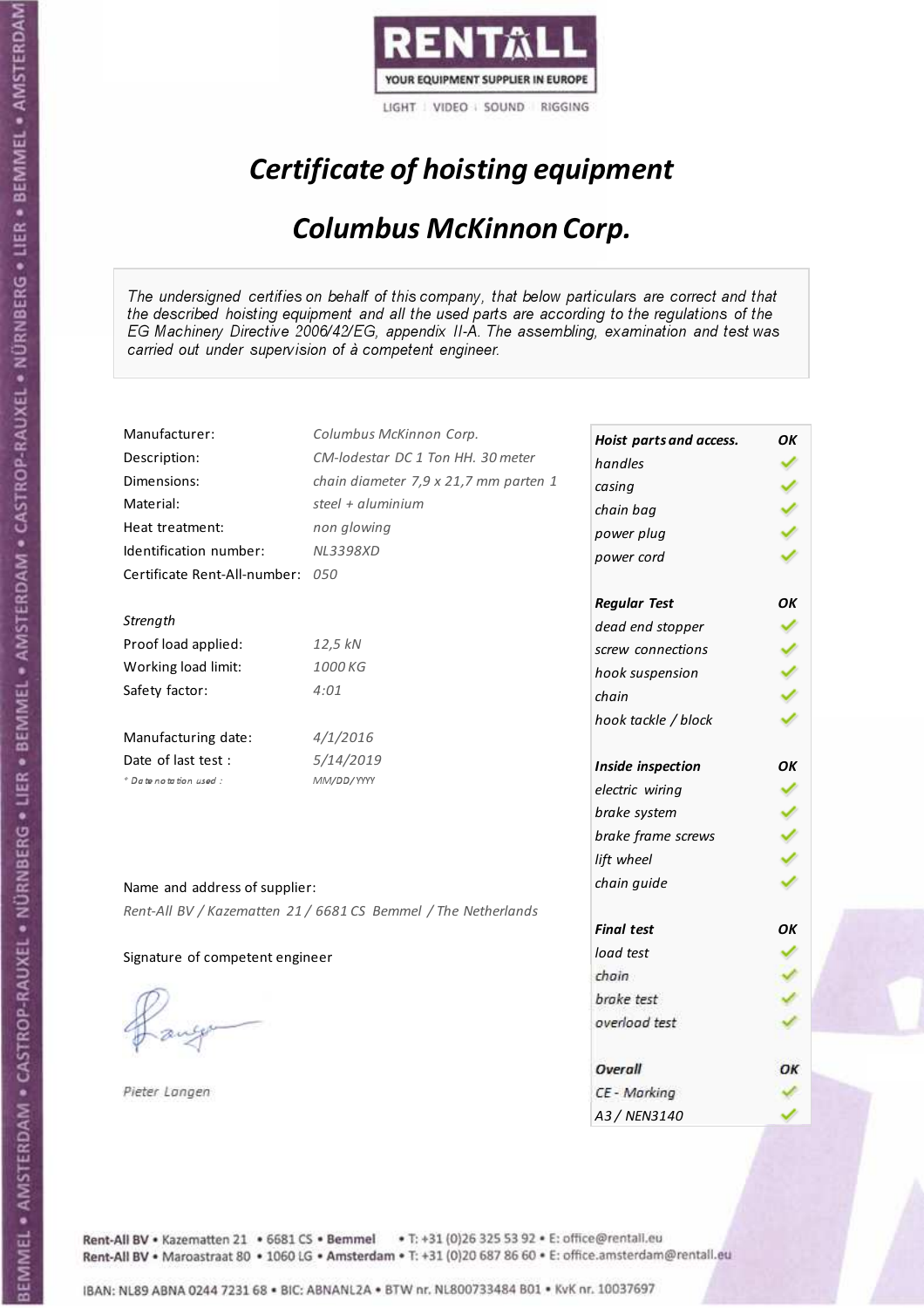

## Certificate of hoisting equipment

### Columbus McKinnon Corp.

The undersigned certifies on behalf of this company, that below particulars are correct and that the described hoisting equipment and all the used parts are according to the regulations of the EG Machinery Directive 2006/42/EG, appendix II-A. The assembling, examination and test was carried out under supervision of à competent engineer.

| Manufacturer:                    | Columbus McKinnon Corp.                                        | Hoist parts and access. | OK |
|----------------------------------|----------------------------------------------------------------|-------------------------|----|
| Description:                     | CM-lodestar DC 1 Ton HH. 30 meter                              | handles                 |    |
| Dimensions:                      | chain diameter 7,9 x 21,7 mm parten 1                          | casing                  |    |
| Material:                        | steel + $\alpha$ luminium                                      | chain bag               |    |
| Heat treatment:                  | non glowing                                                    | power plug              |    |
| Identification number:           | <b>NL3290XG</b>                                                | power cord              |    |
| Certificate Rent-All-number: 051 |                                                                |                         |    |
|                                  |                                                                | <b>Regular Test</b>     | ΟK |
| Strength                         |                                                                | dead end stopper        |    |
| Proof load applied:              | 12,5 kN                                                        | screw connections       |    |
| Working load limit:              | 1000 KG                                                        | hook suspension         |    |
| Safety factor:                   | 4:01                                                           | chain                   |    |
|                                  |                                                                | hook tackle / block     |    |
| Manufacturing date:              | 7/1/2016                                                       |                         |    |
| Date of last test :              | 1/16/2020                                                      | Inside inspection       | ОΚ |
| + Date notation used:            | MM/DD/YYYY                                                     | electric wiring         |    |
|                                  |                                                                | brake system            |    |
|                                  |                                                                | brake frame screws      |    |
|                                  |                                                                | lift wheel              |    |
| Name and address of supplier:    |                                                                | chain guide             |    |
|                                  | Rent-All BV / Kazematten 21 / 6681 CS Bemmel / The Netherlands |                         |    |
|                                  |                                                                | <b>Final test</b>       | OK |
| Signature of competent engineer  |                                                                | load test               |    |
|                                  |                                                                | chain                   |    |
|                                  |                                                                | brake test              |    |
|                                  |                                                                | overload test           |    |
|                                  |                                                                |                         |    |
|                                  |                                                                | Overall                 | OК |
| Pieter Langen                    |                                                                | CE - Marking            |    |
|                                  |                                                                | A3 / NEN3140            |    |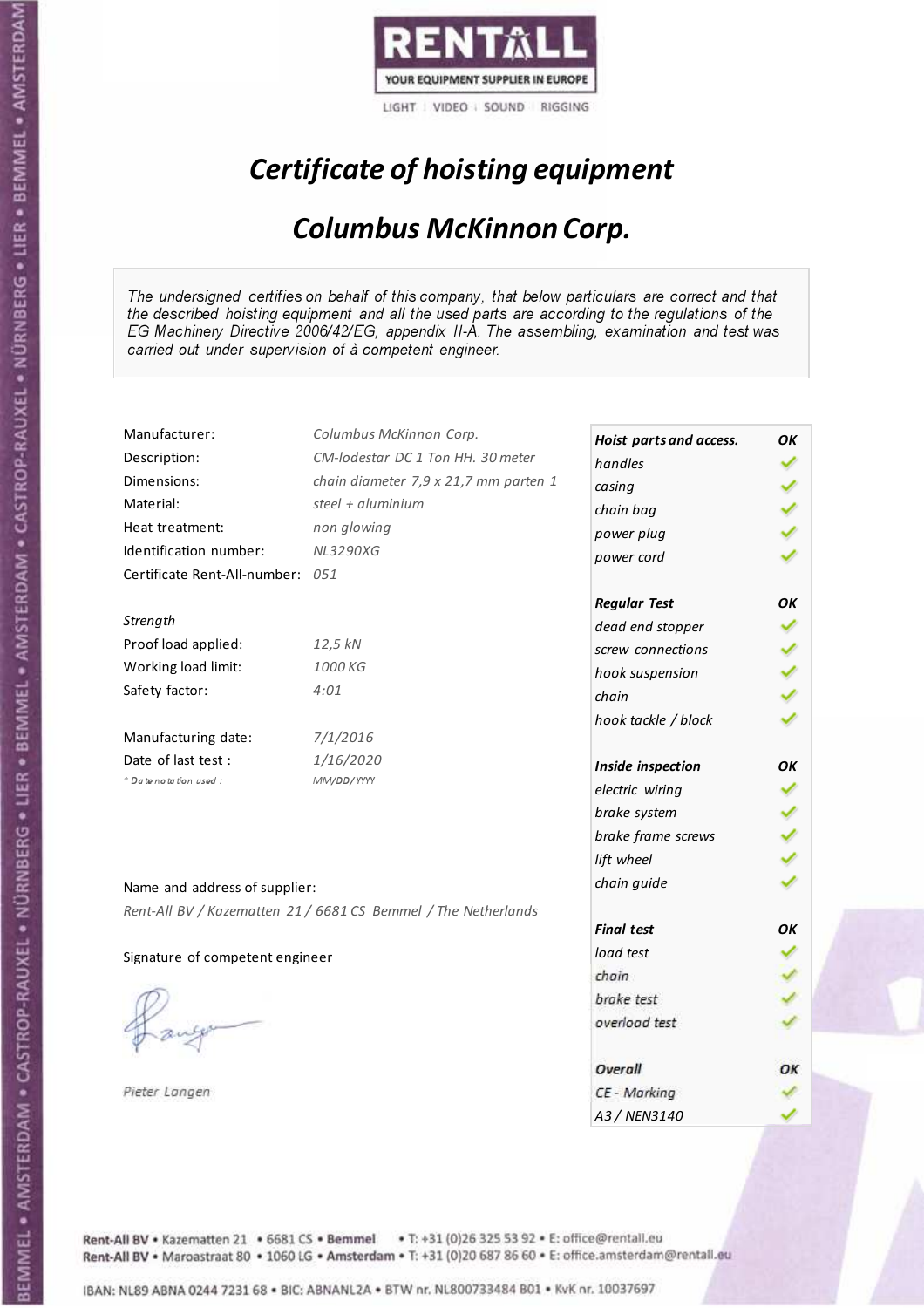

## Certificate of hoisting equipment

### Columbus McKinnon Corp.

The undersigned certifies on behalf of this company, that below particulars are correct and that the described hoisting equipment and all the used parts are according to the regulations of the EG Machinery Directive 2006/42/EG, appendix II-A. The assembling, examination and test was carried out under supervision of à competent engineer.

| Manufacturer:                    | Columbus McKinnon Corp.                                        | Hoist parts and access. | OK |
|----------------------------------|----------------------------------------------------------------|-------------------------|----|
| Description:                     | CM-lodestar DC 1 Ton HH. 30 meter                              | handles                 |    |
| Dimensions:                      | chain diameter 7,9 x 21,7 mm parten 1                          | casing                  |    |
| Material:                        | steel + aluminium                                              | chain bag               |    |
| Heat treatment:                  | non glowing                                                    | power plug              |    |
| Identification number:           | <b>NL4256WZ</b>                                                | power cord              |    |
| Certificate Rent-All-number: 056 |                                                                |                         |    |
|                                  |                                                                | <b>Regular Test</b>     | OK |
| Strength                         |                                                                | dead end stopper        |    |
| Proof load applied:              | 12,5 kN                                                        | screw connections       |    |
| Working load limit:              | 1000 KG                                                        | hook suspension         |    |
| Safety factor:                   | 4:01                                                           | chain                   |    |
|                                  |                                                                | hook tackle / block     |    |
| Manufacturing date:              | 12/1/2015                                                      |                         |    |
| Date of last test :              | 2/14/2020                                                      | Inside inspection       | OK |
| + Date notation used:            | MM/DD/YYYY                                                     | electric wiring         |    |
|                                  |                                                                | brake system            |    |
|                                  |                                                                | brake frame screws      |    |
|                                  |                                                                | lift wheel              |    |
| Name and address of supplier:    |                                                                | chain guide             |    |
|                                  | Rent-All BV / Kazematten 21 / 6681 CS Bemmel / The Netherlands |                         |    |
|                                  |                                                                | <b>Final test</b>       | OK |
| Signature of competent engineer  |                                                                | load test               |    |
|                                  |                                                                | chain                   |    |
|                                  |                                                                | brake test              |    |
|                                  |                                                                | overload test           |    |
|                                  |                                                                |                         |    |
|                                  |                                                                | Overall                 | ОΚ |
| Pieter Langen                    |                                                                | CE - Marking            |    |
|                                  |                                                                | A3 / NEN3140            |    |

Rent-All BV . Kazematten 21 . 6681 CS . Bemmel . T: +31 (0)26 325 53 92 . E: office@rentall.eu Rent-All BV · Maroastraat 80 · 1060 LG · Amsterdam · T: +31 (0)20 687 86 60 · E: office.amsterdam@rentall.eu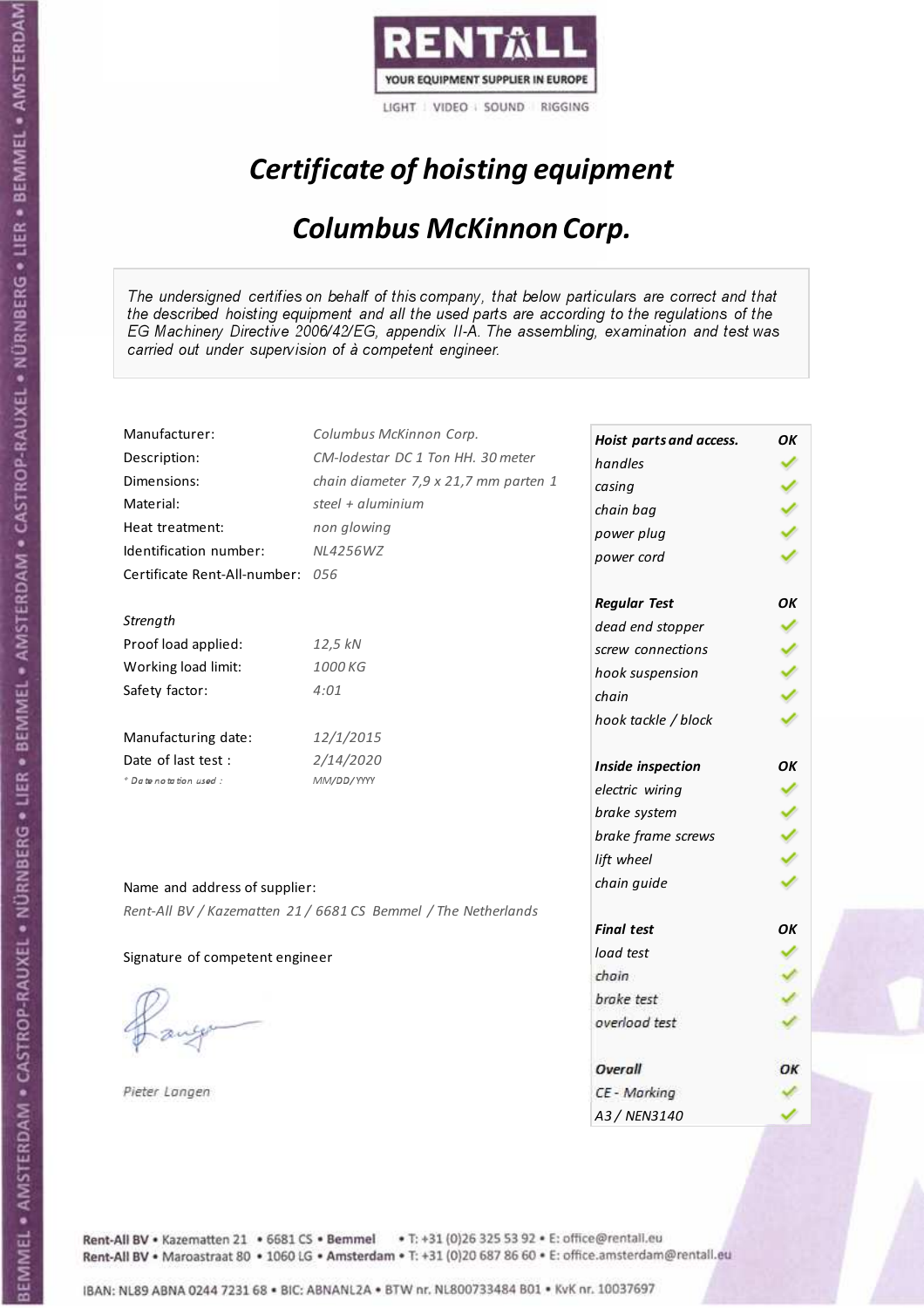

## Certificate of hoisting equipment

### Columbus McKinnon Corp.

The undersigned certifies on behalf of this company, that below particulars are correct and that the described hoisting equipment and all the used parts are according to the regulations of the EG Machinery Directive 2006/42/EG, appendix II-A. The assembling, examination and test was carried out under supervision of à competent engineer.

| Manufacturer:                    | Columbus McKinnon Corp.                                        | Hoist parts and access. | OK |
|----------------------------------|----------------------------------------------------------------|-------------------------|----|
| Description:                     | CM-lodestar DC 1 Ton HH. 30 meter                              | handles                 |    |
| Dimensions:                      | chain diameter 7,9 x 21,7 mm parten 1                          | casing                  |    |
| Material:                        | steel + aluminium                                              | chain bag               |    |
| Heat treatment:                  | non glowing                                                    | power plug              |    |
| Identification number:           | NL7063WZ                                                       | power cord              |    |
| Certificate Rent-All-number: 057 |                                                                |                         |    |
|                                  |                                                                | <b>Regular Test</b>     | OK |
| Strength                         |                                                                | dead end stopper        |    |
| Proof load applied:              | 12,5 kN                                                        | screw connections       |    |
| Working load limit:              | 1000 KG                                                        | hook suspension         |    |
| Safety factor:                   | 4:01                                                           | chain                   |    |
|                                  |                                                                | hook tackle / block     |    |
| Manufacturing date:              | 12/1/2015                                                      |                         |    |
| Date of last test :              | 2/14/2020                                                      | Inside inspection       | OK |
| + Date notation used:            | MM/DD/YYYY                                                     | electric wiring         |    |
|                                  |                                                                | brake system            |    |
|                                  |                                                                | brake frame screws      |    |
|                                  |                                                                | lift wheel              |    |
| Name and address of supplier:    |                                                                | chain guide             |    |
|                                  | Rent-All BV / Kazematten 21 / 6681 CS Bemmel / The Netherlands |                         |    |
|                                  |                                                                | <b>Final test</b>       | OK |
| Signature of competent engineer  |                                                                | load test               |    |
|                                  |                                                                | chain                   |    |
|                                  |                                                                | brake test              |    |
|                                  |                                                                | overload test           |    |
|                                  |                                                                |                         |    |
|                                  |                                                                | Overall                 | ОΚ |
| Pieter Langen                    |                                                                | CE - Marking            |    |
|                                  |                                                                | A3 / NEN3140            |    |

Rent-All BV . Kazematten 21 . 6681 CS . Bemmel . T: +31 (0)26 325 53 92 . E: office@rentall.eu Rent-All BV · Maroastraat 80 · 1060 LG · Amsterdam · T: +31 (0)20 687 86 60 · E: office.amsterdam@rentall.eu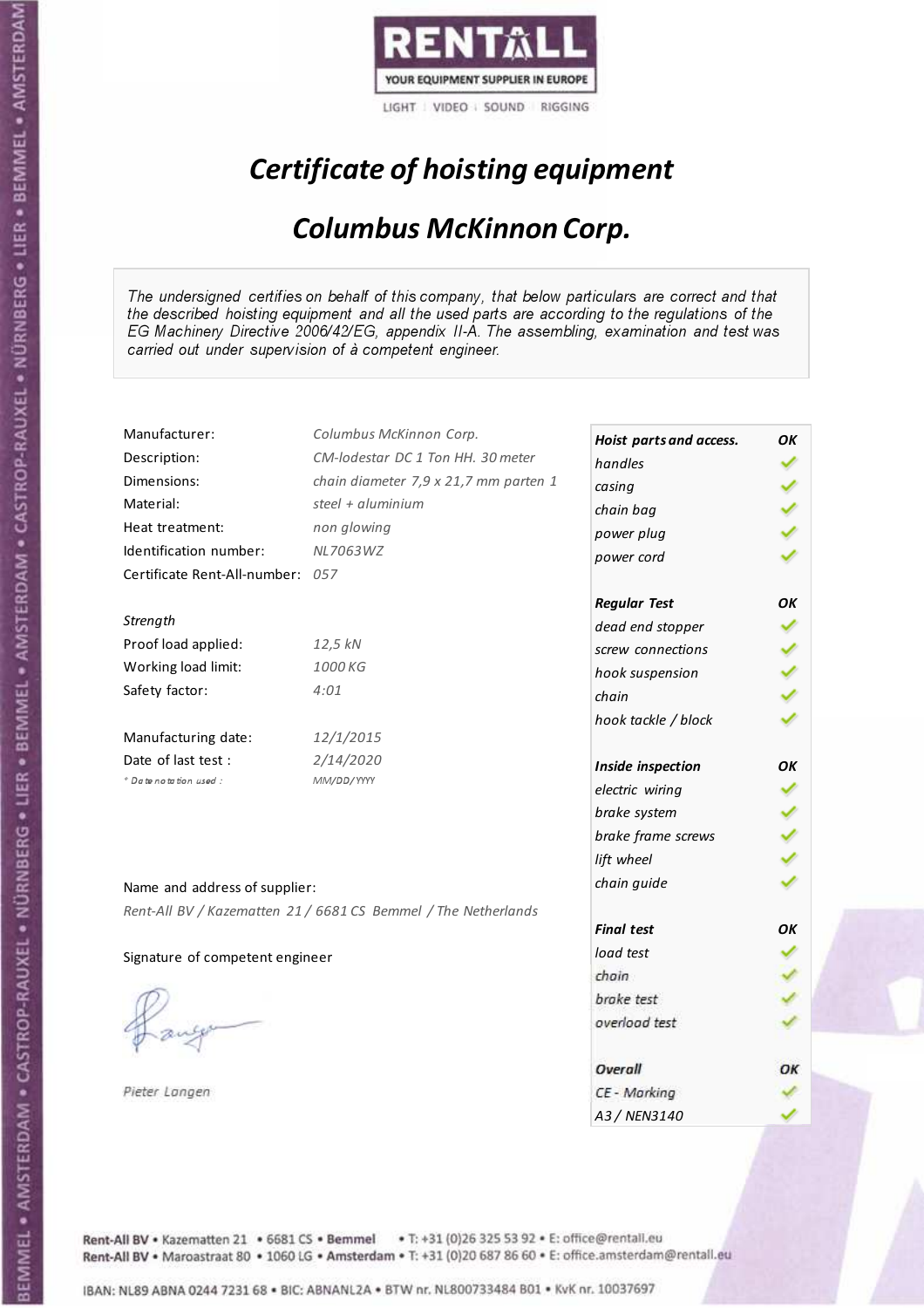

# Certificate of hoisting equipment

### Columbus McKinnon Corp.

The undersigned certifies on behalf of this company, that below particulars are correct and that the described hoisting equipment and all the used parts are according to the regulations of the EG Machinery Directive 2006/42/EG, appendix II-A. The assembling, examination and test was carried out under supervision of à competent engineer.

| Manufacturer:                    | Columbus McKinnon Corp.                                        | Hoist parts and access. | ΟK |
|----------------------------------|----------------------------------------------------------------|-------------------------|----|
| Description:                     | CM-lodestar DC 1 Ton HH. 30 meter                              | handles                 |    |
| Dimensions:                      | chain diameter 7,9 x 21,7 mm parten 1                          | casing                  |    |
| Material:                        | steel + $aluminim$                                             | chain bag               |    |
| Heat treatment:                  | non glowing                                                    | power plug              |    |
| Identification number:           | <b>NL6024XE</b>                                                | power cord              |    |
| Certificate Rent-All-number: 058 |                                                                |                         |    |
|                                  |                                                                | <b>Regular Test</b>     | OK |
| Strength                         |                                                                | dead end stopper        |    |
| Proof load applied:              | 12,5 kN                                                        | screw connections       |    |
| Working load limit:              | 1000 KG                                                        | hook suspension         |    |
| Safety factor:                   | 4:01                                                           | chain                   |    |
|                                  |                                                                | hook tackle / block     |    |
| Manufacturing date:              | 6/1/2016                                                       |                         |    |
| Date of last test :              | 2/14/2020                                                      | Inside inspection       | ОΚ |
| * Date notation used :           | MM/DD/YYYY                                                     | electric wiring         |    |
|                                  |                                                                | brake system            |    |
|                                  |                                                                | brake frame screws      |    |
|                                  |                                                                | lift wheel              |    |
|                                  |                                                                | chain guide             |    |
| Name and address of supplier:    |                                                                |                         |    |
|                                  | Rent-All BV / Kazematten 21 / 6681 CS Bemmel / The Netherlands | <b>Final test</b>       | OK |
|                                  |                                                                |                         |    |
| Signature of competent engineer  |                                                                | load test               |    |
|                                  |                                                                | chain                   |    |
|                                  |                                                                | brake test              |    |
|                                  |                                                                | overload test           |    |
|                                  |                                                                |                         |    |
|                                  |                                                                | Overall                 | ОΚ |
| Pieter Langen                    |                                                                | CE - Marking            |    |
|                                  |                                                                | A3 / NEN3140            |    |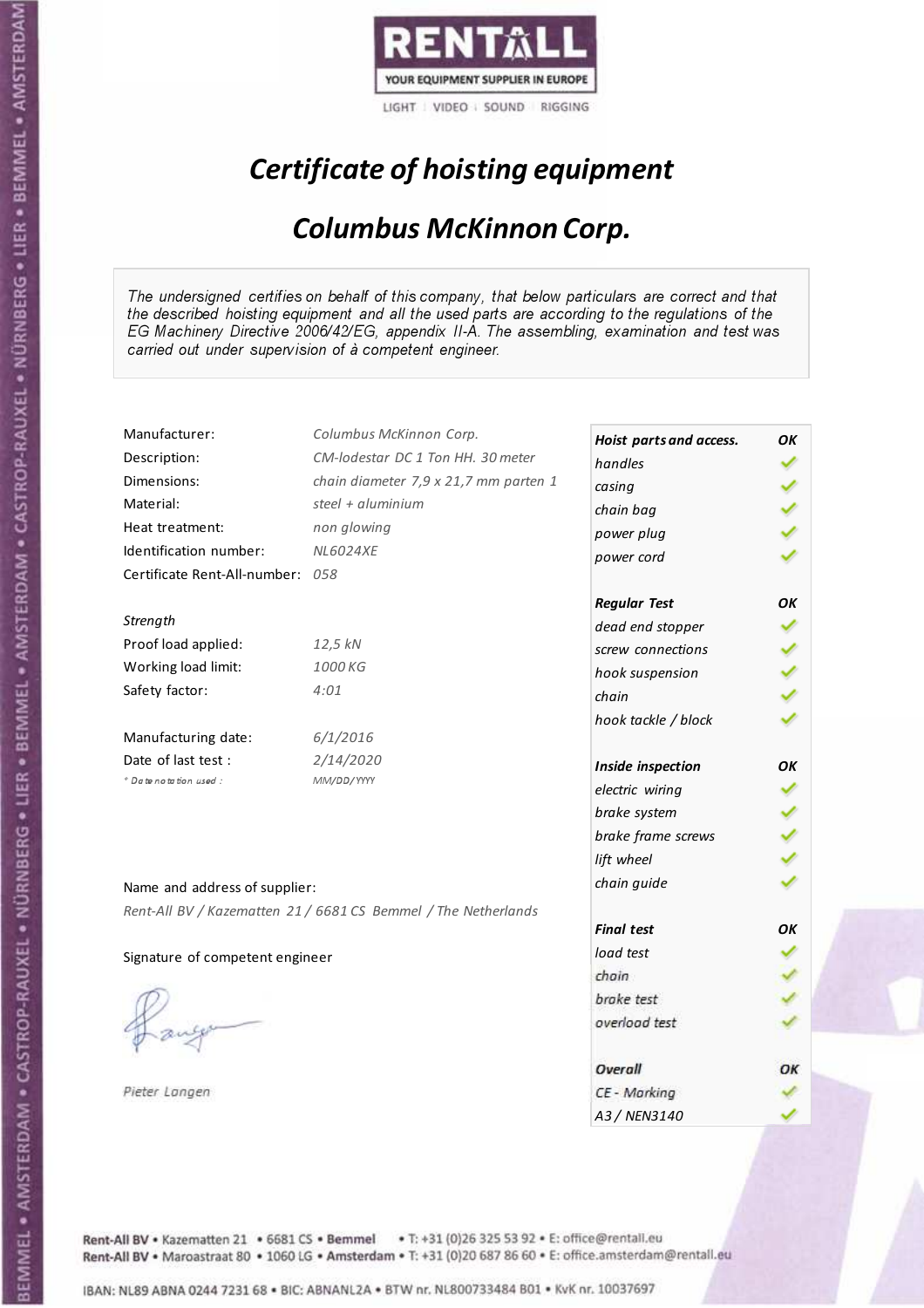

## Certificate of hoisting equipment

### Columbus McKinnon Corp.

The undersigned certifies on behalf of this company, that below particulars are correct and that the described hoisting equipment and all the used parts are according to the regulations of the EG Machinery Directive 2006/42/EG, appendix II-A. The assembling, examination and test was carried out under supervision of à competent engineer.

| Manufacturer:                    | Columbus McKinnon Corp.                                        | Hoist parts and access. | OK |
|----------------------------------|----------------------------------------------------------------|-------------------------|----|
| Description:                     | CM-lodestar DC 1 Ton HH. 30 meter                              | handles                 |    |
| Dimensions:                      | chain diameter 7,9 x 21,7 mm parten 1                          | casing                  |    |
| Material:                        | steel + aluminium                                              | chain bag               |    |
| Heat treatment:                  | non glowing                                                    | power plug              |    |
| Identification number:           | <b>NL4257WZ</b>                                                | power cord              |    |
| Certificate Rent-All-number: 059 |                                                                |                         |    |
|                                  |                                                                | <b>Regular Test</b>     | OK |
| Strength                         |                                                                | dead end stopper        |    |
| Proof load applied:              | 12,5 kN                                                        | screw connections       |    |
| Working load limit:              | 1000 KG                                                        | hook suspension         |    |
| Safety factor:                   | 4:01                                                           | chain                   |    |
|                                  |                                                                | hook tackle / block     |    |
| Manufacturing date:              | 12/1/2015                                                      |                         |    |
| Date of last test :              | 6/13/2019                                                      | Inside inspection       | OK |
| + Date notation used:            | MM/DD/YYYY                                                     | electric wiring         |    |
|                                  |                                                                | brake system            |    |
|                                  |                                                                | brake frame screws      |    |
|                                  |                                                                | lift wheel              |    |
| Name and address of supplier:    |                                                                | chain guide             |    |
|                                  | Rent-All BV / Kazematten 21 / 6681 CS Bemmel / The Netherlands |                         |    |
|                                  |                                                                | <b>Final test</b>       | OK |
| Signature of competent engineer  |                                                                | load test               |    |
|                                  |                                                                | chain                   |    |
|                                  |                                                                | brake test              |    |
|                                  |                                                                | overload test           |    |
|                                  |                                                                |                         |    |
|                                  |                                                                | Overall                 | ОΚ |
| Pieter Langen                    |                                                                | CE - Marking            |    |
|                                  |                                                                | A3 / NEN3140            |    |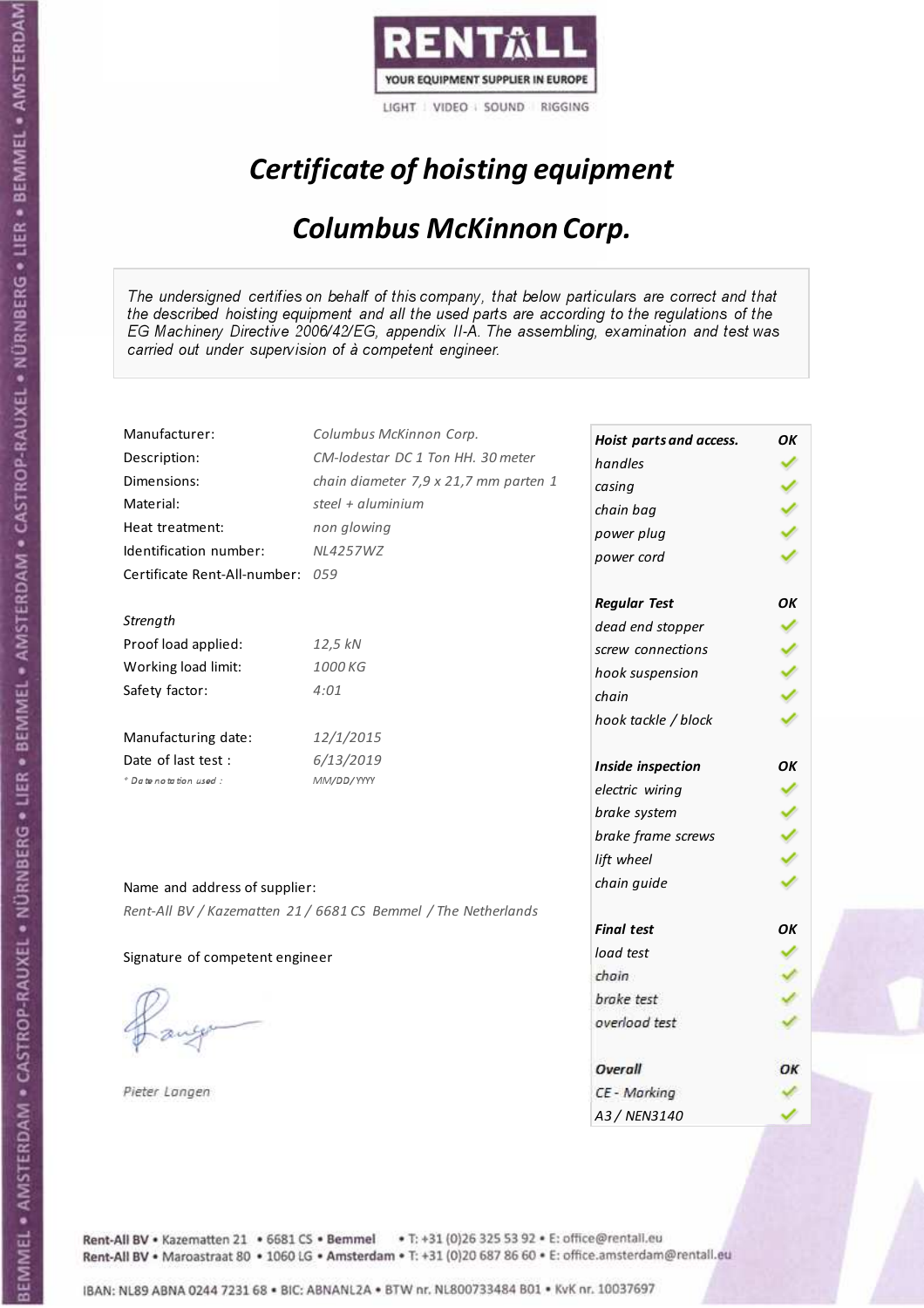

## Certificate of hoisting equipment

### Columbus McKinnon Corp.

The undersigned certifies on behalf of this company, that below particulars are correct and that the described hoisting equipment and all the used parts are according to the regulations of the EG Machinery Directive 2006/42/EG, appendix II-A. The assembling, examination and test was carried out under supervision of à competent engineer.

| Manufacturer:                   | Columbus McKinnon Corp.                                        | Hoist parts and access. | ΟK |
|---------------------------------|----------------------------------------------------------------|-------------------------|----|
| Description:                    | CM-lodestar DC 1 Ton HH. 30 meter                              | handles                 |    |
| Dimensions:                     | chain diameter 7,9 x 21,7 mm parten 1                          | casing                  |    |
| Material:                       | steel + $aluminim$                                             | chain bag               |    |
| Heat treatment:                 | non glowing                                                    | power plug              |    |
| Identification number:          | <b>NL6028XE</b>                                                | power cord              |    |
| Certificate Rent-All-number:    | 060                                                            |                         |    |
|                                 |                                                                | <b>Regular Test</b>     | ОΚ |
| Strength                        |                                                                | dead end stopper        |    |
| Proof load applied:             | 12,5 kN                                                        | screw connections       |    |
| Working load limit:             | 1000 KG                                                        | hook suspension         |    |
| Safety factor:                  | 4:01                                                           | chain                   |    |
|                                 |                                                                | hook tackle / block     |    |
| Manufacturing date:             | 6/1/2016                                                       |                         |    |
| Date of last test :             | 2/13/2020                                                      | Inside inspection       | ОΚ |
| + Date notation used:           | MM/DD/YYYY                                                     | electric wiring         |    |
|                                 |                                                                | brake system            |    |
|                                 |                                                                | brake frame screws      |    |
|                                 |                                                                | lift wheel              |    |
| Name and address of supplier:   |                                                                | chain guide             |    |
|                                 | Rent-All BV / Kazematten 21 / 6681 CS Bemmel / The Netherlands |                         |    |
|                                 |                                                                | <b>Final test</b>       | OK |
| Signature of competent engineer |                                                                | load test               |    |
|                                 |                                                                | chain                   |    |
|                                 |                                                                | brake test              |    |
|                                 |                                                                | overload test           |    |
|                                 |                                                                |                         |    |
|                                 |                                                                | Overall                 | OК |
| Pieter Langen                   |                                                                | CE - Marking            |    |
|                                 |                                                                | A3 / NEN3140            |    |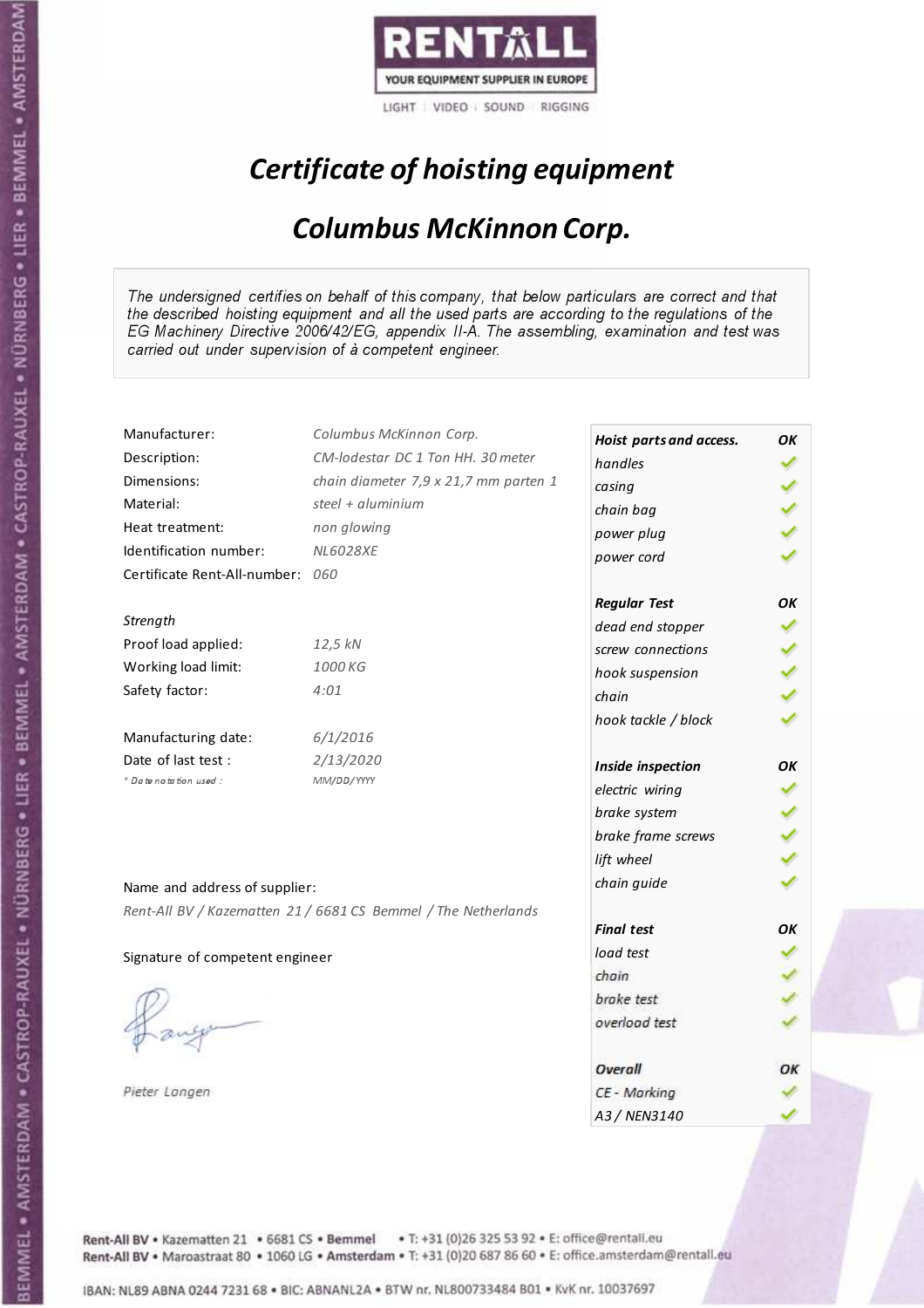

## Certificate of hoisting equipment

### Columbus McKinnon Corp.

The undersigned certifies on behalf of this company, that below particulars are correct and that the described hoisting equipment and all the used parts are according to the regulations of the EG Machinery Directive 2006/42/EG, appendix II-A. The assembling, examination and test was carried out under supervision of à competent engineer.

| Manufacturer:                    | Columbus McKinnon Corp.                                        | Hoist parts and access. | OK |
|----------------------------------|----------------------------------------------------------------|-------------------------|----|
| Description:                     | CM-lodestar DC 1 Ton HH. 30 meter                              | handles                 |    |
| Dimensions:                      | chain diameter 7,9 x 21,7 mm parten 1                          | casing                  |    |
| Material:                        | steel + aluminium                                              | chain bag               |    |
| Heat treatment:                  | non glowing                                                    | power plug              |    |
| Identification number:           | <b>NL3257XG</b>                                                | power cord              |    |
| Certificate Rent-All-number: 061 |                                                                |                         |    |
|                                  |                                                                | <b>Regular Test</b>     | OK |
| Strength                         |                                                                | dead end stopper        |    |
| Proof load applied:              | 12,5 kN                                                        | screw connections       |    |
| Working load limit:              | 1000 KG                                                        | hook suspension         |    |
| Safety factor:                   | 4:01                                                           | chain                   |    |
|                                  |                                                                | hook tackle / block     |    |
| Manufacturing date:              | 7/1/2016                                                       |                         |    |
| Date of last test :              | 2/14/2020                                                      | Inside inspection       | OK |
| + Date notation used:            | MM/DD/YYYY                                                     | electric wiring         |    |
|                                  |                                                                | brake system            |    |
|                                  |                                                                | brake frame screws      |    |
|                                  |                                                                | lift wheel              |    |
| Name and address of supplier:    |                                                                | chain guide             |    |
|                                  | Rent-All BV / Kazematten 21 / 6681 CS Bemmel / The Netherlands |                         |    |
|                                  |                                                                | <b>Final test</b>       | OK |
| Signature of competent engineer  |                                                                | load test               |    |
|                                  |                                                                | chain                   |    |
|                                  |                                                                | brake test              |    |
|                                  |                                                                | overload test           |    |
|                                  |                                                                |                         |    |
|                                  |                                                                | Overall                 | ОΚ |
| Pieter Langen                    |                                                                | CE - Marking            |    |
|                                  |                                                                | A3 / NEN3140            |    |

Rent-All BV . Kazematten 21 . 6681 CS . Bemmel . T: +31 (0)26 325 53 92 . E: office@rentall.eu Rent-All BV · Maroastraat 80 · 1060 LG · Amsterdam · T: +31 (0)20 687 86 60 · E: office.amsterdam@rentall.eu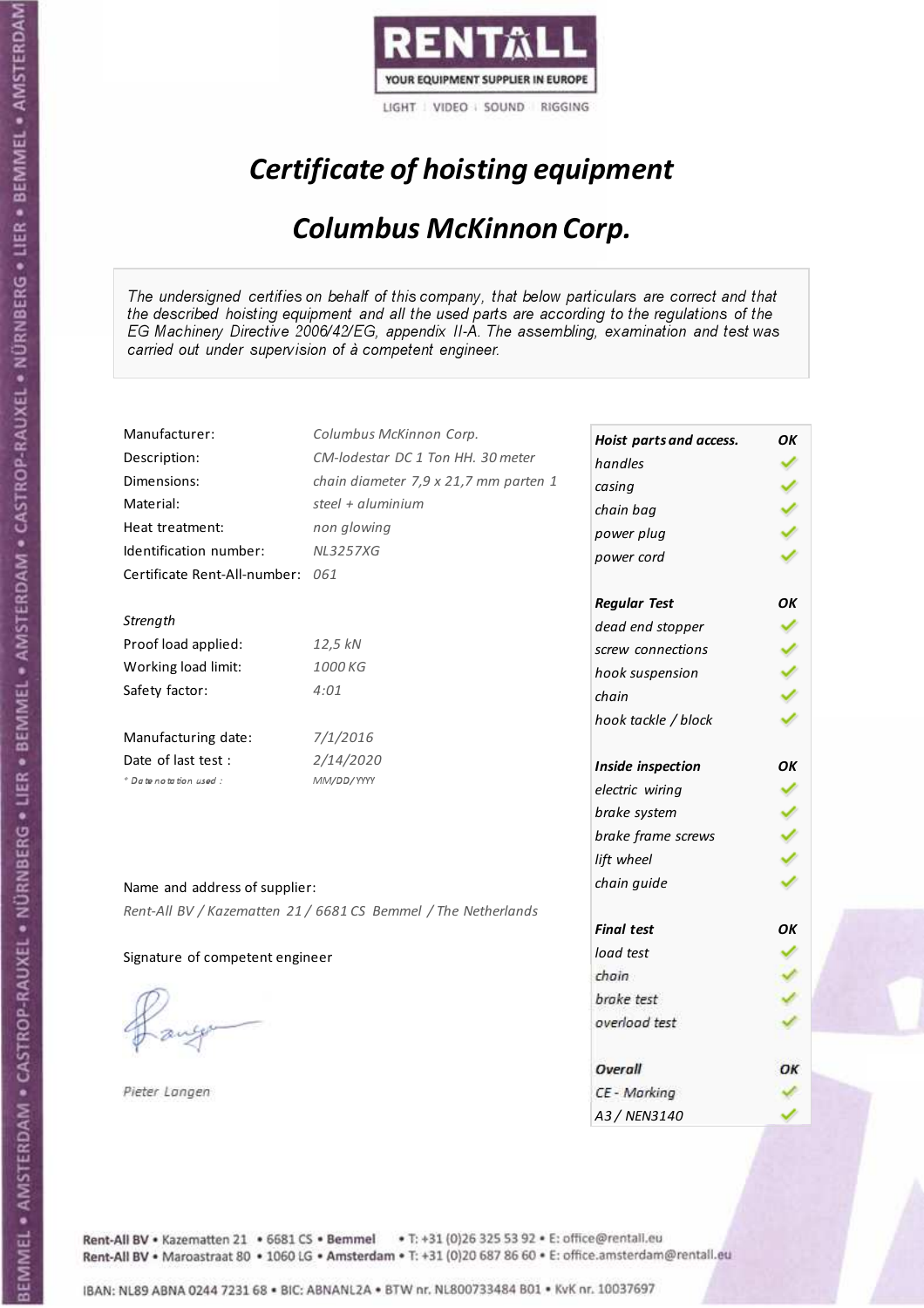

## Certificate of hoisting equipment

### Columbus McKinnon Corp.

The undersigned certifies on behalf of this company, that below particulars are correct and that the described hoisting equipment and all the used parts are according to the regulations of the EG Machinery Directive 2006/42/EG, appendix II-A. The assembling, examination and test was carried out under supervision of à competent engineer.

| Manufacturer:                    | Columbus McKinnon Corp.                                        | Hoist parts and access. | OK |
|----------------------------------|----------------------------------------------------------------|-------------------------|----|
| Description:                     | CM-lodestar DC 1 Ton HH. 30 meter                              | handles                 |    |
| Dimensions:                      | chain diameter 7,9 x 21,7 mm parten 1                          | casing                  |    |
| Material:                        | steel + aluminium                                              | chain bag               |    |
| Heat treatment:                  | non glowing                                                    | power plug              |    |
| Identification number:           | <b>NL3262XG</b>                                                | power cord              |    |
| Certificate Rent-All-number: 062 |                                                                |                         |    |
|                                  |                                                                | <b>Regular Test</b>     | OK |
| Strength                         |                                                                | dead end stopper        |    |
| Proof load applied:              | 12,5 kN                                                        | screw connections       |    |
| Working load limit:              | 1000 KG                                                        | hook suspension         |    |
| Safety factor:                   | 4:01                                                           | chain                   |    |
|                                  |                                                                | hook tackle / block     |    |
| Manufacturing date:              | 7/1/2016                                                       |                         |    |
| Date of last test:               | 6/13/2019                                                      | Inside inspection       | OK |
| + Date notation used:            | MM/DD/YYYY                                                     | electric wiring         |    |
|                                  |                                                                | brake system            |    |
|                                  |                                                                | brake frame screws      |    |
|                                  |                                                                | lift wheel              |    |
| Name and address of supplier:    |                                                                | chain guide             |    |
|                                  | Rent-All BV / Kazematten 21 / 6681 CS Bemmel / The Netherlands |                         |    |
|                                  |                                                                | <b>Final test</b>       | OΚ |
| Signature of competent engineer  |                                                                | load test               |    |
|                                  |                                                                | chain                   |    |
|                                  |                                                                | brake test              |    |
|                                  |                                                                | overload test           |    |
|                                  |                                                                |                         |    |
|                                  |                                                                | Overall                 | ОΚ |
| Pieter Langen                    |                                                                | CE - Marking            |    |
|                                  |                                                                | A3 / NEN3140            |    |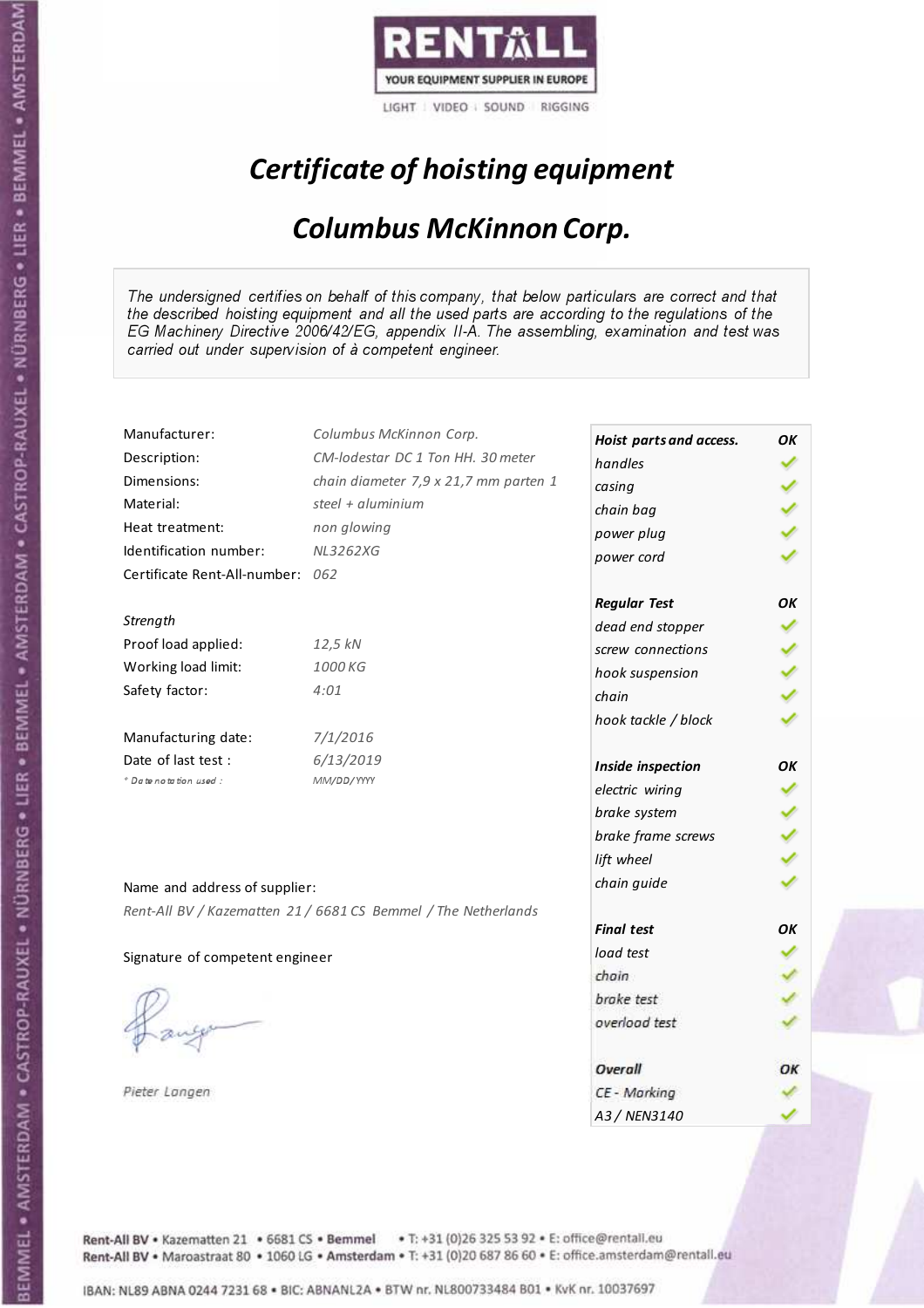

## Certificate of hoisting equipment

### Columbus McKinnon Corp.

The undersigned certifies on behalf of this company, that below particulars are correct and that the described hoisting equipment and all the used parts are according to the regulations of the EG Machinery Directive 2006/42/EG, appendix II-A. The assembling, examination and test was carried out under supervision of à competent engineer.

| Manufacturer:                   | Columbus McKinnon Corp.                                        | Hoist parts and access. | OK |
|---------------------------------|----------------------------------------------------------------|-------------------------|----|
| Description:                    | CM-lodestar DC 1 Ton HH. 30 meter                              | handles                 |    |
| Dimensions:                     | chain diameter 7,9 x 21,7 mm parten 1                          | casing                  |    |
| Material:                       | steel + aluminium                                              | chain bag               |    |
| Heat treatment:                 | non glowing                                                    | power plug              |    |
| Identification number:          | <b>NL3264XG</b>                                                | power cord              |    |
| Certificate Rent-All-number:    | 063                                                            |                         |    |
|                                 |                                                                | <b>Regular Test</b>     | OK |
| Strength                        |                                                                | dead end stopper        |    |
| Proof load applied:             | 12,5 kN                                                        | screw connections       |    |
| Working load limit:             | 1000 KG                                                        | hook suspension         |    |
| Safety factor:                  | 4:01                                                           | chain                   |    |
|                                 |                                                                | hook tackle / block     |    |
| Manufacturing date:             | 7/1/2016                                                       |                         |    |
| Date of last test:              | 2/14/2020                                                      | Inside inspection       | OК |
| + Date notation used:           | MM/DD/YYYY                                                     | electric wiring         |    |
|                                 |                                                                | brake system            |    |
|                                 |                                                                | brake frame screws      |    |
|                                 |                                                                | lift wheel              |    |
|                                 |                                                                | chain guide             |    |
| Name and address of supplier:   |                                                                |                         |    |
|                                 | Rent-All BV / Kazematten 21 / 6681 CS Bemmel / The Netherlands | <b>Final test</b>       | OK |
| Signature of competent engineer |                                                                | load test               |    |
|                                 |                                                                | chain                   |    |
|                                 |                                                                | brake test              |    |
|                                 |                                                                | overload test           |    |
|                                 |                                                                |                         |    |
|                                 |                                                                | Overall                 | ОΚ |
| Pieter Langen                   |                                                                | CE - Marking            |    |
|                                 |                                                                | A3 / NEN3140            |    |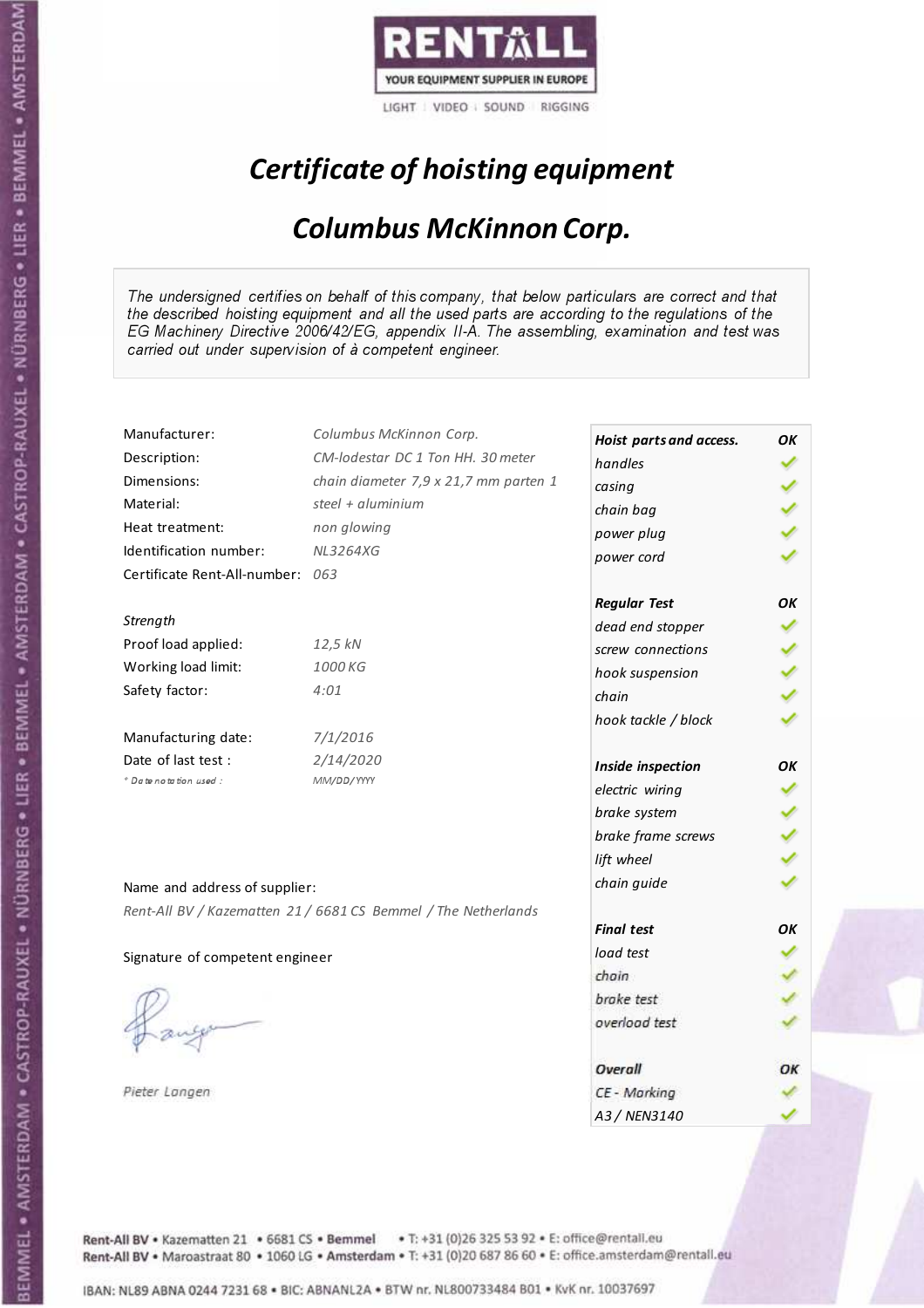

## Certificate of hoisting equipment

### Columbus McKinnon Corp.

The undersigned certifies on behalf of this company, that below particulars are correct and that the described hoisting equipment and all the used parts are according to the regulations of the EG Machinery Directive 2006/42/EG, appendix II-A. The assembling, examination and test was carried out under supervision of à competent engineer.

| Manufacturer:                    | Columbus McKinnon Corp.                                        | Hoist parts and access. | OK |
|----------------------------------|----------------------------------------------------------------|-------------------------|----|
| Description:                     | CM-lodestar DC 1 Ton HH. 30 meter                              | handles                 |    |
| Dimensions:                      | chain diameter 7,9 x 21,7 mm parten 1                          | casing                  |    |
| Material:                        | steel + aluminium                                              | chain bag               |    |
| Heat treatment:                  | non glowing                                                    | power plug              |    |
| Identification number:           | <b>NL2885WX</b>                                                | power cord              |    |
| Certificate Rent-All-number: 064 |                                                                |                         |    |
|                                  |                                                                | <b>Regular Test</b>     | OK |
| Strength                         |                                                                | dead end stopper        |    |
| Proof load applied:              | 12,5 kN                                                        | screw connections       |    |
| Working load limit:              | 1000 KG                                                        | hook suspension         |    |
| Safety factor:                   | 4:01                                                           | chain                   |    |
|                                  |                                                                | hook tackle / block     |    |
| Manufacturing date:              | 10/1/2015                                                      |                         |    |
| Date of last test:               | 6/13/2019                                                      | Inside inspection       | OК |
| * Date notation used :           | MM/DD/YYYY                                                     | electric wiring         |    |
|                                  |                                                                | brake system            |    |
|                                  |                                                                | brake frame screws      |    |
|                                  |                                                                | lift wheel              |    |
| Name and address of supplier:    |                                                                | chain guide             |    |
|                                  | Rent-All BV / Kazematten 21 / 6681 CS Bemmel / The Netherlands |                         |    |
|                                  |                                                                | <b>Final test</b>       | OK |
| Signature of competent engineer  |                                                                | load test               |    |
|                                  |                                                                | chain                   |    |
|                                  |                                                                | brake test              |    |
|                                  |                                                                | overload test           |    |
|                                  |                                                                |                         |    |
|                                  |                                                                | Overall                 | ОΚ |
| Pieter Langen                    |                                                                | CE - Marking            |    |
|                                  |                                                                | A3 / NEN3140            |    |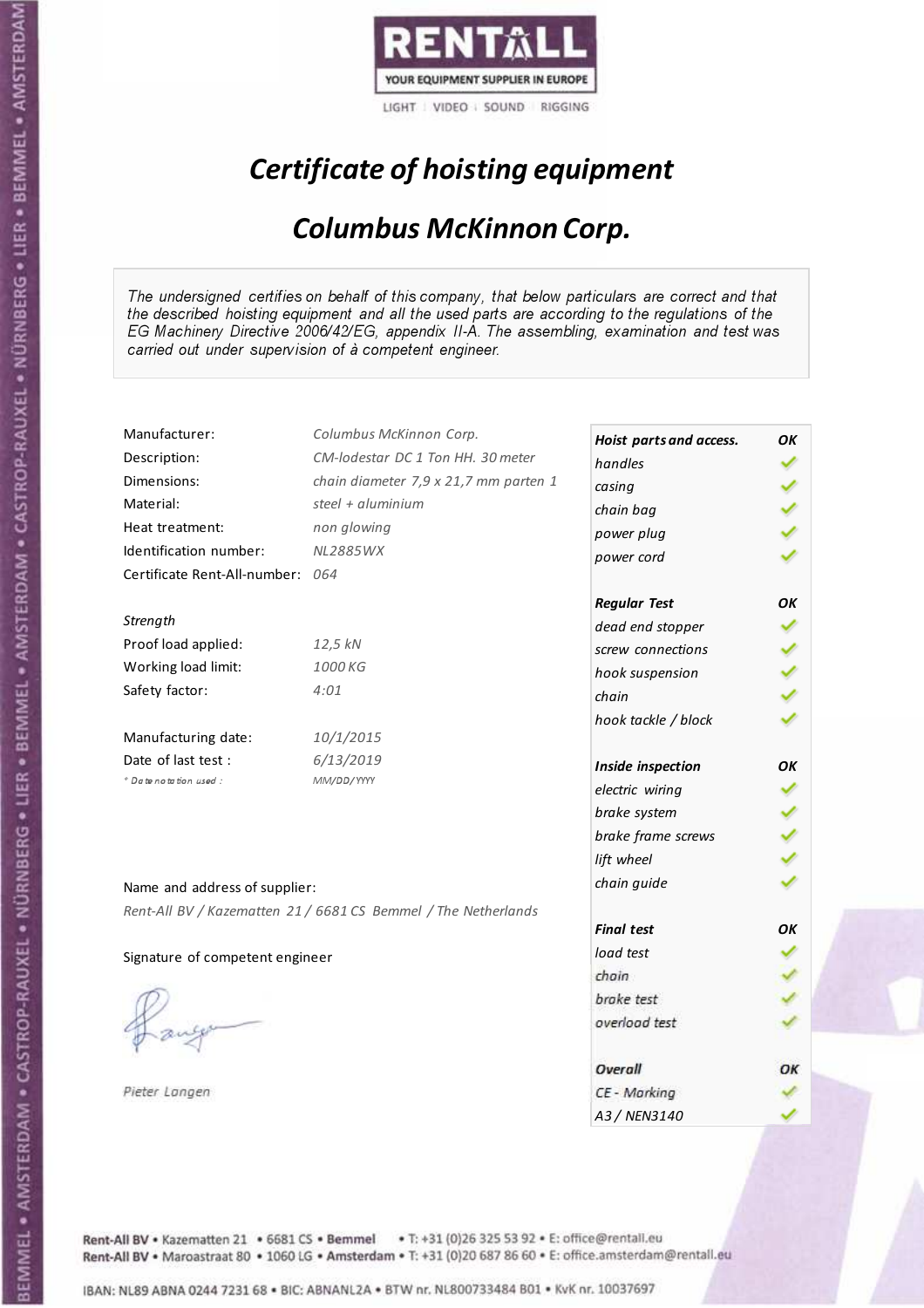

## Certificate of hoisting equipment

### Columbus McKinnon Corp.

The undersigned certifies on behalf of this company, that below particulars are correct and that the described hoisting equipment and all the used parts are according to the regulations of the EG Machinery Directive 2006/42/EG, appendix II-A. The assembling, examination and test was carried out under supervision of à competent engineer.

| Manufacturer:                    | Columbus McKinnon Corp.                                        | Hoist parts and access. | OK |
|----------------------------------|----------------------------------------------------------------|-------------------------|----|
| Description:                     | CM-lodestar DC 1 Ton HH. 30 meter                              | handles                 |    |
| Dimensions:                      | chain diameter 7,9 x 21,7 mm parten 1                          | casing                  |    |
| Material:                        | steel + aluminium                                              | chain bag               |    |
| Heat treatment:                  | non glowing                                                    | power plug              |    |
| Identification number:           | NL4273WZ                                                       | power cord              |    |
| Certificate Rent-All-number: 065 |                                                                |                         |    |
|                                  |                                                                | <b>Regular Test</b>     | OK |
| Strength                         |                                                                | dead end stopper        |    |
| Proof load applied:              | 12,5 kN                                                        | screw connections       |    |
| Working load limit:              | 1000 KG                                                        | hook suspension         |    |
| Safety factor:                   | 4:01                                                           | chain                   |    |
|                                  |                                                                | hook tackle / block     |    |
| Manufacturing date:              | 12/1/2015                                                      |                         |    |
| Date of last test :              | 6/13/2019                                                      | Inside inspection       | OK |
| + Date notation used:            | MM/DD/YYYY                                                     | electric wiring         |    |
|                                  |                                                                | brake system            |    |
|                                  |                                                                | brake frame screws      |    |
|                                  |                                                                | lift wheel              |    |
| Name and address of supplier:    |                                                                | chain guide             |    |
|                                  | Rent-All BV / Kazematten 21 / 6681 CS Bemmel / The Netherlands |                         |    |
|                                  |                                                                | <b>Final test</b>       | OK |
| Signature of competent engineer  |                                                                | load test               |    |
|                                  |                                                                | chain                   |    |
|                                  |                                                                | brake test              |    |
|                                  |                                                                | overload test           |    |
|                                  |                                                                |                         |    |
|                                  |                                                                | Overall                 | ОΚ |
| Pieter Langen                    |                                                                | CE - Marking            |    |
|                                  |                                                                | A3 / NEN3140            |    |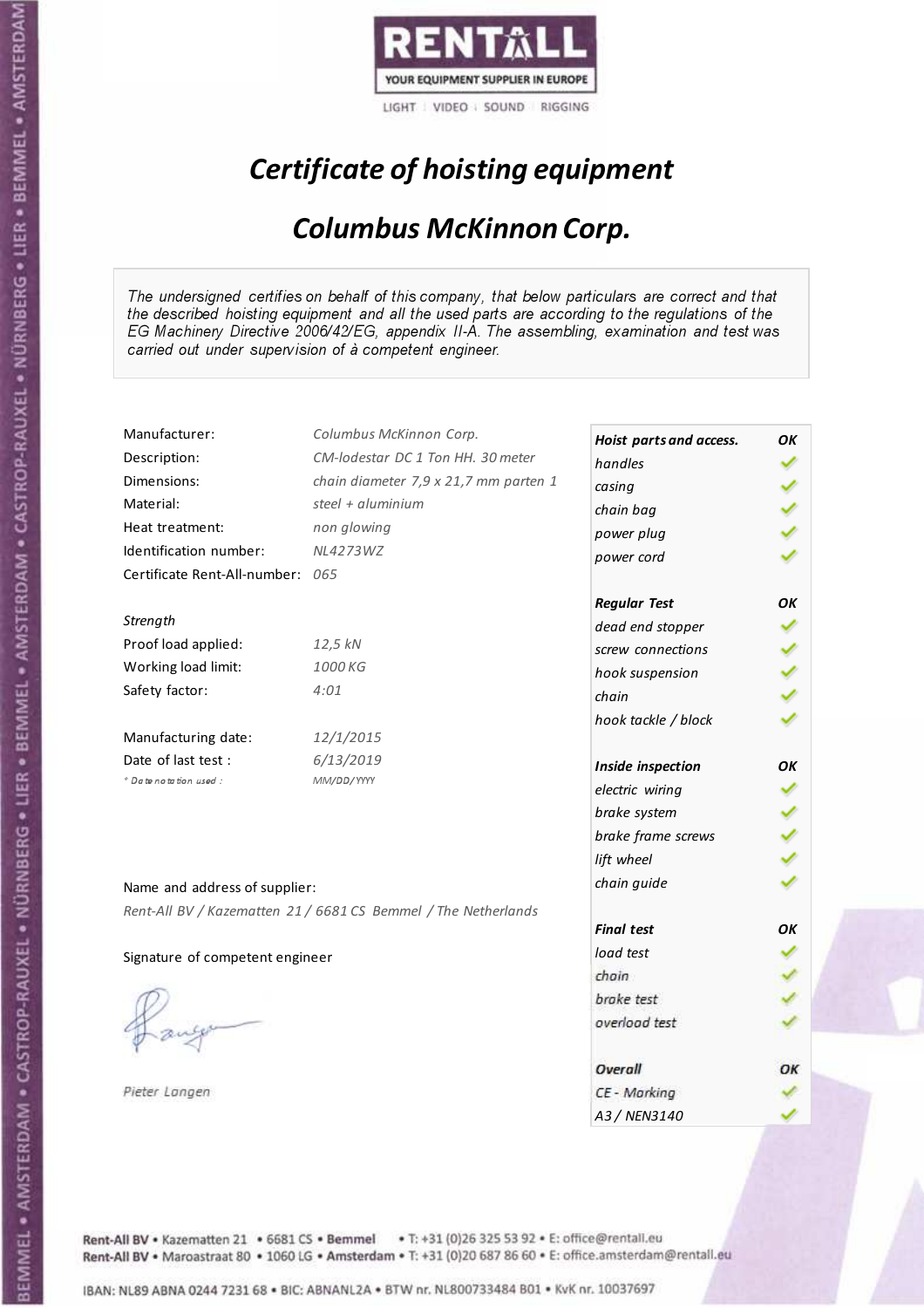

## Certificate of hoisting equipment

### Columbus McKinnon Corp.

The undersigned certifies on behalf of this company, that below particulars are correct and that the described hoisting equipment and all the used parts are according to the regulations of the EG Machinery Directive 2006/42/EG, appendix II-A. The assembling, examination and test was carried out under supervision of à competent engineer.

| Manufacturer:                    | Columbus McKinnon Corp.                                        | Hoist parts and access. | OK |
|----------------------------------|----------------------------------------------------------------|-------------------------|----|
| Description:                     | CM-lodestar DC 1 Ton HH. 30 meter                              | handles                 |    |
| Dimensions:                      | chain diameter 7,9 x 21,7 mm parten 1                          | casing                  |    |
| Material:                        | steel + aluminium                                              | chain bag               |    |
| Heat treatment:                  | non glowing                                                    | power plug              |    |
| Identification number:           | NL7092WZ                                                       | power cord              |    |
| Certificate Rent-All-number: 066 |                                                                |                         |    |
|                                  |                                                                | <b>Regular Test</b>     | OK |
| Strength                         |                                                                | dead end stopper        |    |
| Proof load applied:              | 12,5 kN                                                        | screw connections       |    |
| Working load limit:              | 1000 KG                                                        | hook suspension         |    |
| Safety factor:                   | 4:01                                                           | chain                   |    |
|                                  |                                                                | hook tackle / block     |    |
| Manufacturing date:              | 12/1/2015                                                      |                         |    |
| Date of last test :              | 1/16/2020                                                      | Inside inspection       | OK |
| + Date notation used:            | MM/DD/YYYY                                                     | electric wiring         |    |
|                                  |                                                                | brake system            |    |
|                                  |                                                                | brake frame screws      |    |
|                                  |                                                                | lift wheel              |    |
| Name and address of supplier:    |                                                                | chain guide             |    |
|                                  | Rent-All BV / Kazematten 21 / 6681 CS Bemmel / The Netherlands |                         |    |
|                                  |                                                                | <b>Final test</b>       | OK |
| Signature of competent engineer  |                                                                | load test               |    |
|                                  |                                                                | chain                   |    |
|                                  |                                                                | brake test              |    |
|                                  |                                                                | overload test           |    |
|                                  |                                                                |                         |    |
|                                  |                                                                | Overall                 | ОΚ |
| Pieter Langen                    |                                                                | CE - Marking            |    |
|                                  |                                                                | A3 / NEN3140            |    |

Rent-All BV . Kazematten 21 . 6681 CS . Bemmel . T: +31 (0)26 325 53 92 . E: office@rentall.eu Rent-All BV · Maroastraat 80 · 1060 LG · Amsterdam · T: +31 (0)20 687 86 60 · E: office.amsterdam@rentall.eu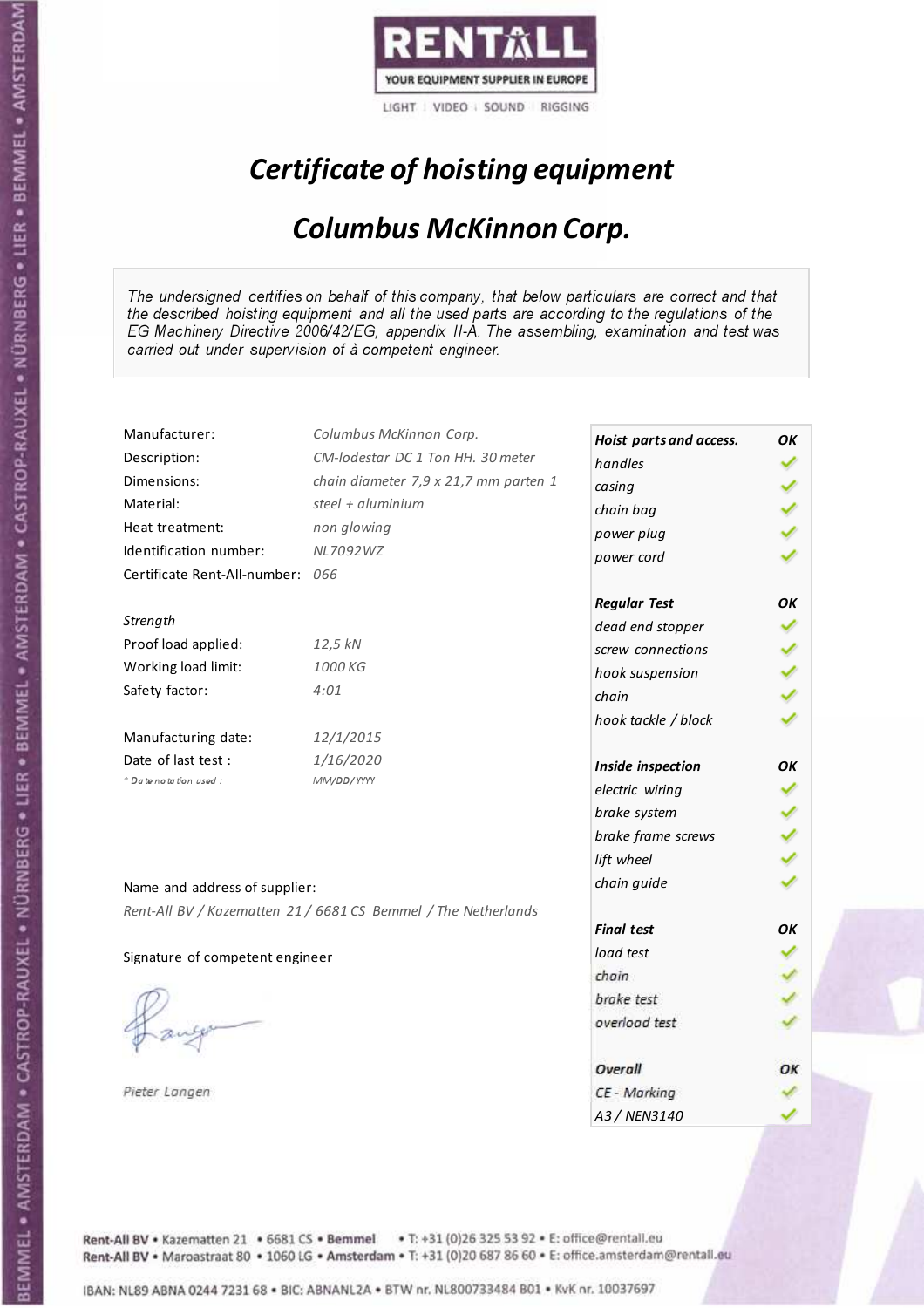

# Certificate of hoisting equipment

### Columbus McKinnon Corp.

The undersigned certifies on behalf of this company, that below particulars are correct and that the described hoisting equipment and all the used parts are according to the regulations of the EG Machinery Directive 2006/42/EG, appendix II-A. The assembling, examination and test was carried out under supervision of à competent engineer.

| Manufacturer:                    | Columbus McKinnon Corp.                                        | Hoist parts and access. | OK |
|----------------------------------|----------------------------------------------------------------|-------------------------|----|
| Description:                     | CM-lodestar DC 1 Ton HH. 30 meter                              | handles                 |    |
| Dimensions:                      | chain diameter 7,9 x 21,7 mm parten 1                          | casing                  |    |
| Material:                        | steel + aluminium                                              | chain bag               |    |
| Heat treatment:                  | non glowing                                                    | power plug              |    |
| Identification number:           | <b>NL4264WZ</b>                                                | power cord              |    |
| Certificate Rent-All-number: 068 |                                                                |                         |    |
|                                  |                                                                | <b>Regular Test</b>     | OK |
| Strength                         |                                                                | dead end stopper        |    |
| Proof load applied:              | 12,5 kN                                                        | screw connections       |    |
| Working load limit:              | 1000 KG                                                        | hook suspension         |    |
| Safety factor:                   | 4:01                                                           | chain                   |    |
|                                  |                                                                | hook tackle / block     |    |
| Manufacturing date:              | 12/1/2015                                                      |                         |    |
| Date of last test :              | 1/16/2020                                                      | Inside inspection       | OK |
| + Date notation used:            | MM/DD/YYYY                                                     | electric wiring         |    |
|                                  |                                                                | brake system            |    |
|                                  |                                                                | brake frame screws      |    |
|                                  |                                                                | lift wheel              |    |
| Name and address of supplier:    |                                                                | chain guide             |    |
|                                  | Rent-All BV / Kazematten 21 / 6681 CS Bemmel / The Netherlands |                         |    |
|                                  |                                                                | <b>Final test</b>       | OK |
| Signature of competent engineer  |                                                                | load test               |    |
|                                  |                                                                | chain                   |    |
|                                  |                                                                | brake test              |    |
|                                  |                                                                | overload test           |    |
|                                  |                                                                |                         |    |
|                                  |                                                                | Overall                 | ОΚ |
| Pieter Langen                    |                                                                | CE - Marking            |    |
|                                  |                                                                | A3 / NEN3140            |    |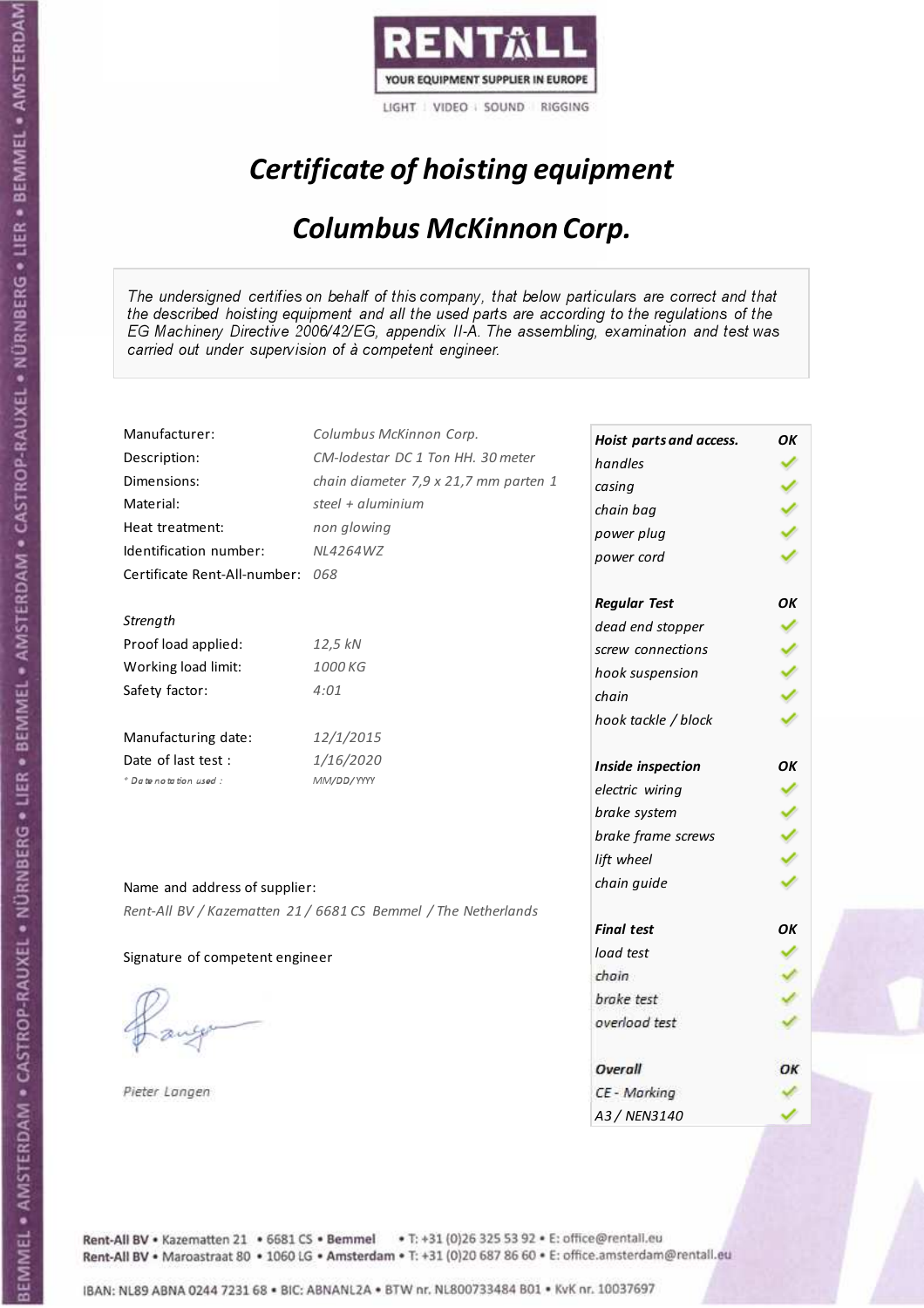

# Certificate of hoisting equipment

### Columbus McKinnon Corp.

The undersigned certifies on behalf of this company, that below particulars are correct and that the described hoisting equipment and all the used parts are according to the regulations of the EG Machinery Directive 2006/42/EG, appendix II-A. The assembling, examination and test was carried out under supervision of à competent engineer.

| Manufacturer:                    | Columbus McKinnon Corp.                                        | Hoist parts and access. | OK |
|----------------------------------|----------------------------------------------------------------|-------------------------|----|
| Description:                     | CM-lodestar DC 1 Ton HH. 30 meter                              | handles                 |    |
| Dimensions:                      | chain diameter 7,9 x 21,7 mm parten 1                          | casing                  |    |
| Material:                        | steel + aluminium                                              | chain bag               |    |
| Heat treatment:                  | non glowing                                                    | power plug              |    |
| Identification number:           | <b>NL2889WX</b>                                                | power cord              |    |
| Certificate Rent-All-number: 069 |                                                                |                         |    |
|                                  |                                                                | <b>Regular Test</b>     | OK |
| Strength                         |                                                                | dead end stopper        |    |
| Proof load applied:              | 12,5 kN                                                        | screw connections       |    |
| Working load limit:              | 1000 KG                                                        | hook suspension         |    |
| Safety factor:                   | 4:01                                                           | chain                   |    |
|                                  |                                                                | hook tackle / block     |    |
| Manufacturing date:              | 10/1/2015                                                      |                         |    |
| Date of last test:               | 2/13/2020                                                      | Inside inspection       | OK |
| + Date notation used:            | MM/DD/YYYY                                                     | electric wiring         |    |
|                                  |                                                                | brake system            |    |
|                                  |                                                                | brake frame screws      |    |
|                                  |                                                                | lift wheel              |    |
| Name and address of supplier:    |                                                                | chain guide             |    |
|                                  | Rent-All BV / Kazematten 21 / 6681 CS Bemmel / The Netherlands |                         |    |
|                                  |                                                                | <b>Final test</b>       | OΚ |
| Signature of competent engineer  |                                                                | load test               |    |
|                                  |                                                                | chain                   |    |
|                                  |                                                                | brake test              |    |
|                                  |                                                                | overload test           |    |
|                                  |                                                                |                         |    |
|                                  |                                                                | Overall                 | ОΚ |
| Pieter Langen                    |                                                                | CE - Marking            |    |
|                                  |                                                                | A3 / NEN3140            |    |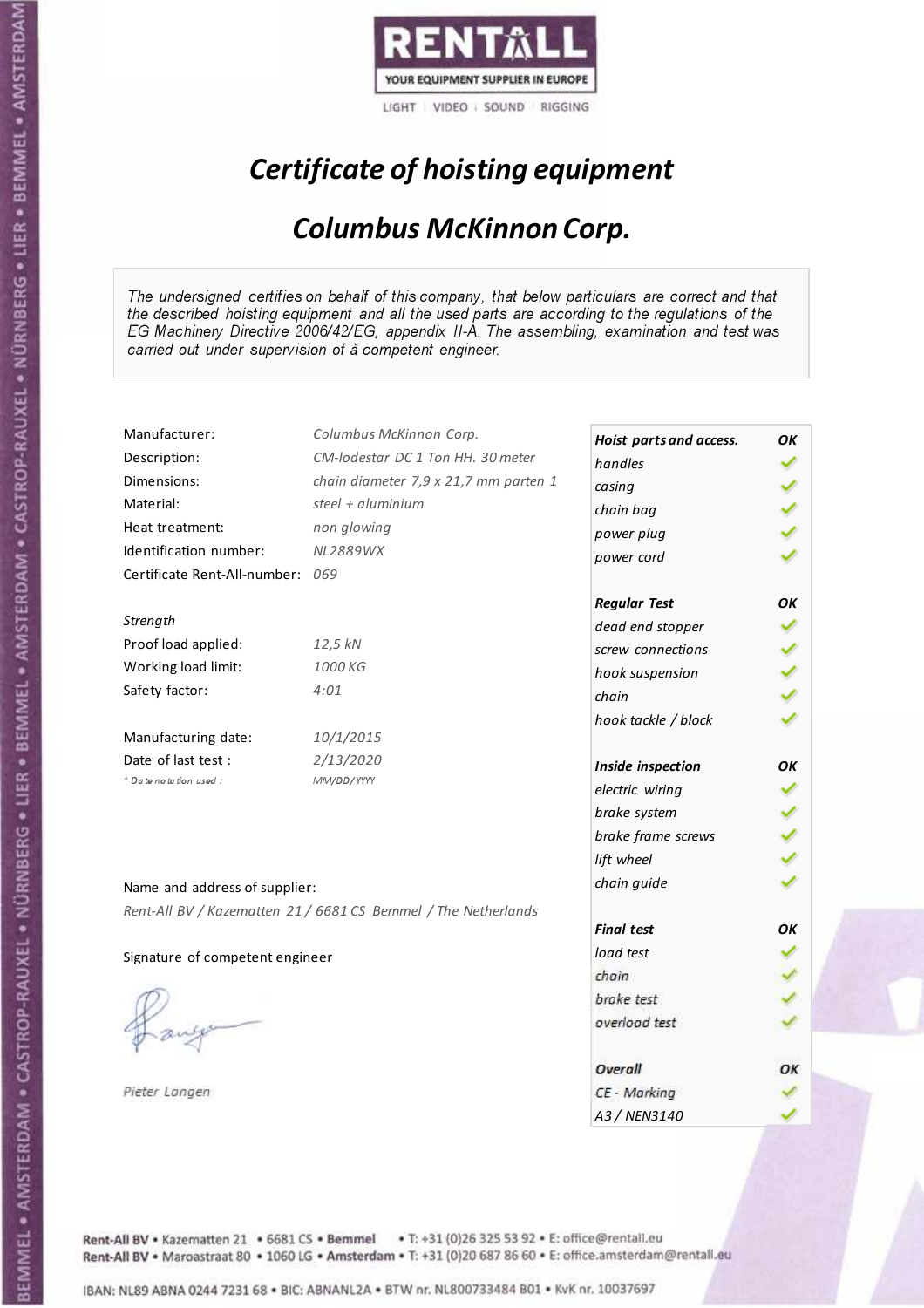

## Certificate of hoisting equipment

### Columbus McKinnon Corp.

The undersigned certifies on behalf of this company, that below particulars are correct and that the described hoisting equipment and all the used parts are according to the regulations of the EG Machinery Directive 2006/42/EG, appendix II-A. The assembling, examination and test was carried out under supervision of à competent engineer.

| Manufacturer:                    | Columbus McKinnon Corp.                                        | Hoist parts and access. | OK |
|----------------------------------|----------------------------------------------------------------|-------------------------|----|
| Description:                     | CM-lodestar DC 1 Ton HH. 30 meter                              | handles                 |    |
| Dimensions:                      | chain diameter 7,9 x 21,7 mm parten 1                          | casing                  |    |
| Material:                        | steel + aluminium                                              | chain bag               |    |
| Heat treatment:                  | non glowing                                                    | power plug              |    |
| Identification number:           | <b>NL4254WZ</b>                                                | power cord              |    |
| Certificate Rent-All-number: 070 |                                                                |                         |    |
|                                  |                                                                | <b>Regular Test</b>     | OK |
| Strength                         |                                                                | dead end stopper        |    |
| Proof load applied:              | 12,5 kN                                                        | screw connections       |    |
| Working load limit:              | 1000 KG                                                        | hook suspension         |    |
| Safety factor:                   | 4:01                                                           | chain                   |    |
|                                  |                                                                | hook tackle / block     |    |
| Manufacturing date:              | 12/1/2015                                                      |                         |    |
| Date of last test :              | 6/21/2019                                                      | Inside inspection       | OK |
| + Date notation used:            | MM/DD/YYYY                                                     | electric wiring         |    |
|                                  |                                                                | brake system            |    |
|                                  |                                                                | brake frame screws      |    |
|                                  |                                                                | lift wheel              |    |
| Name and address of supplier:    |                                                                | chain guide             |    |
|                                  | Rent-All BV / Kazematten 21 / 6681 CS Bemmel / The Netherlands |                         |    |
|                                  |                                                                | <b>Final test</b>       | OK |
| Signature of competent engineer  |                                                                | load test               |    |
|                                  |                                                                | chain                   |    |
|                                  |                                                                | brake test              |    |
|                                  |                                                                | overload test           |    |
|                                  |                                                                |                         |    |
|                                  |                                                                | Overall                 | ОΚ |
| Pieter Langen                    |                                                                | CE - Marking            |    |
|                                  |                                                                | A3 / NEN3140            |    |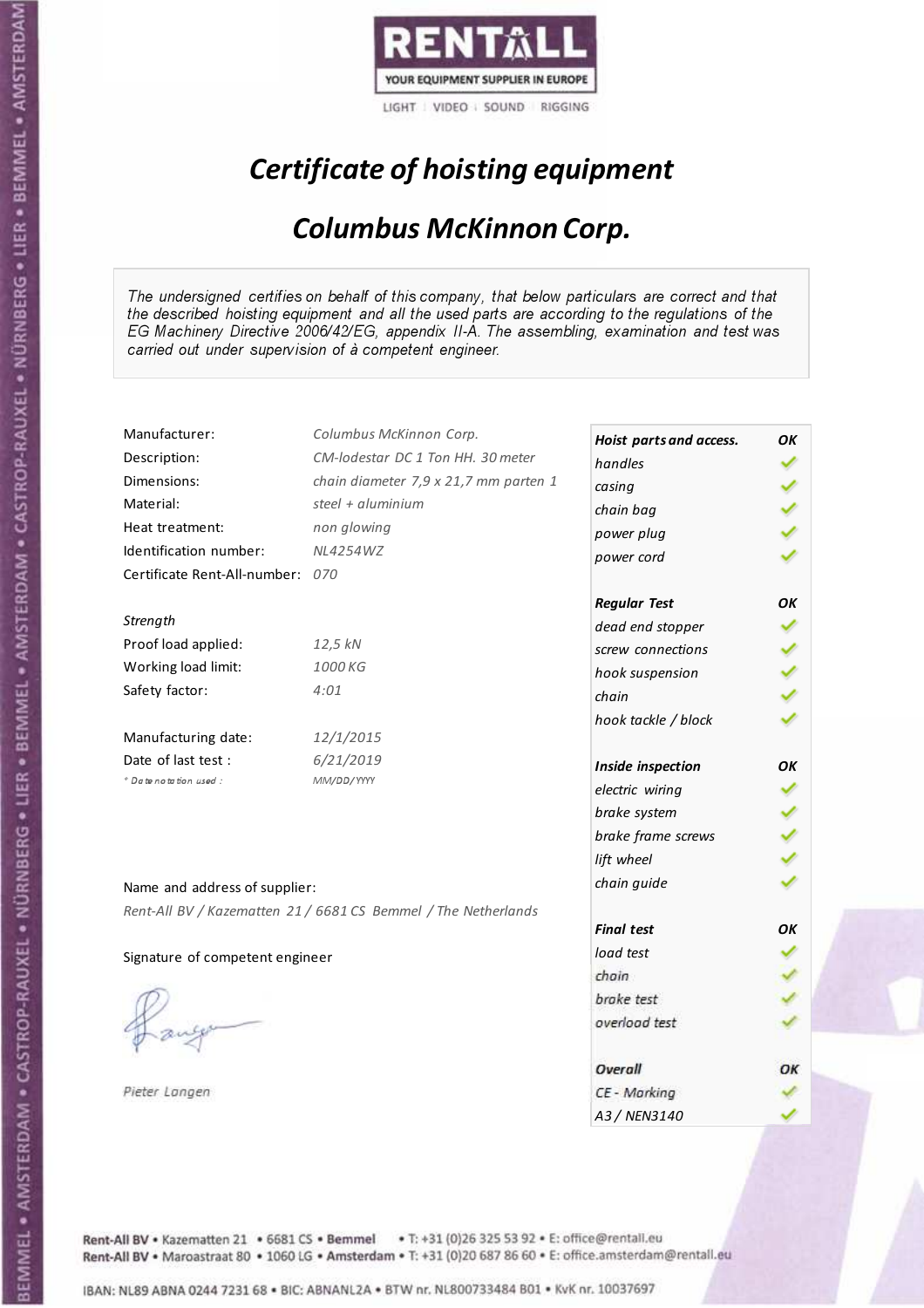

## Certificate of hoisting equipment

### Columbus McKinnon Corp.

The undersigned certifies on behalf of this company, that below particulars are correct and that the described hoisting equipment and all the used parts are according to the regulations of the EG Machinery Directive 2006/42/EG, appendix II-A. The assembling, examination and test was carried out under supervision of à competent engineer.

| Manufacturer:                    | Columbus McKinnon Corp.                                        | Hoist parts and access. | ΟK |
|----------------------------------|----------------------------------------------------------------|-------------------------|----|
| Description:                     | CM-lodestar DC 1 Ton HH. 30 meter                              | handles                 |    |
| Dimensions:                      | chain diameter 7,9 x 21,7 mm parten 1                          | casing                  |    |
| Material:                        | steel + aluminium                                              | chain bag               |    |
| Heat treatment:                  | non glowing                                                    | power plug              |    |
| Identification number:           | <b>NL1345XF</b>                                                | power cord              |    |
| Certificate Rent-All-number: 071 |                                                                |                         |    |
|                                  |                                                                | <b>Regular Test</b>     | OK |
| Strength                         |                                                                | dead end stopper        |    |
| Proof load applied:              | 12,5 kN                                                        | screw connections       |    |
| Working load limit:              | 1000 KG                                                        | hook suspension         |    |
| Safety factor:                   | 4:01                                                           | chain                   |    |
|                                  |                                                                | hook tackle / block     |    |
| Manufacturing date:              | 6/1/2016                                                       |                         |    |
| Date of last test:               | 6/21/2019                                                      | Inside inspection       | OК |
| * Date notation used :           | MM/DD/YYYY                                                     | electric wiring         |    |
|                                  |                                                                | brake system            |    |
|                                  |                                                                | brake frame screws      |    |
|                                  |                                                                | lift wheel              |    |
| Name and address of supplier:    |                                                                | chain guide             |    |
|                                  | Rent-All BV / Kazematten 21 / 6681 CS Bemmel / The Netherlands |                         |    |
|                                  |                                                                | <b>Final test</b>       | OK |
| Signature of competent engineer  |                                                                | load test               |    |
|                                  |                                                                | chain                   |    |
|                                  |                                                                | brake test              |    |
|                                  |                                                                | overload test           |    |
|                                  |                                                                |                         |    |
|                                  |                                                                | Overall                 | OК |
| Pieter Langen                    |                                                                | CE - Marking            |    |
|                                  |                                                                | A3 / NEN3140            |    |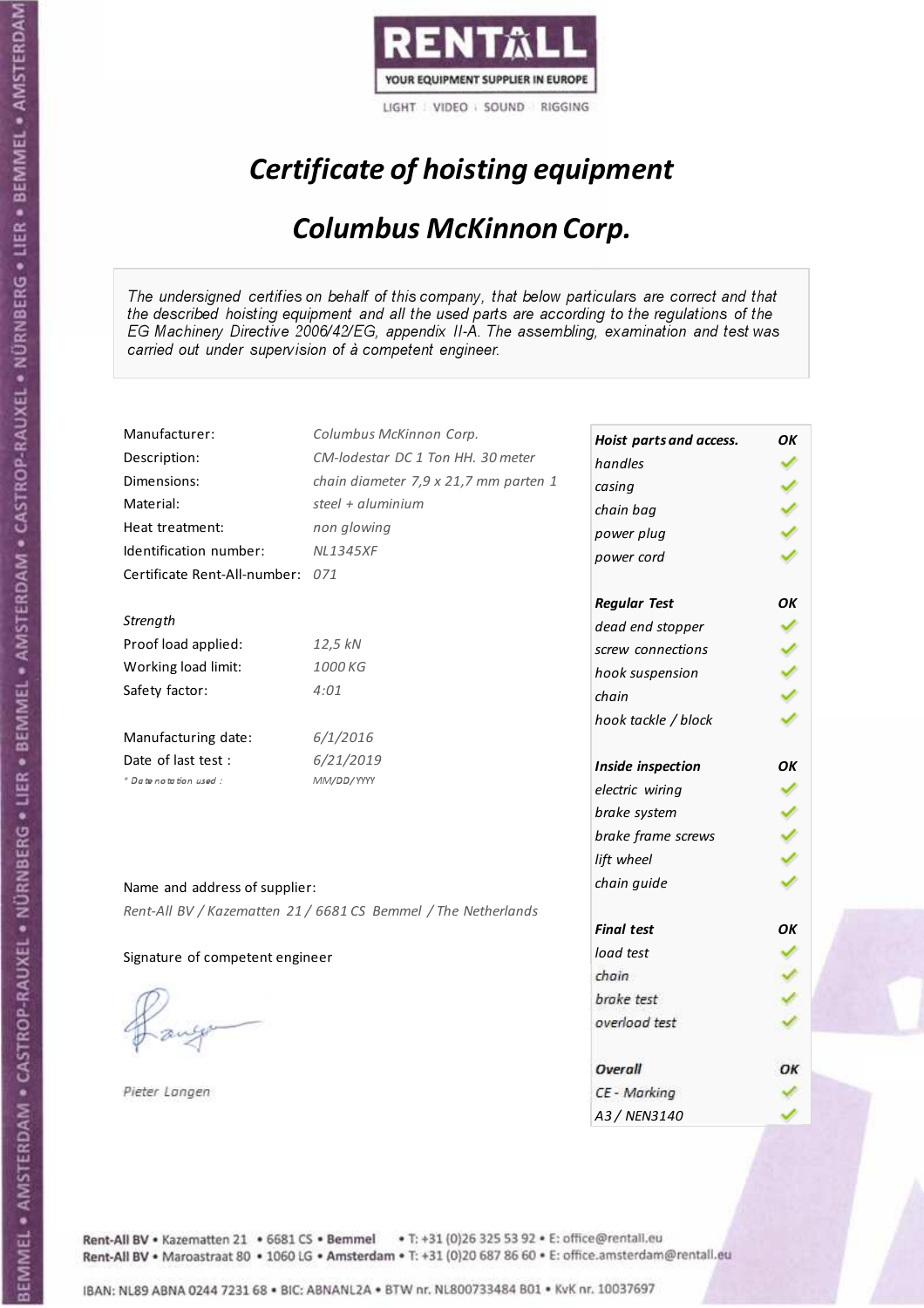

## Certificate of hoisting equipment

### Columbus McKinnon Corp.

The undersigned certifies on behalf of this company, that below particulars are correct and that the described hoisting equipment and all the used parts are according to the regulations of the EG Machinery Directive 2006/42/EG, appendix II-A. The assembling, examination and test was carried out under supervision of à competent engineer.

| Manufacturer:                    | Columbus McKinnon Corp.                                        | Hoist parts and access. | ΟK  |
|----------------------------------|----------------------------------------------------------------|-------------------------|-----|
| Description:                     | CM-lodestar DC 1 Ton HH. 30 meter                              | handles                 |     |
| Dimensions:                      | chain diameter 7,9 x 21,7 mm parten 1                          | casing                  |     |
| Material:                        | steel + aluminium                                              | chain bag               |     |
| Heat treatment:                  | non glowing                                                    | power plug              |     |
| Identification number:           | NL4259WZ                                                       | power cord              |     |
| Certificate Rent-All-number: 072 |                                                                |                         |     |
|                                  |                                                                | <b>Regular Test</b>     | OK  |
| Strength                         |                                                                | dead end stopper        |     |
| Proof load applied:              | 12,5 kN                                                        | screw connections       |     |
| Working load limit:              | 1000 KG                                                        | hook suspension         | くりょ |
| Safety factor:                   | 4:01                                                           | chain                   |     |
|                                  |                                                                | hook tackle / block     |     |
| Manufacturing date:              | 12/1/2015                                                      |                         |     |
| Date of last test:               | 6/21/2019                                                      | Inside inspection       | OК  |
| + Date notation used:            | MM/DD/YYYY                                                     | electric wiring         |     |
|                                  |                                                                | brake system            |     |
|                                  |                                                                | brake frame screws      |     |
|                                  |                                                                | lift wheel              |     |
|                                  |                                                                | chain guide             |     |
| Name and address of supplier:    |                                                                |                         |     |
|                                  | Rent-All BV / Kazematten 21 / 6681 CS Bemmel / The Netherlands | <b>Final test</b>       | OК  |
| Signature of competent engineer  |                                                                | load test               |     |
|                                  |                                                                | chain                   |     |
|                                  |                                                                | brake test              |     |
|                                  |                                                                | overload test           |     |
|                                  |                                                                |                         |     |
|                                  |                                                                | Overall                 | ОΚ  |
| Pieter Langen                    |                                                                | CE - Marking            |     |
|                                  |                                                                | A3 / NEN3140            |     |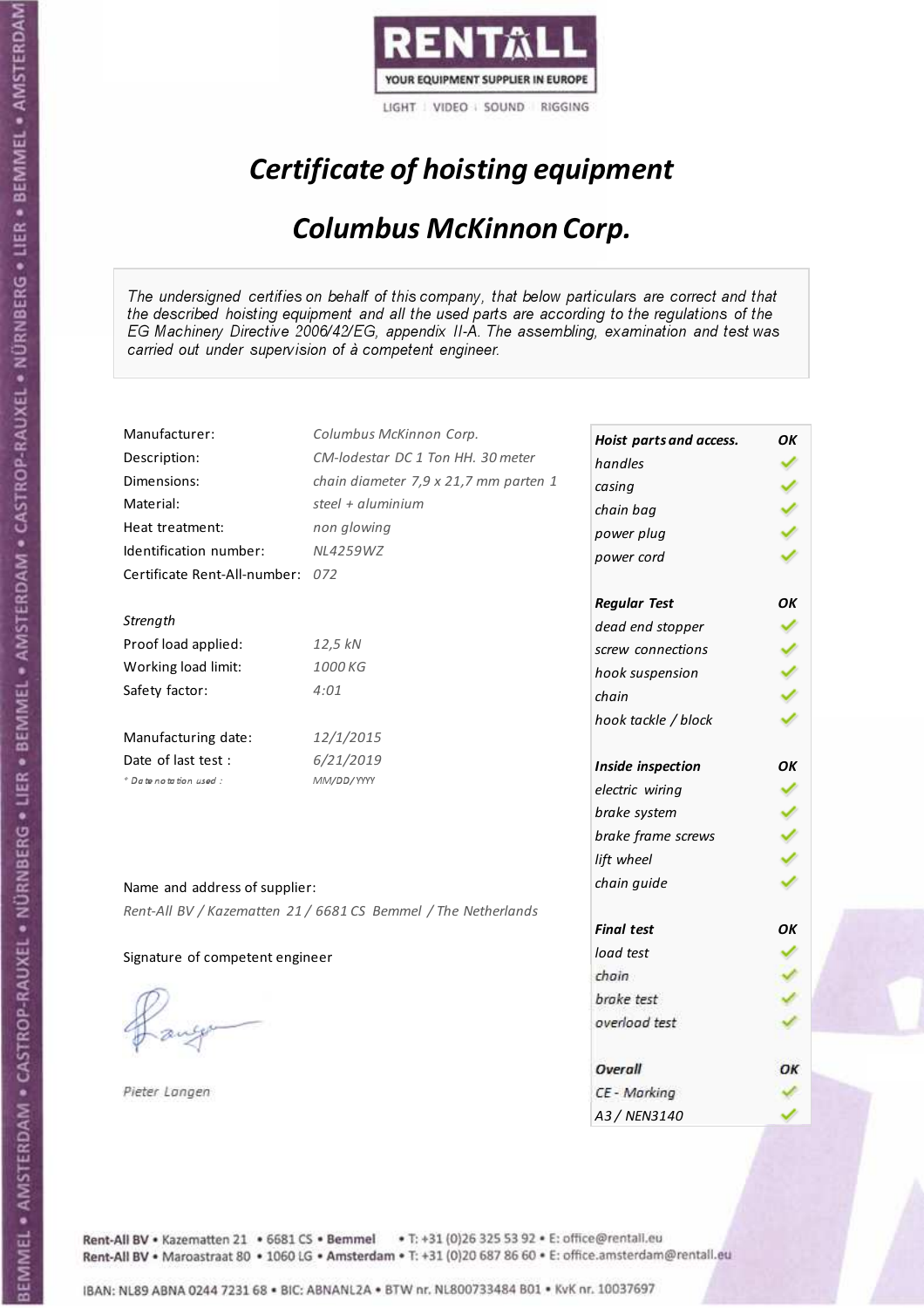

## Certificate of hoisting equipment

### Columbus McKinnon Corp.

The undersigned certifies on behalf of this company, that below particulars are correct and that the described hoisting equipment and all the used parts are according to the regulations of the EG Machinery Directive 2006/42/EG, appendix II-A. The assembling, examination and test was carried out under supervision of à competent engineer.

| Manufacturer:                    | Columbus McKinnon Corp.                                        | Hoist parts and access. | OK |
|----------------------------------|----------------------------------------------------------------|-------------------------|----|
| Description:                     | CM-lodestar DC 1 Ton HH. 30 meter                              | handles                 |    |
| Dimensions:                      | chain diameter 7,9 x 21,7 mm parten 1                          | casing                  |    |
| Material:                        | steel + aluminium                                              | chain bag               |    |
| Heat treatment:                  | non glowing                                                    | power plug              |    |
| Identification number:           | NL4263WZ                                                       | power cord              |    |
| Certificate Rent-All-number: 073 |                                                                |                         |    |
|                                  |                                                                | <b>Regular Test</b>     | OK |
| Strength                         |                                                                | dead end stopper        |    |
| Proof load applied:              | 12,5 kN                                                        | screw connections       |    |
| Working load limit:              | 1000 KG                                                        | hook suspension         |    |
| Safety factor:                   | 4:01                                                           | chain                   |    |
|                                  |                                                                | hook tackle / block     |    |
| Manufacturing date:              | 12/1/2015                                                      |                         |    |
| Date of last test:               | 2/14/2020                                                      | Inside inspection       | OK |
| + Date notation used:            | MM/DD/YYYY                                                     | electric wiring         |    |
|                                  |                                                                | brake system            |    |
|                                  |                                                                | brake frame screws      |    |
|                                  |                                                                | lift wheel              |    |
| Name and address of supplier:    |                                                                | chain guide             |    |
|                                  | Rent-All BV / Kazematten 21 / 6681 CS Bemmel / The Netherlands |                         |    |
|                                  |                                                                | <b>Final test</b>       | OΚ |
| Signature of competent engineer  |                                                                | load test               |    |
|                                  |                                                                | chain                   |    |
|                                  |                                                                | brake test              |    |
|                                  |                                                                | overload test           |    |
|                                  |                                                                |                         |    |
|                                  |                                                                | Overall                 | ОΚ |
| Pieter Langen                    |                                                                | CE - Marking            |    |
|                                  |                                                                | A3 / NEN3140            |    |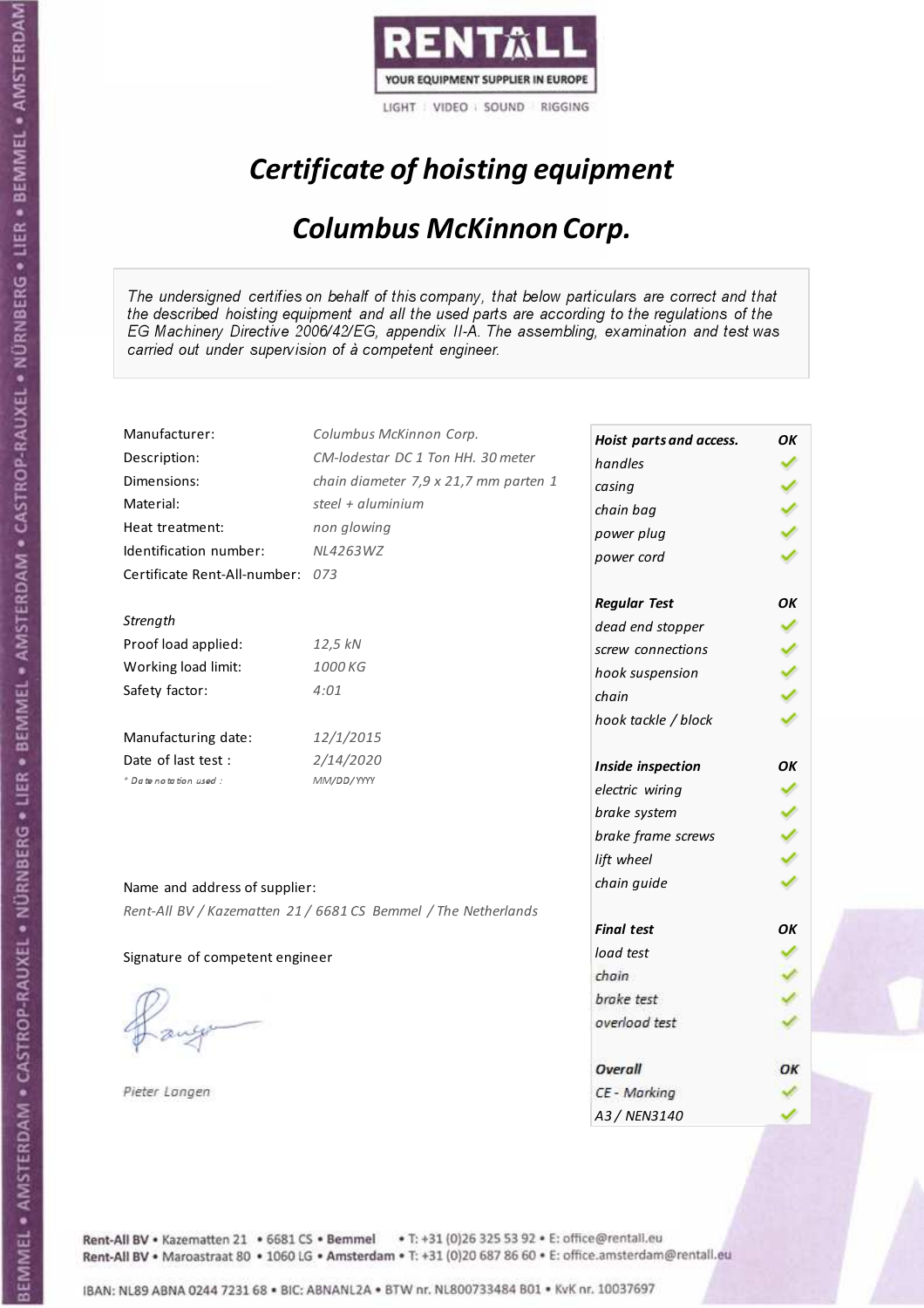

## Certificate of hoisting equipment

### Columbus McKinnon Corp.

The undersigned certifies on behalf of this company, that below particulars are correct and that the described hoisting equipment and all the used parts are according to the regulations of the EG Machinery Directive 2006/42/EG, appendix II-A. The assembling, examination and test was carried out under supervision of à competent engineer.

| Manufacturer:                    | Columbus McKinnon Corp.                                        | Hoist parts and access. | ΟK |
|----------------------------------|----------------------------------------------------------------|-------------------------|----|
| Description:                     | CM-lodestar DC 1 Ton HH. 30 meter                              | handles                 |    |
| Dimensions:                      | chain diameter 7,9 x 21,7 mm parten 1                          | casing                  |    |
| Material:                        | steel + aluminium                                              | chain bag               |    |
| Heat treatment:                  | non glowing                                                    | power plug              |    |
| Identification number:           | <b>NL6030XE</b>                                                | power cord              |    |
| Certificate Rent-All-number: 074 |                                                                |                         |    |
|                                  |                                                                | <b>Regular Test</b>     | OK |
| Strength                         |                                                                | dead end stopper        |    |
| Proof load applied:              | 12,5 kN                                                        | screw connections       |    |
| Working load limit:              | 1000 KG                                                        | hook suspension         |    |
| Safety factor:                   | 4:01                                                           | chain                   |    |
|                                  |                                                                | hook tackle / block     |    |
| Manufacturing date:              | 6/1/2016                                                       |                         |    |
| Date of last test:               | 6/21/2019                                                      | Inside inspection       | OК |
| * Date notation used :           | MM/DD/YYYY                                                     | electric wiring         |    |
|                                  |                                                                | brake system            |    |
|                                  |                                                                | brake frame screws      |    |
|                                  |                                                                | lift wheel              |    |
| Name and address of supplier:    |                                                                | chain guide             |    |
|                                  | Rent-All BV / Kazematten 21 / 6681 CS Bemmel / The Netherlands |                         |    |
|                                  |                                                                | <b>Final test</b>       | OK |
| Signature of competent engineer  |                                                                | load test               |    |
|                                  |                                                                | chain                   |    |
|                                  |                                                                | brake test              |    |
|                                  |                                                                | overload test           |    |
|                                  |                                                                |                         |    |
|                                  |                                                                | Overall                 | OК |
| Pieter Langen                    |                                                                | CE - Marking            |    |
|                                  |                                                                | A3 / NEN3140            |    |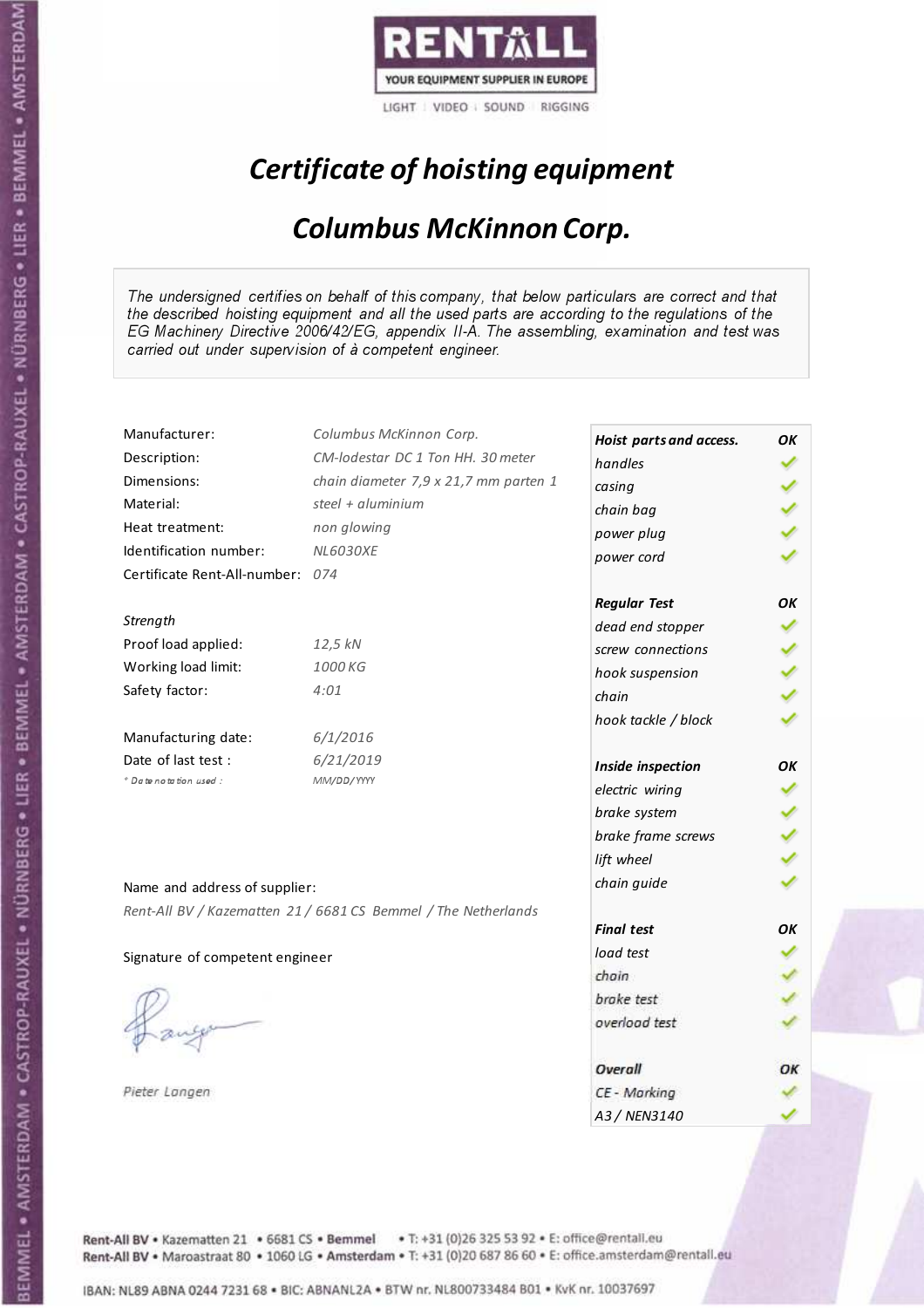

## Certificate of hoisting equipment

### Columbus McKinnon Corp.

The undersigned certifies on behalf of this company, that below particulars are correct and that the described hoisting equipment and all the used parts are according to the regulations of the EG Machinery Directive 2006/42/EG, appendix II-A. The assembling, examination and test was carried out under supervision of à competent engineer.

| Manufacturer:                    | Columbus McKinnon Corp.                                        | Hoist parts and access. | OK |
|----------------------------------|----------------------------------------------------------------|-------------------------|----|
| Description:                     | CM-lodestar DC 1 Ton HH. 30 meter                              | handles                 |    |
| Dimensions:                      | chain diameter 7,9 x 21,7 mm parten 1                          | casing                  |    |
| Material:                        | steel + aluminium                                              | chain bag               |    |
| Heat treatment:                  | non glowing                                                    | power plug              |    |
| Identification number:           | NL4262WZ                                                       | power cord              |    |
| Certificate Rent-All-number: 075 |                                                                |                         |    |
|                                  |                                                                | <b>Regular Test</b>     | OK |
| Strength                         |                                                                | dead end stopper        |    |
| Proof load applied:              | 12,5 kN                                                        | screw connections       |    |
| Working load limit:              | 1000 KG                                                        | hook suspension         |    |
| Safety factor:                   | 4:01                                                           | chain                   |    |
|                                  |                                                                | hook tackle / block     |    |
| Manufacturing date:              | 12/1/2015                                                      |                         |    |
| Date of last test :              | 6/21/2019                                                      | Inside inspection       | OK |
| + Date notation used:            | MM/DD/YYYY                                                     | electric wiring         |    |
|                                  |                                                                | brake system            |    |
|                                  |                                                                | brake frame screws      |    |
|                                  |                                                                | lift wheel              |    |
| Name and address of supplier:    |                                                                | chain guide             |    |
|                                  | Rent-All BV / Kazematten 21 / 6681 CS Bemmel / The Netherlands |                         |    |
|                                  |                                                                | <b>Final test</b>       | OK |
| Signature of competent engineer  |                                                                | load test               |    |
|                                  |                                                                | chain                   |    |
|                                  |                                                                | brake test              |    |
|                                  |                                                                | overload test           |    |
|                                  |                                                                |                         |    |
|                                  |                                                                | Overall                 | ОΚ |
| Pieter Langen                    |                                                                | CE - Marking            |    |
|                                  |                                                                | A3 / NEN3140            |    |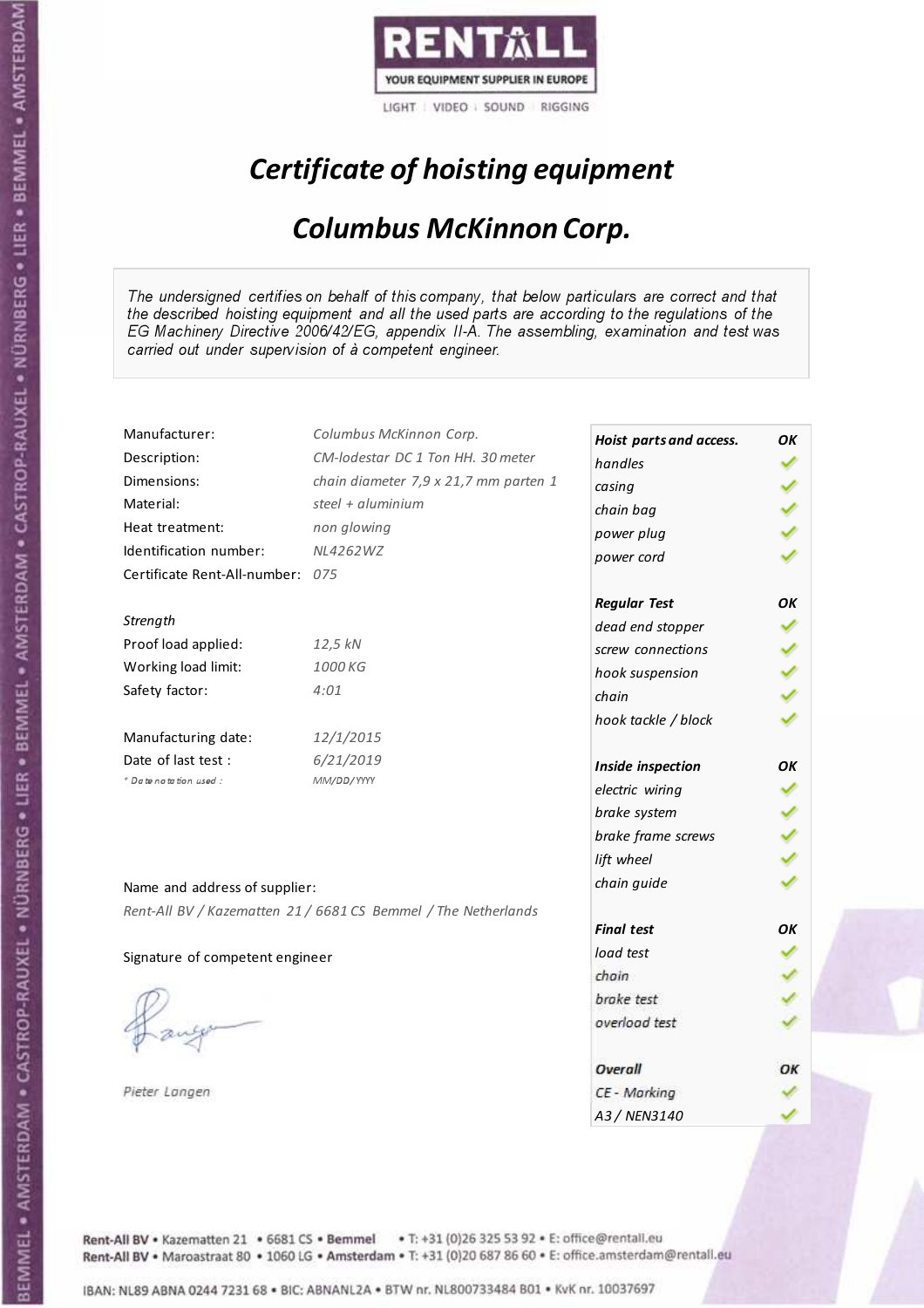

## Certificate of hoisting equipment

### Columbus McKinnon Corp.

The undersigned certifies on behalf of this company, that below particulars are correct and that the described hoisting equipment and all the used parts are according to the regulations of the EG Machinery Directive 2006/42/EG, appendix II-A. The assembling, examination and test was carried out under supervision of à competent engineer.

| Manufacturer:                    | Columbus McKinnon Corp.                                        | Hoist parts and access. | ΟK |
|----------------------------------|----------------------------------------------------------------|-------------------------|----|
| Description:                     | CM-lodestar DC 1 Ton HH. 30 meter                              | handles                 |    |
| Dimensions:                      | chain diameter 7,9 x 21,7 mm parten 1                          | casing                  |    |
| Material:                        | steel + aluminium                                              | chain bag               |    |
| Heat treatment:                  | non glowing                                                    | power plug              |    |
| Identification number:           | <b>NL3286XG</b>                                                | power cord              |    |
| Certificate Rent-All-number: 076 |                                                                |                         |    |
|                                  |                                                                | <b>Regular Test</b>     | OK |
| Strength                         |                                                                | dead end stopper        |    |
| Proof load applied:              | 12,5 kN                                                        | screw connections       |    |
| Working load limit:              | 1000 KG                                                        | hook suspension         |    |
| Safety factor:                   | 4:01                                                           | chain                   |    |
|                                  |                                                                | hook tackle / block     |    |
| Manufacturing date:              | 7/1/2016                                                       |                         |    |
| Date of last test :              | 2/14/2020                                                      | Inside inspection       | OK |
| * Date notation used :           | MM/DD/YYYY                                                     | electric wiring         |    |
|                                  |                                                                | brake system            |    |
|                                  |                                                                | brake frame screws      |    |
|                                  |                                                                | lift wheel              |    |
| Name and address of supplier:    |                                                                | chain guide             |    |
|                                  | Rent-All BV / Kazematten 21 / 6681 CS Bemmel / The Netherlands |                         |    |
|                                  |                                                                | <b>Final test</b>       | OK |
| Signature of competent engineer  |                                                                | load test               |    |
|                                  |                                                                | chain                   |    |
|                                  |                                                                | brake test              |    |
|                                  |                                                                | overload test           |    |
|                                  |                                                                |                         |    |
|                                  |                                                                | Overall                 | ОΚ |
| Pieter Langen                    |                                                                | CE - Marking            |    |
|                                  |                                                                | A3 / NEN3140            |    |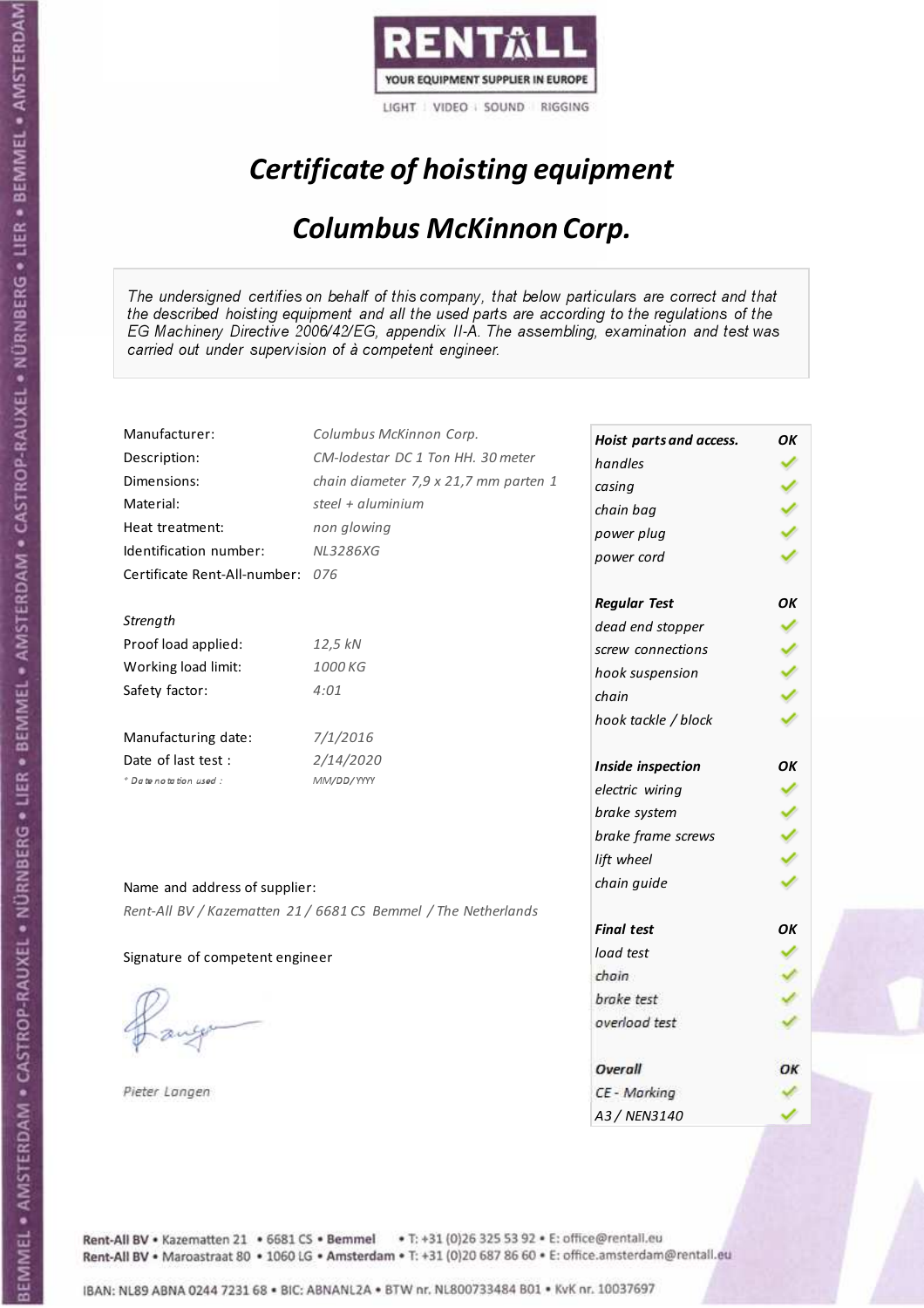

## Certificate of hoisting equipment

### Columbus McKinnon Corp.

The undersigned certifies on behalf of this company, that below particulars are correct and that the described hoisting equipment and all the used parts are according to the regulations of the EG Machinery Directive 2006/42/EG, appendix II-A. The assembling, examination and test was carried out under supervision of à competent engineer.

| Manufacturer:                    | Columbus McKinnon Corp.                                        | Hoist parts and access. | OK |
|----------------------------------|----------------------------------------------------------------|-------------------------|----|
| Description:                     | CM-lodestar DC 1 Ton HH. 30 meter                              | handles                 |    |
| Dimensions:                      | chain diameter 7,9 x 21,7 mm parten 1                          | casing                  |    |
| Material:                        | steel + aluminium                                              | chain bag               |    |
| Heat treatment:                  | non glowing                                                    | power plug              |    |
| Identification number:           | <b>NL7064WZ</b>                                                | power cord              |    |
| Certificate Rent-All-number: 077 |                                                                |                         |    |
|                                  |                                                                | <b>Regular Test</b>     | OK |
| Strength                         |                                                                | dead end stopper        |    |
| Proof load applied:              | 12,5 kN                                                        | screw connections       |    |
| Working load limit:              | 1000 KG                                                        | hook suspension         |    |
| Safety factor:                   | 4:01                                                           | chain                   |    |
|                                  |                                                                | hook tackle / block     |    |
| Manufacturing date:              | 12/1/2015                                                      |                         |    |
| Date of last test :              | 6/21/2019                                                      | Inside inspection       | OK |
| + Date notation used:            | MM/DD/YYYY                                                     | electric wiring         |    |
|                                  |                                                                | brake system            |    |
|                                  |                                                                | brake frame screws      |    |
|                                  |                                                                | lift wheel              |    |
| Name and address of supplier:    |                                                                | chain guide             |    |
|                                  | Rent-All BV / Kazematten 21 / 6681 CS Bemmel / The Netherlands |                         |    |
|                                  |                                                                | <b>Final test</b>       | OK |
| Signature of competent engineer  |                                                                | load test               |    |
|                                  |                                                                | chain                   |    |
|                                  |                                                                | brake test              |    |
|                                  |                                                                | overload test           |    |
|                                  |                                                                |                         |    |
|                                  |                                                                | Overall                 | ОΚ |
| Pieter Langen                    |                                                                | CE - Marking            |    |
|                                  |                                                                | A3 / NEN3140            |    |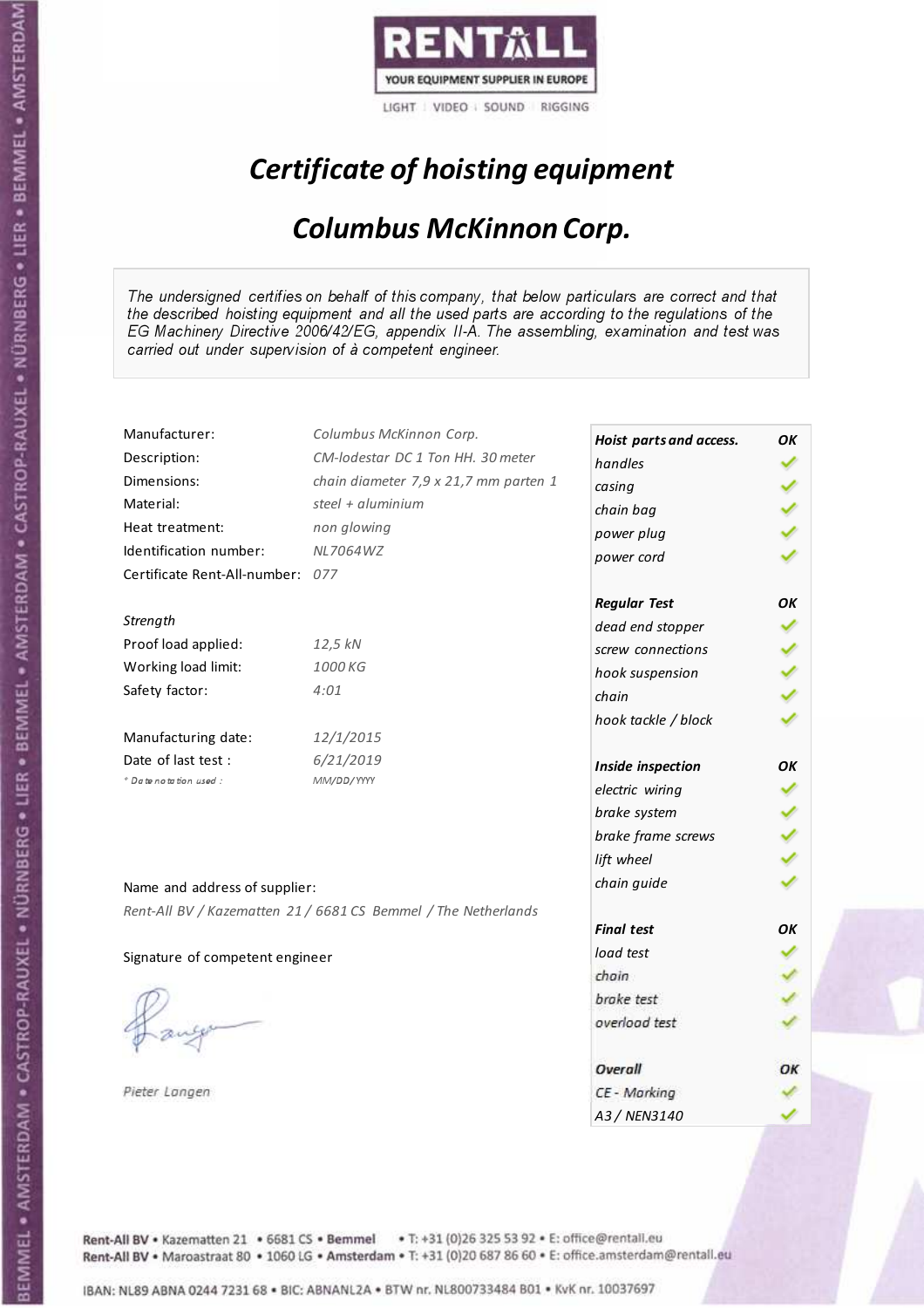

LIGHT VIDEO SOUND RIGGING

## Certificate of hoisting equipment

### Columbus McKinnon Corp.

The undersigned certifies on behalf of this company, that below particulars are correct and that the described hoisting equipment and all the used parts are according to the regulations of the EG Machinery Directive 2006/42/EG, appendix II-A. The assembling, examination and test was carried out under supervision of à competent engineer.

| Manufacturer:                    | Columbus McKinnon Corp.                                        | Hoist parts and access. | OK |
|----------------------------------|----------------------------------------------------------------|-------------------------|----|
| Description:                     | CM-lodestar DC 1 Ton HH. 30 meter                              | handles                 |    |
| Dimensions:                      | chain diameter 7,9 x 21,7 mm parten 1                          | casing                  |    |
| Material:                        | steel + aluminium                                              | chain bag               |    |
| Heat treatment:                  | non glowing                                                    | power plug              |    |
| Identification number:           | <b>NL3278XG</b>                                                | power cord              |    |
| Certificate Rent-All-number: 078 |                                                                |                         |    |
|                                  |                                                                | <b>Regular Test</b>     | OK |
| Strength                         |                                                                | dead end stopper        |    |
| Proof load applied:              | 12,5 kN                                                        | screw connections       |    |
| Working load limit:              | 1000 KG                                                        | hook suspension         |    |
| Safety factor:                   | 4:01                                                           | chain                   |    |
|                                  |                                                                | hook tackle / block     |    |
| Manufacturing date:              | 7/1/2016                                                       |                         |    |
| Date of last test :              | 11/19/2019                                                     | Inside inspection       | OΚ |
| * Date notation used :           | MM/DD/YYYY                                                     | electric wiring         |    |
|                                  |                                                                | brake system            |    |
|                                  |                                                                | brake frame screws      |    |
|                                  |                                                                | lift wheel              |    |
| Name and address of supplier:    |                                                                | chain guide             |    |
|                                  |                                                                |                         |    |
|                                  | Rent-All BV / Kazematten 21 / 6681 CS Bemmel / The Netherlands | <b>Final test</b>       | OK |
| Signature of competent engineer  |                                                                | load test               |    |
|                                  |                                                                | chain                   |    |
|                                  |                                                                | brake test              |    |
|                                  |                                                                | overload test           |    |
|                                  |                                                                |                         |    |
|                                  |                                                                | Overall                 | ОК |
| Pieter Langen                    |                                                                | CE - Marking            |    |
|                                  |                                                                | A3 / NEN3140            |    |

Rent-All BV . Kazematten 21 . 6681 CS . Bemmel . T: +31 (0)26 325 53 92 . E: office@rentall.eu Rent-All BV · Maroastraat 80 · 1060 LG · Amsterdam · T: +31 (0)20 687 86 60 · E: office.amsterdam@rentall.eu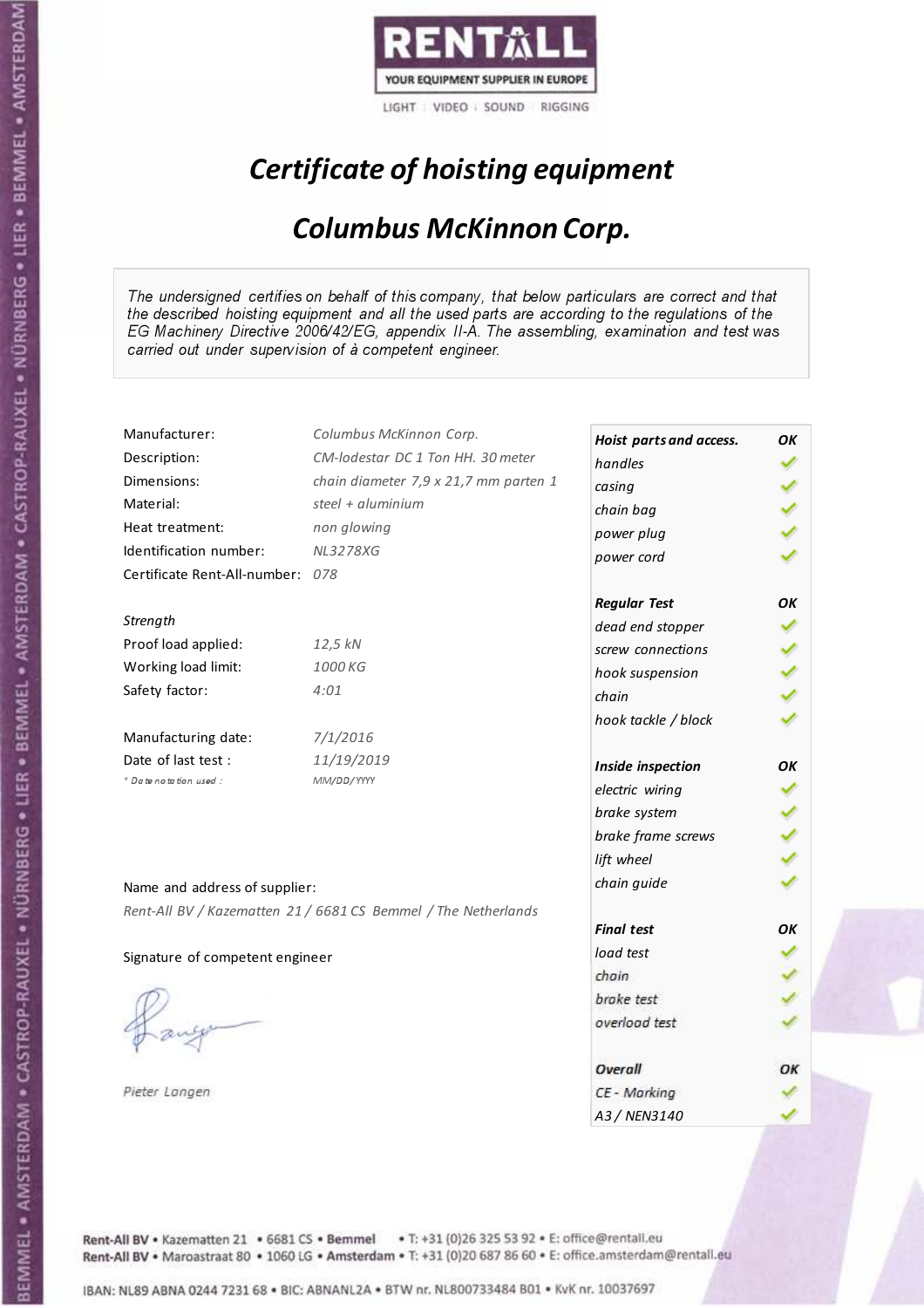

LIGHT VIDEO SOUND RIGGING

## Certificate of hoisting equipment

### Columbus McKinnon Corp.

The undersigned certifies on behalf of this company, that below particulars are correct and that the described hoisting equipment and all the used parts are according to the regulations of the EG Machinery Directive 2006/42/EG, appendix II-A. The assembling, examination and test was carried out under supervision of à competent engineer.

| Manufacturer:                    | Columbus McKinnon Corp.                                        | Hoist parts and access. | ΟK |
|----------------------------------|----------------------------------------------------------------|-------------------------|----|
| Description:                     | CM-lodestar DC 1 Ton HH. 30 meter                              | handles                 |    |
| Dimensions:                      | chain diameter 7,9 x 21,7 mm parten 1                          | casing                  |    |
| Material:                        | steel + aluminium                                              | chain bag               |    |
| Heat treatment:                  | non glowing                                                    | power plug              |    |
| Identification number:           | <b>NL7088WZ</b>                                                | power cord              |    |
| Certificate Rent-All-number: 079 |                                                                |                         |    |
|                                  |                                                                | <b>Regular Test</b>     | ΟK |
| Strength                         |                                                                | dead end stopper        |    |
| Proof load applied:              | 12,5 kN                                                        | screw connections       |    |
| Working load limit:              | 1000 KG                                                        | hook suspension         |    |
| Safety factor:                   | 4:01                                                           | chain                   |    |
|                                  |                                                                | hook tackle / block     |    |
| Manufacturing date:              | 12/1/2015                                                      |                         |    |
| Date of last test :              | 11/20/2019                                                     | Inside inspection       | ОΚ |
| + Date notation used:            | MM/DD/YYYY                                                     | electric wiring         |    |
|                                  |                                                                | brake system            |    |
|                                  |                                                                | brake frame screws      |    |
|                                  |                                                                | lift wheel              |    |
| Name and address of supplier:    |                                                                | chain guide             |    |
|                                  | Rent-All BV / Kazematten 21 / 6681 CS Bemmel / The Netherlands |                         |    |
|                                  |                                                                | <b>Final test</b>       | OK |
| Signature of competent engineer  |                                                                | load test               |    |
|                                  |                                                                | chain                   |    |
|                                  |                                                                | brake test              |    |
|                                  |                                                                | overload test           |    |
|                                  |                                                                |                         |    |
|                                  |                                                                | Overall                 | ОК |
| Pieter Langen                    |                                                                | CE - Marking            |    |
|                                  |                                                                | A3 / NEN3140            |    |

Rent-All BV . Kazematten 21 . 6681 CS . Bemmel . T: +31 (0)26 325 53 92 . E: office@rentall.eu Rent-All BV · Maroastraat 80 · 1060 LG · Amsterdam · T: +31 (0)20 687 86 60 · E: office.amsterdam@rentall.eu